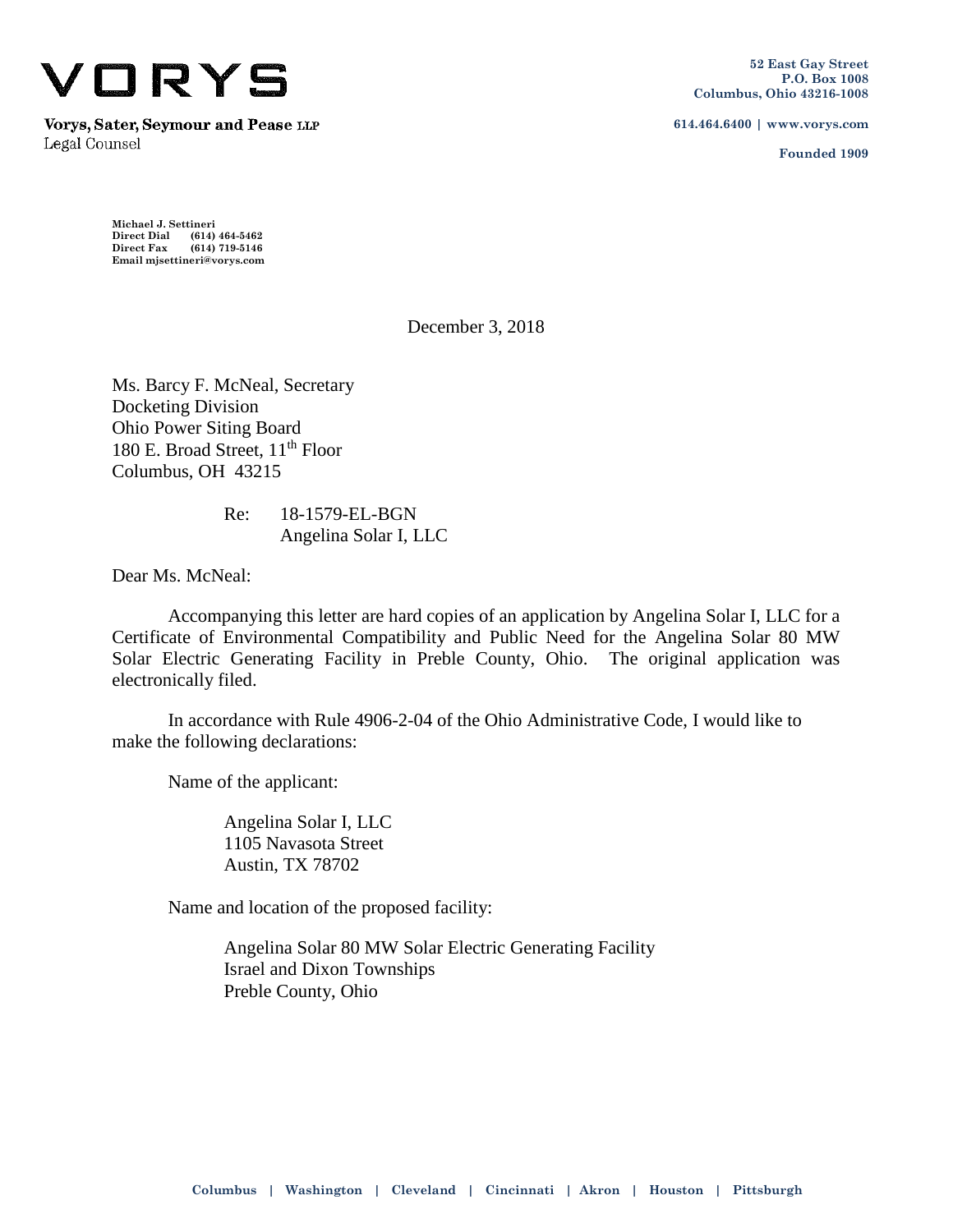Ms. Barcy F. McNeal Page 2

Name of the authorized representatives:

Michael J. Settineri MacDonald W. Taylor Vorys, Sater, Seymour and Pease LLP 52 East Gay Street Columbus, Ohio 43215 614-464-5462 mjsettineri@vorys.com mwtaylor@vorys.com

Notarized Statement:

See attached Affidavit of Cyrus Tashakkori, Officer of Angelina Solar I, LLC

Please note the following information which has been revised by Angelina Solar I, LLC since the issuance of the pre-application notification letter on October 29, 2018. The Angelina Solar Farm is now proposed as an 80 MW facility pending a future amendment application to allow for the installation of an additional 20 MW. In addition, Angelina Solar I, LLC has filed a motion requesting a waiver from Rule 4606-4-05(B)(2) relating to delayed submission of the System Impact Study, in addition to the waivers from Rule 4906-4-08(A)(1)(c) (manufacturers' safety manuals or similar documents and any manufacturer recommended setbacks), Rule 4906-  $4-08(A)(5)(c)$  (description of its plan for test borings, including appropriate closure plans) and Rule 4906-4-08(D)(2)-(4) (reduced study area regarding the impact on landmarks) identified in the pre-application notification letter.

Very truly yours,

/s/ Michael J. Settineri

Michael J. Settineri Attorney for Angelina Solar I, LLC

Enclosure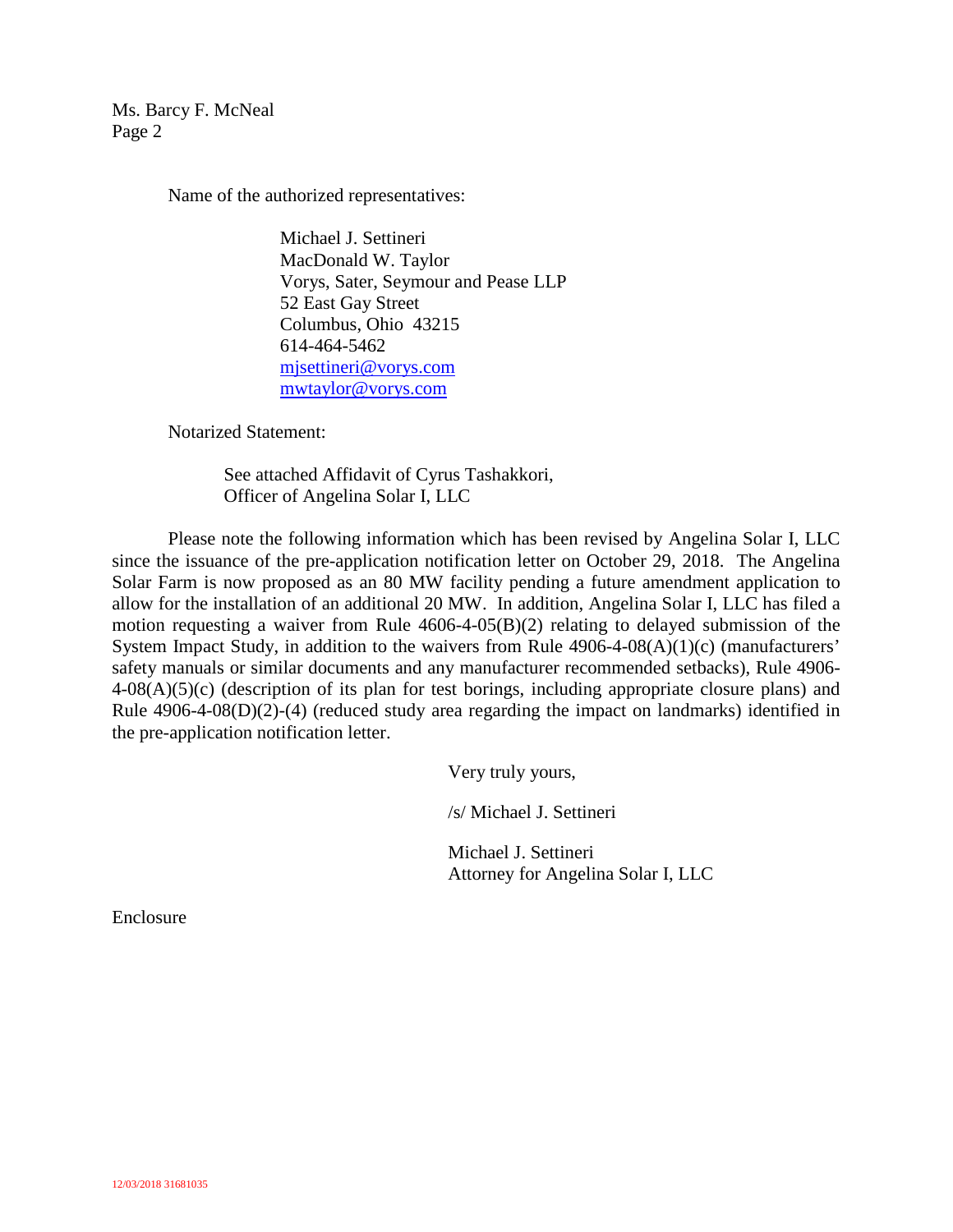#### **BEFORE** THE OHIO POWER SITING BOARD

 $\mathcal{L}$ 

 $\mathcal{E}$ 

 $\mathcal{E}$ 

 $\lambda$ 

In the Matter of the Application of Angelina Solar I, LLC for a **Certificate of Environmental Compatibility and Public Need** 

Case No. 18-1579-EL-BGN

#### **OFFICER'S AFFIDAVIT**

**STATE OF TEXAS**  $\mathcal{E}$ **COUNTY OF TRAVIS**  $)$  SS:

Now comes Cyrus Tashakkori, President of Angelina Solar I, LLC and an officer of Angelina Solar I, LLC, having been first duly sworn, declares and states as follows:

 $1<sub>1</sub>$ I am the highest ranking executive officer in charge of the Angelina Solar Farm to be located in Dixon and Israel Townships in Preble County, Ohio.

 $2.$ I have reviewed the Application of Angelina Solar I, LLC for a Certificate of Environmental Compatibility and Public Need to Construct an Electric Generating Facility in Case

No. 18-1579-EL-BGN.

 $3<sub>1</sub>$ To the best of my knowledge, the information and statements contained in the Application are true and correct.

 $\overline{4}$ . To the best of my knowledge, the Application is complete.

Signature:

Cyrus Tashakkori President Angelina Solar I, LLC

day of November, 2018. Sworn to before me and signed in my presence this  $\angle$ 

CATHERINE COX **Votary Public, State of Texas** Comm. Expires 06-16-2019 Notary ID 124591138

**Notary Public** 

My Commission Expires 4-16-2019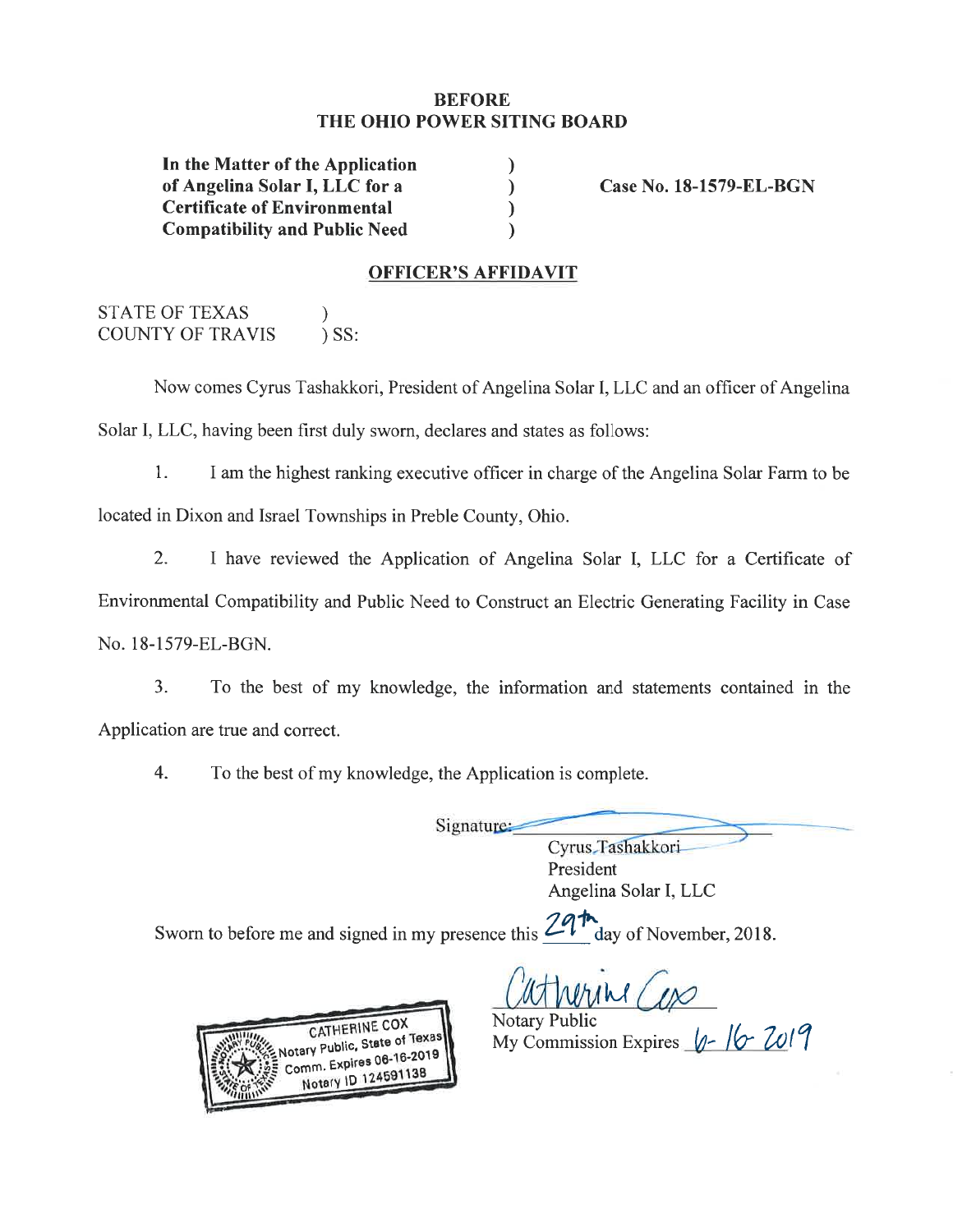#### **APPLICATION**

#### **TO THE**

# **OHIO POWER SITING BOARD**

#### **FOR A**

#### **CERTIFICATE OF ENVIRONMENTAL COMPATIBILITY AND PUBLIC NEED**

**FOR THE** 

# **ANGELINA SOLAR FARM**

Israel and Dixon Townships, Preble County

### **Case No. 18-1579-EL-BGN**

**December 2018** 

| Prepared by: | Angelina Solar I, LLC |
|--------------|-----------------------|
|              | 1105 Navasota Street  |
|              | Austin, Texas 78702   |
|              | Contact: Doug Herling |
|              | Tel: 512.524.1195     |

*With Assistance From:*  EDR Environmental Services, LLC 217 Montgomery Street, Suite 1000 Syracuse, New York 13202 Contact: Lindsay Dressel Tel: 315.471.0688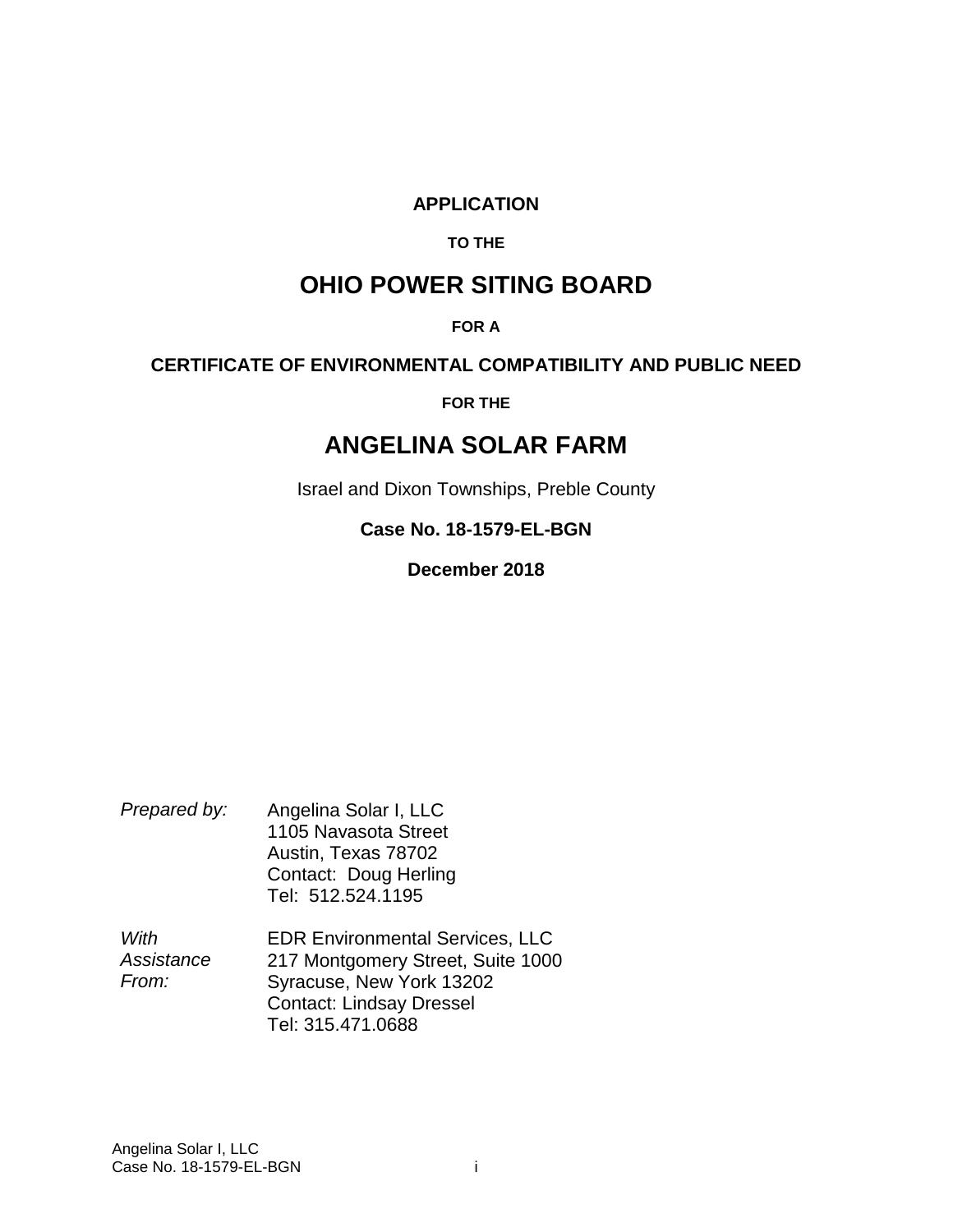# **TABLE OF CONTENTS**

| $\mathbf{L}$ |             |                                                           |  |
|--------------|-------------|-----------------------------------------------------------|--|
| $\Pi$ .      |             |                                                           |  |
|              | Α.          |                                                           |  |
|              | В.          | FUTURE PLANS FOR ADDITIONAL GENERATION UNITS IN REGION, 4 |  |
| III.         |             |                                                           |  |
|              | Α.          |                                                           |  |
|              | B.          |                                                           |  |
|              |             |                                                           |  |
|              |             | 2. CONSTRUCTION AND RECLAMATION METHODS  11               |  |
|              |             |                                                           |  |
|              |             |                                                           |  |
|              | $C_{\cdot}$ |                                                           |  |
| IV.          |             |                                                           |  |
|              | Α.          |                                                           |  |
|              | <b>B.</b>   |                                                           |  |
| V.           |             |                                                           |  |
|              | Α.          | CONNECTION OF FACILITY TO REGIONAL ELECTRIC GRID23        |  |
|              | <b>B.</b>   |                                                           |  |
| VI.          |             |                                                           |  |
|              | Α.          | <b>CURRENT AND PROPOSED OWNERSHIP STATUS OF PROJECT25</b> |  |
|              | В.          |                                                           |  |
|              | $C_{\cdot}$ |                                                           |  |
|              | D.          |                                                           |  |
|              | Е.          |                                                           |  |
|              | $F_{\perp}$ |                                                           |  |
|              |             |                                                           |  |
|              |             |                                                           |  |
|              |             |                                                           |  |
|              |             |                                                           |  |
| VII.         |             | COMPLIANCE WITH AIR, WATER, SOLID WASTE, AND AVIATION     |  |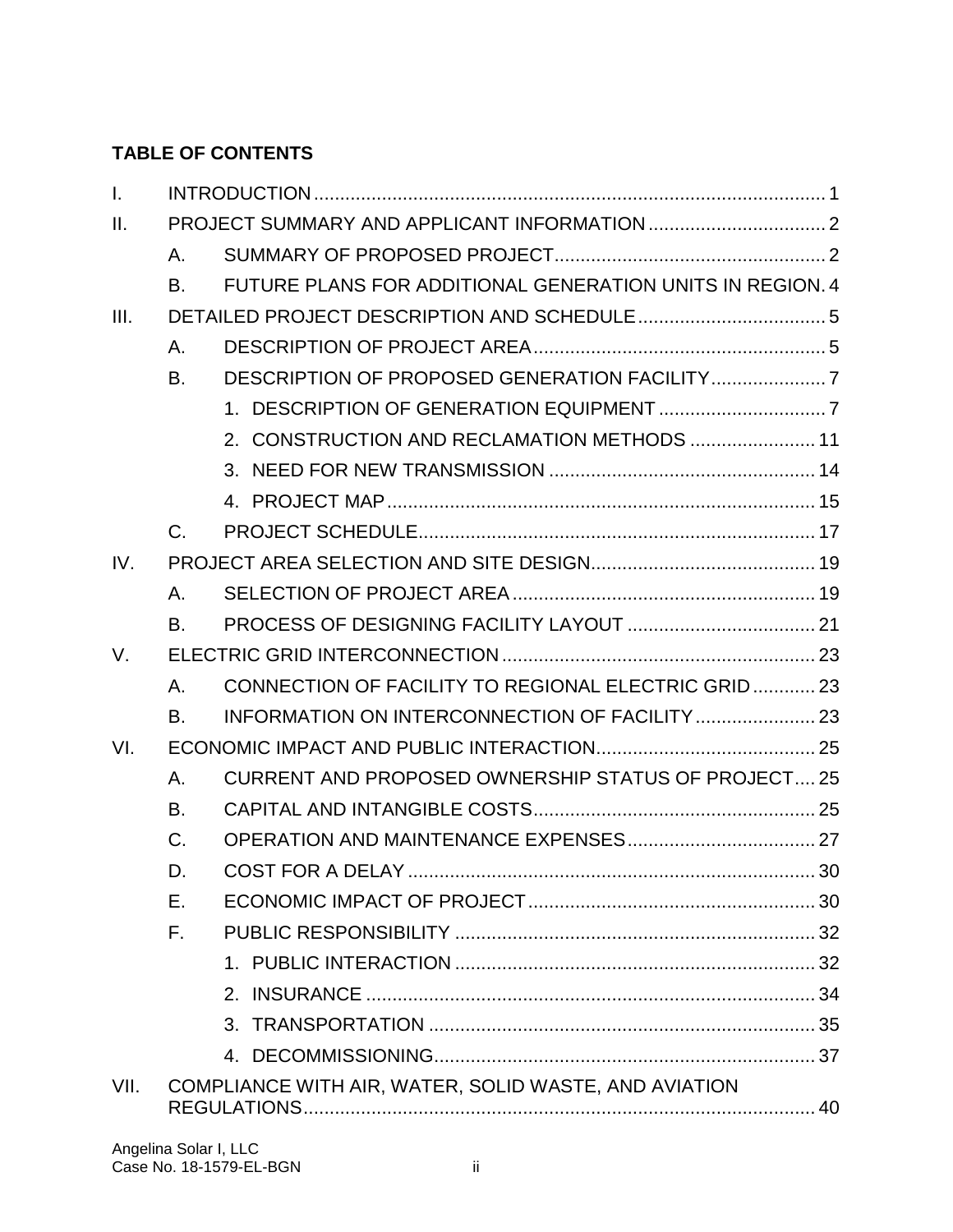|       | A.          |                                                            |  |
|-------|-------------|------------------------------------------------------------|--|
|       | B.          |                                                            |  |
|       |             | 1. PRECONSTRUCTOIN AIR QUALITY AND PERMITS 40              |  |
|       |             | 2. AIR EMISSIONS AND DUST DURING CONSTRUCTION  42          |  |
|       |             |                                                            |  |
|       | $C_{\cdot}$ |                                                            |  |
|       |             | 1. PRECONSTRUCTION WATER QUALITY AND PERMITS 44            |  |
|       |             | 2. WATER QUALITY DURING CONSTRUCTION  45                   |  |
|       |             |                                                            |  |
|       | D.          |                                                            |  |
|       |             |                                                            |  |
|       |             |                                                            |  |
|       |             |                                                            |  |
|       |             |                                                            |  |
|       | Е.          |                                                            |  |
| VIII. |             | HEALTH AND SAFETY, LAND USE AND ECOLOGICAL INFORMATION  53 |  |
|       | Α.          |                                                            |  |
|       |             |                                                            |  |
|       |             | 2. FAILURE OF AIR POLLUTION CONTROL EQUIPMENT  55          |  |
|       |             | 3. NOISE FROM CONSTRUCTION AND OPERATION  55               |  |
|       |             |                                                            |  |
|       |             | 5. GEOLOGICAL FEATURES, TOPOGRAPHY AND WELLS 62            |  |
|       |             |                                                            |  |
|       |             |                                                            |  |
|       |             |                                                            |  |
|       |             |                                                            |  |
|       |             |                                                            |  |
|       |             |                                                            |  |
|       |             |                                                            |  |
|       | В.          |                                                            |  |
|       |             | 1. ECOLOGICAL RESOURCES IN PROJECT AREA 68                 |  |
|       |             |                                                            |  |
|       |             |                                                            |  |
|       |             |                                                            |  |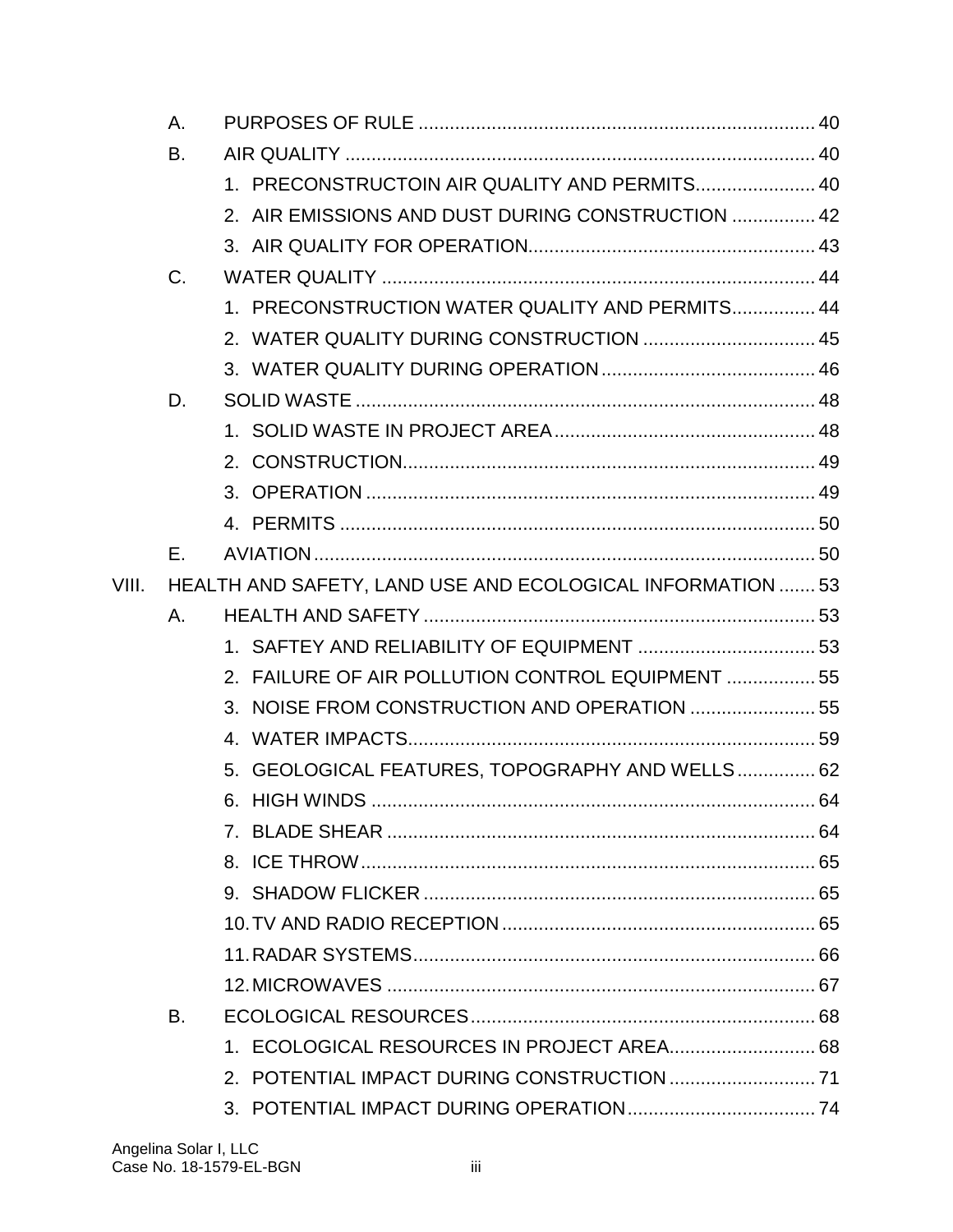| C. |                                                       |  |
|----|-------------------------------------------------------|--|
|    | 1. LAND USE IN PROEJCT AREA AND POTENTIAL IMPACTS  76 |  |
|    |                                                       |  |
|    |                                                       |  |
| D. | CULTURAL AND ARCHAEOLOGICAL RESOURCES 81              |  |
|    | 1. RECREATION AREAS AND LANDMARKS IN PROEJCT AREA 83  |  |
|    |                                                       |  |
|    | 3. IMPACTS ON FORMALLY-ADOPTED REREATION AREAS  84    |  |
|    |                                                       |  |
| Е. | AGRICULTURAL DISTRICTS AND AGRICULTURAL LAND 89       |  |
|    | 1. AGRICULTURAL RESOURCES IN PROJECT AREA  89         |  |
|    |                                                       |  |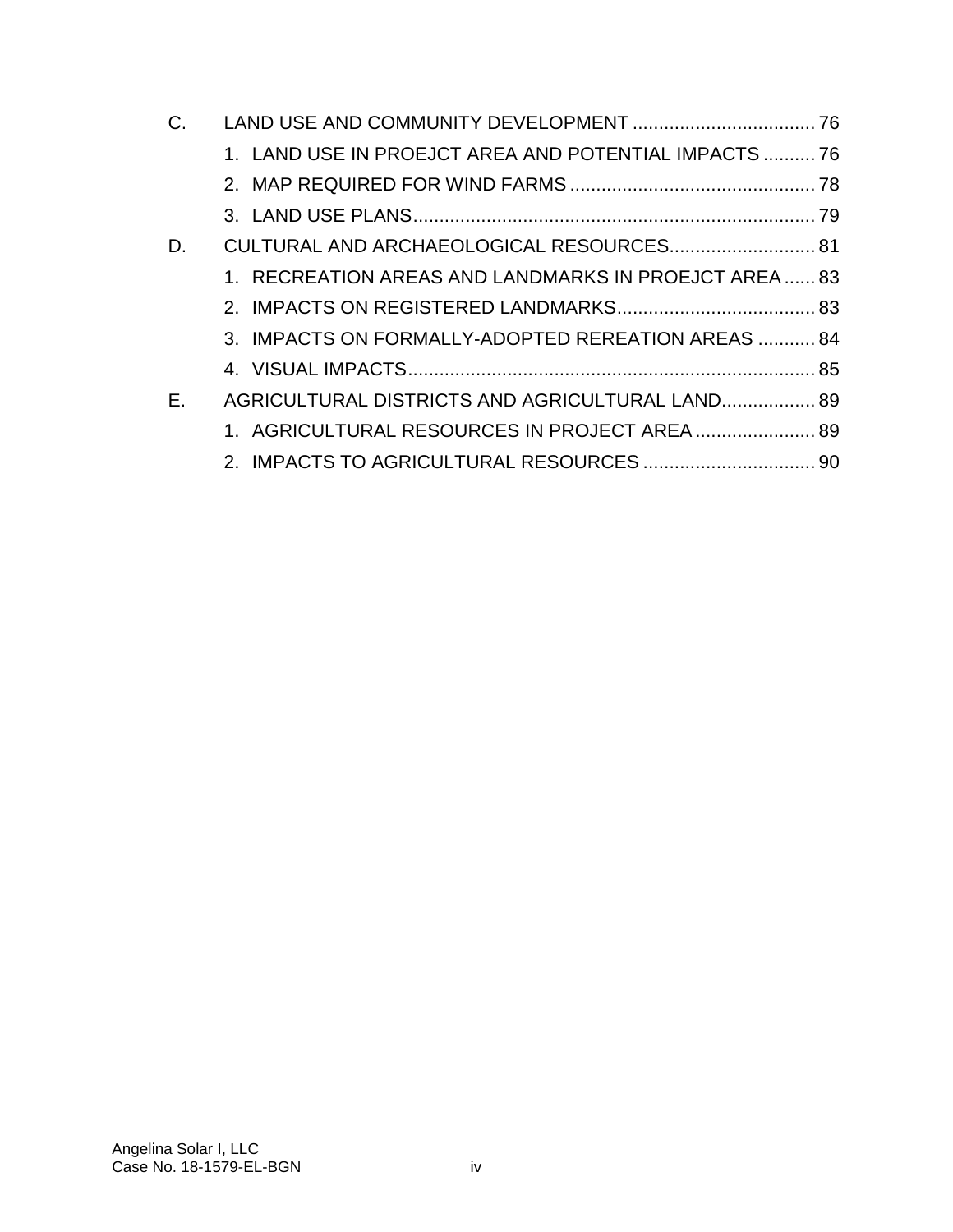# **FIGURES and EXHIBITS**

### **Figures**

- Figure 1 Map of Project Area Geography and Topography
- Figure 2 Map of Aerial View of Project Area
- Figure 3 Project Schedule
- Figure 4 Map of Location of Project Area
- Figure 5 Map of Ohio Solar Resource
- Figure 6 Map of Study Area
- Figure 7 Map of Constraints
- Figure 8 Map of Drinking Water Resources
- Figure 9 Map of Existing Geological Features
- Figure 10 Map of Ecological Resources
- Figure 11 Map of Delineated Resources
- Figure 12 Map of Land Uses
- Figure 13 Table of Structures Within 1,500 feet of Solar Panels
- Figure 14 Table of Property Lines Within 1,500 feet of Solar Panels
- Figure 15 Table of Structures within 250 feet of Associated Facilities
- Figure 16 Table of Property Lines Within 250 feet of Associated Facilities
- Figure 17 Table of Impacts to Land Uses
- Figure 18 Map of Cultural Resources
- Figure 19 Map of Agricultural Resources
- Figure 20 Table of Agricultural Resources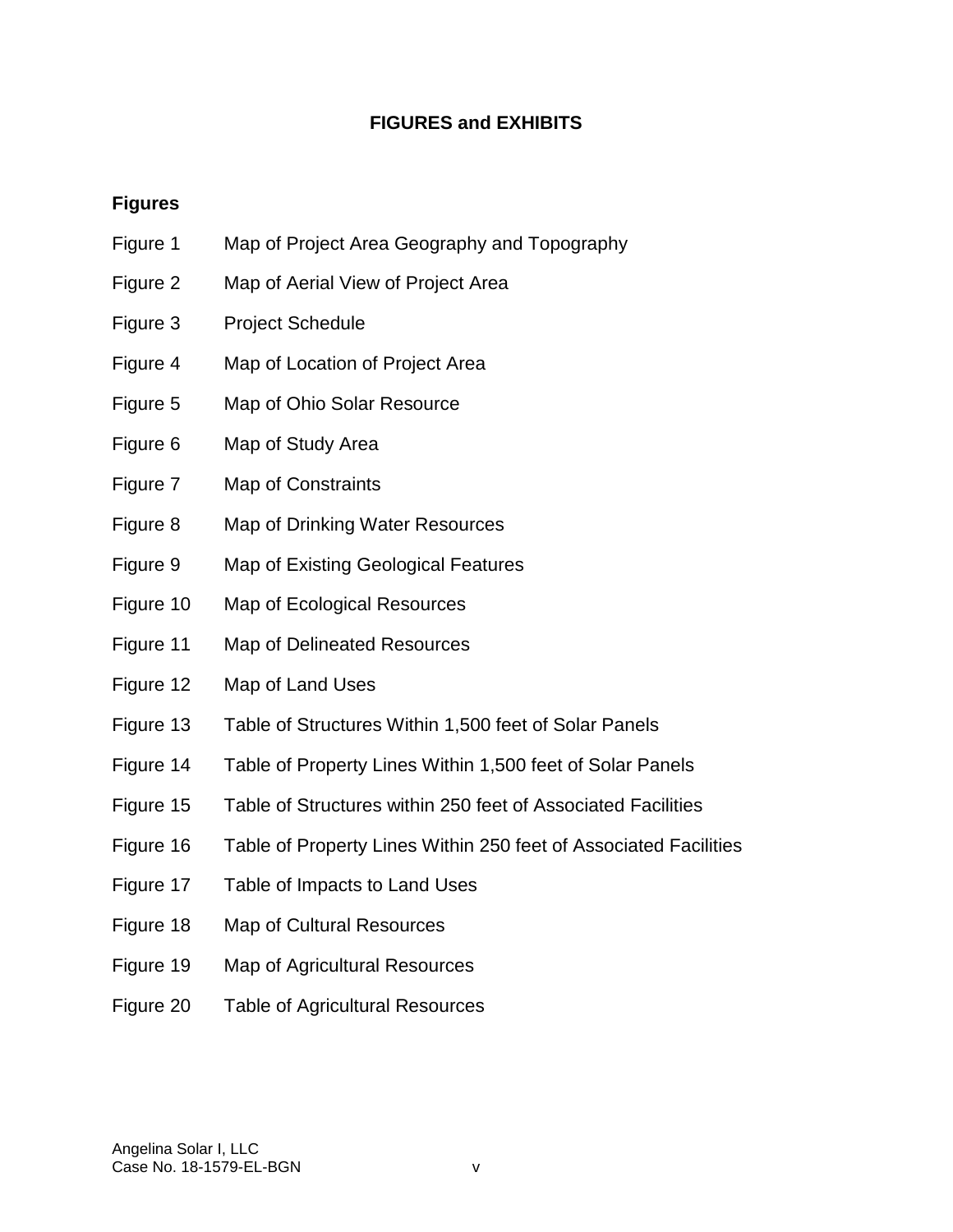## **Exhibits**

- Exhibit A Feasibility Study Report
- Exhibit B System Impact Study Agreement
- Exhibit C Socioeconomic Report
- Exhibit D Transportation Report
- Exhibit E Noise Report
- Exhibit F Geotechnical-Hydrogeology Report
- Exhibit G Ecology Report
- Exhibit H Cultural Resources Report
- Exhibit I Visual Resources Report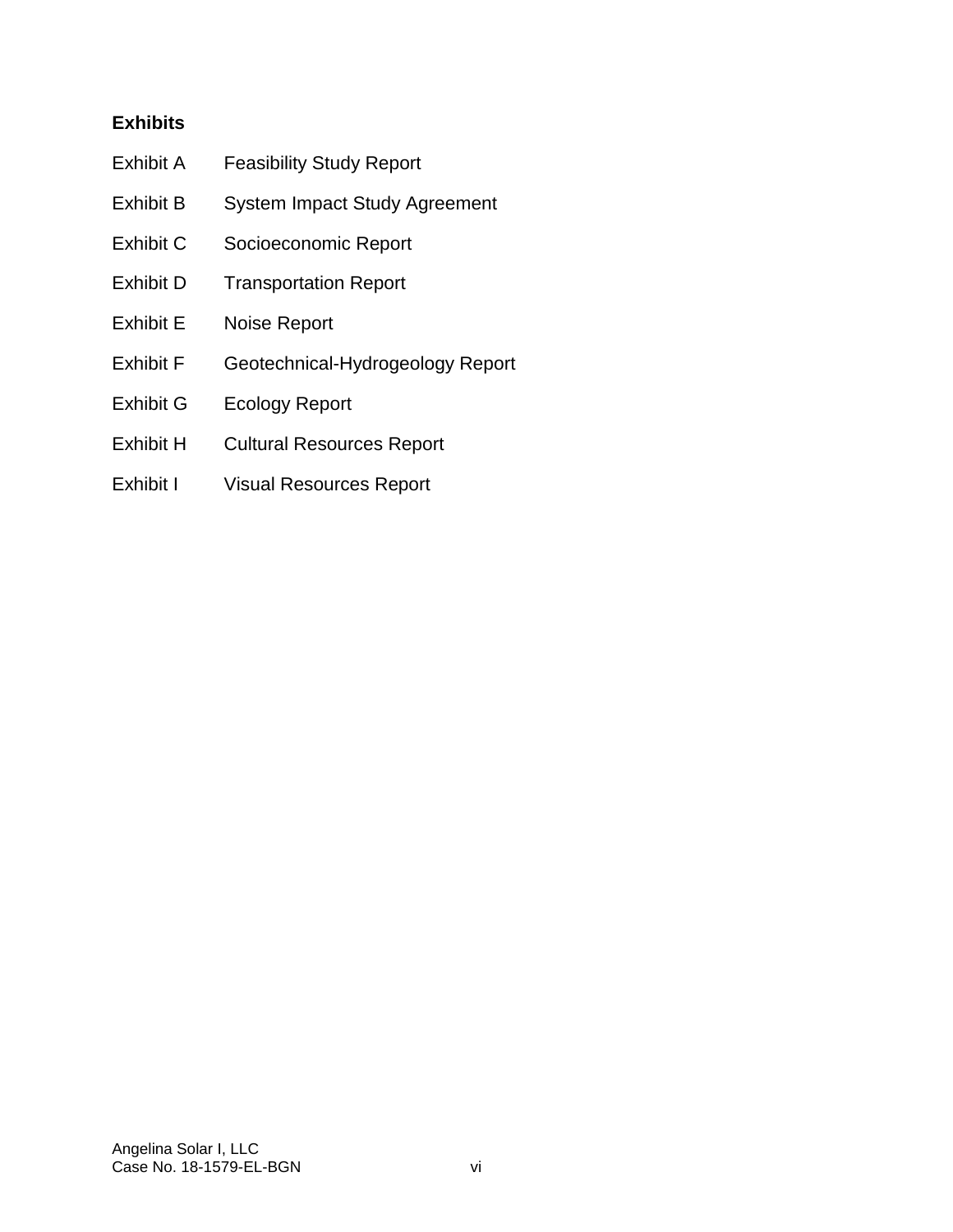### **COMMONLY USED ACRONYMS and ABBREVIATIONS**

| АC           | <b>Alternating Current</b>                          |
|--------------|-----------------------------------------------------|
| <b>Board</b> | <b>Ohio Power Siting Board</b>                      |
| <b>DC</b>    | <b>Direct Current</b>                               |
| <b>DSM</b>   | <b>Digital Surface Model</b>                        |
| <b>EMF</b>   | <b>Electromagnetic Field</b>                        |
| <b>ESA</b>   | <b>Environmental Site Assessment</b>                |
| <b>FAA</b>   | <b>Federal Aviation Administration</b>              |
| <b>HDD</b>   | <b>Horizontal Directional Drilling</b>              |
| <b>ISA</b>   | <b>Interconnection Service Agreement</b>            |
| <b>kV</b>    | Kilovolt                                            |
| <b>kw</b>    | Kilowatt                                            |
| LIDAR        | <b>Light Detection and Ranging</b>                  |
| <b>MW</b>    | Megawatt                                            |
| MW-ac        | Megawatt-alternating current                        |
| <b>NPDES</b> | National Pollutant Discharge and Elimination System |
| <b>ODNR</b>  | <b>Ohio Department of Natural Resources</b>         |
| Ohio EPA     | <b>Ohio Environmental Protection Agency</b>         |
| <b>PILOT</b> | Payment in lieu of taxes                            |
| <b>PV</b>    | Photovoltaic                                        |
| <b>PJM</b>   | PJM Interconnection, LLC                            |
| QEP          | <b>Qualified Energy Project</b>                     |
| <b>SWPA</b>  | <b>Source Water Protection Area</b>                 |
| <b>SWPPP</b> | <b>Storm-water Pollution Prevention Plan</b>        |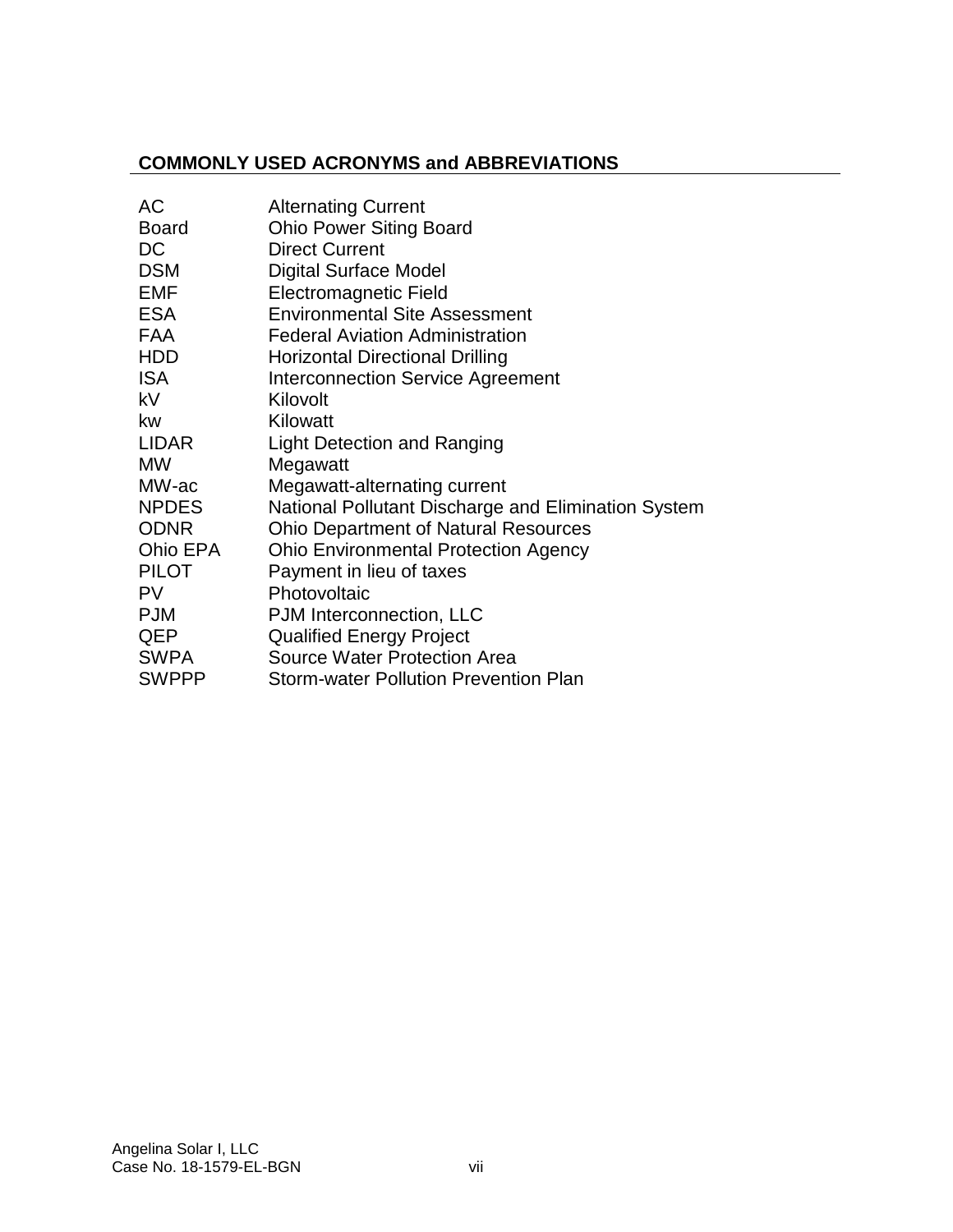#### **I. INTRODUCTION**

This Application for a Certificate of Environmental Compatibility and Public Need ("Application") is submitted to the Ohio Power Siting Board ("Board") by Angelina Solar I, LLC ("Applicant") pursuant to Chapters 4906-3 and 4906-4 of the Ohio Administrative Code. The Application seeks a Certificate of Environmental Compatibility and Public Need ("Certificate") to construct and operate the Angelina Solar Farm, which is a proposed solar-powered electric generation facility of up to 80 megawatts (alternating current) in capacity in Preble County, Ohio ("Project"). This Application seeks approval for all facilities required for the Angelina Solar Farm to be located within Ohio, with the exception of a gen-tie line that will connect the Project's substation (located in Ohio) to a point of interconnect with the regional transmission grid (located nearby in Indiana). The portion of the gen-tie located in Ohio will be the subject of a separate application to the Board.

Applicant seeks to construct and operate the Project on a maximum of 827 acres within an approximately 934-acre area in Ohio ("Project Area"). Note that this Application seeks approval for 80 megawatts of installed capacity, but studies panel locations which can accommodate a 100 MWac project size in the Project Area to provide the Applicant with flexibility in locating panels after final engineering is complete. The final layout of the 80 megawatt Project within the Project Area has yet to be determined. As noted below, the final design will be submitted to the Board prior to the beginning of construction.

At a capacity of 80 megawatts ("MW"), the Project will generate power without the need for any pipelines or using any fuel. The Project will not use any appreciable amount of water, and it will not generate any air pollution, water pollution, or hazardous waste. The equipment comprising the Project will have very few moving parts and will make almost no sound. With only minimal disturbance of topsoil and few underground foundations, the Project will require very few changes to the land surface, and will productively utilize existing, open agricultural fields to diversify the income sources of numerous area families.

This Application addresses each of the substantive requirements of Chapter 4906- 4. For ease of review, the Application quotes each of the relevant specific regulatory requirements (under the heading "OPSB Application Requirement" and in italics) for each subject addressed in Chapter 4906-4. The Application then provides, under the heading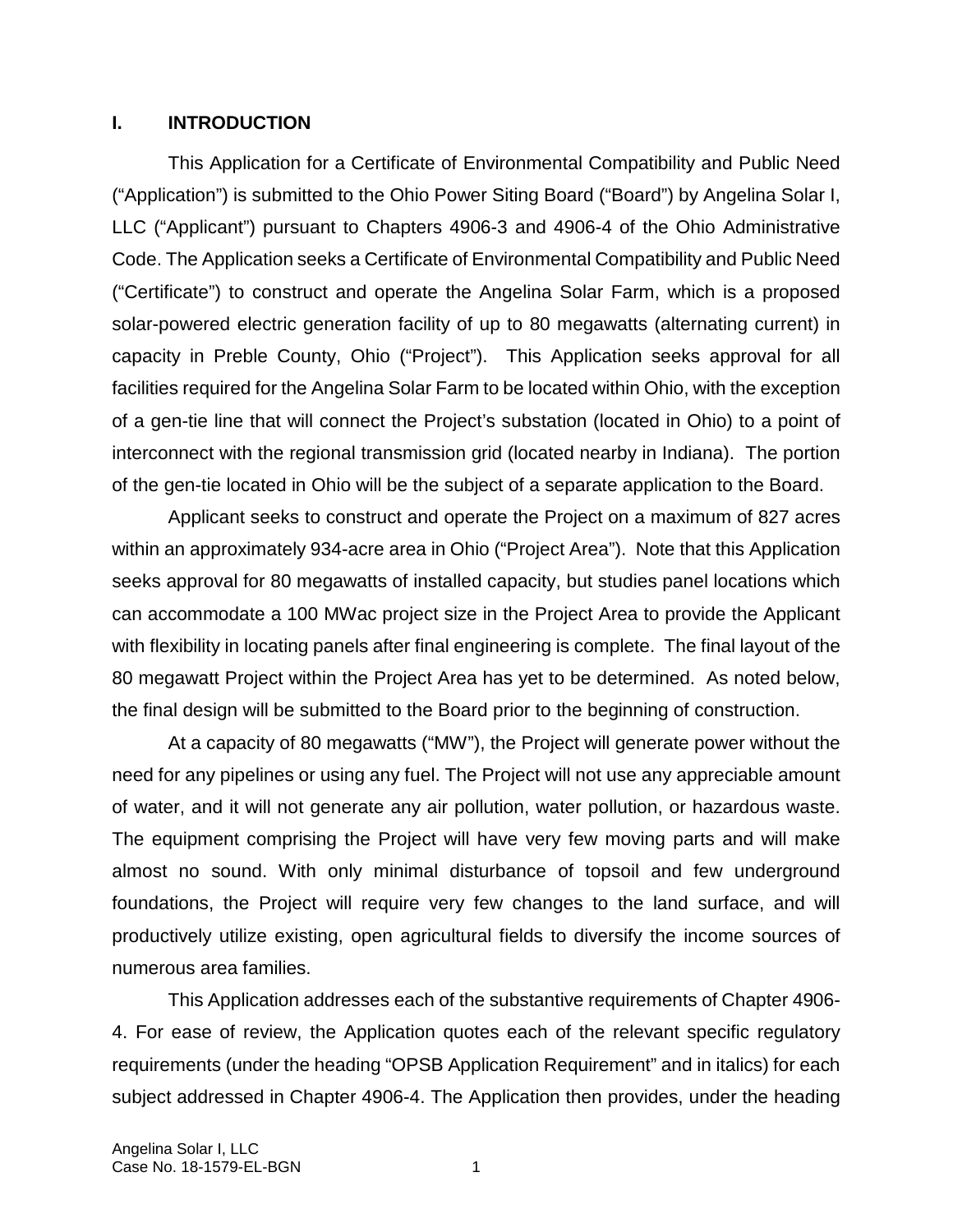"Response," information responsive to that specific requirement. In some instances, the Application provides an explanation of why Applicant believes that a particular requirement does not apply to the Project.

## **II. PROJECT SUMMARY AND APPLICANT INFORMATION**

## **A. SUMMARY OF PROPOSED PROJECT**

## *OPSB Application Requirement [4906-4-02(A)]:*

*"(A) The applicant shall provide a summary of the proposed project. The summary should be suitable as a reference for state and local governments and for the public. The summary shall include the following:* 

*(1) A statement explaining the general purpose of the facility.* 

*(2) A description of the general location, size, and operating characteristics of the proposed facility.* 

*(3) A discussion of the suitability of the site for the proposed facility.* 

*(4) An explanation of the project schedule (a Gantt chart is acceptable)."* 

### Response:

## $[4906 - 4 - 02(A)(1)]$

The general purpose of the Project is to use large arrays of ground-mounted photovoltaic ("PV") modules, commonly known as solar panels, to generate clean and quiet renewable electricity for ultimate use by consumers in southwestern Ohio. The Project will provide "on peak" power during the high demand period of mid-day and late afternoon. It also will provide employment opportunities throughout the region and State, as well as substantial annual tax revenues to the residents of Preble County.

## $[4906 - 4 - 02(A)(2)]$

The Project will be located in Preble County, Ohio, approximately 4 miles north of College Corner, Ohio. It will supply wholesale power to the existing 138-kilovolt ("kV") College Corner Substation ("POI substation"), which is owned and operated by Indiana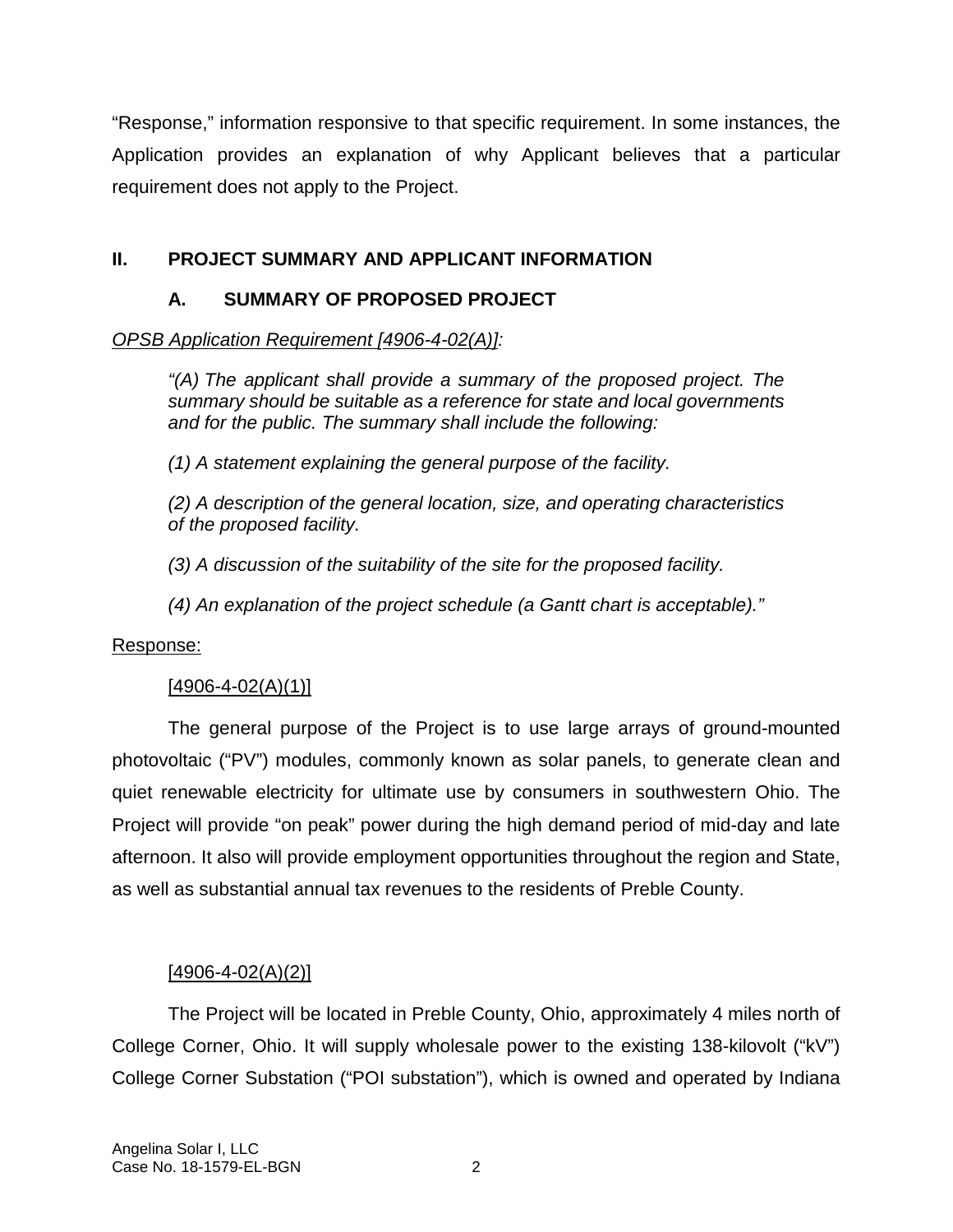Michigan Power Company, a subsidiary of American Electric Power ("AEP"). The POI substation is located in Indiana, approximately 600 feet from the Ohio/Indiana state line (near the intersection of East Greenwood Church Road and State Line Road) and serves transmission lines that cross the Project Area and deliver power to southwestern Ohio. The Project will occupy up to 827 acres of private land. It will have the capacity to generate up to 80 MW-alternating current ("MWac") of electricity.

The Project will generate electricity using solar panels. Photons in sunlight will strike the semiconducting material in the solar panels, which will excite electrons and generate direct electric current ("DC"). DC will be converted to alternating electric current ("AC") and the voltage will be increased. The electricity will be gathered through a network of buried wires at a Project-level electric substation ("Substation"). The Substation will further increase the voltage and deliver the power through a short transmission line to the POI substation.

## $[4906 - 4 - 02(A)(3)]$

The Project Area is ideal for a utility-scale solar farm because it is adjacent to a point in the regional transmission system at which power can be supplied without the need for substantial and costly upgrades to that system. Use of the Project Area will enable the generation of large amounts of solar power because it is generally level, open and dry. The Project also will minimize impacts to natural resources because most of the Project Area is annually disturbed by active cultivation.

## $[4906 - 4 - 02(A)(4)]$

The schedule for development of the Project, which began in 2016, is welladvanced. Acquisition of the necessary land rights is complete, and survey and title work is well underway. Natural resources studies and associated field surveys are complete. It is anticipated that the interconnection study process for the Project will be concluded in Q2 2019. An interconnection agreement is expected to be in place by Q3 2019. Pending receipt of the Certificate and other required authorizations, Applicant plans to begin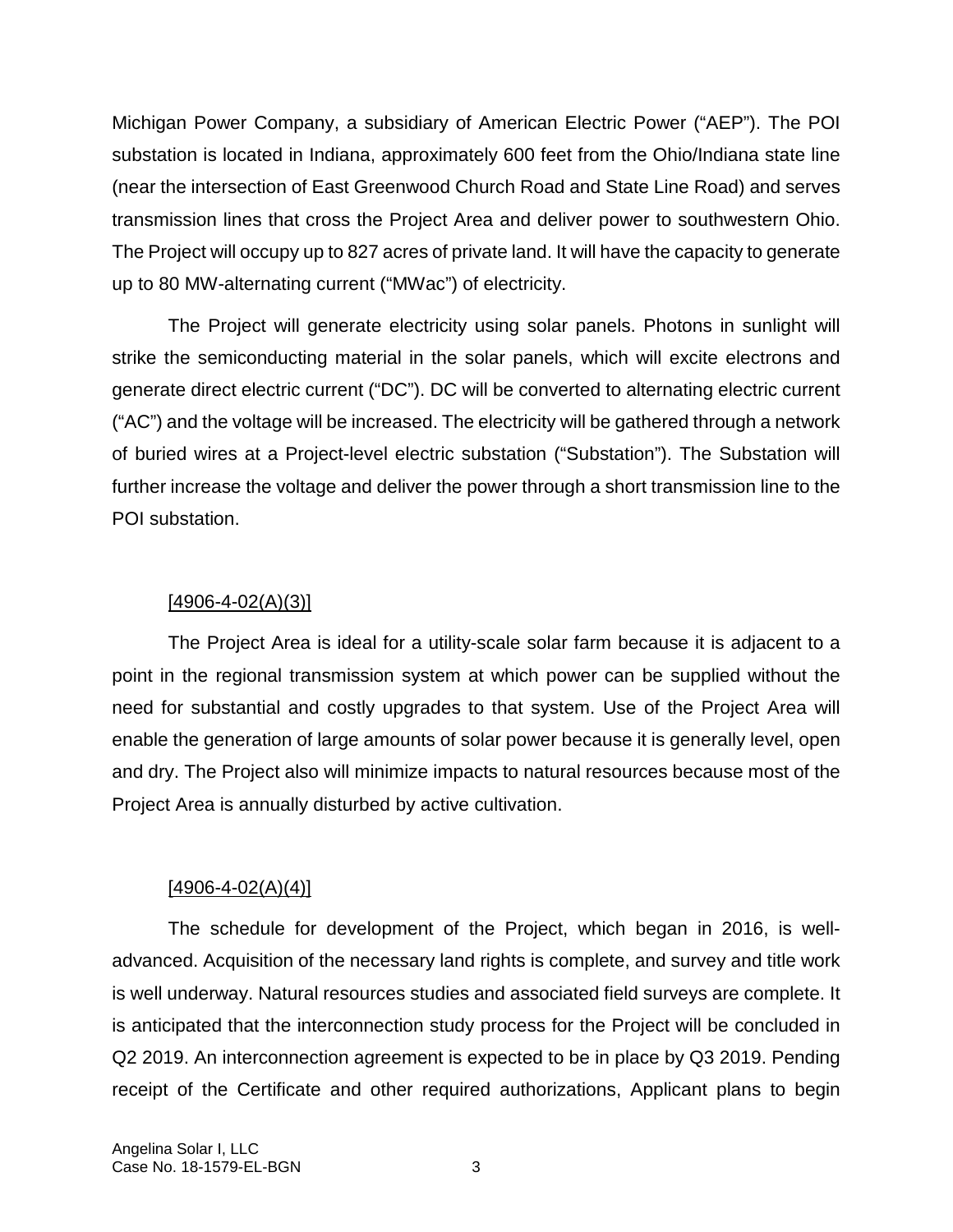construction of the Project in Q4 of 2019, and construction would proceed throughout most of that year. The Project is expected to start commercial operations no later than December 2020.

## **B. FUTURE PLANS FOR ADDITIONAL GENERATION UNITS IN REGION**

## *OPSB Application Requirement [4906-4-02(B)]:*

*"(B) The applicant shall provide information regarding its future plans for additional generation units or facilities in the region, if any.* 

*(1) The applicant shall provide a description of any plans for future additions of electric power generation units for the site (including the type and timing) and the maximum electric power generation capacity anticipated for the site.* 

*(2) The applicant shall provide a brief description of the applicant's history, affiliate relationships and current operations, and a description of the company that will construct and operate the facility, if different from the applicant."*

### Response:

## $[4906 - 4 - 02(B)(1)]$

Applicant seeks a Certificate to construct and operate the Project at 80 MWac in capacity within the Project Area. Applicant plans to submit to the Board in 2019, an amendment to add 20 MWac of generation to the Project, for a total of 100MWac. Applicant has no current plans for the generation capacity to be constructed within the Project Area to exceed 100 MWac. The additional 20 MWac will not increase the size of the Project Area or the maximum acreage or location of acreage potentially impacted by the Project.

## $[4906 - 4 - 02(B)(2)]$

Applicant is owned by Blue Planet Renewable Energy, LLC, which in turn is a joint venture partnership between MAP Energy, Inc. ("MAP") and Open Road Renewables, LLC ("Open Road") (together, the "Partners"). MAP is one of the most experienced private renewable energy investors in the U.S. with successful investments to date in over 6,000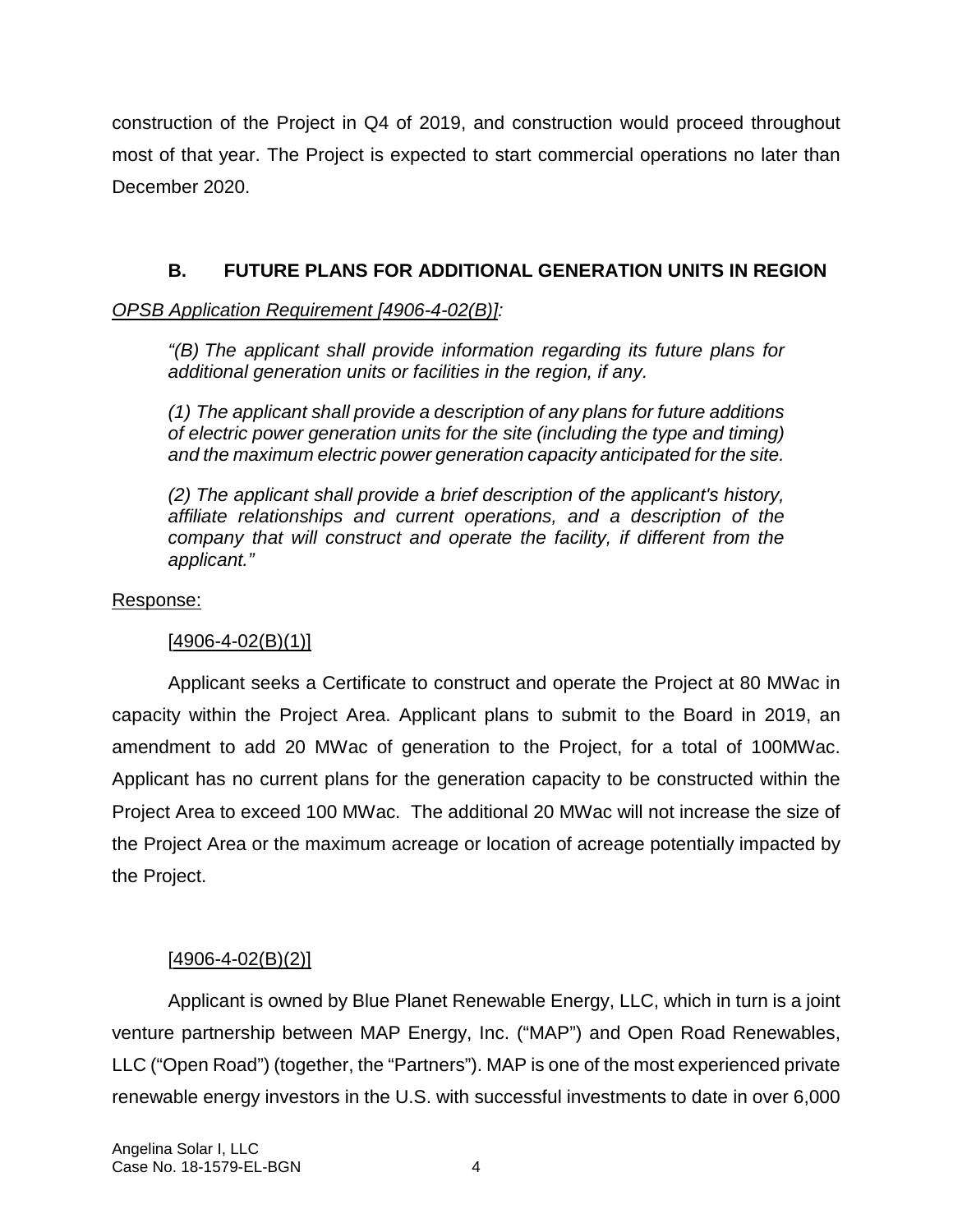MW of operating wind and solar projects. Open Road is a focused developer of utilityscale solar projects whose principals have successfully originated approximately 100 MW of operating projects in California and a number of operating projects in the regional transmission area served by PJM Interconnection, LLC ("PJM"). Open Road's principals also developed a 75 MW project in Maryland. MAP has worked with Open Road's principals on a variety of utility-scale renewable energy projects for approximately eight (8) years.

The Partners invest in and develop renewable energy projects, but the Applicant is not anticipated to construct and operate the Project. The Applicant anticipates selecting the company that will construct the Project through a competitive process. Likewise, it has not selected the firm that will operate the Project for the Applicant but plans to make the selection from a well-known group of top tier providers. The Partners have collaborated with most of the leading construction and operation companies active in the utility-scale renewable energy industry in the U.S.

## **III. DETAILED PROJECT DESCRIPTION AND SCHEDULE**

### **A. DESCRIPTION OF PROJECT AREA**

### *OPSB Application Requirement [4906-4-03(A)]:*

*"(A) The applicant shall provide a description of the project area's geography, topography, population centers, major industries, and landmarks.* 

*(1) The applicant shall provide a map of at least 1:24,000 scale containing a two-mile radius from the project area and showing the following features:* 

- *(a) The proposed facility.*
- *(b) Population centers and administrative boundaries.*
- *(c) Transportation routes and gas and electric transmission corridors.*
- *(d) Named rivers, streams, lakes, and reservoirs.*
- *(e) Major institutions, parks, and recreational areas.*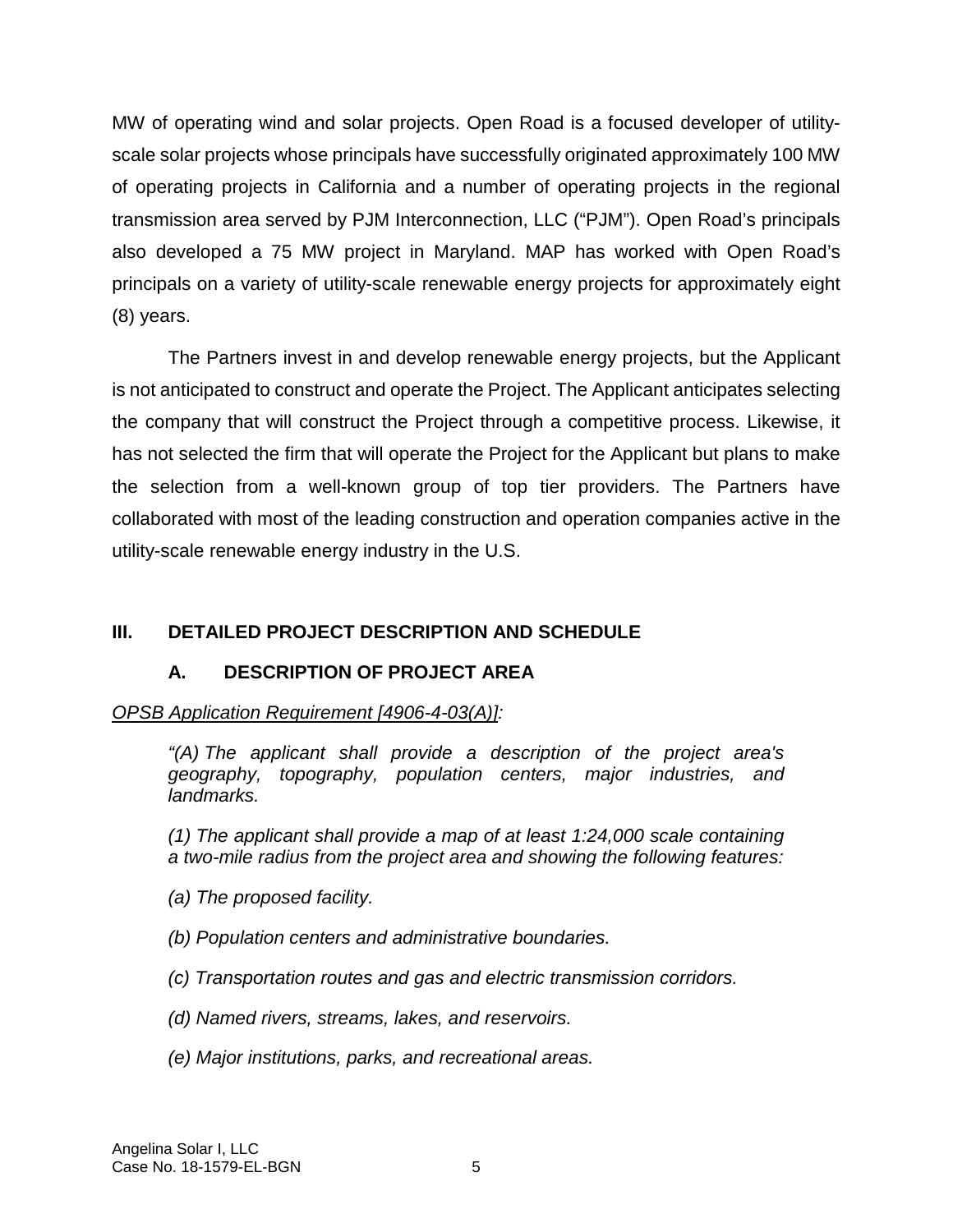*(2) The applicant shall provide the area, in acres, of all owned and leased properties that will be used for construction and/or operation of the project, and the number of properties."* 

#### Response:

### $[4906 - 4 - 03(A)(1)]$

The Project Area is located in Israel and Dixon Townships in Preble County, Ohio. It is located east of State Line Road, west of State Route 177 and north of the Camden-College Corner Road. State Route 725 bisects the Project Area from east to west.

The land within the Project Area has been mostly cleared for agriculture and is extremely level. The predominant industry is agriculture. The Project Area is rural and is largely characterized by large-sized farms with a few pockets of trees. Undeveloped land includes actively cultivated fields and small blocks and rows of trees and other vegetation. Existing features in the Project Area include two electric transmission lines, public roads, single family homes and farm buildings. The Project Area itself does not include any population centers, major industries or notable landmarks.

A map depicting the two-mile area surrounding the Project Area and including each of the features required above is attached as **Figure 1**. The map, which shows an area that is two (2) miles in radius around the Project Area, includes the following: (1) the proposed facility; (2) population centers; (3) administrative boundaries; (4) transportation routes; (5) electric transmission corridors; (6) named rivers, streams, lakes and reservoirs; and (7) major institutions, parks, and recreation areas. No gas transmission lines occur within a 2-mile radius of the Project Area.

### $[4906 - 4 - 03(A)(2)]$

The total area of all properties that are leased (or will be purchased pursuant to options) and that is available for use for construction and/or operation of the Project is approximately 934 acres. This total is comprised of 17 separate properties.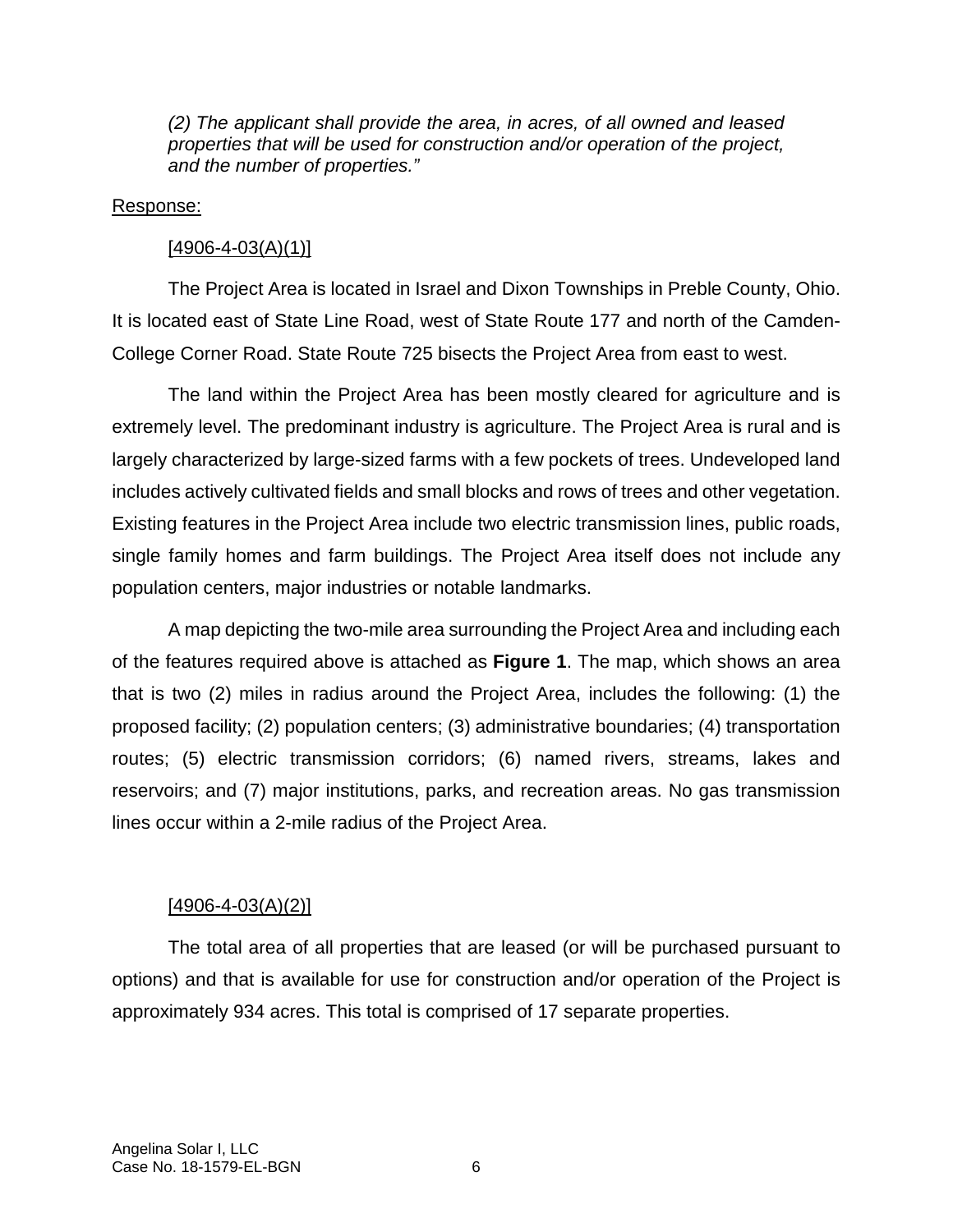# **B. DESCRIPTION OF PROPOSED PROJECT**

## **1. DESCRIPTION OF GENERATION EQUIPMENT**

### *OPSB Application Requirement [4906-4-03(B)(1)]:*

*"(1) The applicant shall submit the following for each generation equipment alternative, where applicable:* 

*(a) Type, number of units, estimated net demonstrated capacity, heat rate, annual capacity factor, and hours of annual generation.* 

*(b) For wind farms, the turbine hub height, tip height, rotor diameter, and blade length for each model under consideration.* 

*(c) Fuel quantity and quality (i.e., ash, sulfur, and British thermal unit value).* 

*(d) A list of types of pollutant emissions and estimated quantities.* 

*(e) Water volume requirement, source of water, treatment, quantity of any discharge and names of receiving streams."* 

### Response:

## $[4906 - 4 - 03(B)(1)(a)]$

The generation equipment to be used by the Project are solar panels, and no alternatives are being considered. The basic components of the Project will be solar panels mounted on metal racking, inverters to convert DC to AC, transformers to increase electric voltage, a network of buried cables to collect the power, the Substation, a very short and buried transmission line, roads and pyranometers. Each of these components is described below.

## *Solar Panels and Racking*

The Project will generate electricity with conventional solar panels, which will be affixed to metal racking. The racking will be mounted on piles that will be driven or rotated into the ground in long rows or "arrays". The arrays generally will follow the existing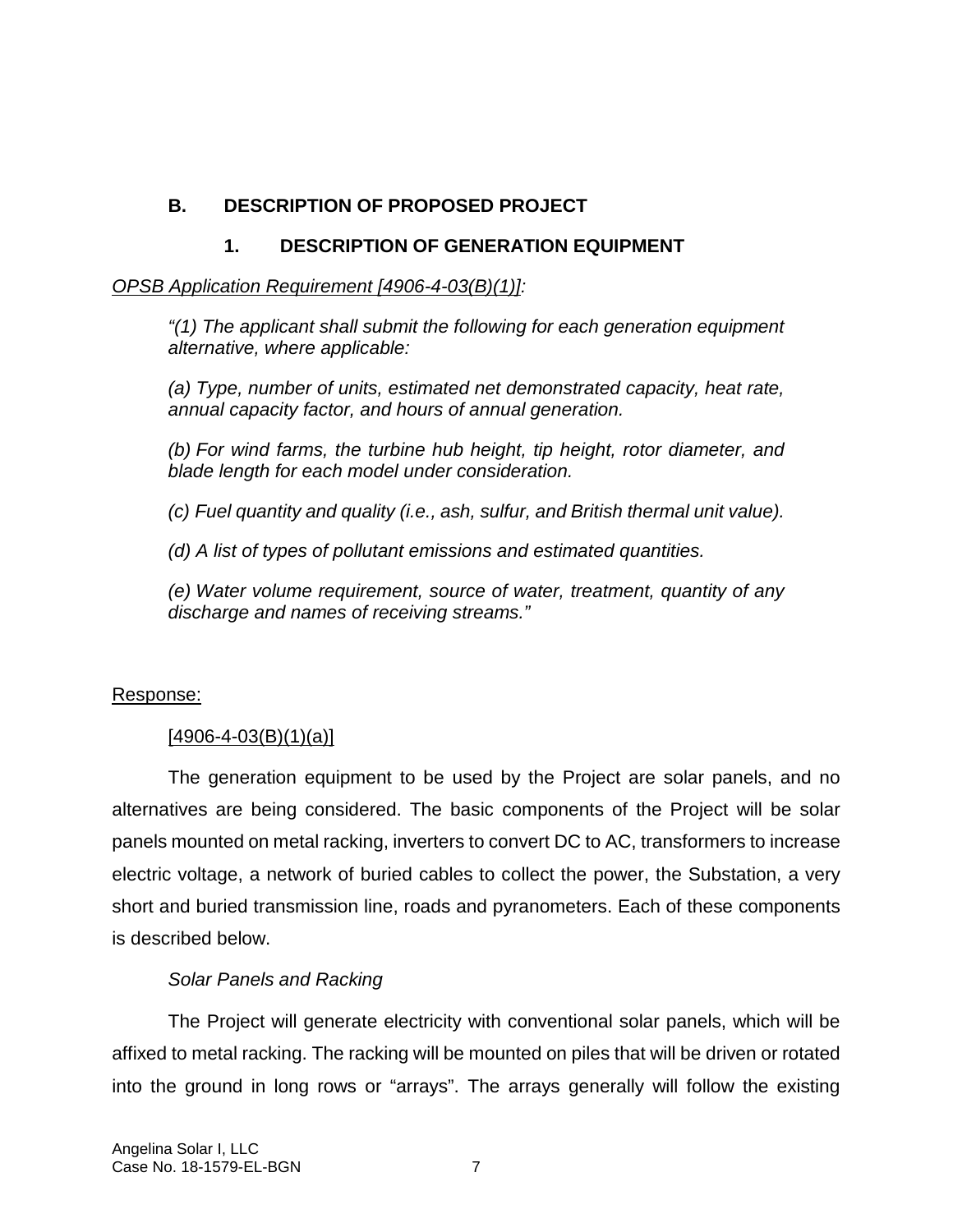topography of the land in the Project Area, although some minor grading may occur. Arrays will be grouped in several large clusters, each of which will be fenced, with locked gates, for equipment security and public safety ("solar field").

Each of the Project's arrays will use one of two types of racking: "fixed-tilt" or "tracking." Fixed-tilt racking will be stationary, and each array will run in an east-west direction. Solar panels mounted on fixed-tilt racking will be oriented or "titled" to the south, with the low (southern) end of the panel one (1) to three (3) feet above the ground surface and the high (northern) end of the panel eight (8) to fourteen (14) feet above the ground surface. Fixed solar panels will be tilted at an angle based on the latitude of the Project Area to maximize the amount of sunlight that strikes them.

Tracking arrays will run in a north-south direction and be equipped with electric motors that very slowly rotate the panels throughout the day to keep them perpendicular to the angle of the sunlight. Tracking arrays will face east at sunrise, rotate to the west during the day, face west at sunset, and then re-set to the east. At the beginning and ending positions of each day, the low end of the solar panels will be one (1) to three (3) feet, and the high end of the panels will be eight (8) to fourteen (14) feet, above the ground surface.

The solar panel technology for the Project will be one of two basic types: crystalline or thin-film. Crystalline modules are silicon-based. Thin-film modules use one of several alternative chemistries (such as cadmium telluride or copper indium gallium selenide). Crystalline modules cost more to manufacture than thin-film modules but are more efficient. Most racking systems, whether fixed-tilt or tracking, will accommodate either crystalline or thin-film modules.

Although the specific model of solar panel has not been selected, only "Tier 1" equipment will be used for the Project. At a capacity of 80 MWac, the Project will use approximately 213,333 to 320,000 solar panels, depending on final design considerations such as DC to AC ratio and solar panel power output rating. (There is no heat rate associated with solar panels.) The solar panels will operate 8,760 hours per year, although they will produce no electricity during the night. They also will produce little to no electricity during periods of heavy clouds and during and briefly following significant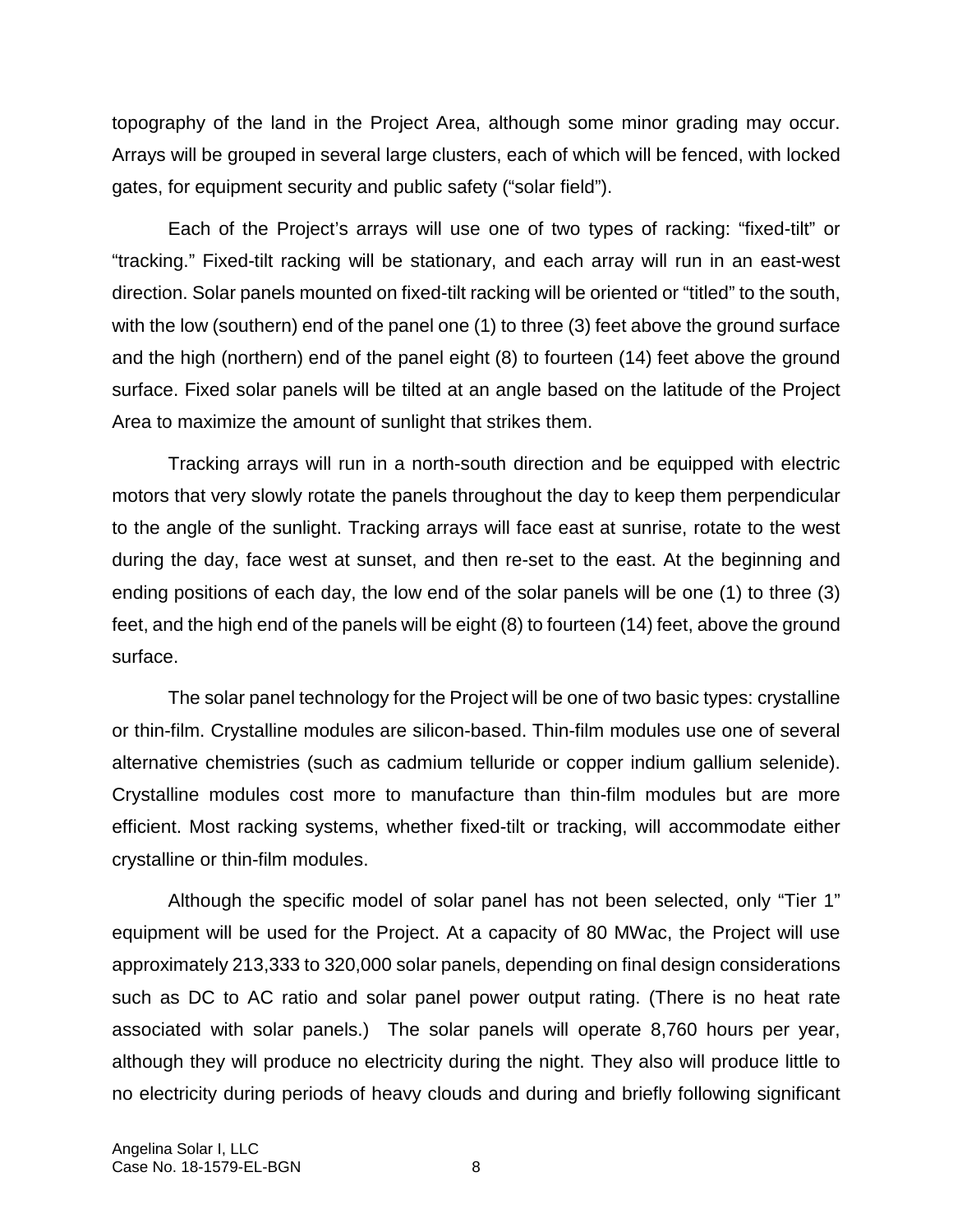snowfall. Depending on the choice of racking and the solar panel, the anticipated annual net capacity factor for the Project is anticipated to be from 23% to 25%. Accounting for the total generating capacity of 80 MW, anticipated operating times, and panel capacity factors, the Project will generate between 161,184 and 175,200 megawatt-hours ("MWh") of electricity each year. The Project's year one net capacity factor when using industryleading Tier 1 thin film modules mounted on single axis tracker is projected to be approximately 23.70%, resulting in the generation of 166,090 MWh of electricity.

### *Collection Lines and Inverters*

Within each solar field, a network of electric lines and associated communication lines will collect and transmit the power ("collection lines"). Solar panels will be grouped into series of circuits that are routed, through cable trays on the racking, to combiner boxes. Power from one or more of the combiner boxes then will be transmitted to a group of related components: a DC-to-AC inverter, a step-up transformer that increases the voltage to 34.5 kV, and a cabinet containing power control electronics ("inverter"). The equipment comprising each inverter will be mounted on a pre-fabricated foundation such as a metal skid or a concrete block.

Each inverter will deliver AC power through collection lines to the Substation, which will be separately fenced. Each of these collection lines will originate in one of the solar fields and terminate at the Substation. All portions of the collection lines not within fence lines will be buried at least 36 inches below grade.

### *Substation and Gen-tie*

The Substation will be located in Ohio approximately 700 feet east of the POI substation. Among the major components of the Substation will be the following: (1) collection line feeders and breakers; (2) 34.5 kV bus; (3) main power transformer (to increase the voltage from 34.5 kV to 138 kV); (4) high-voltage breaker; (5) metering/relaying transformers; (6) disconnect switches; (7) equipment enclosure containing power control electronics; and (8) a lightning mast. The Substation will be constructed on a concrete foundation that is expected to be a maximum of 50,000 square feet, e.g., 200 feet by 250 feet, in size. For equipment security and public safety, a fence with a locked access gate will be installed around the perimeter.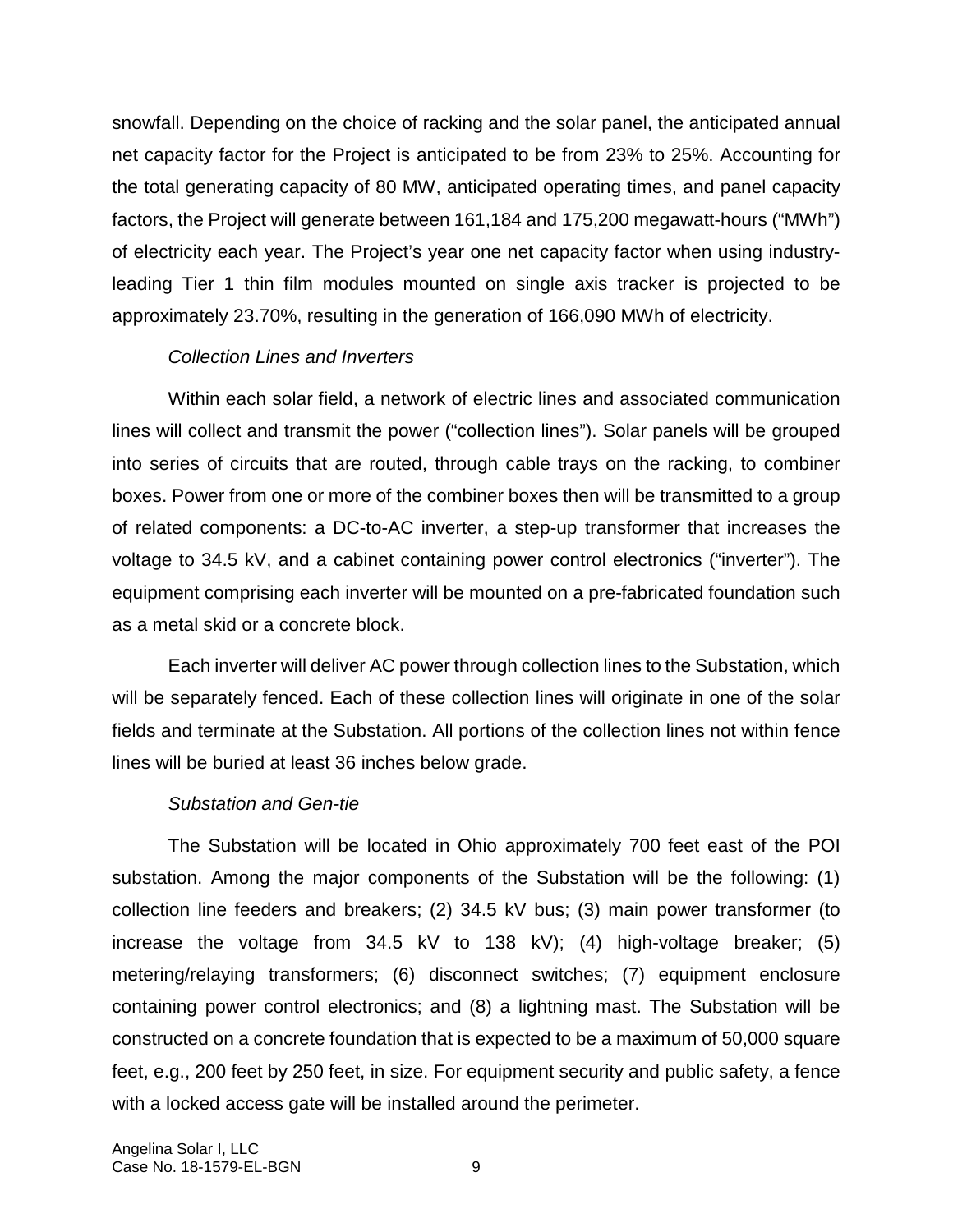A very short 138 kV transmission line will connect the Substation to the east or north side of the POI substation ("gen-tie").<sup>1</sup> The gen-tie will be a maximum of 700 linear feet in length. A self-supporting, steel structure (known as a "dead-end structure") will be used where the circuit changes from a buried cable to an above ground line prior to entering the POI substation. The dead-end structure is expected to be from twenty (20) to twenty-five (25) feet in height.

### *Roads*

The Project will include a number of unpaved roads and driving aisles within the fence lines comprised of aggregate material and/or grass used to access each solar field. Short driveways will connect these Project-dedicated roads to public roads at one or more points for each solar field. Roads will be used for the operations, maintenance, repair, and replacement of equipment in addition to providing sufficient access for emergency response. Roads will be only as long and as wide as necessary to accommodate construction and operational activities. Roads will be a maximum of twenty (16) feet wide, although some may temporarily be up to twenty-five (25) feet wide to accommodate construction.

### *Pyranometers*

The Project will include up to four (4) solar meteorological stations, which will include pyranometers that measure solar resource, ancillary meteorological instruments such as an anemometer, a wind vane, a barometer, a rain bucket and a temperature probe, as well as associated communications equipment ("pyranometer"). Each of the instruments comprising a pyranometer will be installed on a pre-fabricated foundation or directly on the ground and will be less than fifteen (15) feet in height. Each pyranometer will occupy up to fifty (50) square feet and, if not located within a solar field, will be separately fenced and gated.

<sup>&</sup>lt;sup>1</sup> Although described here for completeness, the portion of the Gen-tie in Ohio will be the subject of a construction notice submitted to the Board separately from the Application. Additionally, Applicant will seek the appropriate authorizations from the Indiana Utility Regulatory Commission to construct and operate the portion of the Gen-tie in Indiana.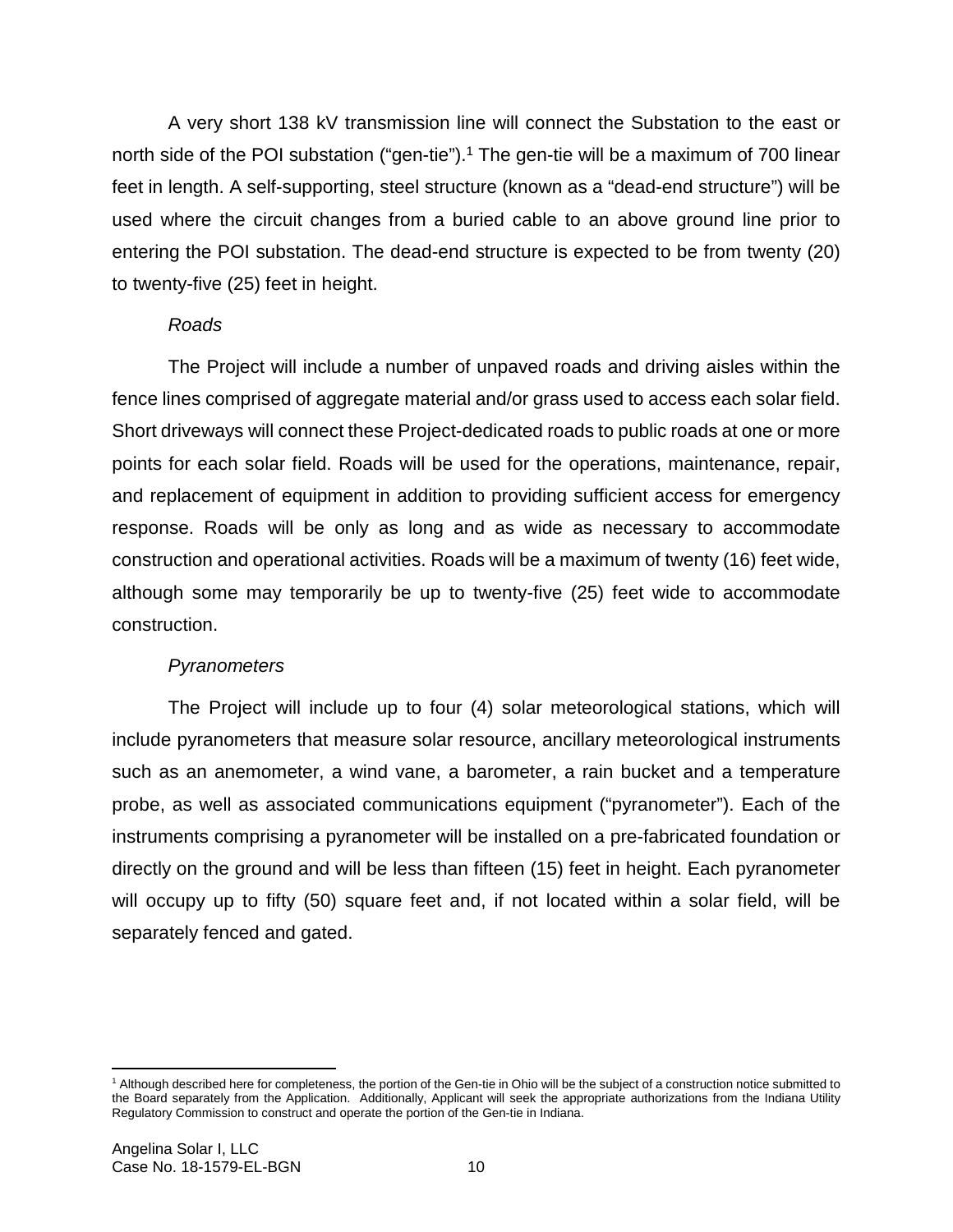### $[4906 - 4 - 03(B)(1)(b) - (e)]$

Subsections (b) through (e) are not applicable to the Project. Subsections (b), (c) and (d) do not apply because the Project will not include wind turbines, use any fuel, or emit any stationary source air emissions. With regard to Subsection (e), the Project will use only an extremely small volume of water for occasional cleaning or solar panels, which will be trucked to the Project or acquired from a nearby source. There will no discharges of wastewater, wastewater treatment, or receiving streams.

## **2. CONSTRUCTION AND RECLAMATION METHODS**

## *OPSB Application Requirement [4906-4-03(B)(2)]:*

*"(2) The applicant shall describe, in as much detail as is available at the time of submission of the application, the construction method, site preparation and reclamation method, materials, color and texture of surfaces, and dimensions of all facility components, including the following:* 

*(a) Electric power generation plant or wind-powered electric generation turbines, including towers and foundations.* 

- *(b) Fuel, waste, water, and other storage facilities.*
- *(c) Fuel, waste, water, and other processing facilities.*
- *(d) Water supply, effluent, and sewage lines.*
- *(e) Associated electric transmission and distribution lines and gas pipelines.*
- *(f) Electric collection lines.*
- *(g) Substations, switching substations, and transformers.*
- *(h) Temporary and permanent meteorological towers.*
- *(i) Transportation facilities, access roads, and crane paths.*
- *(j) Construction laydown areas.*
- *(k) Security, operations, and maintenance facilities or buildings.*
- *(l) Other pertinent installations."*

### Response: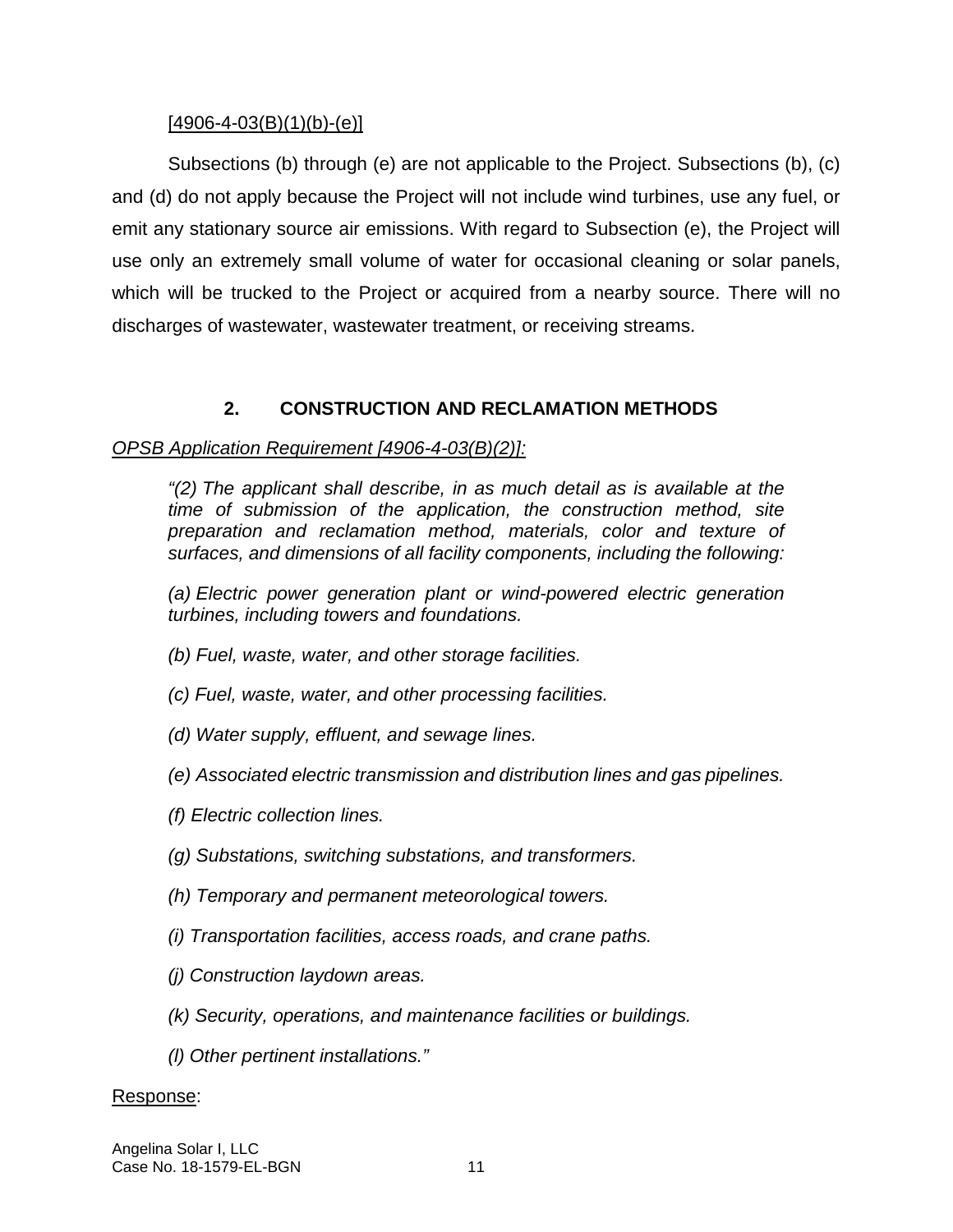#### $[4906 - 4 - 03(B)(2)(a)$  & (e)-(j)]

The Project will include one or more of the components listed in subsections (a) and (e) through (j) above.

The method that will be used to construct the Project will be similar to that generally used in the U.S. to construct similar, large-scale, ground-mounted solar facilities generating wholesale power. The primary steps will be the following: (1) securing of the perimeter of each of the areas in which construction will occur; (2) installation of stormwater and erosion management controls; (3) clearing vegetation; (4) minor grading, if any; (5) construction of roads; and (6) installation of equipment (racking, solar panels, collection lines, inverters, pyranometers, the Substation and fencing).

Other than the Substation, and because the solar panels will be affixed to racking largely using hand tools, the major equipment used to construct the Project will include bulldozers and dump trucks (primarily to build roads), pile drivers (primarily to install piles), trenchers (primarily to lay the buried portions of the collection lines), and possibly a directional drilling system (to place portions of the collection lines under water bodies). A more detailed description of the steps comprising construction is provided below in connection with the schedule for the Project.

For several reasons, the land within the Project Area that will host the equipment will require relatively little work to prepare it for construction. First, relatively little land will need to be cleared of vegetation. Most of the Project Area consists of previously disturbed land that has been in active cultivation for many years. Also, the design of the solar fields will obviate the need to remove the vast majority of trees in the Project Area, particularly those associated with wetlands or containing potential wildlife habitat. Finally, only minimal grading will be required because the Project Area already is extremely level. Specific methods to be used to remove trees and vegetation and perform minimal grading have not been determined but will be standard, accepted methods for the commercial construction industry. The vast majority of the land surface within each solar field, including almost all of the area below the arrays themselves, will be planted with a robust, low-growing seed mix, primarily native grasses and other low-maintenance varieties.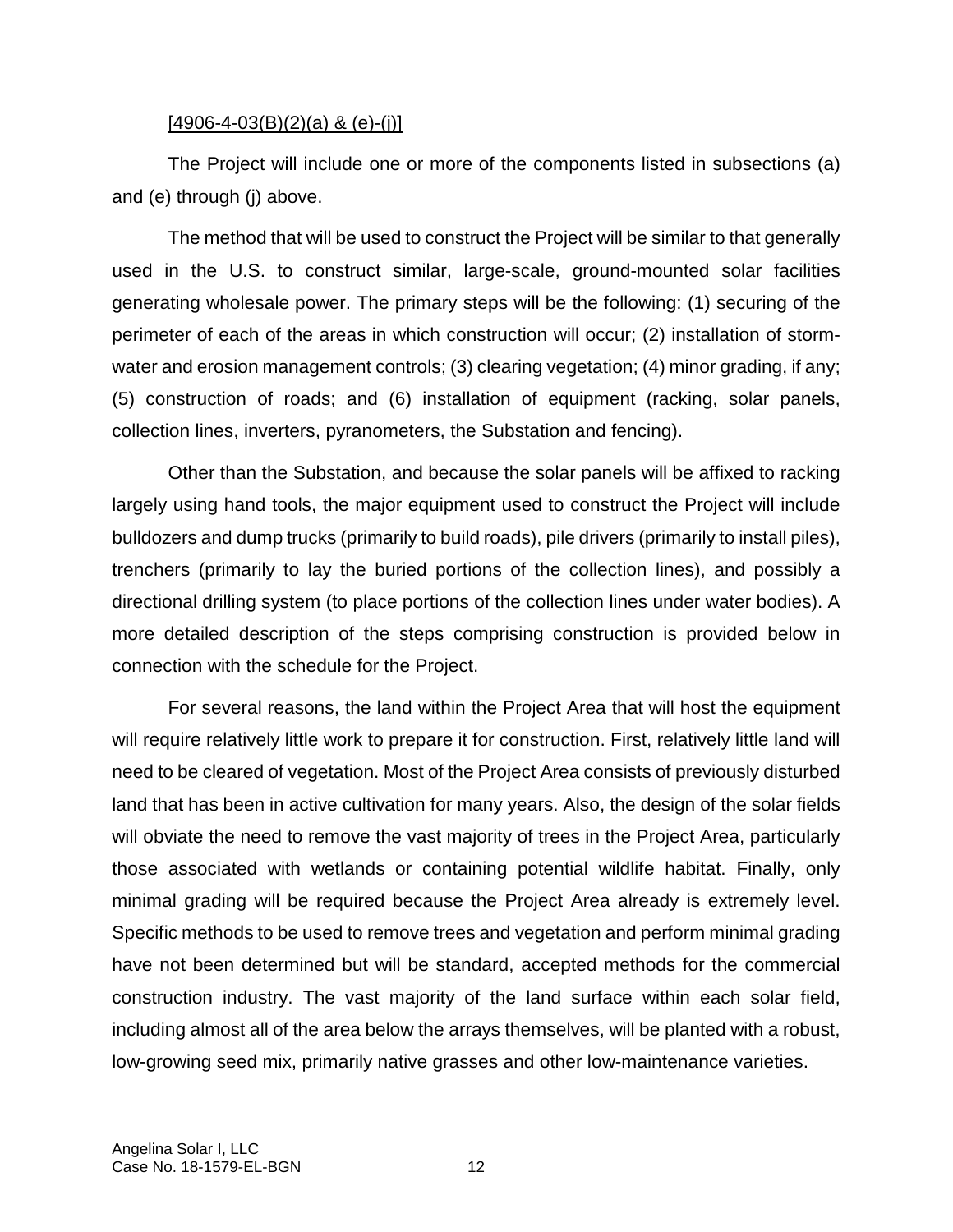The construction of the Project is expected to require a number of temporary laydown areas, also referred to in the Figures as laydown yards, for construction staging, equipment storage, and parking for workers. The laydown areas generally will be located adjacent to public roads, and usually will be located adjacent to the entrances to the solar fields. Each of the laydown areas will range from approximately one (1) to five (5) acres in size, and collectively are expected to occupy up to 14.58 acres. Up to approximately 9.58 acres of the laydown yards are temporary features associated with the construction of the Project and will be restored following construction to the extent the area does not host components of the Project.

The proposed Project includes several narrow corridors of land to host the collection lines outside of fence lines. The collection lines will be buried at a minimum depth of three (3) feet. The collection lines will be installed via open cut method or horizontal directional drilling ("HDD"), depending on the location. HDD will be used to install collection lines under perennial streams.

Up to 6.2 miles of access roads will be utilized for construction, operation and maintenance of the Project. Roads will be comprised of aggregate material and/or grass. Roads will be only be as long and as wide as necessary to accommodate construction and operational activities. All permanent Access Roads will be a maximum of sixteen (16) feet wide, though a number of roads may temporarily be up to twenty-five (25) feet wide to accommodate construction activities.

The specific materials, and the associated textures and colors, to be used in the components of the Project have not yet been determined, but will be typical of other largescale, ground-mounted solar projects in the U.S. Racking will be largely metal, such as aluminum, and will have a smooth texture and be of a grey or silver color. Panels will be comprised of the materials previously described, with the exterior layer consisting of a glass cover within a metal frame. Generally, panels have a relatively smooth texture and are black or another dark color. Buried electrical and communication lines will be made of copper or other materials standard in the electric utility industry. Fencing is expected largely to be standard, chain-link material. The dimensions of the components of the Project have been provided in Section III.B.1 of the Application, above.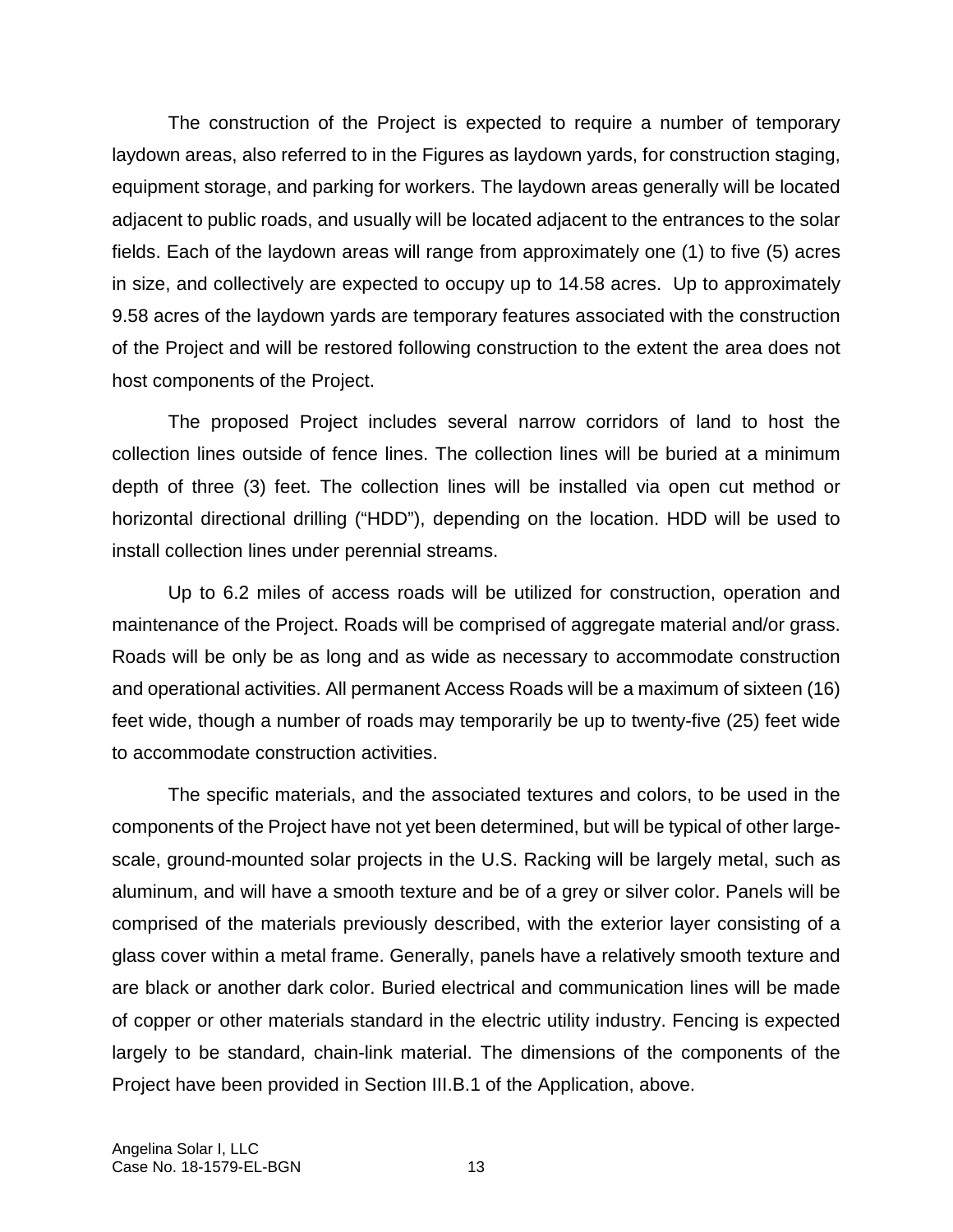Applicant holds land rights to operate the Project for up to forty (40) years, and the Project is expected to operate for at least that period of time. At the end of that period, Applicant would expect to either re-power the Project with state-of-the-art PV technology, which would require the consent of the participating land owners, or remove the Project and return the land to approximately its original condition. If the Project is removed, then the materials would be reused or recycled to the extent possible, and the remaining materials disposed of in a sanitary landfill. With very few concrete foundations, the equipment less than three (3) feet below grade can be removed and the land restored to essentially its original condition. If the participating land owners prefer, the land can be returned to cultivation.

## $[4906 - 4 - 03(B)(2)(b) - (d), (k)$  & (l)]

Subsections (b), (c), (d) and (k) are not applicable to the Project. Specifically, the Project does not include any of the following: (1) fuel, waste, water or other storage facilities; (2) fuel, waste, water or other processing facilities; (3) water supply, effluent and sewage lines; or (4) buildings. Regarding subsection (l), there are no significant installations associated with the Project not otherwise addressed above.

# **3. NEED FOR NEW TRANSMISSION**

# *OPSB Application Requirement [4906-4-03(B)(3)]:*

*"(3) The applicant shall submit a brief description of the need for new electric transmission lines(s) or gas pipelines associated with the proposed facility."*

## Response:

## $[4906 - 4 - 03(B)(3)]$

The only new transmission line associated with the Project will be the gen-tie, which will be approximately 700 feet in length. The gen-tie line will transmit the energy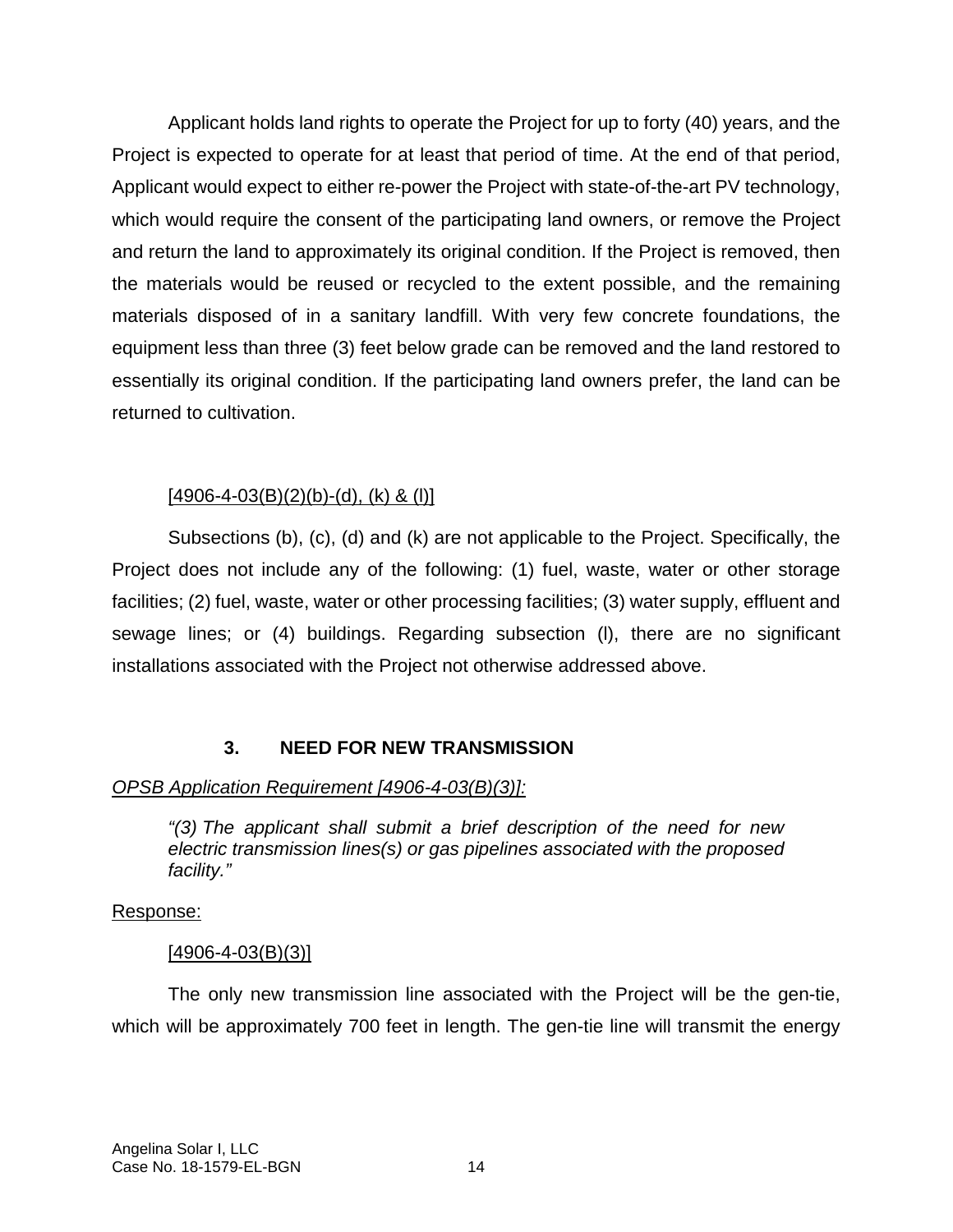from the Substation to the POI substation. $2$  The Project will not use natural gas or include any gas pipelines.

### **4. PROJECT MAP**

*OPSB Application Requirement [4906-4-03(B)(4)]:*

*"(4) The applicant shall supply a map of at least 1:12,000 scale of the project area, showing the following features:* 

*(a) An aerial photograph.* 

*(b) The proposed facility, including all components listed in paragraph (B)(2) of this rule.* 

*(c) Road names.* 

*(d) Property lines."*

### Response:

### $[4906 - 4 - 03(B)(4)]$

Applicant seeks authorization to construct the Project, at a capacity of 80 MWac, within the Project Area. The Project Area is divided into three different use categories. First, the Substation will be located on a specific parcel of land east of the POI substation. Second, several narrow strips of land will host only buried portions of collection lines located outside fence lines. Finally, the remaining portions of the Project Area are available to host the solar fields, which will include all of the remaining components of the Project: solar panels, inverters, collection lines, access roads, and pyranometers.

A map with a satellite-generated aerial photograph background showing a maximum layout of the Project is attached as **Figure 2**. The map shows the locations of the parcel hosting the Substation, the corridors for the collection lines and the solar fields.

 $2$  As noted above, the gen-tie will be the subject of a later construction notice to the Board, and approval is not requested in this Application.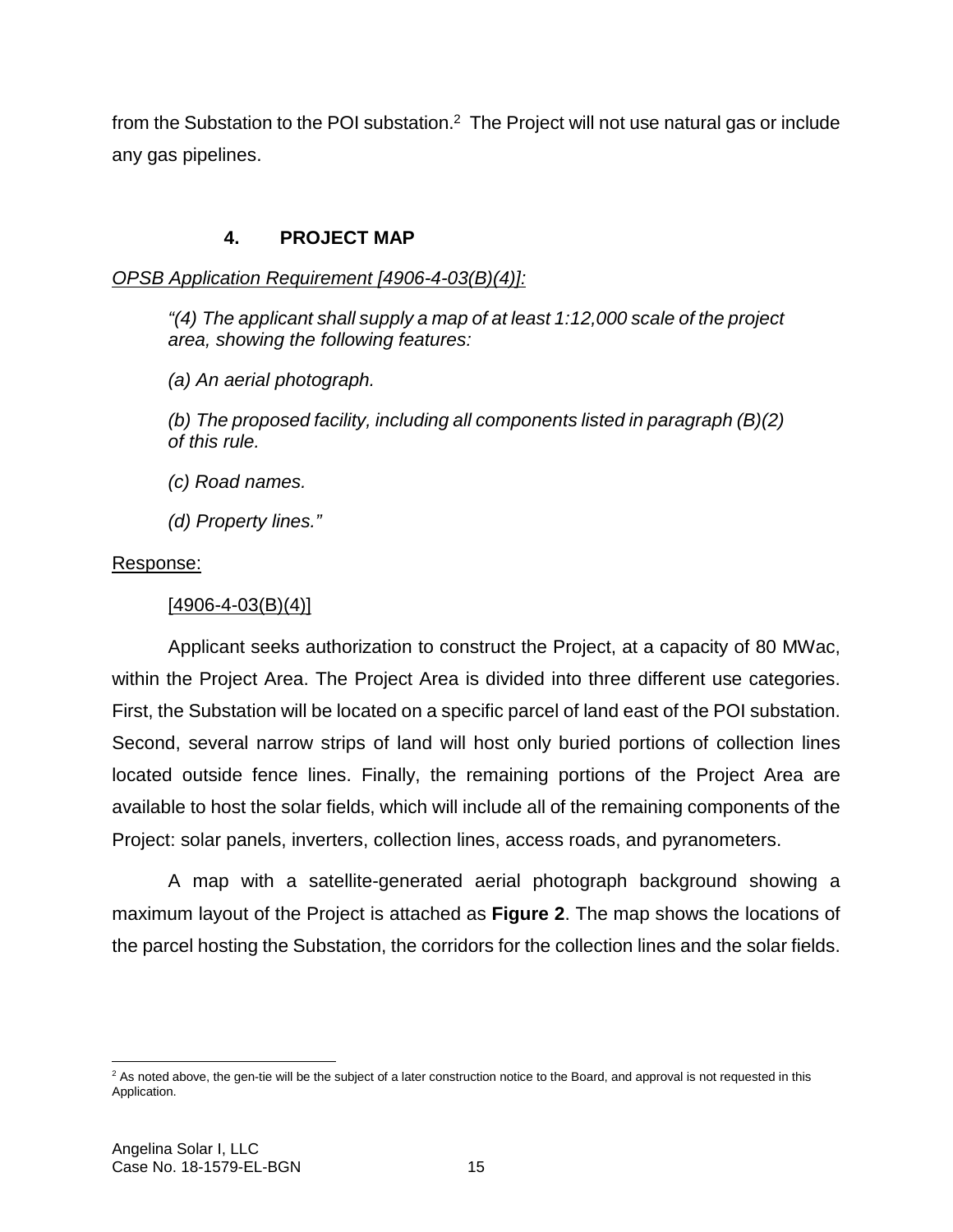The map also shows the road names, property lines, and each of the major features of the Project in relation to the above three categories of land.<sup>3</sup>

Prior to the start of construction, Applicant will submit to the Board for its review final designs for the Project. These final designs will address all of the following:

(1) the location of the Substation and the termination of the collection lines within the parcel hosting the Substation;

(2) the location of the collection lines within the corridors outside fence lines;

(3) the perimeters of each solar field;

(4) the orientation (north-south or east-west) of the arrays within each solar field;

(5) the location of the arrays, the collection lines, the inverters, and the roads within each solar field;

(6) the type of racking (fixed-tilt and/or tracking);

(7) the solar panel technology (crystalline and/or thin-film);

(8) the location of the access roads within the Project Area; and

(9) the specific component manufacturers and equipment vendors.

The Application has been prepared to present the Project at its maximum aerial extent within the Project Area and, therefore, its broadest and most significant impact. Applicant has conducted the necessary studies for the Project Area to facilitate the use of any portion of it for the Project. To illustrate the maximum possible impact of the Project from any vantage point in the general area, **Figure 2** depicts potential solar array areas (i.e., the maximum extent of north-south running arrays using tracking technology with thin-film panels), the Substation, and representative locations of collection lines, roads, pyranometers, and construction laydown yards (staging areas).

Although not reflected in the scale of the above map, most of the land surface within each solar field will be open space. Open space between arrays is necessary to

 $3$  The solar fields are depicted at their maximum aerial extent, but in one or more areas may not extend as far as indicated. Similarly, the depictions of the specific components within each solar field are illustrative only; the final locations will be determined in the final design of the Project.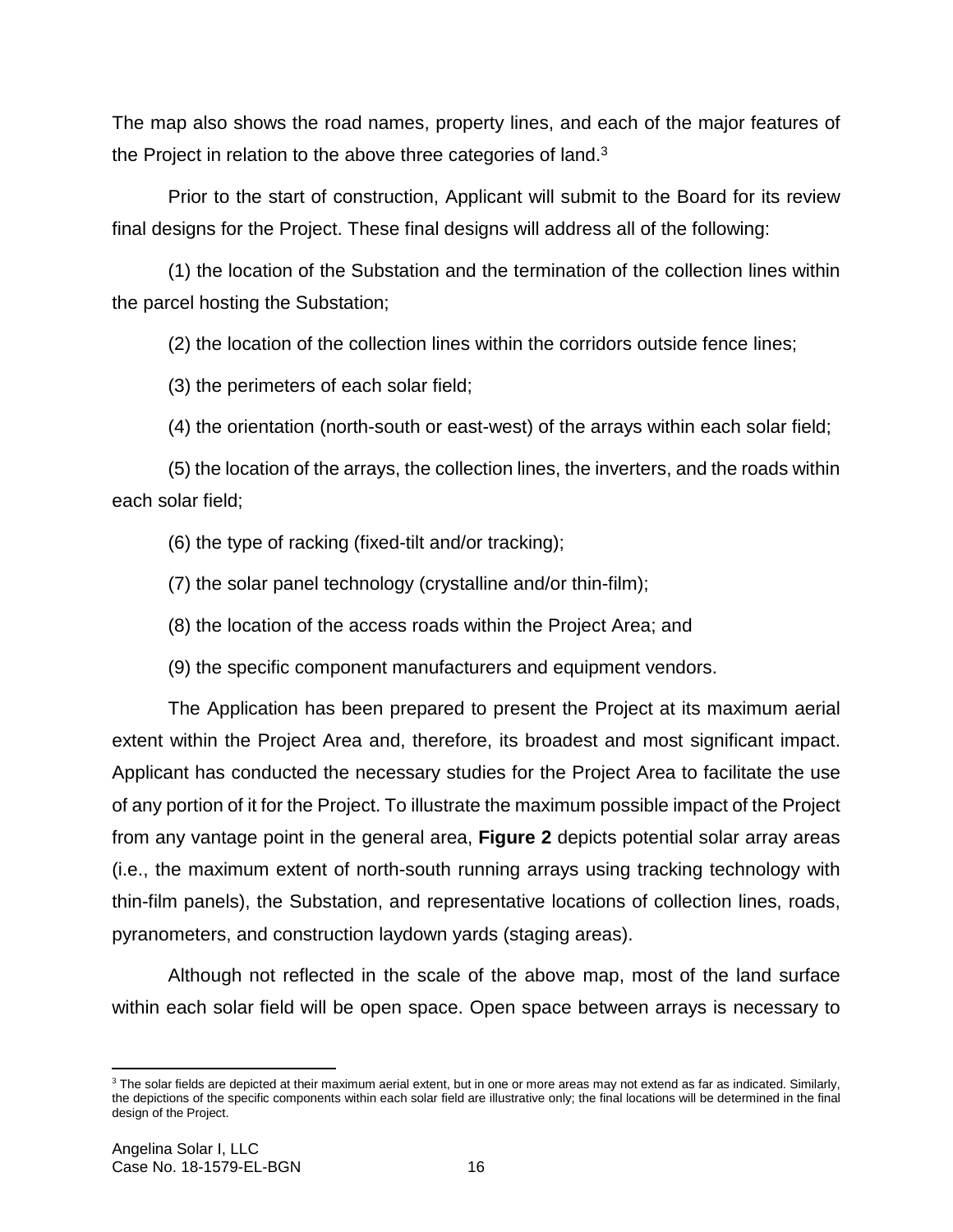preclude them from blocking sunlight to each other. Space around arrays and inverters also is needed to allow for the cleaning of panels, the performance of routine inspection, maintenance, and the repair, and the replacement of major components. Finally, open space is needed to maintain the ground cover.

# **C. PROJECT SCHEDULE**

## *OPSB Application Requirement [4906-4-03(C)]:*

*"(C) The applicant shall provide a detailed project schedule.* 

*(1) The applicant shall provide a proposed project schedule in Gantt chart format covering all major activities and milestones, including:* 

*(a) Acquisition of land and land rights.* 

*(b) Wildlife and environmental surveys/studies.* 

*(c) Receipt of grid interconnection studies and other critical path milestones for project construction.* 

*(d) Preparation of the application.* 

*(e) Submittal of the application for certificate.* 

*(f) Issuance of the certificate.* 

*(g) Preparation of the final design.* 

*(h) Construction of the facility.* 

*(i) Placement of the facility in service.* 

*(2) The applicant shall describe the proposed construction sequence.* 

*(3) The applicant shall describe the potential impact of critical delays on the in-service date."* 

## Response:

# $[4906 - 4 - 03(C)(1)]$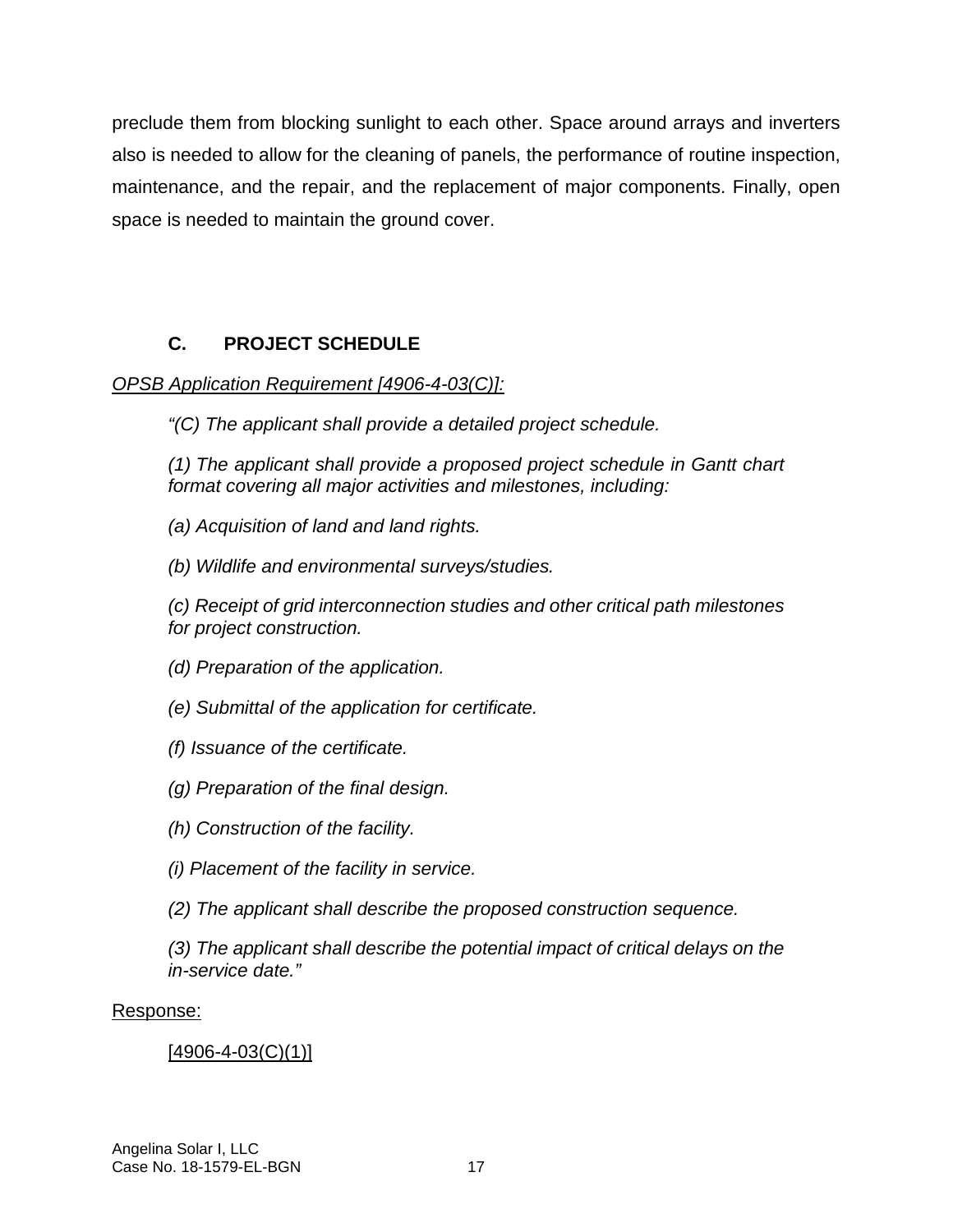A detailed schedule for the Project in Gantt chart format that includes each of the elements listed above is attached as **Figure 3**.

## $[4906 - 4 - 03(C)(2)]$

The proposed sequence of construction of the Project is as follows:

- (1) surveying and staking of sensitive areas, perimeters, foundations for roads, and equipment locations;
- (2) clearing, ground leveling, compaction and grading;
- (3) installation of drainage and erosion control;
- (4) installation of perimeter fencing and lighting;
- (5) construction of roads;
- (6) installation of temporary power;
- (7) delineation of temporary storage and construction areas;
- (8) installation of temporary facilities;
- (9) installation of foundations (for the collection yard, inverters, and pyranometers);
- (10) installation of the collection yard;
- (11) installation of supports, racking and modules;
- (12) installation of inverters;
- (13) installation of collection lines;
- (14) installation of pyranometers;
- (15) installation of lighting and signage;
- (16) clean-up of work areas; and
- (17) landscaping.

Many of the above activities may occur concurrently.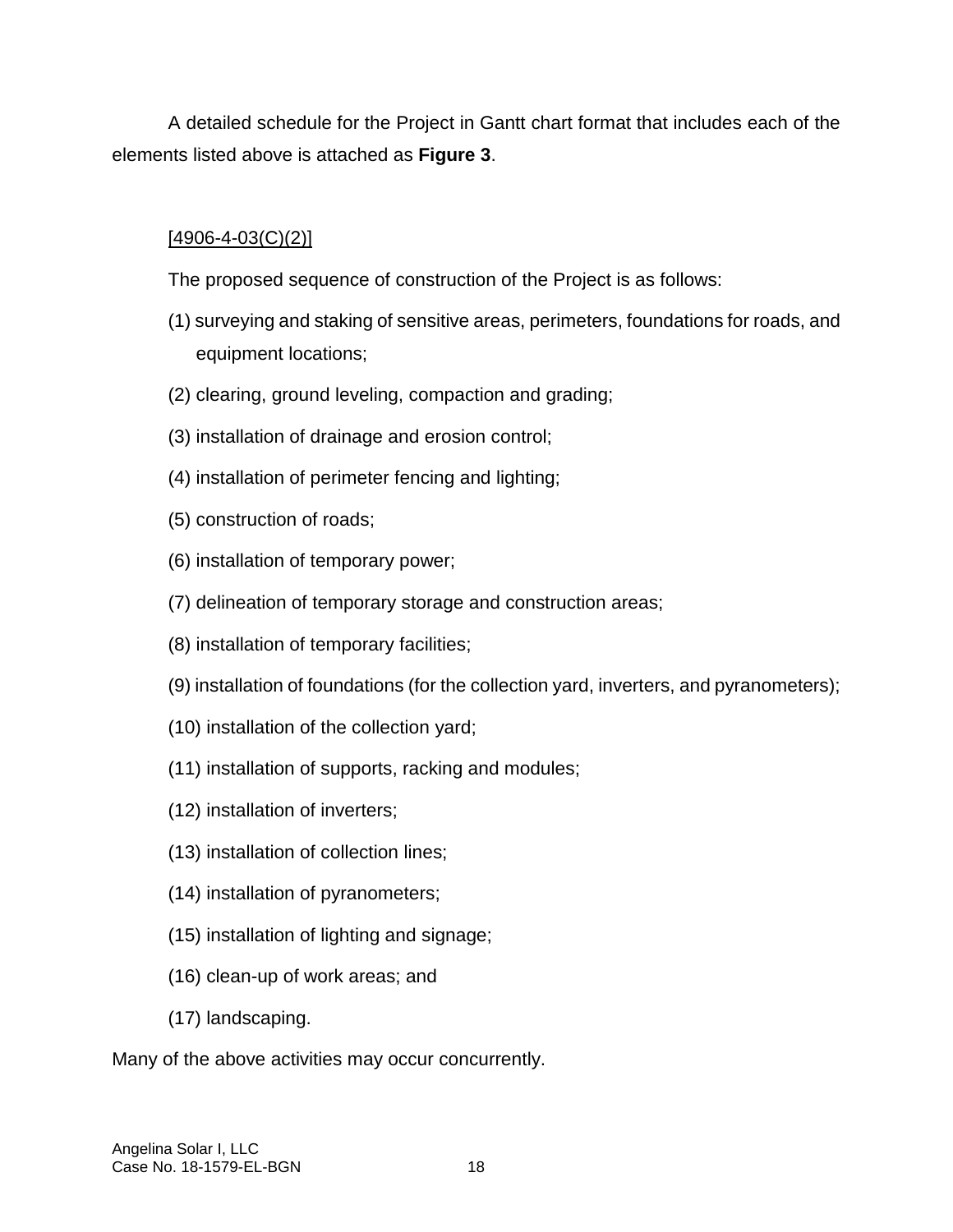#### $[4906 - 4 - 03(C)(3)]$

Certain critical delays in the development of the Project may have a material, adverse effect on Applicant's efforts to secure equity investment for it and finance its construction by the planned in-service date. These critical delays could include Applicant's inability to timely acquire solar panels, racking, inverters or transformers, permitting delays, and labor shortages. Postponement of the start of construction could affect the Project's eligibility for certain financial incentives, such as the full value of the federal Investment Tax Credit.

### **IV. PROJECT AREA SELECTION AND SITE DESIGN**

## **A. SELECTION OF PROJECT AREA**

### *OPSB Application Requirement [4906-4-04(A)]:*

*"(A) The applicant shall describe the selection of the project area.* 

*(1) The applicant shall provide a description of the study area or the geographic boundaries of the area considered for development of the project, including the rationale for the selection.* 

*(2) The applicant shall provide a map of suitable scale that depicts the boundary of the study area and the general sites which were evaluated.* 

*(3) The applicant shall provide a comprehensive list and description of all qualitative and quantitative siting criteria utilized by the applicant, including any weighting values assigned to each.* 

*(4) The applicant shall provide a description of the process by which the applicant utilized the siting criteria to determine the proposed project area and any alternative area(s).* 

*(5) The applicant shall provide a description of the project area(s) selected for evaluation, and the factors and rationale used by the applicant for selecting the proposed project area and any alternative area(s)."* 

#### Response:

### $[4906 - 4 - 04(A)(1)$  & (2)]

Applicant chose to develop the Project in southwestern Ohio for several reasons including an attractive combination of strong electricity demand, a robust transmission system, and a strong solar resource. First, the Project is in close proximity to the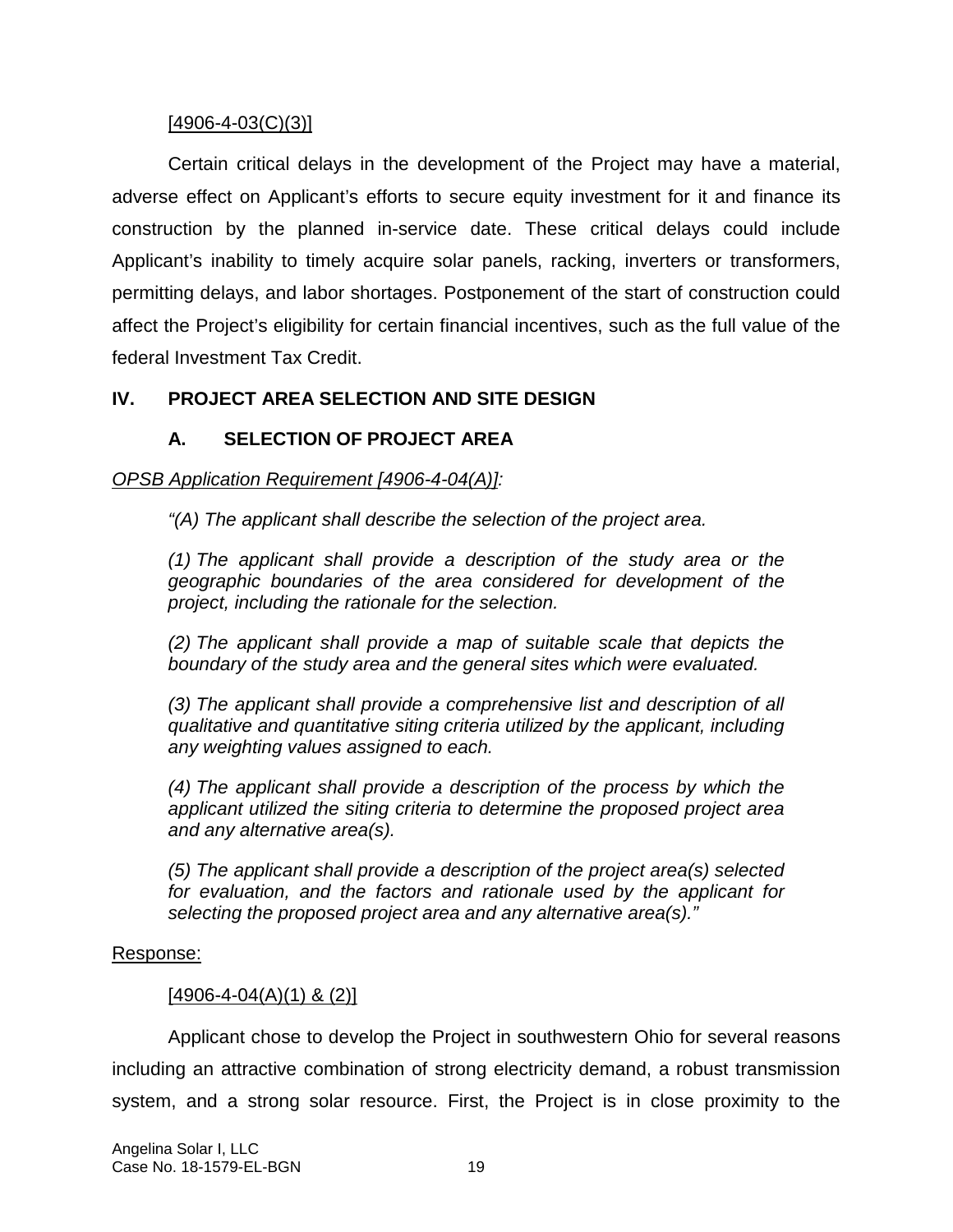metropolitan areas of Cincinnati and Dayton, which represent a strong regional demand for electricity. A map depicting the general location of the Project Area is attached as **Figure 4**. Second, transmission resources in the area have sufficient capacity to accommodate development of the Project. Finally, as shown on the map attached as **Figure 5**, the solar resource in southwestern Ohio is among the best in the State.

Within this region, the study area was determined largely by the location of the POI substation. Economically feasible solar facilities must be located where the power can be injected without costly upgrades to the transmission system. Applicant's preliminary studies indicated that delivering power through the POI substation would be highly costeffective. As addressed further below, this has been confirmed by the transmission studies conducted by PJM Interconnection, Inc. ("PJM").

A map depicting the study area boundary and general sites that were evaluated for the Project is attached as **Figure 6**. The selection of the POI substation as the point to inject power necessarily limited the study area to the properties within a radius of approximately two (2) miles of the POI substation on the Ohio side of its border with Indiana. Siting the Project in proximity to the POI substation avoided the need to construct a transmission line connecting the solar panels to the transmission system. It also reduced the potential electrical losses of collecting the power far from the point of interconnection.

### $[4906-4-04(A)(3), (4)$  &  $(5)]$

Once the POI substation was selected as the point of interconnection, the location of the Project largely was determined by four siting criteria. First, the land needed to be relatively level, previously disturbed, and dry. Second, the land needed to be contiguous to or in close proximity to other, similarly suitable parcels. Third, Applicant wanted to minimize any impacts to sensitive features such as streams, wetlands and potential wildlife habitat. Finally, individual property owners made their own personal decisions on whether to host the Project. These criteria were not assigned particular weights; rather, each played a similar role in determining the location of the Project within the study area.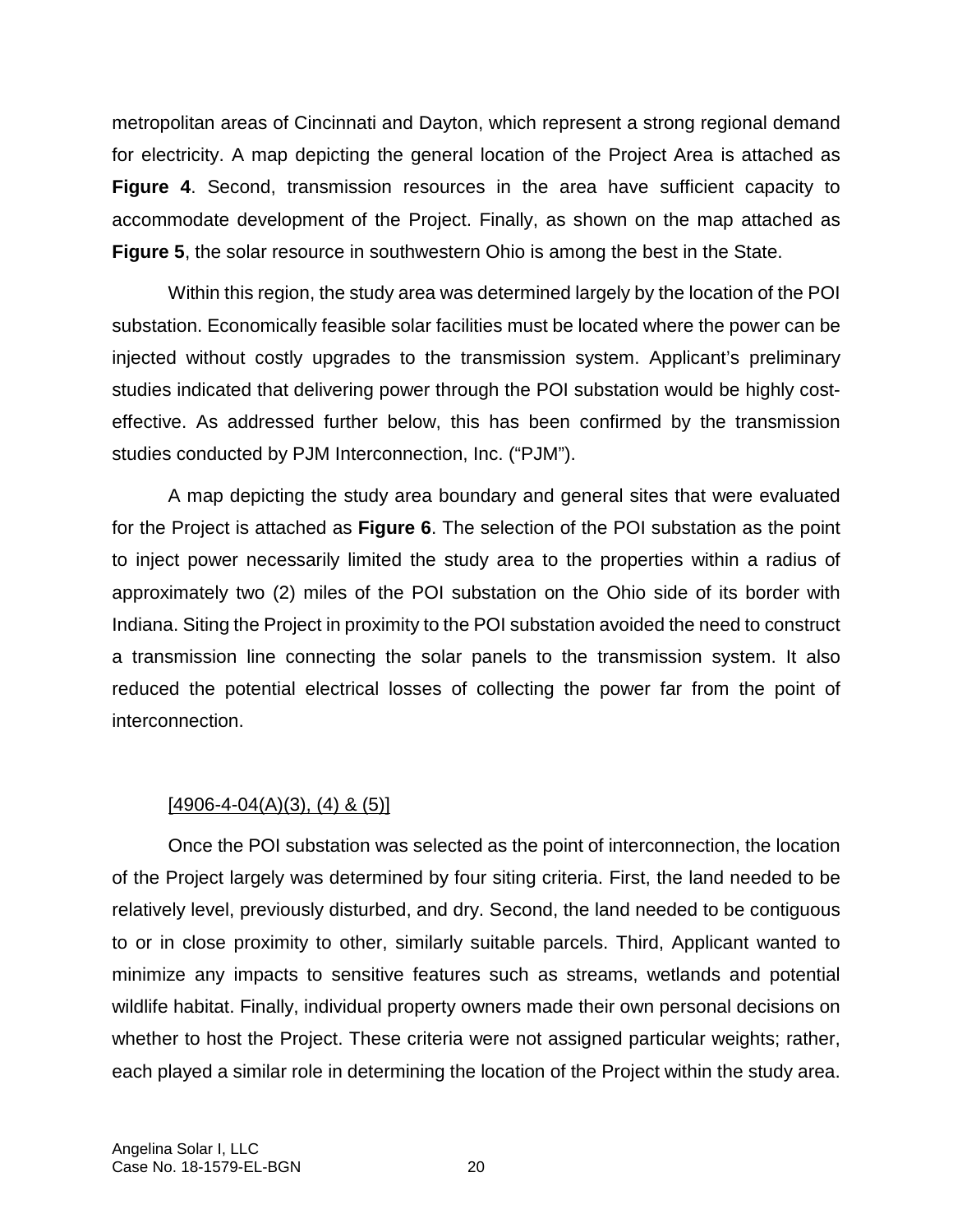As noted above, the critical factor in determining the study area was the identification of the POI substation as a promising point of interconnection serving southwest Ohio. Having made this determination, the siting process was to determine the location of the Project, within the study area, based on the more parcel-specific criteria set forth above. From this two-step process, Applicant decided to pursue development of the Project within the Project Area.

Applicant is not presenting for consideration any alternative locations for the Project, either within the study area or southwestern Ohio generally. Rather, the only proposed location for the Project is the Project Area.

## **B. PROCESS OF DESIGNING PROJECT LAYOUT**

## *OPSB Application Requirement [4906-4-04(B)]:*

*"(B) The applicant shall describe the process of designing the facility layout.* 

*(1) The applicant shall provide a constraint map showing setbacks from residences, property lines, utility corridors, and public rights-of-way, and any other constraints of the site design.* 

*(2) The applicant shall provide a description of the criteria used to determine the facility layout and site design, and a comparison of any site design alternatives considered, including equipment alternatives where the use of such alternatives influenced the site design.* 

*(3) The applicant shall provide a description of how many and what types of comments were received."* 

## Response:

## $[4906 - 4 - 04(B)(1)]$

A map showing constraints that influenced the design of the Project is provided in **Figure 7**. The constraints shown on the map include those listed above: setbacks from residences, property lines, utility corridors, and public rights-of-way. The map also shows additional constraints Applicant considered, such as streams, wetlands, and larger woodlots that could be potential wildlife habitat.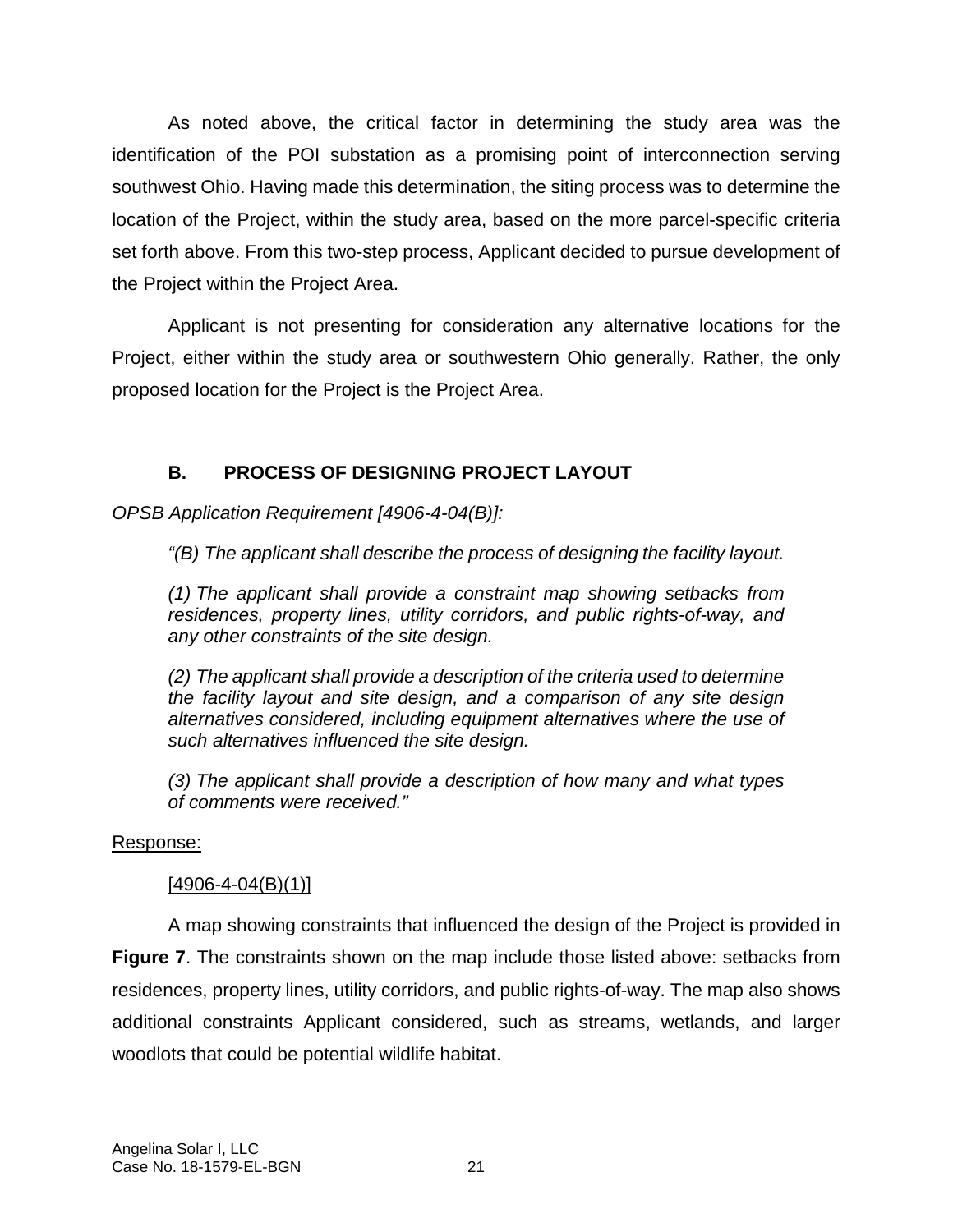#### $[4906 - 4 - 04(B)(2)]$

The Project Area was designed to work with willing land owners to accommodate solar panels that will produce electricity at the lowest cost while also accounting for a variety of site-specific constraints. The specific parcels chosen to host the Project reflect the same factors that favored the Project Area within the large study area: (1) relatively level, previously cleared and disturbed, and dry; (2) close to other parcels; and (3) avoidance or minimization of impacts to sensitive features (such as streams, wetlands and larger blocks of potential wildlife habitat). Also, the layout necessarily was significantly influenced by the decisions of individual property owners whether to participate.

Because ground-mounted solar panels are modular in nature, they are well-suited to accommodating a variety of spatial site constraints. It was not necessary, therefore, for Applicant to consider alternative site designs or equipment. Rather, within the larger areas surrounding the Project Area, which is generally level, cleared and dry, it was merely necessary for the Project Area to conform to the various constraints.

### $[4906 - 4 - 04(B)(3)]$

In compliance with Board requirements, Applicant held a public informational meeting regarding the Project on November 15, 2018. The public information meeting was held at the Preble County Fairgrounds in Eaton, which is the county seat. In addition to visual displays about the Project and general information about solar energy, Applicant displayed the required map showing the proposed Project at a scale sufficient to allow affected property owners to identify their property in relation to it.

No written comments raising concerns about the proposed Project were submitted during the meeting. Applicant received oral comments raising concerns related to the Project's visual appearance and potential mitigation measures, as well as displacement of farming activities and wildlife. These issues are addressed in this Application. In particular, questions related to visual appearance and potential mitigation measures are discussed in Section VIII.D.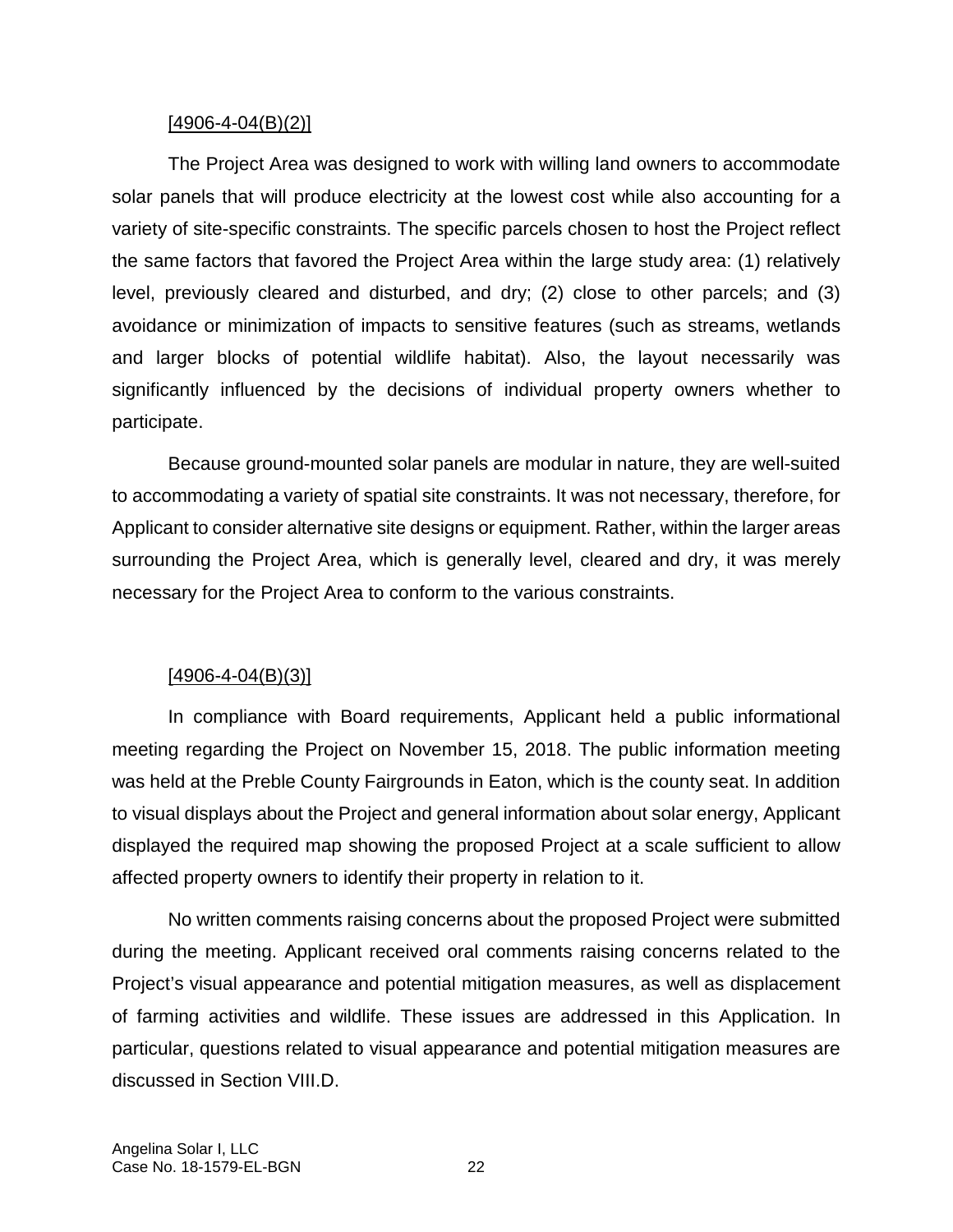## **V. ELECTRIC GRID INTERCONNECTION**

# **A. CONNECTION OF PROJECT TO REGIONAL ELECTRIC GRID**

*OPSB Application Requirement [4906-4-05(A)]:* 

*"(A) The applicant shall describe how the facility will be connected to the regional electric grid."* 

### Response:

## [4906-4-05(A)]

The Project will connect to the regional electric grid through a new connection to the POI substation, specifically through the gen-tie for which the Applicant will request separate approval from the Board through a future construction notice. From the POI substation, the power will be supplied in part to the Electric Service Area of AEP Ohio, which covers substantial portions of Ohio and is part of the multi-state, regional transmission system managed by PJM.

# **B. INFORMATION ON INTERCONNECTION OF PROJECT**

## *OPSB Application Requirement [4906-4-05(B)]:*

*"(B) The applicant shall provide information on interconnection of the facility to the regional electric power grid.* 

*(1) The applicant shall provide information relating to their generation interconnection request, including interconnection queue name, number, date, and website.* 

*(2) The applicant shall provide system studies on their generation interconnection request. The studies shall include, but are not limited to, the feasibility study and system impact study."* 

### Response:

### $[4906 - 4 - 05(B)(1)]$

Applicant applied in 2017 to PJM to interconnect 80 MWac of solar generation through the POI substation to the AEP transmission system. PJM assigned the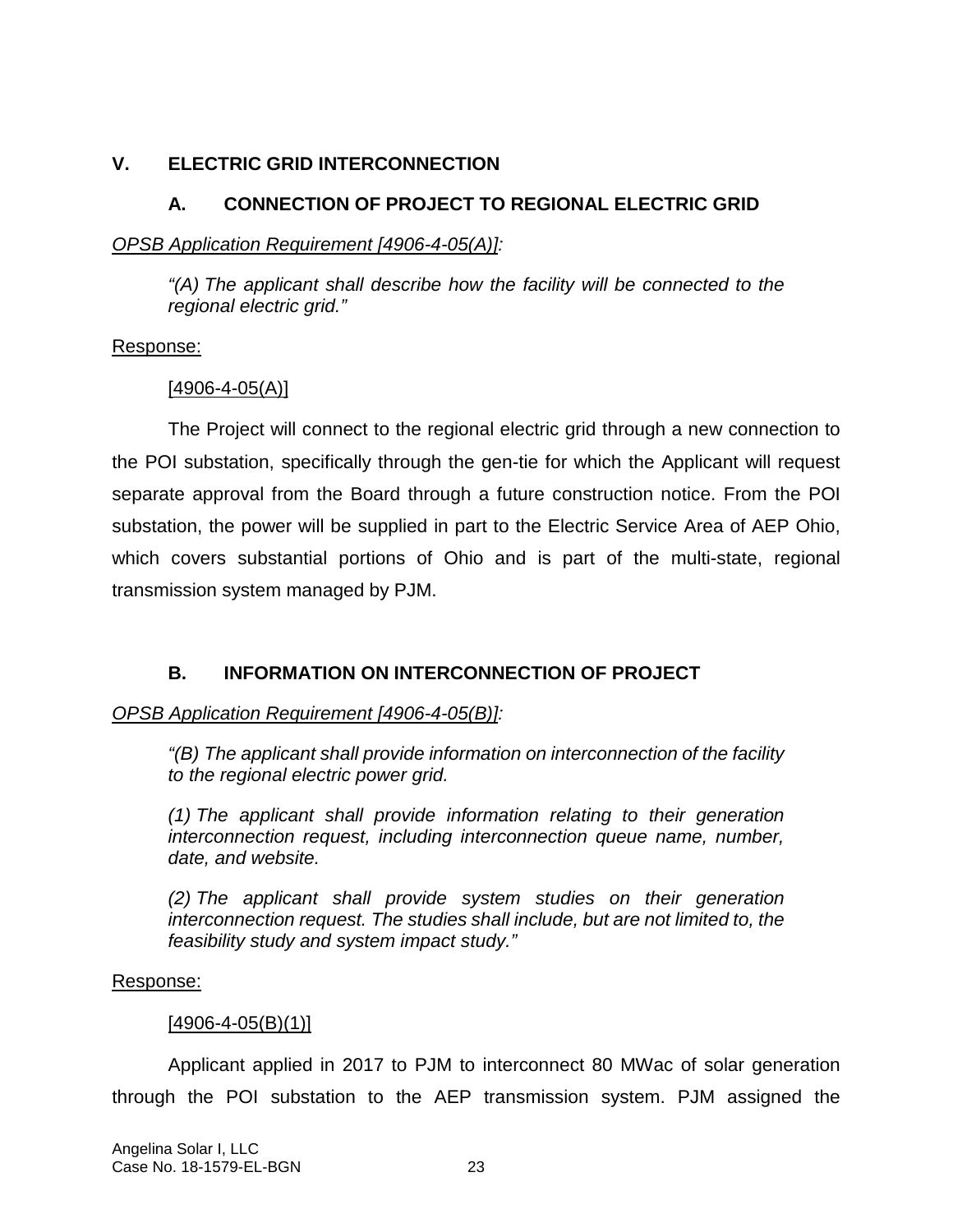application Queue No. AC2-111 under the name College Corner 138 kV. This queue position is the basis on which the current Application has been filed. In 2018, Applicant applied to PJM to interconnect an additional 20 MWac of solar generation through the POI substation to the AEP transmission system. PJM assigned the application Queue No. AE1-008 also under the name College Corner 138 kV. As noted above, Applicant expects to file an application to formally incorporate this queue position into the Project. Information on these queue positions is available at:

https://www.pjm.com/planning/services-requests/interconnection-queues.aspx

# $[4906 - 4 - 05(B)(2)]$

PJM completed the Generation Interconnection Feasibility Study Report for PJM Generation Interconnection Request Queue Position AC2-111 College Corner 138 kV ("Feasibility Study Report") for the Project in October 2017. It is expected to complete the "system impact study" for Queue Position AC2-111 ("System Impact Study") in the next 90 days, which will be provided to the Board upon receipt. In light of this delayed availability of the System Impact Study, Applicant is filing a Motion for Waiver for a delayed submittal simultaneously with this Application. Copies of the Feasibility Study Report and the agreement between Applicant and PJM for it to conduct the System Impact Study are attached as **Exhibit A** and **Exhibit B**, respectively and the PJM website locations for the Feasibility Study Report is as follows:

## https://www.pjm.com/pub/planning/project-queues/feas\_docs/ac2111\_fea.pdf

PJM also is expected to complete the Feasibility Study Report for Queue Position AE1-008 in the near future, after which PJM will commence the System Impact Study for this queue position. A copy of the Feasibility Study Report and System Impact Study for Queue Position AE1-008 will be provided to the Board in support of the future application to add 20MWac to the Project.

Based on the Feasibility Study Report for Queue Position AC2-111 and its own transmission studies, Applicant believes that the Project can be constructed and operated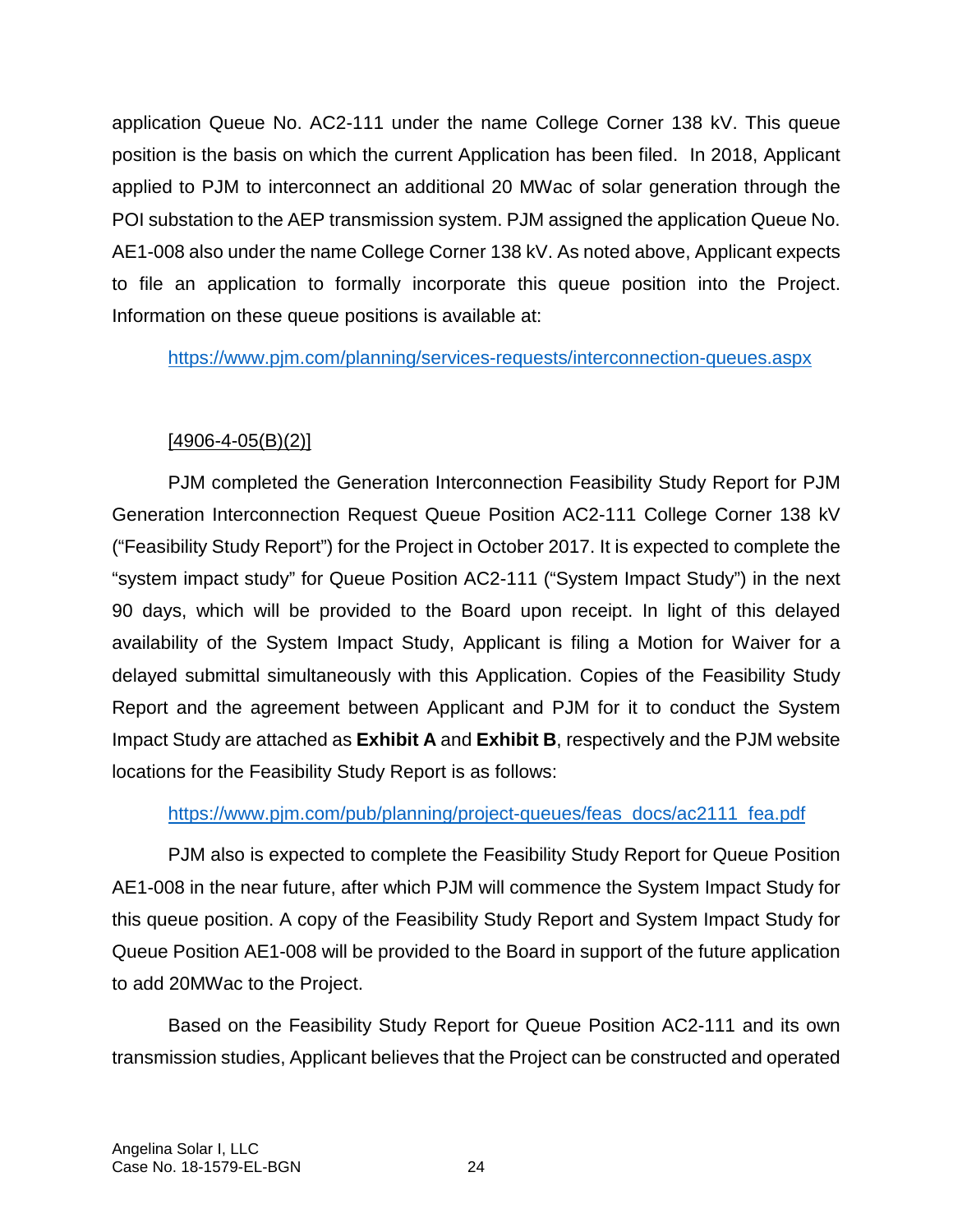at 80 MWac without requiring costly "network upgrades" to the regional transmission system.

# **VI. ECONOMIC IMPACT AND PUBLIC INTERACTION**

# **A. CURRENT AND PROPOSED OWNERSHIP STATUS OF PROJECT**

# *OPSB Application Requirement [4906-4-06(A)]:*

*"(A) The applicant shall state the current and proposed ownership status of the proposed facility, including leased and purchased land, rights-of-way, structures, and equipment."* 

## Response:

## [4906-4-06(A)]

Applicant owns all of the assets that comprise the Project or will be used to construct, own and operate the Project. Applicant holds all the development rights (lease, easements and options-to-purchase) for over 90% of the land in the Project Area and rights of access to the remainder. Applicant has either the right to buy the land or exclusively occupy it for 40 years to build and operate the Project. Other assets comprising the Project include contracts, solar data, studies, and reports. All structure and equipment that will comprise the Project will be acquired in the future.

Applicant will own the Project but plans to hire third parties to construct and to operate it.

# **B. CAPITAL AND INTANGIBLE COSTS**

## *OPSB Application Requirement [4906-4-06(B)]:*

*"(B) The applicant shall provide information regarding capital and intangible costs.* 

*(1) The applicant shall provide estimates of applicable capital and intangible costs for the various alternatives. The data submitted shall be classified according to federal energy regulatory commission uniform system of accounts prescribed by the public utilities commission of Ohio for utility companies, unless the applicant is not an electric light company, a gas*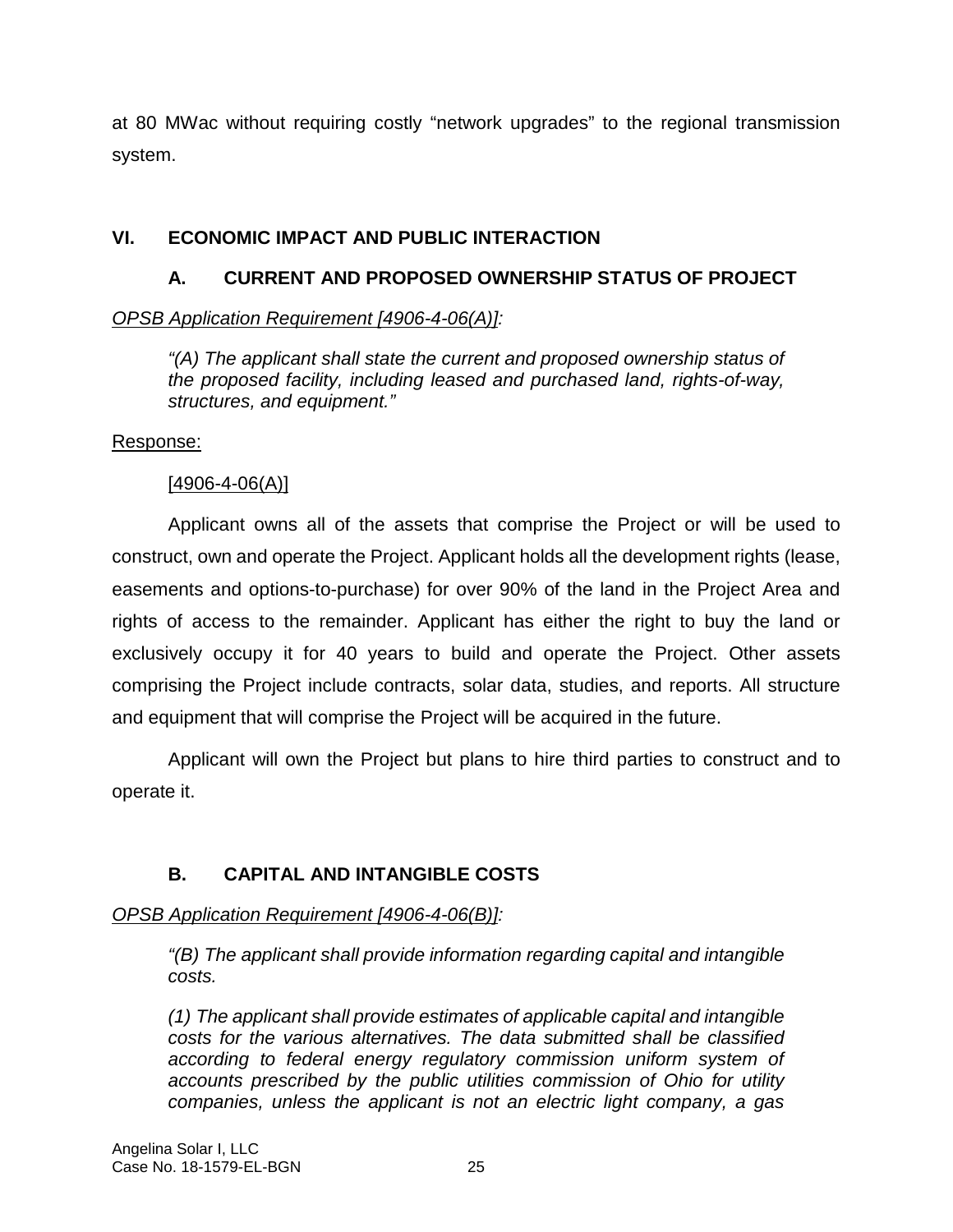*company or a natural gas company as defined in Chapter 4905 of the Revised Code (in which case, the applicant shall file the capital and intangible costs classified in the accounting format ordinarily used by the applicant in its normal course of business).* 

*(2) The applicant shall provide a comparison of the total costs per kilowatt with the applicant's similar facilities, and explain any substantial differences.* 

*(3) The applicant shall provide a tabulation of the present worth and annualized cost for capital costs and any additional cost details as required to compare capital cost of alternates (using the start of construction date as reference date), and describe techniques and all factors used in calculating present worth and annualized costs."* 

## Response:

## $[4906 - 4 - 06(B)(1)]$

The Project's total estimated capital and intangible costs is expected to range between approximately \$ /kW to \$ /kW, inclusive of intangible costs and dependent on the models of solar panel, racking, and inverters used. These costs are broken out in the table below, with assumed cost of the Project in the middle of the estimated range.

| <b>Expense Description</b>              | Cost (5/kW) |
|-----------------------------------------|-------------|
| <b>Tangible Costs</b>                   |             |
| <b>Modules and Racking</b>              |             |
| <b>Balance of Plant &amp; Civil</b>     |             |
| Substation and Gen-Tie                  |             |
| <b>Interconnection Upgrades</b>         |             |
| Total Tangible Costs                    |             |
| <b>Intangible Costs</b>                 |             |
| Legal & Development Costs               |             |
| <b>Financing &amp; Transaction Fees</b> |             |
| Other                                   |             |
| <b>Total Intangible Costs</b>           |             |
| Total Capital Expenses                  |             |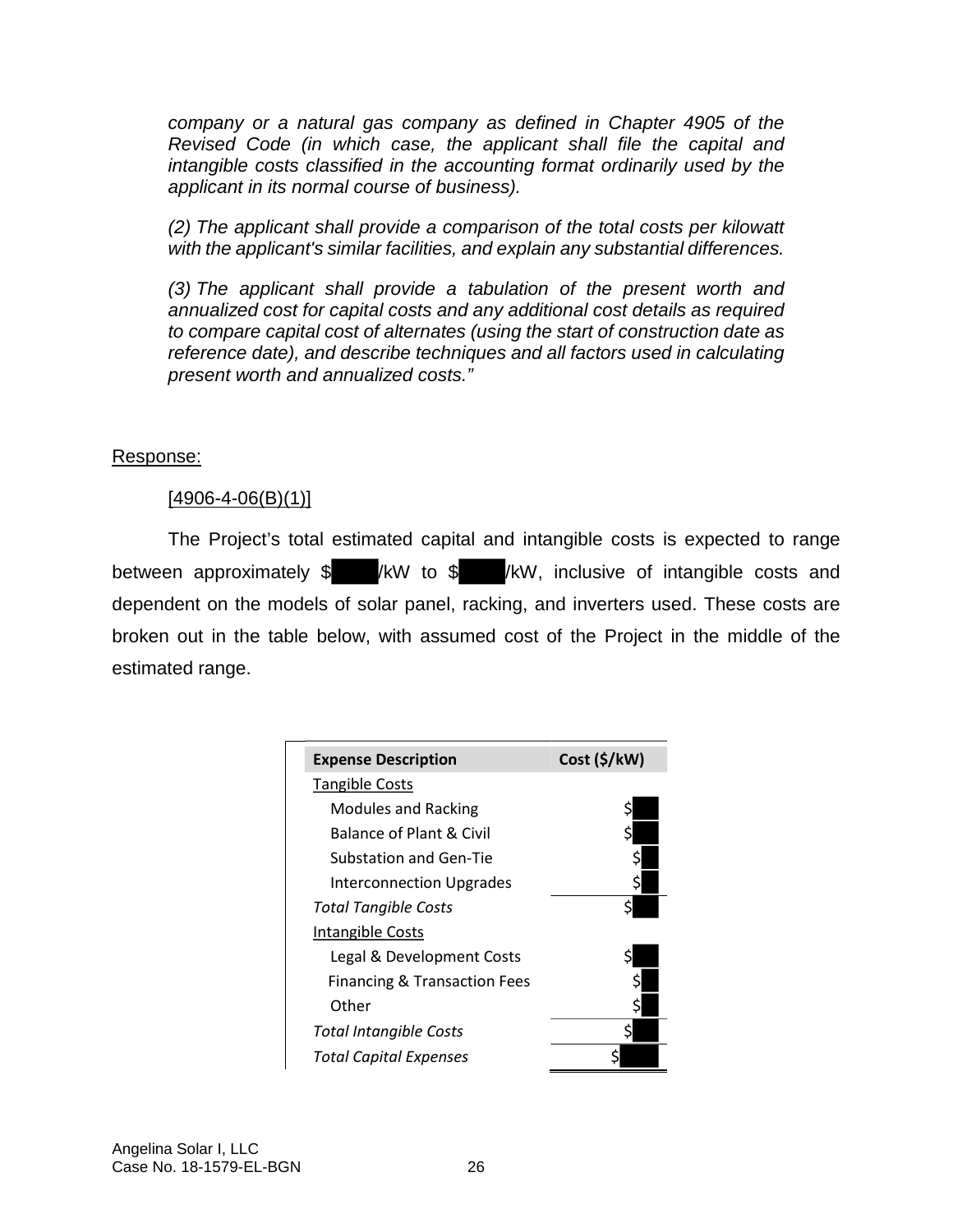As described above, Applicant is not proposing alternatives to the Project Area. Therefore, no cost comparisons between alternatives is included.

## $[4906 - 4 - 06(B)(2)]$

Installed project costs compiled by Lazard's Levelized Cost of Energy Analysis – Version 10.0 indicate that the capital costs of the Project are consistent with recent industry trends (Lazard, 2016). Lazard indicates that solar facilities installed in 2016 using thin-film technology have a capital cost between \$1,300 to \$1,450 per kW. By way of further comparison, the costs of solar generation projects under development by the Partners in other states in the mid-Atlantic region have similar capital costs averaging \$ per kW. Variances in capital costs across the projects are due to a variety of factors, including solar resource, topography and other site-specific characteristics, project scale, proximity to equipment suppliers, and climate.

## $[4906 - 4 - 06(B)(3)]$

Capital costs for the Project will include development costs, construction design and planning, equipment costs, and construction related costs. The costs will be incurred within two (2) years of start of construction. Therefore, a present worth analysis is essentially the same as the costs presented above. Because alternatives to the Project are not under consideration, the capital cost information presented is limited to the Project.

## **C. OPERATION AND MAINTENANCE EXPENSES**

### *OPSB Application Requirement [4906-4-06(C)]:*

*"(C) The applicant shall provide information regarding operation and maintenance expenses.* 

*(1) The applicant shall provide applicable estimated annual operation and maintenance expenses for the first two years of commercial operation. The data submitted shall be classified according to federal energy regulatory*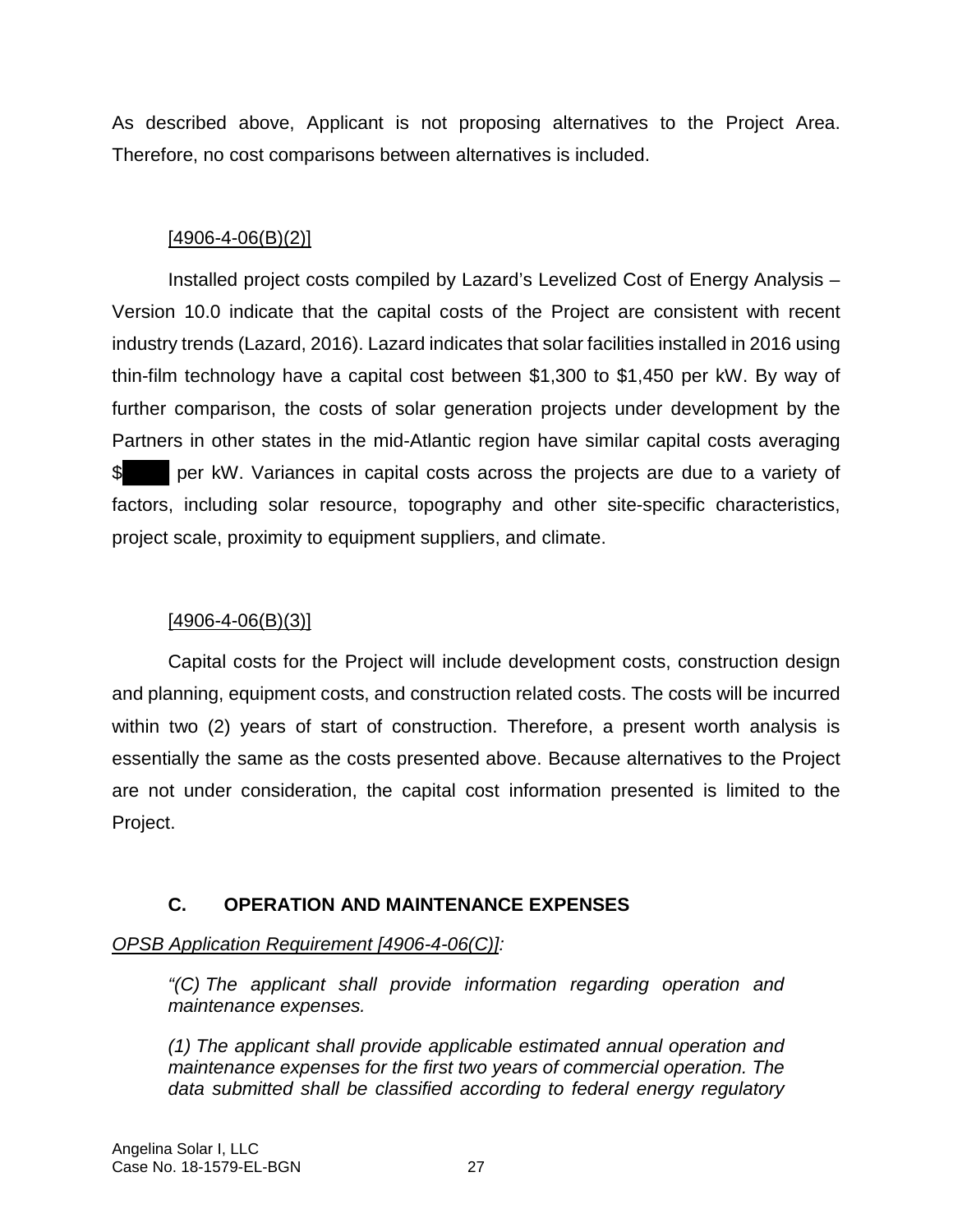*commission uniform system of accounts prescribed by the public utilities commission of Ohio for utility companies, unless the applicant is not an electric light company, a gas company or a natural gas company as defined in Chapter 4905. of the Revised Code (in which case, the applicant shall file the operation and maintenance expenses classified in the accounting format ordinarily used by the applicant in its normal course of business).* 

*(2) The applicant shall provide a comparison of the total operation and maintenance cost per kilowatt with applicant's similar facilities and explain any substantial differences.* 

*(3) The applicant shall provide a tabulation of the present worth and annualized expenditures for operating and maintenance costs as well as any additional cost breakdowns as required to compare alternatives, and describe techniques and factors used in calculating present worth and annualized costs."* 

#### Response:

#### $[4906 - 4 - 06(C)(1)]$

For the first two (2) years of commercial operation, the annual operations and maintenance cost of the Project at an 80 MWac nameplate capacity are expected to be approximately \$ , or \$ /kW. These costs can be categorized as solar plant O&M, balance of plant O&M, site maintenance, and unplanned maintenance reserves. Solar plant O&M is expected to cost between  $\frac{1}{2}$  and  $\frac{1}{2}$  per year, balance of plant is expected to cost between \$ and \$ per year, site maintenance is expected to cost between \$ and \$ per year, and unplanned maintenance reserves are expected to cost between \$ and \$ per year.

### $[4906 - 4 - 06(C)(2)]$

Operations and maintenance expenses are significant components of the overall cost of solar projects and can vary widely among facilities. Like capital costs, annual operations and maintenance expenses vary across geographies and by project scale. Key activities include monitoring and supervision, grid regulation, corrective maintenance, preventative maintenance, and site maintenance.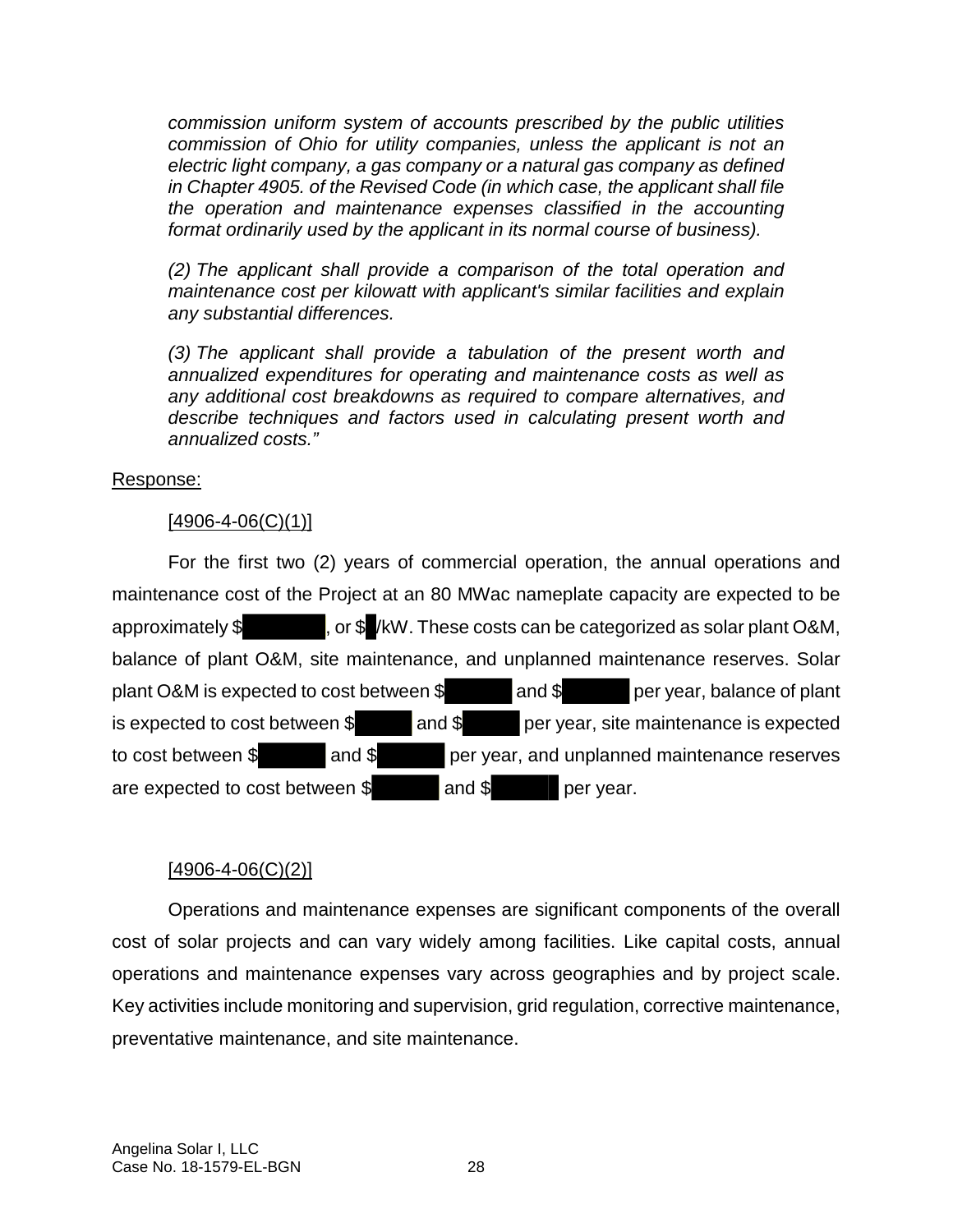Solar facilities recently installed often enjoy lower operations and maintenance costs than industry reports indicate. Industry competition and consolidation of operations and maintenance providers has led to significant cost reductions as the solar industry continues to mature. The Sandia National Laboratory reported in 2016 that utility scale solar facilities in 2015 signed operations and maintenance contracts for between \$20.50/kW for fixed-tilt crystalline silicon facilities to \$21.50/kW for facilities using thin film solar modules, on average (Sandia, 2015). The use of single axis trackers typically adds roughly \$1.00/kW to operations and maintenance costs. The National Renewable Energy Laboratory estimates that due to optimized project layouts, economies of scale, and component improvements, operations and maintenance for utility scale solar PV projects will be approximately \$8/kW-year in 2020 (NREL 2016).

The annual operations and maintenance costs for the Project are estimated to be approximately \$ /kW in the first year of operations and increase at a rate of approximately 2% per annum through the life of the Project. These estimated costs exclude property taxes, land rent payments, and other ongoing expenses not directly related to the efficient operation of the Project. The operations and maintenance costs are similar to costs expected at other facilities under development by the Partners in other states in the mid-Atlantic region of between \$ /kW to \$ /kW and will likely be lower on a per kW cost than the costs reported by Sandia National Laboratory.

#### $[4906 - 4 - 06(C)(3)]$

The annual operation and maintenance costs itemized above will be subject to real and inflationary increases. Therefore, these costs are expected to increase with inflation throughout the life of the Project. The Net Present Value of the operation and maintenance costs per kW, using an inflation rate of 2% and assuming a 7% discount rate, is between \$ /kW and \$ /kW. Because alternatives to the Project are not under consideration, the above operation and maintenance cost information is limited to the Project.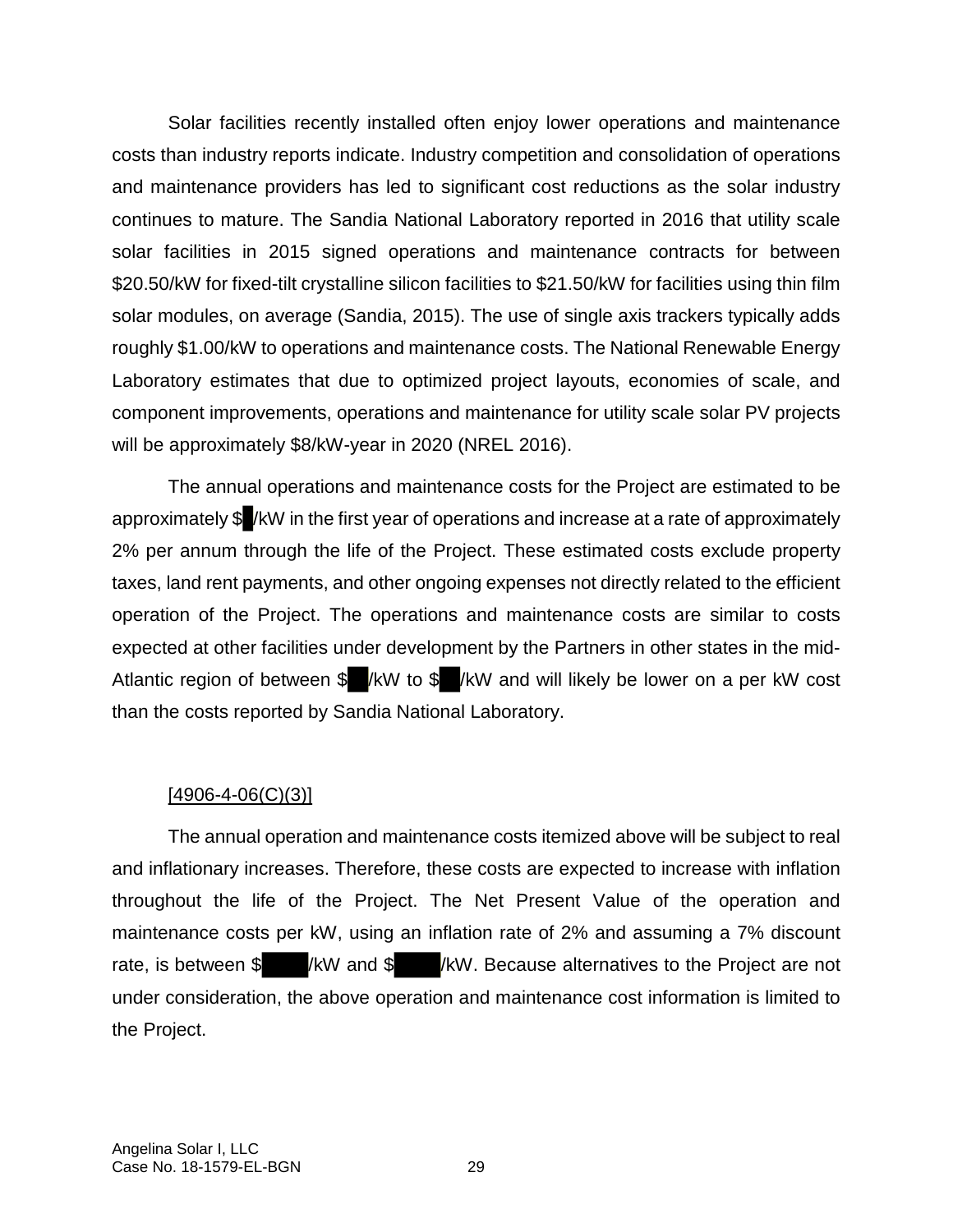## **D. COST FOR A DELAY**

## *OPSB Application Requirement [4906-4-06(D)]:*

*"(D) The applicant shall submit an estimate of the cost for a delay prorated to a monthly basis beyond the projected in-service date."* 

## Response:

## [4906-4-06(D)]

The cost of month-to-month delays beyond the anticipated in-service date would depend on a number of factors. If the delay were to occur during project development (including the process for obtaining the Certificate), the losses would primarily be those attributable to the time value of money associated with the delayed earning of power sale revenue. Such a loss is estimated to be approximately \$ per month. Delays beyond the planned in-service date also could incur costs pursuant to one or more power purchase agreements under which the Project is expected to deliver power on a date certain. Finally, delays that extended the in-service date could jeopardize the Project's expected eligibility for the full value (30%) of the federal Investment Tax Credit.

# **E. ECONOMIC IMPACT OF PROJECT**

*OPSB Application Requirement* [*4906-4-06(E)]:* 

*"(E) The applicant shall provide information regarding the economic impact of the project.* 

*(1) The applicant shall provide an estimate of the annual total and present worth of construction and operation payroll.* 

*(2) The applicant shall provide an estimate of the construction and operation employment and estimate the number that will be employed from the region.* 

*(3) The applicant shall provide an estimate of the increase in county, township, and municipal tax revenue accruing from the facility.* 

*(4) The applicant shall provide an estimate of the economic impact of the proposed facility on local commercial and industrial activities."*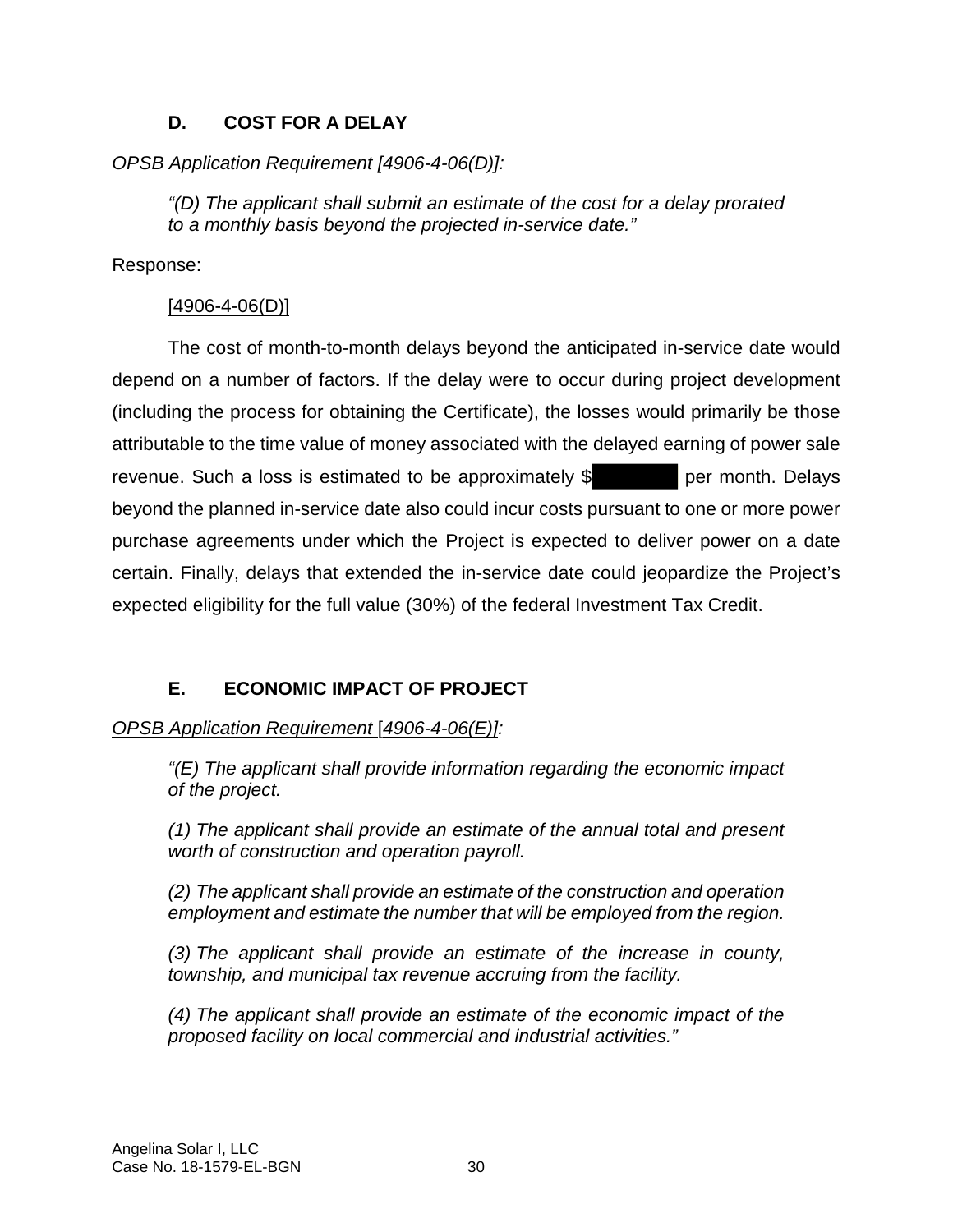#### Response:

#### $[4906 - 4 - 06(E)(1)$  & (2)]

Applicant retained the Economics Center of the University of Cincinnati ("University") to estimate the economic and fiscal impact of the construction and operation of the Project. The Economics Center provides unbiased, non-partisan economic data and analyses for non-profit organizations, government agencies, and corporate stakeholders. A copy the University's report, which is entitled "Economic and Fiscal Impact of the Angelina Solar Facility" dated November 2018 ("Socioeconomic Report"), is attached as **Exhibit C**.

The University projected jobs that the Project would create including both direct and indirect employment. It estimates that depending on the Applicant's ability to source content manufactured in Ohio, the Project will create between 518 to 1,076 direct and indirect construction-related jobs with corresponding payroll of \$25.4 to \$55.6 million. For the operation phase of the Project, depending on the percentage of locally sourced content for maintenance activities, the University estimates that the Project will create 19 to 22 direct and indirect jobs with corresponding annual payroll of approximately \$630,000 to \$1.0 million.

Applicant intends that at least 80% of the full-time equivalent employees who are employed for the construction or installation of the Project be domiciled in Ohio. In particular, many of the construction jobs calling for general trade skills, such as laborers and electricians, will be available to those in the region. These general skills include those sufficient to fulfill positions for the construction of roads and fencing, the performance of landscaping services, performing general labor and providing security. Many of the positions requiring more specialized skills, such as panel assemblers, operators of specialized excavators, and high-voltage electrical specialists, are likely to be filled by those outside the general region, although many are expected to live in Ohio.

#### $[4906 - 4 - 06(E)(3)]$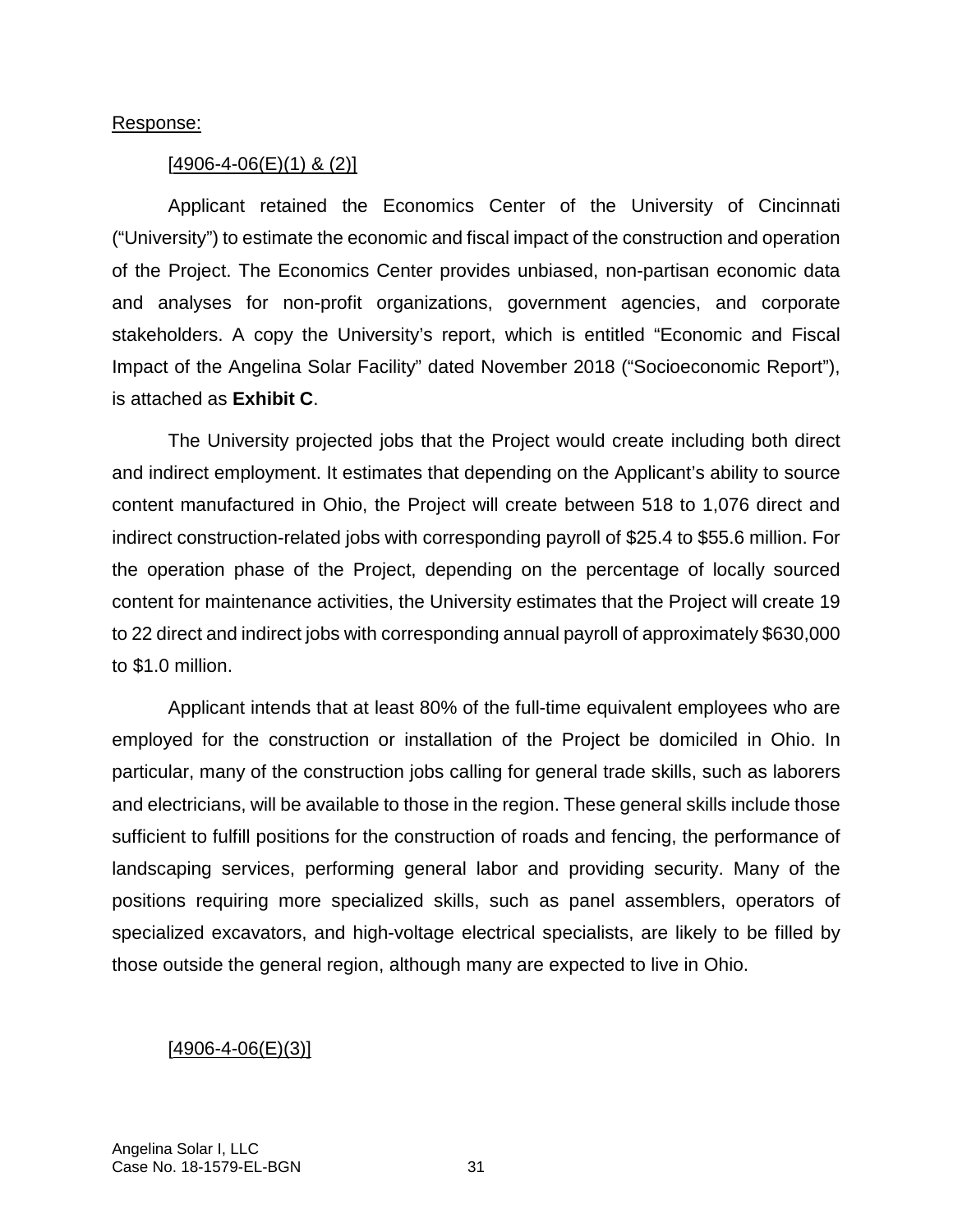The Socioeconomic Report (Exhibit C) also estimates the Project's contributions to local tax revenues. Applicant expects to be successful in designating the Project as a "qualified energy project" ("QEP") and securing a related agreement for payment in lieu of taxes ("PILOT") with the County pursuant to Section 5727.75 of the Ohio Revised Code and procedures developed by the Ohio Development Services Agency. Based on an assumption of a PILOT of \$7,000/MW for 80 MWac, it is estimated that the Project will generate \$560,000 in revenue annually for Eaton Community Schools and Israel and Dixon Townships, with an increase to \$700,000 annually after amendment to raise the Project capacity to 100 MWac.

## $[4906 - 4 - 06(E)(4)]$

The Project is expected to have a number of positive economic impacts on commercial activities in the local area. The Socioeconomic Report (Exhibit C) estimates that, during the construction phase, the Project is expected to generate new economic output of approximately \$161.7 million during construction and \$1.5 million annually from operation. A substantial portion of this total is expected to represent induced impacts, which in part reflects spending in at local commercial establishments of substantial construction-related wages. In addition, additional local employment during the construction period is expected in supporting commercial sectors, such as in restaurants and hotels. Similar induced impacts benefiting local commerce are expected to occur from operation-related employment and tourism-related spending, albeit to a much smaller degree than during construction. Finally, land lease payment to land owners participating in the Project are expected to augment local income, which will result in increased demand for local commercial services.

# **F. PUBLIC RESPONSIBILITY**

# **1. PUBLIC INTERACTION**

### *OPSB Application Requirement [4906-4-06(F)(1)]:*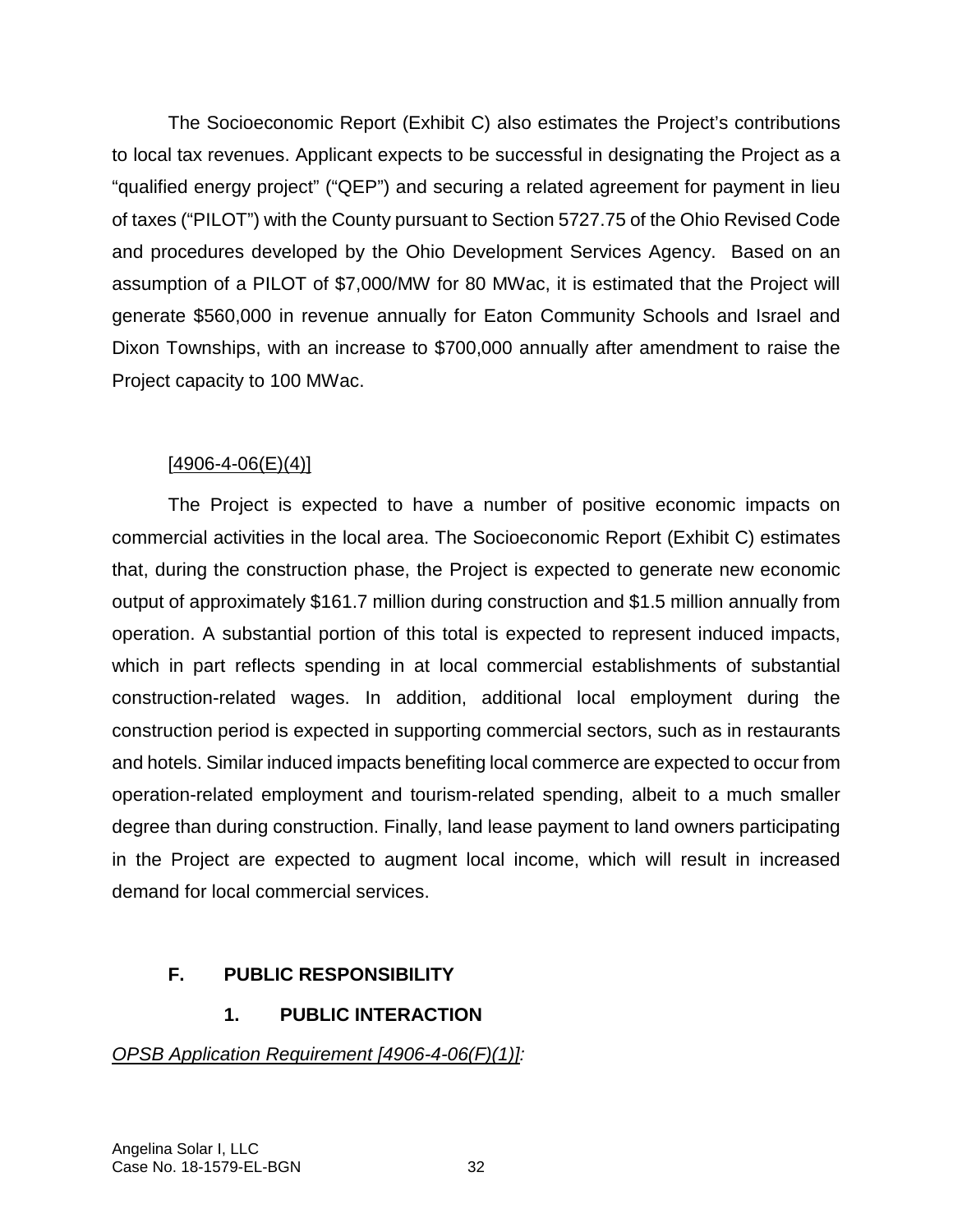*"(1) The applicant shall describe the applicant's program for public interaction during the siting, construction, and operation of the proposed facility. This description shall include detailed information regarding the applicant's public information and complaint resolution programs as well as how the applicant will notify affected property owners and tenants about these programs at least seven days prior to the start of construction."* 

#### Response:

#### $[4906 - 4 - 06(F)(1)]$

Applicant's interaction with the public about the siting of the Project, which continues, has consisted primarily of one-on-one outreach to individual property owners near the Project Area. As part of determining the best location for the Project, Applicant communicated with scores of property owners in the study area. Applicant also conferred with a number of local officials as part of its due diligence in making the original siting decision.

With regard to the anticipated construction of the Project, Applicant presented at the public informational meeting a map showing the location of the Project as well as the location of each parcel of property either (1) within the Project Area; or (2) contiguous to the Project Area. This map was of sufficient scale to enable affected property owners and tenants to identify their property in relation to the Project. Applicant solicited written comments on the Project at the public information meeting but received only verbal comments and questions regarding construction methods and impacts, viewshed, and wildlife. Applicant discusses construction impacts in Section III.B.2 "Construction and Reclamation Methods", viewshed concerns in Section VIII.D.4 "Visual Impacts" and **Exhibit I**, and wildlife concerns in Section VIII.B "Ecological Resources" and **Exhibit G**.

Applicant will require the general contractor hired to construct the Project to identify a person to address any complaints, concerns or comments from the public during construction. Applicant also will require that information be posted to provide the public with contact information to submit complaints, concerns or comments regarding construction and that prompt responses be made to any such complaints, concerns or comments (for which a response either is requested or clearly implied). Finally, Applicant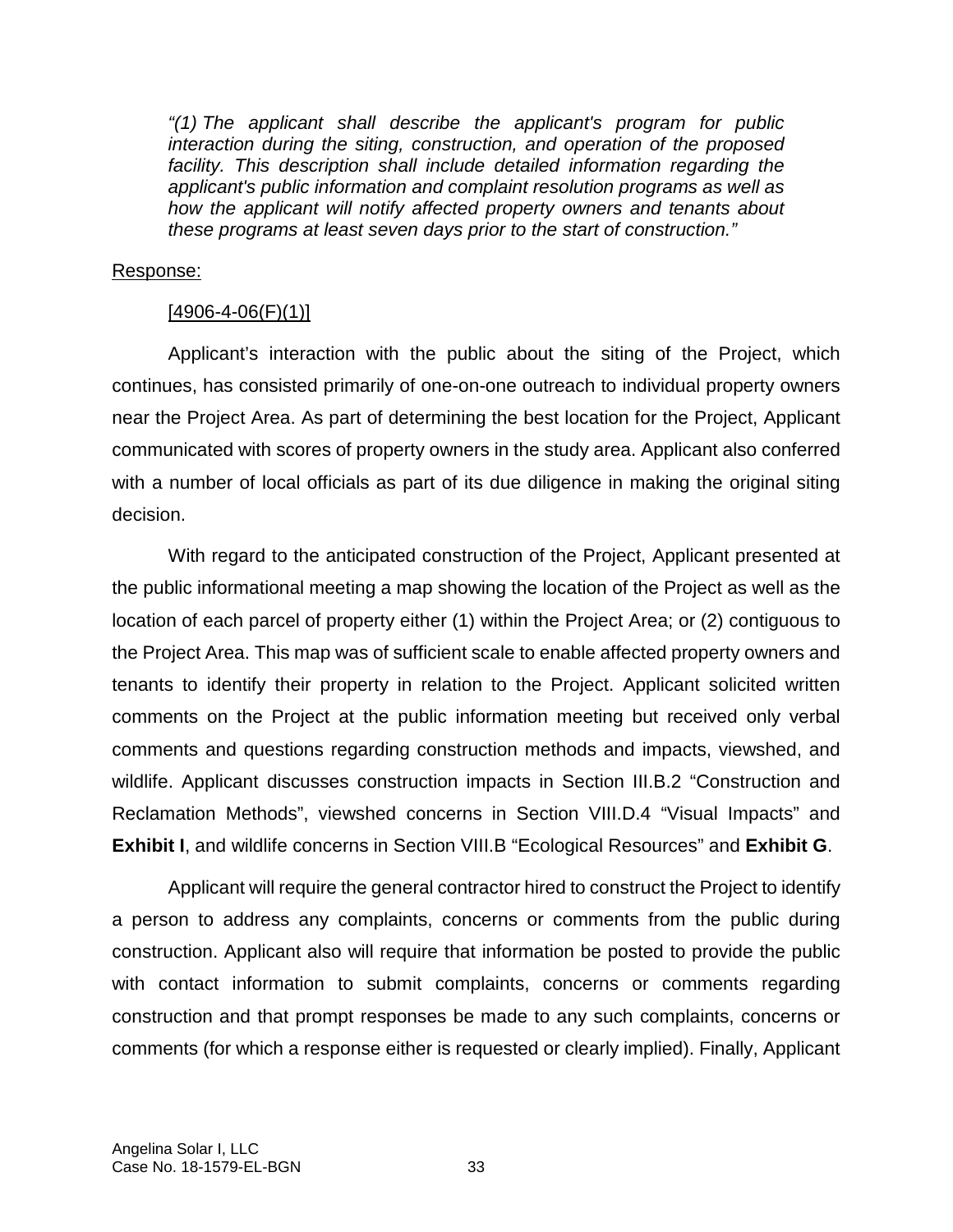will require the contractor to make commercially reasonable efforts to expeditiously resolve any complaints or concerns.

No later than seven (7) days prior to the start of construction, Applicant will mail a notice of construction to the following persons: (1) affected property owners and tenants who were provided notice of the public information meeting; (2) attendees of the public information meeting who requested updates regarding the Project and provided a mailing address for that purpose; and (3) any other person who requests updates regarding the Project and provides a mailing address for that purpose. The notice of construction will summarize upcoming construction activities, describe where construction will occur, including the main routes of equipment delivery, and provide the name and contact information of a Project representative to whom any complaints, concerns or comments may be addressed.

Applicant will require that the company retained to operate the Project post its contact information at or near the entrance of each solar field and the Substation. Applicant also will require that information be posted to provide the public with contact information to submit complaints, concerns or comments regarding operation and that a prompt response be made to any for which a response either is requested or clearly implied. The operator also will be required to make commercially reasonable efforts to expeditiously resolve any complaints or concerns.

## **2. INSURANCE**

## *OPSB Application Requirement [4906-4-06(F)(2)]:*

*"(2) The applicant shall describe any insurance or other corporate programs for providing liability compensation for damages to the public resulting from construction, operation, or decommissioning of the proposed facility."* 

## Response:

# $[4906 - 4 - 06(F)(2)]$

Applicant will maintain a comprehensive package of liability insurance to protect the public in connection with the Project. Throughout the construction, operation and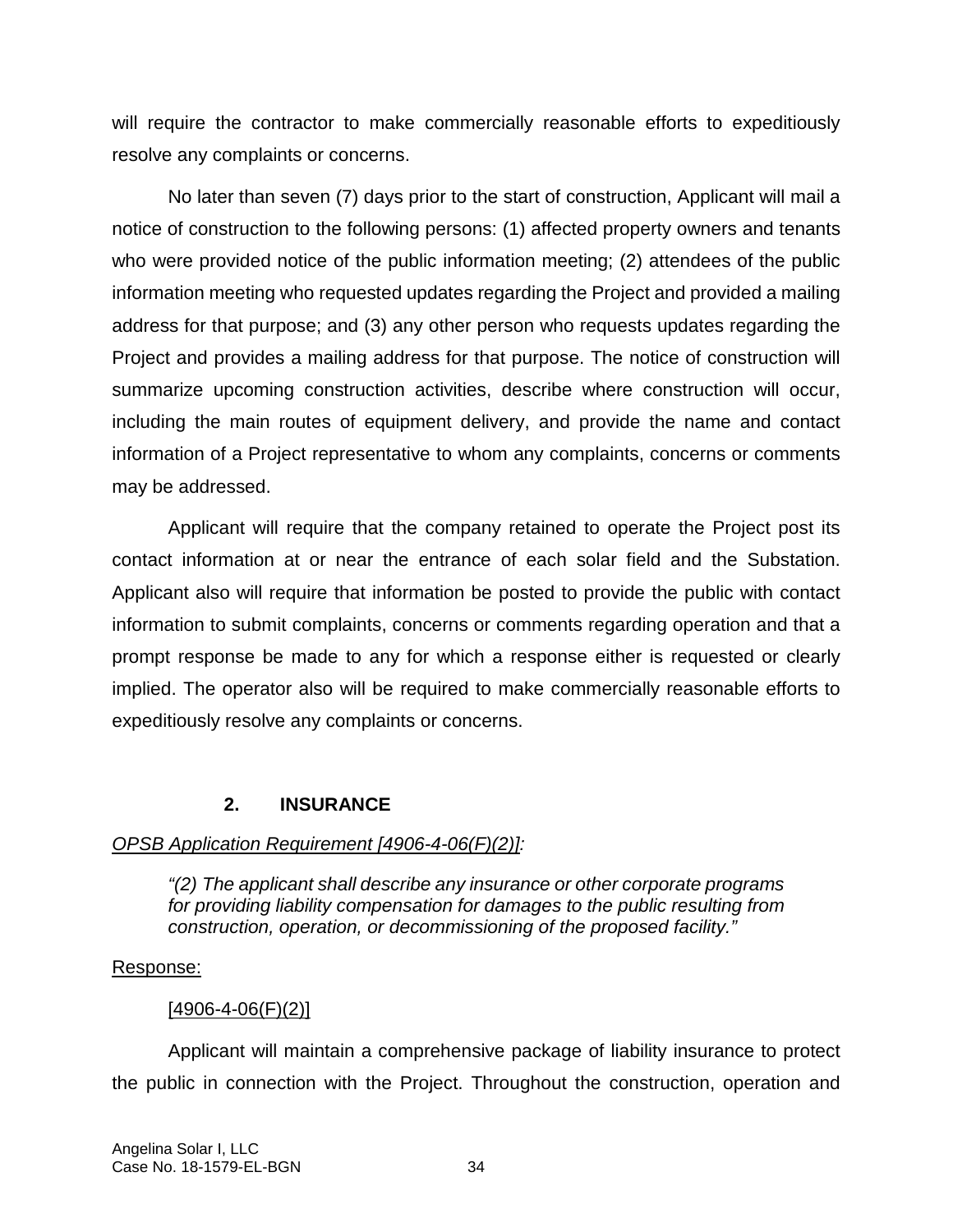decommissioning of the Project, Applicant will maintain insurance against claims and liability for personal injury, death and property damage arising from the construction, operation or decommissioning of the Project. At a minimum, the coverage limits of such insurance will be \$1,000,000 per occurrence and \$2,000,000 in the aggregate. Applicant also will maintain umbrella insurance coverage against claims and liability for personal injury, death and property damage arising from the construction, operation or decommissioning of the Project in the amounts of \$10,000,000 per occurrence and \$10,000,000 in the aggregate.

Applicant also is prepared to post a road bond or similar surety, if needed, to ensure the repair of any roads damaged by construction of the Project. Applicant will work with the local authorities to develop a common understanding for the use and protection of area roads. This may include a road agreement (or a similar document) providing that any construction-related damages to roads be expeditiously repaired. As part of that arrangement, Applicant stands ready to establish appropriate surety to guarantee funds to fulfill those obligations.

# **3. TRANSPORTATION IMPACTS**

## *OPSB Application Requirement [4906-4-06(F)(3)]:*

*"(3) The applicant shall evaluate and describe the anticipated impact to roads and bridges associated with construction vehicles and equipment delivery. Describe measures that will be taken to improve inadequate roads and repair roads and bridges to at least the condition present prior to the project.* 

## Response:

## $[4906 - 4 - 06(F)(3)]$

Applicant retained Hull and Associates ("Hull") to evaluate the anticipated impact of the construction of the Project on road and bridges and any needed improvements prior to construction or likely repairs needed following construction. Hull also was retained to advise Applicant regarding any required transportation-related permits and local traffic coordination. Dublin, Ohio-based Hull is experienced in performing these assessments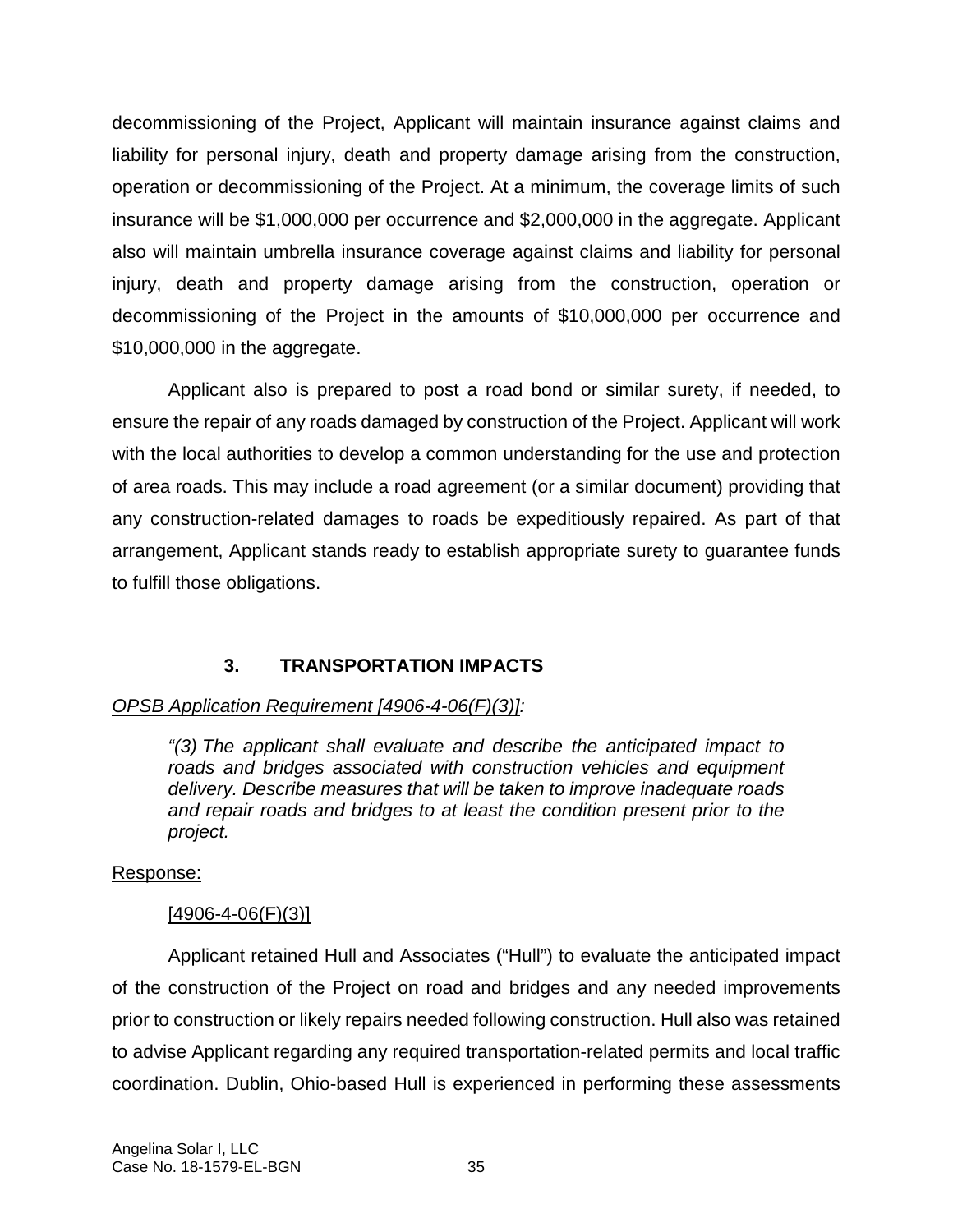for proposed electric generation projects in Ohio, with a particular focus in certain economic sectors, including renewable energy. A copy of Hull's report, which is entitled "Route Evaluation Study for the Angelina Solar Project" ("Transportation Report"), is attached as **Exhibit D**.

Hull conducted an on-site study of the transportation routes to the Project Area and the conditions of the local roads adjacent to and near the Project Area. It concluded that the roads and bridges generally were in good condition, that they are of a type and width sufficient to accommodate the deliveries for the construction of the Project, and that no major repairs or upgrades are needed for construction. Some of the smaller roads in the Project Area exhibit some cracking and other signs of wear and deterioration. Hull believes that these can readily be addressed with local authorities so that their postconstruction condition is as good as or better than now. Applicant will work with local officials to repair any damage to roads resulting from construction.

Anticipated impacts during construction will likely include increased vehicle traffic on main and ancillary roads due to material deliveries and movement of the construction workforce to and around the Project Area. Hull did not identify any bridges on the expected delivery routes or in the vicinity of the Project Area that will be impacted by the Project. The Applicant will work with the Preble County Engineer, Trustees for the impacted townships, and ODOT to ensure that any impacts to road surface conditions and traffic flow are accounted for and rectified. Where possible, deliveries on single lane roads to the Project will be limited despite low traffic volumes in and around the Project Area.

## **4. TRANSPORTATION PERMITS**

### *OPSB Application Requirement [4906-4-06(F)(4)]:*

*"(4) The applicant shall list all transportation permits required for construction and operation of the project, and describe any necessary coordination with appropriate authorities for temporary or permanent road closures, lane closures, road access restrictions, and traffic control necessary for construction and operation of the proposed facility."* 

### Response:

Angelina Solar I, LLC Case No. 18-1579-EL-BGN 36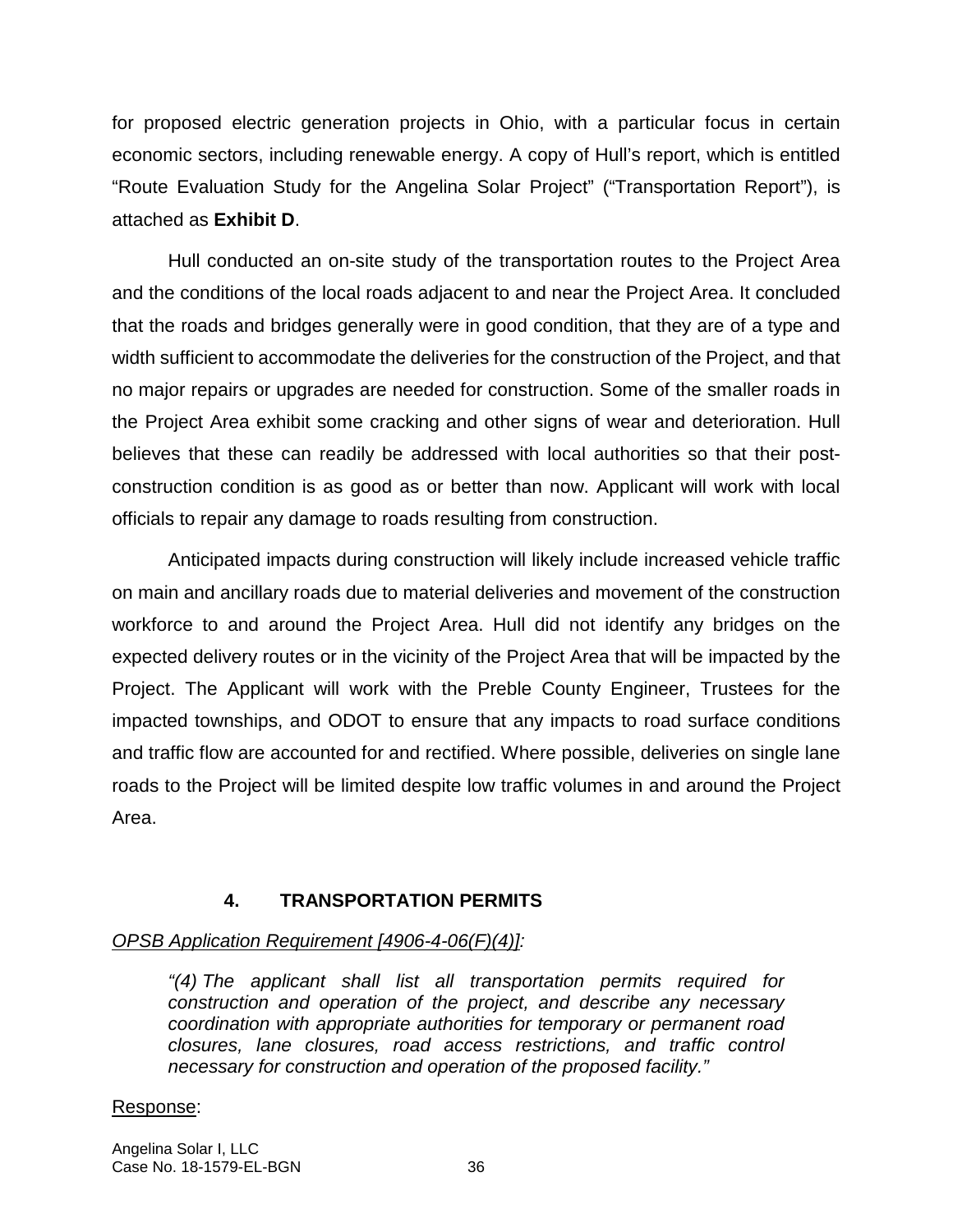#### $[4906 - 4 - 06(F)(4)]$

Hull also examined whether the construction or operation of the Project would necessitate any transportation-related permits. It concluded that no special hauling permits would be needed because all of the vehicles needed for construction are anticipated to be within legal heights, weights and widths for the applicable roads and bridges. It noted that Driveway Permits would be required for the road entrances and Utility Permits would be required for any crossings of roads with buried electrical lines. As with any roads and culvert repairs and traffic coordination, Hull advised that these routine permits can secured through consultation with the appropriate State and local officials.

The Transportation Report also describes Hull's efforts to examine current traffic conditions in and near the Project Area and address the effect of the likely volume of construction-related traffic. Hull concluded that the travelling public is likely to experience, at most, minor delays and inconveniences during the construction of the Project. It concluded that these matters that can readily be addressed by Applicant in cooperation with local authorities.

## **5. DECOMMISSIONING**

### *OPSB Application Requirement [4906-4-06(F)(5)]:*

*"(5) The applicant shall describe the plan for decommissioning the proposed facility, including a discussion of any financial arrangements designed to assure the requisite financial resources."* 

### Response:

### $[4906 - 4 - 06(F)(5)]$

The Project will have only modest impacts to the land and will be relatively easy to decommission. The solar panels and racking will be installed on simple posts driven or rotated into the ground, likely to a depth of less than ten (10) feet. Inverters and pyranometers will be installed on pre-fabricated foundations, which can be lifted out of place. The Substation will be installed on poured concrete but will not cover a large area. Roads will be constructed of aggregate material or covered in grass, not paved, and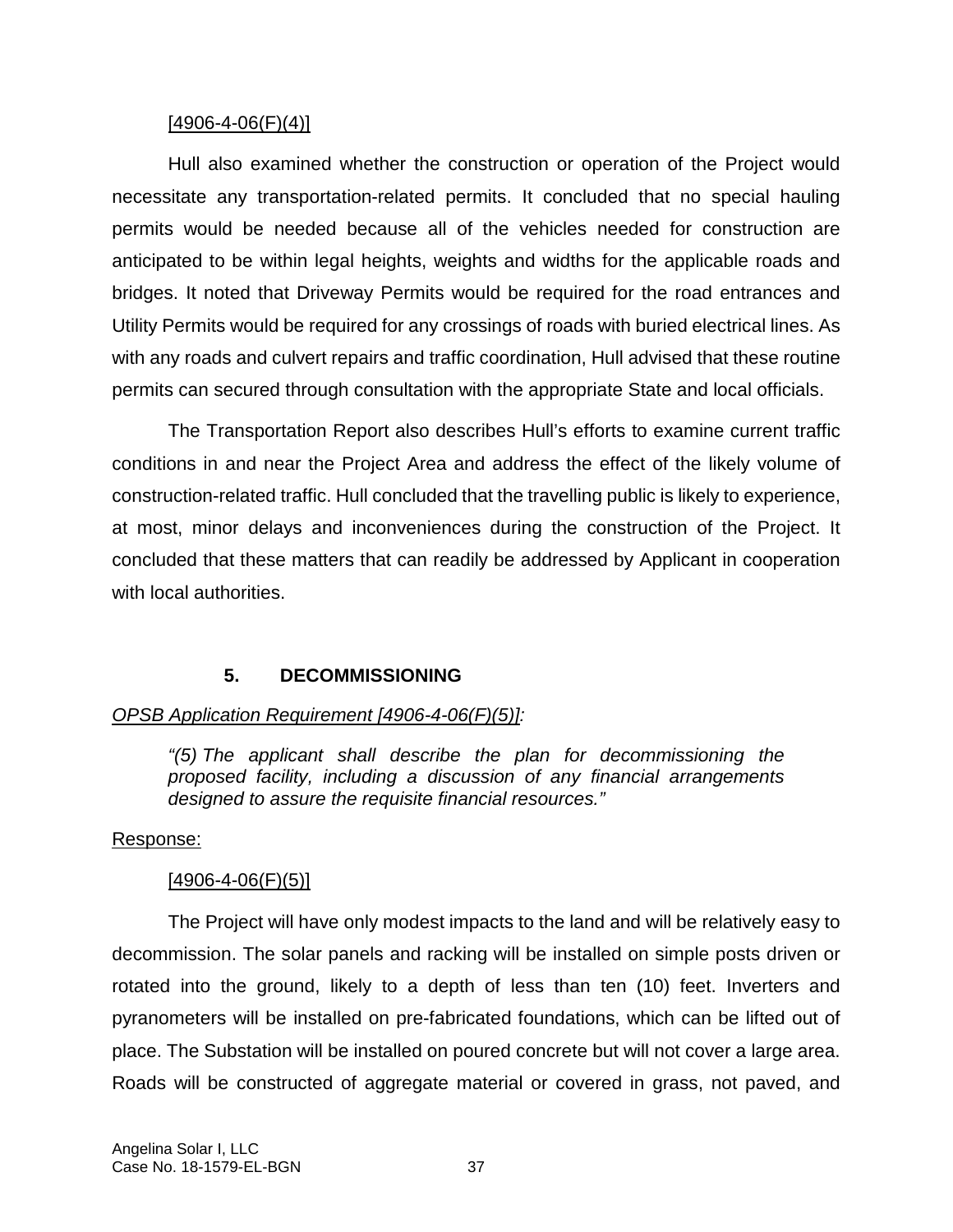participating land owners may choose to retain roads for their own use following decommissioning. Buried portions of collection lines will be more than three (3) feet below grade and, therefore, need not be removed to return farm fields to cultivation.

Decommissioning the Project should not require any soil or groundwater remediation. Operation of the Project will not create any hazardous waste or wastewater. The only materials that may be left on the Project Area are roads desired by land owners, buried collection lines, and possibly piles that break off more than three (3) feet below grade. Solar panels typically contain only very small amounts of hazardous materials, all of which are safely encased in glass. Even if damaged by breakage or fire, solar panels are exceedingly unlikely to release any material necessitating soil or water remediation.

Applicant will prepare a comprehensive plan specifying the responsible parties, schedules, and projected costs for decommissioning and restoring the Project Area to substantially its pre-construction condition ("Decommissioning Plan"), a copy of which will be provided to the Board. It will provide for the removal and sale, re-use, recycling or proper disposal of all components of the Project, including components containing rare or valuable materials. Decommissioning is expected to take six (6) to nine (9) months.

The Decommissioning Plan will prioritize reuse and recycling over land disposal as waste. Most of the materials used in state-of-the-art solar generating facilities are reusable or recyclable. Given recent and expected trends, it is likely that the percentage of reusable/recyclable components will only increase over time. Solar panels are comprised mostly (almost 80%) of commonly recycled materials: glass, aluminum and copper. Although little recycling has occurred to date due to the relative youth of the solar industry, the Solar Energy Industry Association launched a national recycling program in 2016 with the goal of making the solar industry in the U.S. landfill-free. (SEIA, 2016). One of the top U.S.-based solar panel manufactures is a leader in the field (First Solar, 2013).

Even if the Project's solar panels are not fully recyclable in 30-40 years, it is unlikely they will constitute "hazardous" or dangerous waste at disposal. Suppliers of most solar panel have demonstrated that their products pass U.S. EPA's "Toxic Leaching Characteristic Procedure" qualifying them as routine waste. This includes the Ohio-made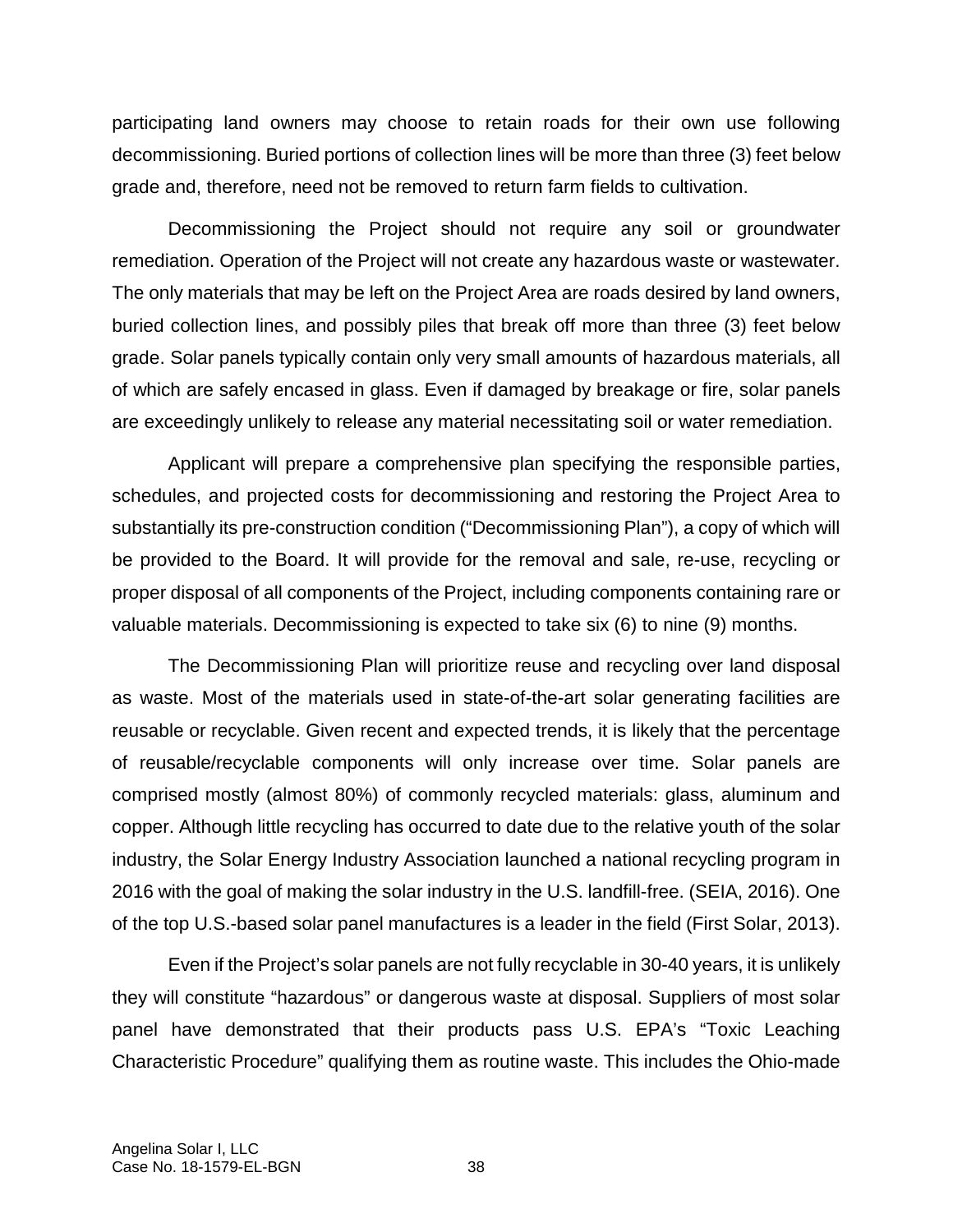solar panels based on cadmium telluride chemistry (Lagunas, January 2017). As a result, solar panels generally may be disposed of in standard landfills.

The Decommissioning Plan will require that the contractor leading the decommissioning effort work closely with manufacturers, local subcontractors, and waste management firms to segregate—based on the prevailing standards and practices at the time—materials that can be reused and recycled from those that must be land-disposed as waste.

The Decommissioning Plan also will require that the Project Area be restored to use for cultivation, unless circumstances prevailing shortly in advance of the start of decommissioning indicate that another use is more appropriate or explicitly desired by the land owner. Restoration will include a return to the same or functionally similar preconstruction drainage patterns, including farm drainage tiles, decompaction of soil, and seeding with an appropriate, low-growing vegetative cover, such as clover, to stabilize soil, enhance soil structure, and increase soil fertility. As addressed with respect to impacts to agricultural resources, the Decommissioning Plan also will repair any damage to drain tile systems.

Applicant also will provide for financial security to ensure that funds are available for decommissioning. Prior to construction, an independent and registered professional engineer licensed to practice in Ohio and retained by Applicant will estimate the total cost of fully implementing the Decommissioning Plan. This will consist of estimates of (1) the gross cost of decommissioning, without regard to the salvage value of the components, plus 10% to cover contingencies; less (2) salvage value, less 10% to cover contingencies ("Net Decommissioning Cost"). A professional engineer will re-calculate the Net Decommissioning Costs approximately every five (5) years over the life of the Project.

If and when the Net Decommissioning Cost is a positive number, Applicant will post and maintain a surety bond or similar financial assurance instrument in the amount of the Net Decommissioning Cost. If and when a subsequent estimate of the Net Decommissioning Cost increases the New Decommissioning Cost, the financial assurance instrument will be increased to that amount. Except as it may be drawn upon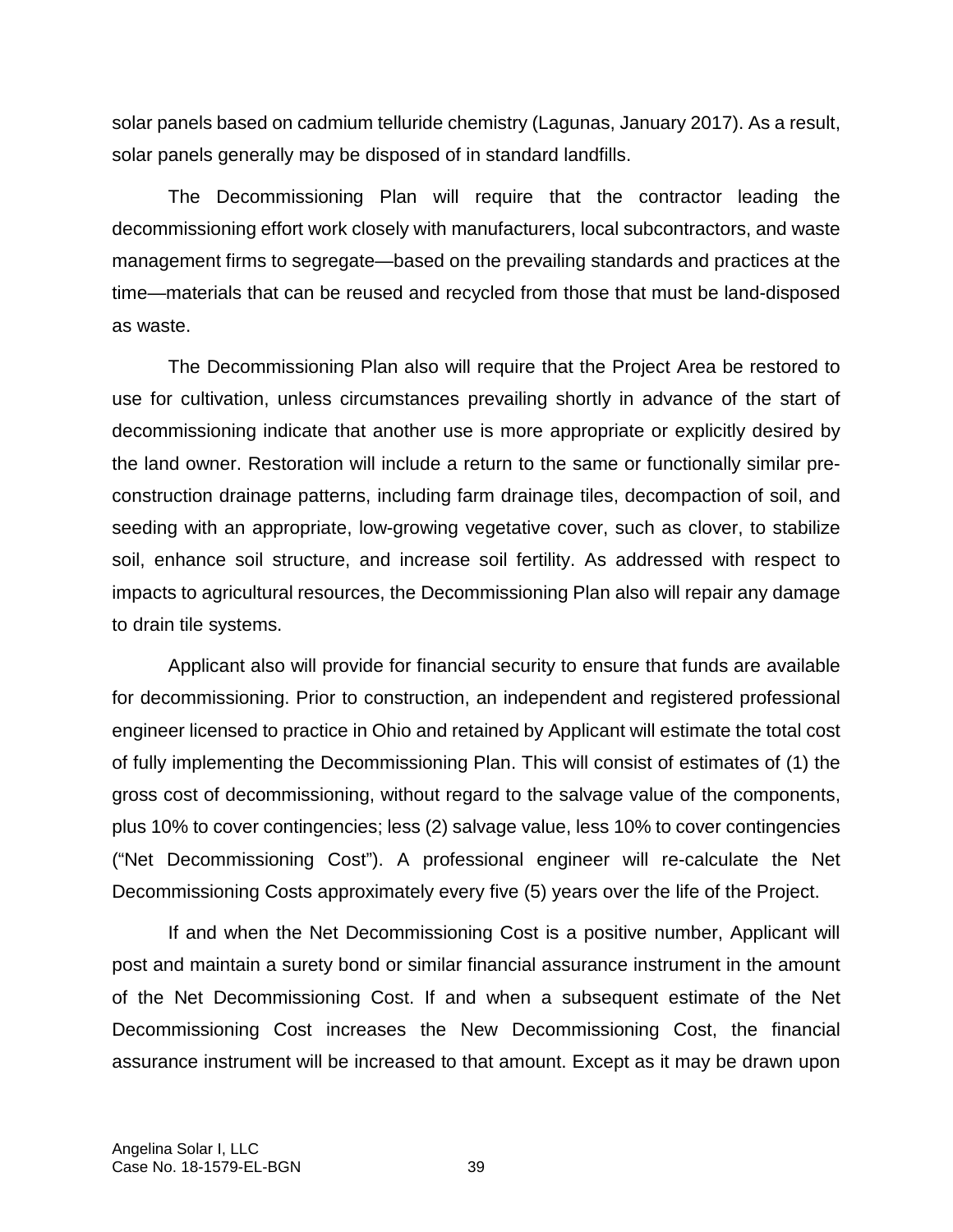to implement the Decommissioning Plan, the amount of the financial assurance will not be reduced.

## **VII. COMPLIANCE WITH AIR, WATER, SOLID WASTE, AND AVIATION REGULATIONS**

# **A. PURPOSES OF RULE**

## *OPSB Application Requirement [4906-4-07(A)]:*

*"(A) The information requested in this rule shall be used to determine whether the facility will comply with regulations for air and water pollution, solid and hazardous wastes, and aviation. Where appropriate, the applicant may substitute all or portions of documents filed to meet federal, state, or local regulations. Existing data may be substituted for physical measurements."* 

## Response:

## [4906-4-07(A)]

Because of the nature of utility-scale solar facilities, several of the requirements on these subjects, especially with regard to air regulations, do not apply to the Project. The specific instances in which a particular requirement does not apply are identified below.

## **B. AIR QUALITY**

# **1. PRECONSTRUCTOIN AIR QUALITY AND PERMITS**

### *OPSB Application Requirement [4906-4-07(B)(1)]:*

*"(1) The applicant shall submit information regarding preconstruction air quality and permits.* 

*(a) Provide available information concerning the ambient air quality of the proposed project area and any proposed alternative project area(s).* 

*(b) Describe the air pollution control equipment for the proposed facility.* 

*Stack gas parameters including temperature and all air pollutants regulated by the federal or state environmental protection agency shall be described for each proposed fuel. These parameters shall be included for each electric power generation unit proposed for the facility. Include tabulations of*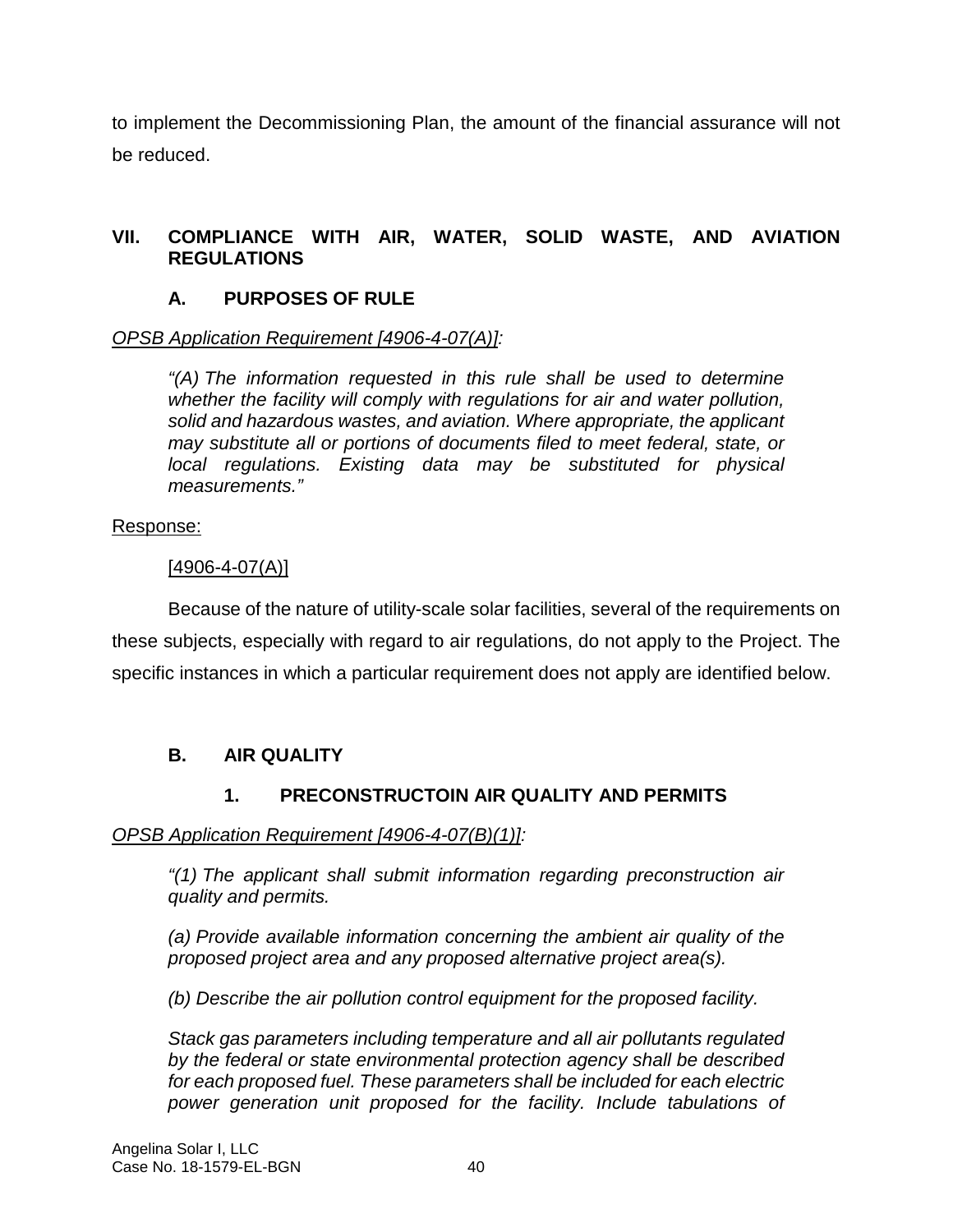*expected efficiency, power consumption, and operating costs for supplies and maintenance. Describe the reliability of the equipment and the reduction in efficiency for partial failure.* 

*(c) Describe applicable federal and/or Ohio new source performance standards (NSPS), applicable air quality limitations, applicable national ambient air quality standards (NAAQS), and applicable prevention of significant deterioration (PSD) increments.* 

*(d) Provide a list of all required permits to install and operate air pollution sources. If any such permit(s) have been issued more than thirty days prior to the submittal of the certificate application, the applicant shall provide a list of all special conditions or concerns attached to the permit(s).* 

*(e) Except for wind farms, provide a map of at least 1:100,000 scale containing:* 

*(i) The location and elevation (ground and sea level) of Ohio environmental protection agency primary and secondary air monitoring stations or mobile vans which supplied data used by the applicant in assessing air pollution potential.* 

*(ii) The location of major present and anticipated air pollution point sources.* 

*(f) Describe how the proposed facility will achieve compliance with the requirements identified in paragraphs (B)(1)(c) and (B)(1)(d) of this rule."* 

### Response:

## $[4906 - 4 - 07(B)(1)(a)]$

The Project will be located in Preble County, which is located about a 30-minute drive west of Dayton and a 45-minute drive north of Cincinnati. The ambient air in the County currently complies with all applicable air quality requirements. The air quality in the Cincinnati area, however, fails to meet current national ambient air quality standards promulgated by the U.S. EPA for ground-level ozone (OEPA, 2015). With the continued growth in the Cincinnati area's economy and population, it is possible that the air quality in Preble County may soon fail to attain the same standard.

Urban ozone problems chiefly result from emissions into the air of nitrogen oxides and volatile organic compounds from a variety of stationary and mobile sources, including factories, chemical plants and motor vehicles. These precursor pollutants mix in the atmosphere, in the presence of sunlight, to form ground-level ozone, which is commonly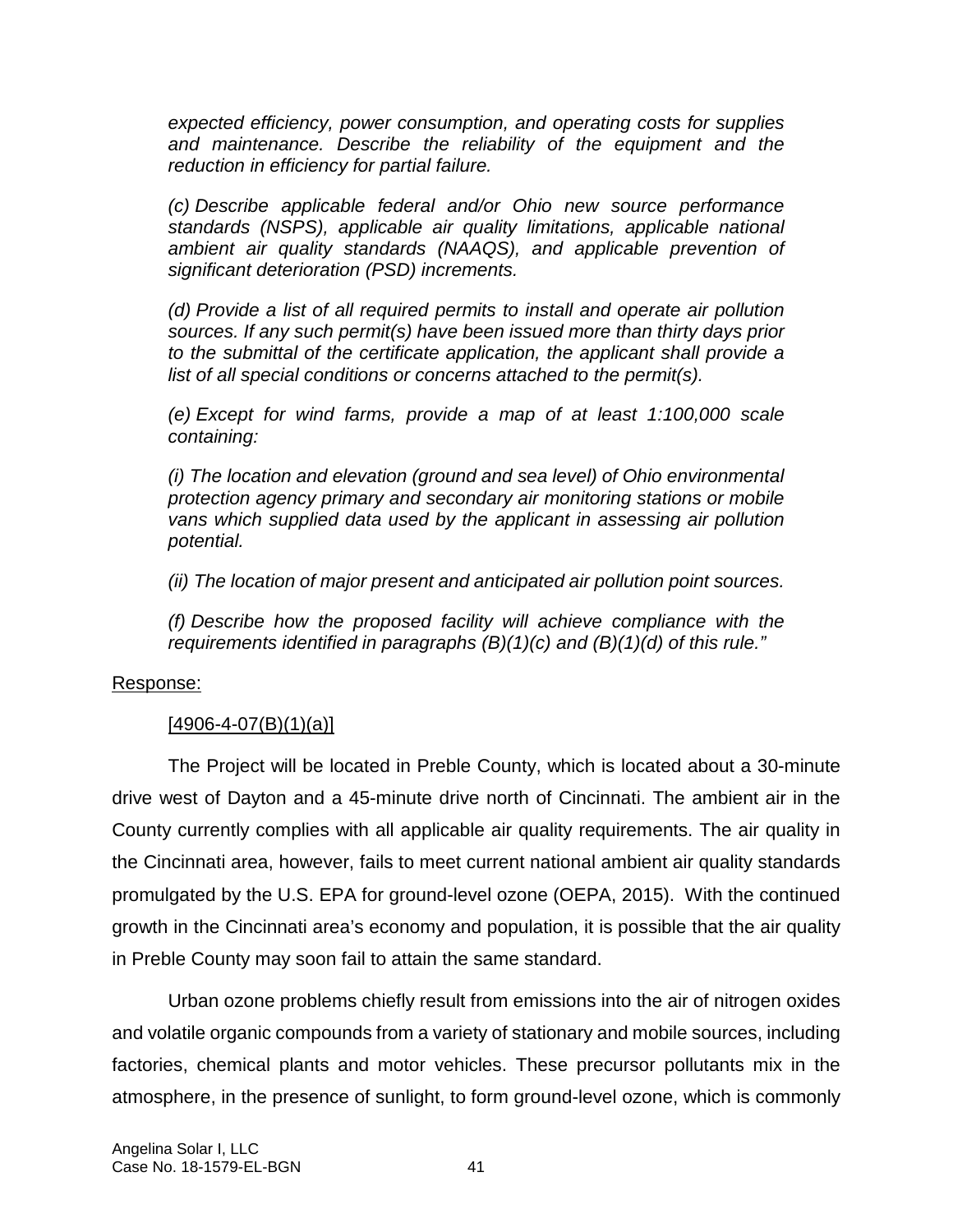known as "smog." Traditional electric generation using coal or natural gas contributes to this problem primarily due to emissions of nitrogen oxides resulting from combustion. The Project will help provide electricity to Preble County and the surrounding region, including Cincinnati, without also exacerbating the ozone problem. Over time, a transition to nonpolluting energy sources such as solar facilities may contribute to the attainment of ozone goals even in Cincinnati.

## $[4906 - 4 - 07(B)(1)(b) - (f)]$

Subsections (b) through (f) do not apply to the Project because the Project will not include any air pollution point sources or produce any air emissions from stationary or point sources of air pollution. As a result, the Project will not require any preconstruction air quality permits and will not include any stationary source air pollution control equipment. As to subsection (e), although the regulations state that except for wind farms, a map of air monitoring stations should be provided, the proposed Project is a renewable energy project that will not produce any air pollution. As such, this figure is not applicable. Solar panels and their associated infrastructure produce electricity without any stationary source air pollution.

# **2. AIR EMISSIONS AND DUST DURING CONSTRUCTION**

# *OPSB Application Requirement [4906-4-07(B)(2)]:*

*"(2) The applicant shall describe plans to control emissions and fugitive dust during the site clearing and construction phase."* 

# Response:

# $[4906 - 4 - 07(B)(2)]$

Some emissions of fugitive dust necessarily will be generated by the construction of the Project, particularly roads. The amount of dust generated, however, will be relatively low for the Project's acreage because relatively little topsoil will be removed and there will be minimal grading and other earth-moving activities, and virtually no excavation except for efficient trenching. As with other construction activities, dust emissions will be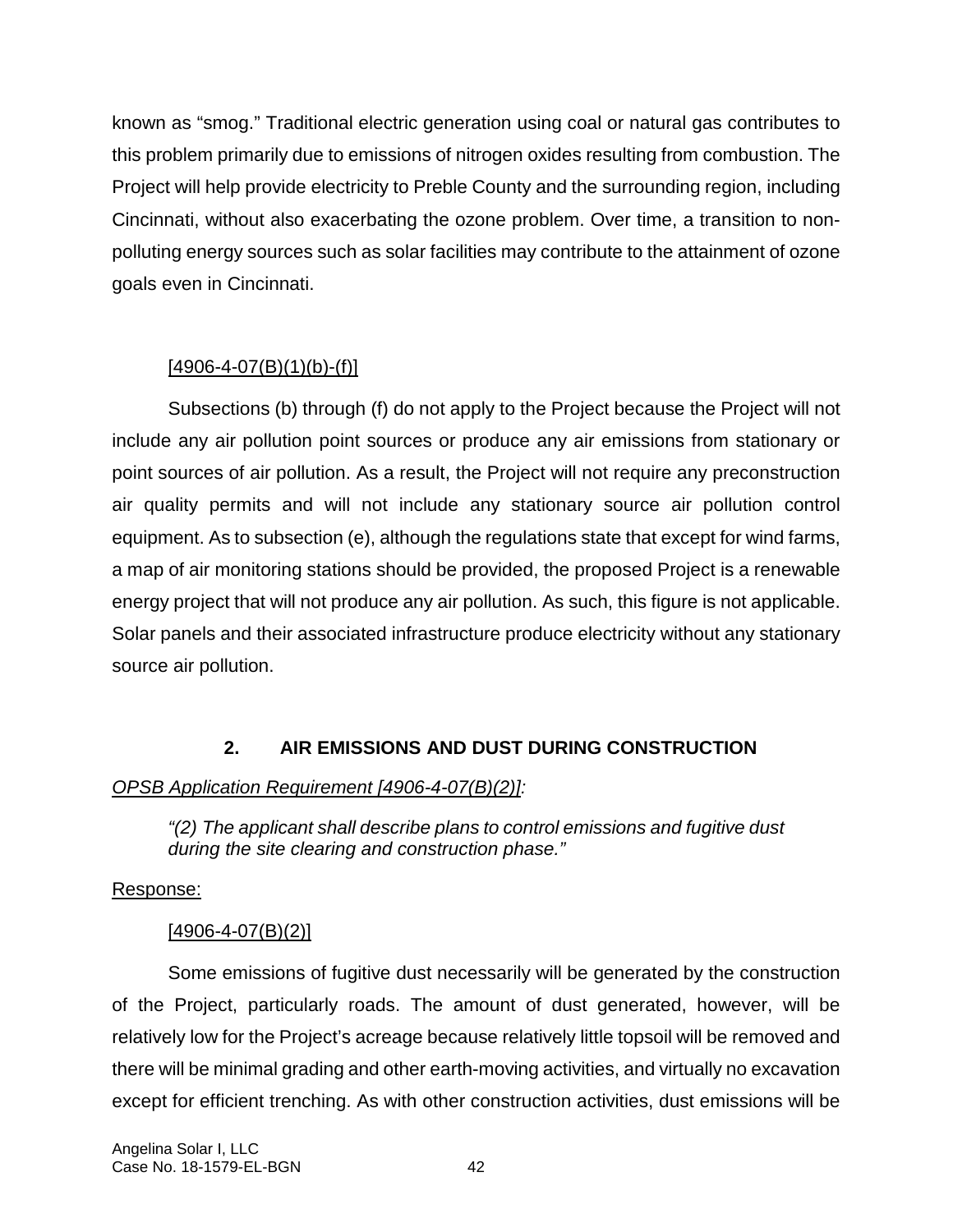localized to the area of activity and temporary. Best management practices in the construction industry will be used to minimize the amount of dust created by construction. These will include the following: (1) retention of licensed construction firms that are knowledgeable about the importance of minimizing dust creation during construction activities; (2) maintenance of construction vehicles in proper working condition; and (3) use of water and/or dust suppressant on unpaved roads as needed to reduce dust creation.

# **3. AIR QUALITY FOR OPERATION**

### *OPSB Application Requirement [4906-4-07(B)(3)]:*

*"(3) Except for wind farms, the applicant shall provide information regarding air quality for the operation of the proposed facility.* 

*(a) Describe ambient air quality monitoring plans for air pollutants regulated by the federal or state environmental protection agency.* 

*(b) On a map of at least 1:24,000 scale, show three isopleths of estimated concentrations that would be in excess of the U.S. environmental protection agency-defined "significant emission rates" when the facility is operating at its maximum rated output. The intervals between the isopleths shall depict the concentrations within a five-mile radius of the proposed facility. A screening analysis may be used to estimate the concentrations.* 

*(c) Describe procedures to be followed in the event of failure of air pollution control equipment, including consideration of the probability of occurrence, expected duration and resultant emissions."* 

### Response:

### $[4906 - 4 - 07(B)(3)]$

This requirement, including the map required in subsection (b), does not apply to the Project because it will not include any air pollution point sources or produce any air emissions from stationary or point sources of air pollution. As a result, the Project will not include any quality monitoring or experience any failure of air pollution control equipment. The only air emissions resulting from operation will be from mobile sources, which will consist of the emissions from the regular, but occasional, use of highway-qualified motor vehicles and the infrequent use of heavier mobile vehicles for equipment replacement.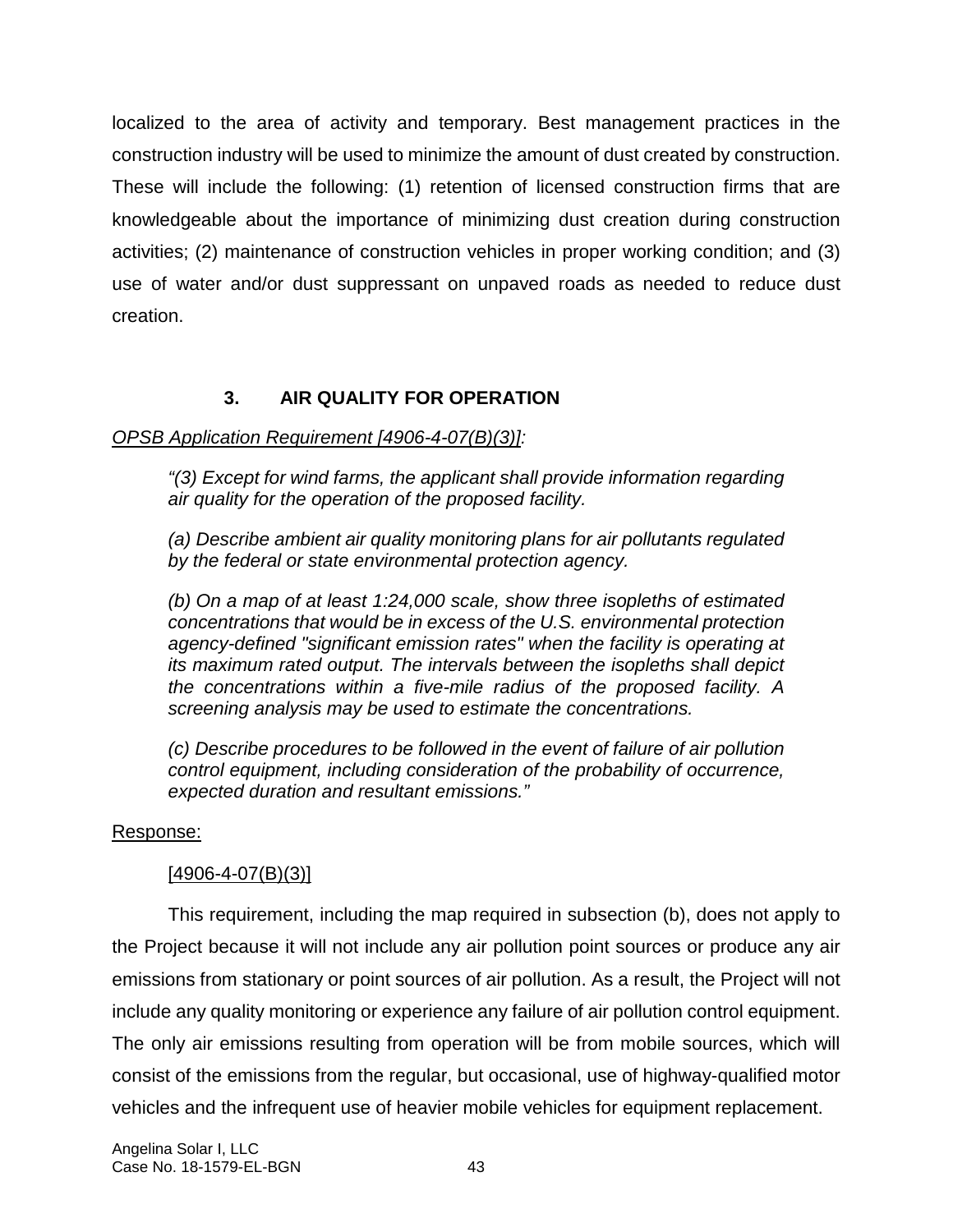# **C. WATER QUALITY**

# **1. PRECONSTRUCTION WATER QUALITY AND PERMITS**

### *OPSB Application Requirement [4906-4-07(C)(1)]:*

*"(1) The applicant shall provide information regarding preconstruction water quality and permits.* 

*(a) Provide a list of all permits required to install and operate the facility, including water pollution control equipment and treatment processes.* 

*(b) On a map of at least 1:24,000 scale, show the location and sampling depths of all water monitoring and gauging stations used in collecting preconstruction survey data. Samples shall be collected by standard sampling techniques and only in bodies of water likely to be affected by the proposed facility. Information from U.S. geological survey (USGS), Ohio environmental protection agency, and similar agencies may be used where available, but the applicant shall identify all such sources of data.* 

*(c) Describe the ownership, equipment, capability, and sampling and reporting procedures of each station.* 

*(d) Describe the existing water quality of the receiving stream based on at least one year of monitoring data, using appropriate Ohio environmental protection agency reporting requirements.* 

*(e) Provide available data necessary for completion of any application required for a water discharge permit from any state or federal agency for this project. Comparable information shall be provided for the proposed site and any proposed alternative site(s)."* 

#### Response:

### $[4906 - 4 - 07(C)(1)(a)]$

The Project will not create any identifiable, water-related discharges of the kind typically associated with other electric generation and industrial facilities. Accordingly, it will include no water pollution control equipment or wastewater treatment processes. The Project does not require a traditional National Pollution Discharge Elimination System ("NPDES") permit of the kind issued by the U.S. EPA or the Ohio EPA.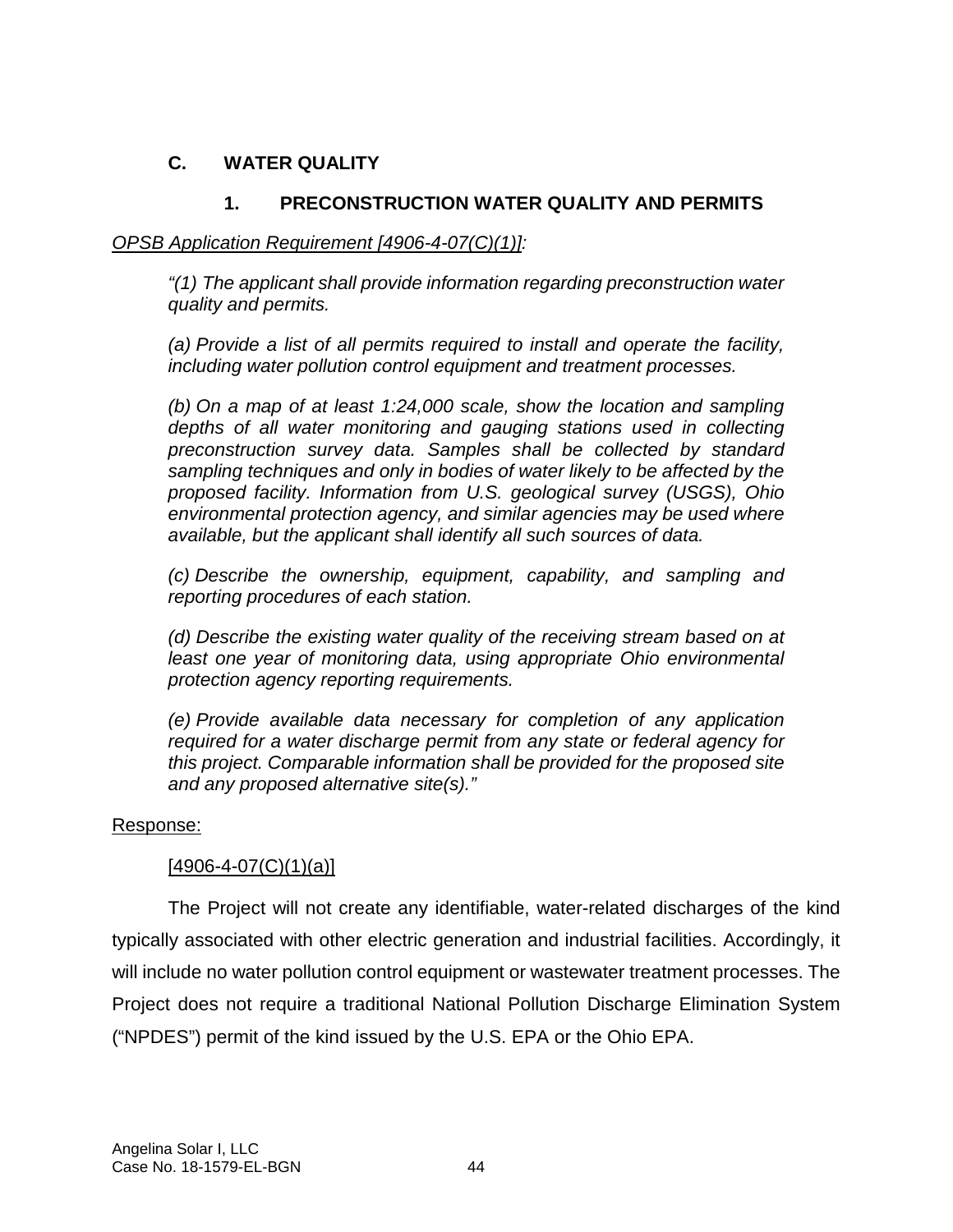The Project will seek certain water protection-related permits. First, it is expected to utilize a limited number of "nationwide permits" issued by the U.S. Army Corps of Engineers ("Corps") under Section 404 of the federal Clean Water Act for crossings of certain "waters of the U.S." Second, in connection with those nationwide permits, the Project will seek a water quality certification from Ohio EPA pursuant to Section 401 of the federal Clean Water Act. Finally, the Project will seek coverage under an Ohio EPA construction stormwater general NPDES permit, which requires development of a proposed storm-water pollution prevention plan ("SWPPP") for erosion control and stormwater management.

## $[4906 - 4 - 07(C)(1)(b) - (e)]$

Subsection (b) through (e) are inapplicable to the Project because it will not generate any wastewater. As there will be no impacts to water quality due to construction and operation, water quality monitoring was not necessary for pre-construction surveys. As such, the figure required by subsection (b) is not applicable. The Project, therefore, does not require any traditional wastewater discharge permits and will not include any water pollution control equipment or treatment processes. There will be no water monitoring or gauging stations, receiving streams or associated sampling data.

## **2. WATER QUALITY DURING CONSTRUCTION**

## *OPSB Application Requirement [4906-4-07(C)(2)]*:

*"(2) The applicant shall provide information regarding water quality during construction.* 

*(a) Indicate, on a map of at least 1:24,000 scale, the location of the water monitoring and gauging stations to be utilized during construction.* 

*(b) Provide an estimate of the quality and quantity of aquatic discharges from the site clearing and construction operations, including runoff and siltation from dredging, filling, and construction of shoreside facilities.* 

*(c) Describe any plans to mitigate the above effects in accordance with current federal and Ohio regulations.*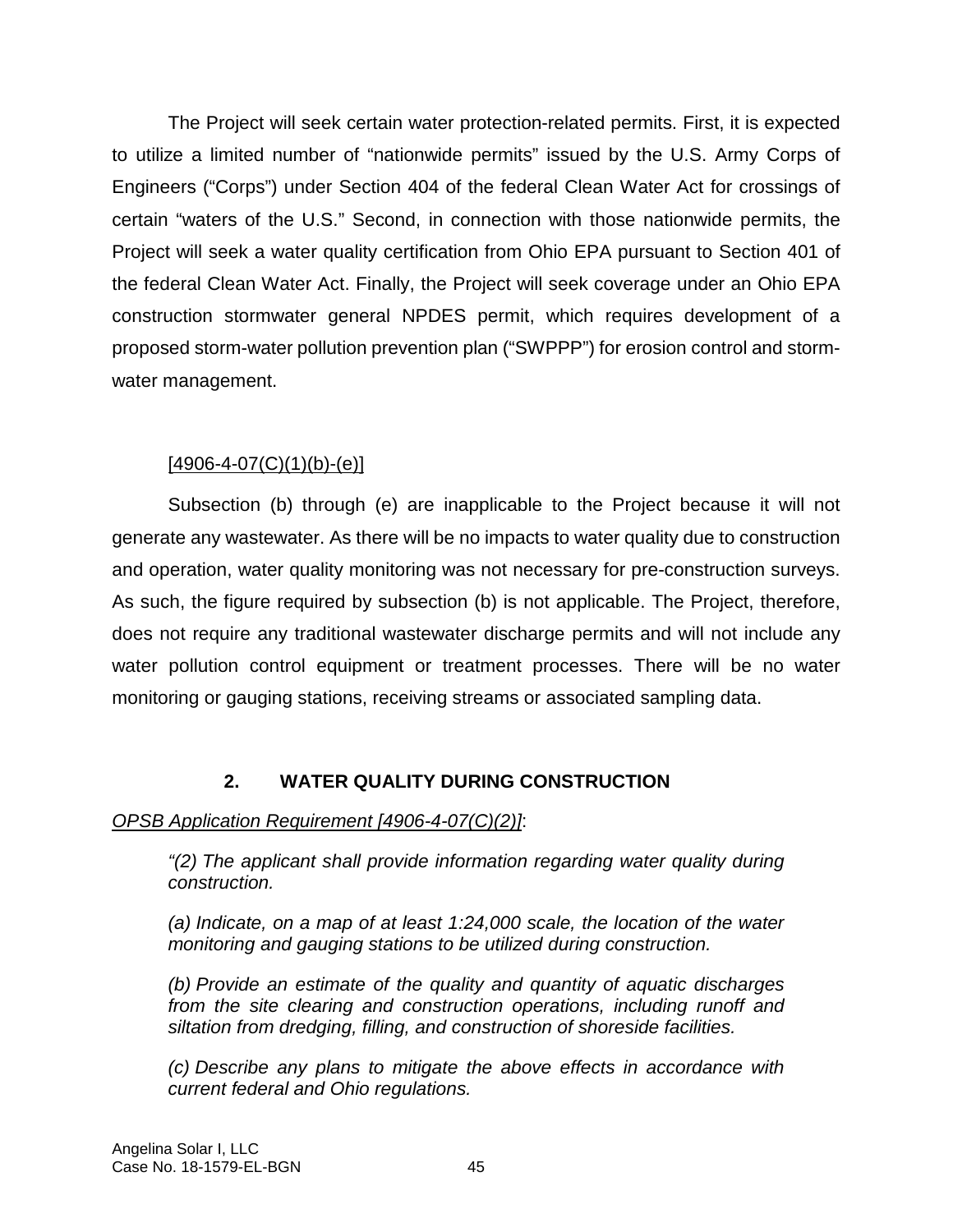*(d) Describe any changes in flow patterns and erosion due to site clearing and grading operations.* 

*(e) Describe the equipment proposed for control of effluents discharged into bodies of water and receiving streams."* 

### Response:

### $[4906 - 4 - 07(C)(2)]$

Although it will cover a relatively large area, construction will involve only limited activities requiring the management of storm-water related pollutants. Construction will necessitate little earth-moving and grading because the Project Area is relatively level. Construction will include only the occasional clearing of trees, and the Project's design will avoid the need to clear large blocks of active wildlife habitat. Construction also will necessitate little excavation, which will be limited primarily to the creation of road beds and efficient trenching for collection lines. Nonetheless, the Project will implement an approved SWPPP for erosion control and the management of storm-water.

As a result, the above requirements do not apply to the Project. No water monitoring and gauging stations are proposed to be utilized for construction because it will not cause any aquatic discharges and the Project will not include any shoreline facilities. There are no anticipated changes in flow patterns and erosion because the Project Area already is level and very little, if any, grading will be needed. No equipment is proposed to control effluents discharged to water bodies and receiving streams because no such discharges are expected to occur.

### **3. WATER QUALITY DURING OPERATION**

### *OPSB Application Requirement [4906-4-07(C)(3)]*:

*"(3) The applicant shall provide information on water quality during operation of the facility.* 

*(a) Indicate, on a map of at least 1:24,000 scale, the location of the water quality monitoring and gauging stations to be utilized during operation.* 

*(b) Describe the water pollution control equipment and treatment processes planned for the proposed facility.*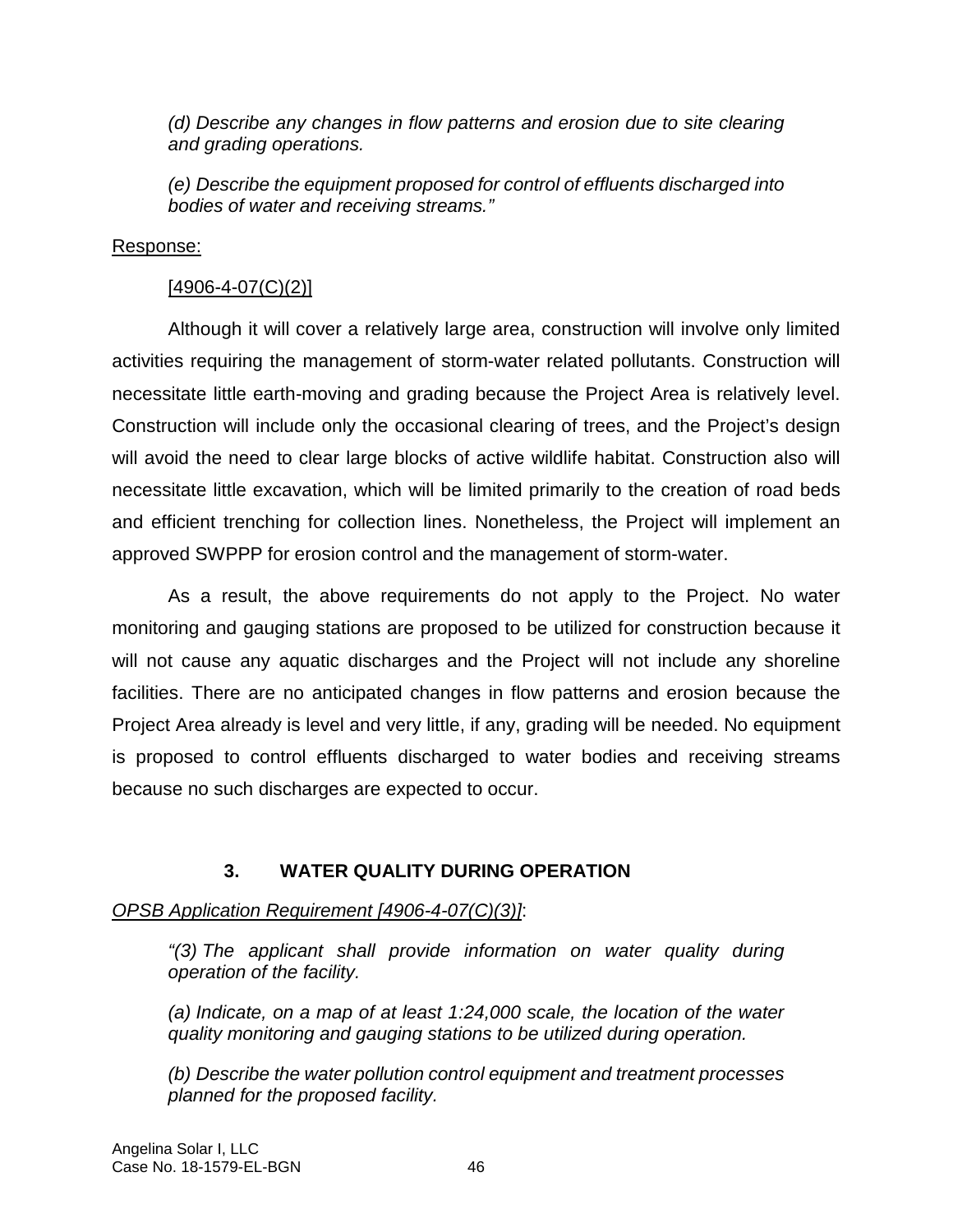*(c) Describe the schedule for receipt of the national pollution discharge elimination system permit.* 

*(d) Provide a quantitative flow diagram or description for water and waterborne wastes through the proposed facility, showing the following potential sources of pollution, including:* 

*(i) Sewage.* 

*(ii) Blow-down.* 

*(iii) Chemical and additive processing.* 

*(iv) Waste water processing.* 

*(v) Run-off and leachates from fuels and solid wastes.* 

*(vi) Oil/water separators.* 

*(vii) Run-off from soil and other surfaces.* 

*(e) Describe how the proposed facility incorporates maximum feasible water conservation practices considering available technology and the nature and economics of the various alternatives."* 

#### Response:

#### $[4906 - 4 - 07(C)(3)(a) - (d)]$

Subsection (a) through (d) are not applicable because operation will not consume an appreciable amount of water or generate any wastewater. The Project will not include any water quality monitoring stations, water pollution control equipment and treatment processes, or a NPDES permit for any point source discharge. The Project will not generate any water or water-borne waste, including sewage, blow-down, chemical and additive processing, waste water processing, run-off and leachates from fuel or solid wastes, or oil-water separators and other surfaces.

### $[4906 - 4 - 07(C)(3)(e)]$

Opportunities to employ water conservation practices are limited because the only material use of water will be to occasionally clean the panels. Operation will use virtually no water and will produce no wastewater discharges. The Project will use water only for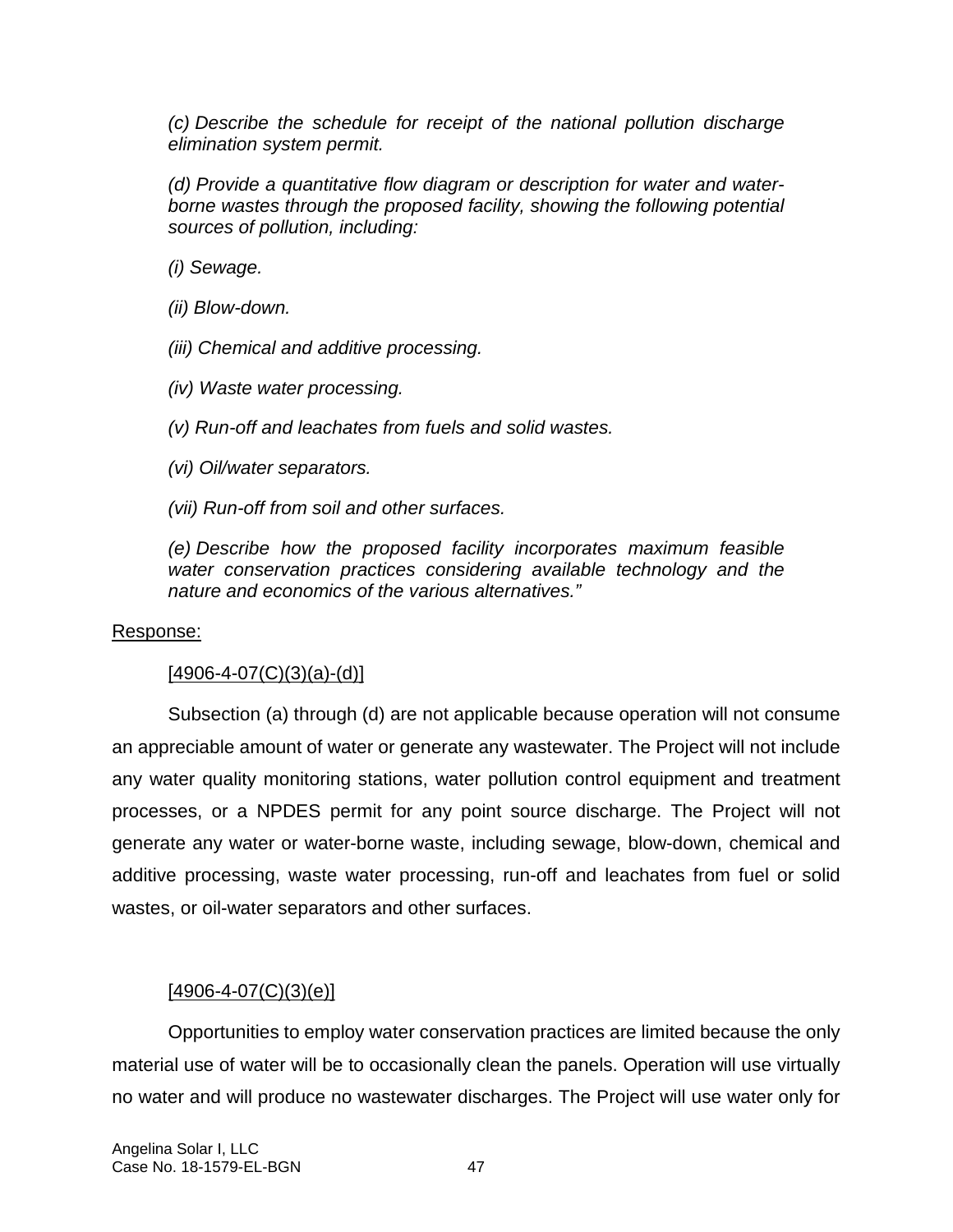occasional cleaning of panels to reduce inefficiency in electric generation due to accumulated soiling. Cleaning is expected to occur only a few times annually, and potentially less frequently depending on rainfall. All water used for this purpose will be trucked to the Project or acquired locally. The Project will not include an operations and maintenance building; rather, operational personnel will office off-site.

# **D. SOLID WASTE**

# **1. SOLID WASTE IN PROJECT AREA**

## *OPSB Application Requirement [4906-4-07(D)(1)]:*

*"(1) The applicant shall provide information regarding preconstruction solid waste.* 

*(a) Describe the nature and amount of debris and solid waste in the project area.* 

*(b) Describe any plans to deal with such wastes."* 

### Response:

## $[4906 - 4 - 07(D)(1)]$

The Project Area is rural in character and comprised chiefly of farm fields with a relatively low population density and only a modest number of structures. The general area is relatively free of debris and other solid waste. It is therefore highly unlikely that significant land contamination, especially with hazardous wastes, is present in the area. Prior to construction, however, Applicant will retain an experienced and qualified firm to perform a Phase 1 Environmental Site Assessment survey of the Project Area ("Phase 1 ESA"), a copy of which will be provided to the Board. The Phase 1 ESA will be conducted pursuant to appropriate standards adopted by the American Society for Testing and Materials and regulations promulgated by U.S. EPA for "All Appropriate Inquiries" under the Comprehensive, Environmental Response, Compensation and Liability Act. It is expected that the Phase 1 ESA will be completed in Q3 2019. Applicant fully expects that the Project's final design can avoid any "recognized environmental condition" that may be identified by the Phase 1 ESA.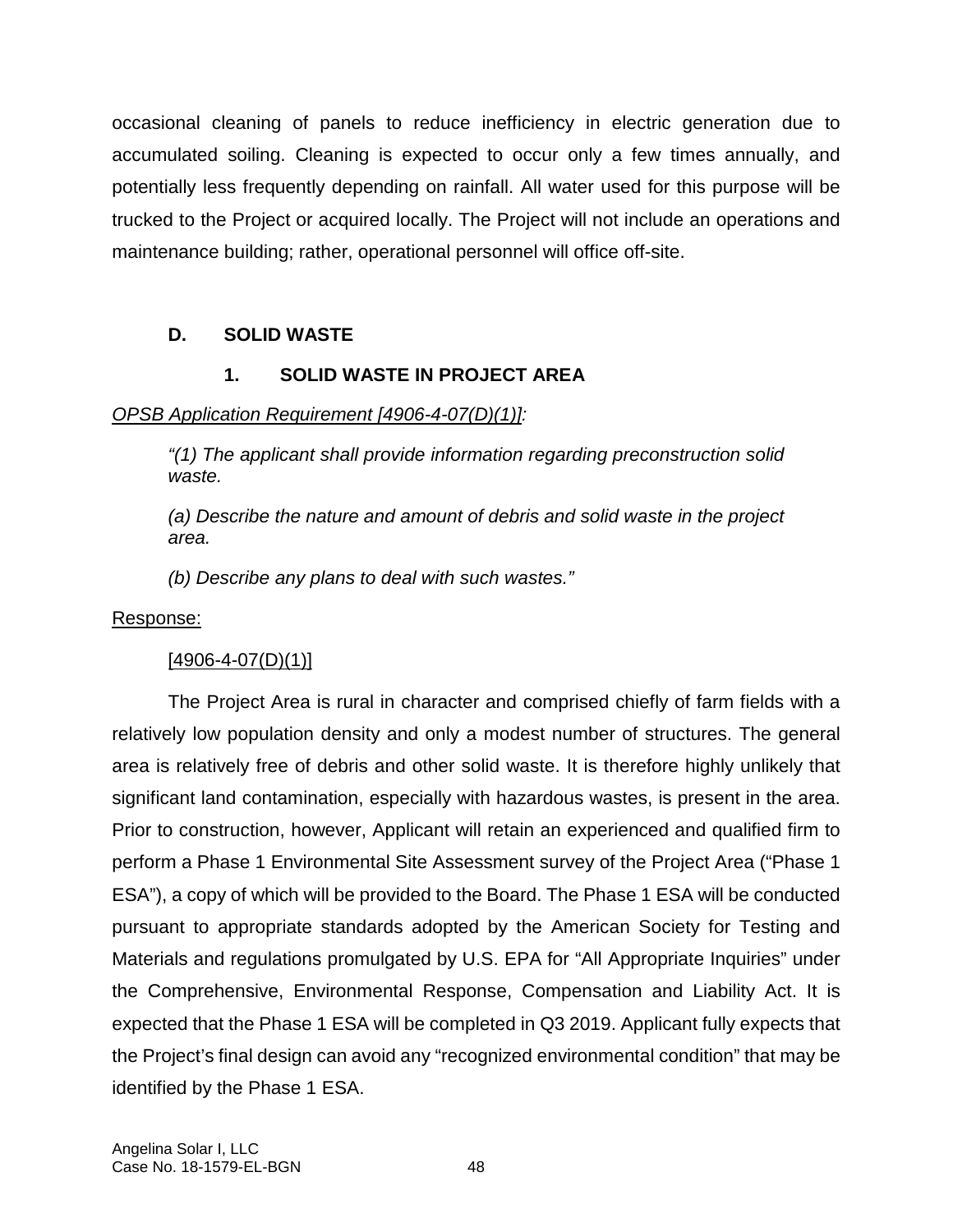## **2. CONSTRUCTION**

# *OPSB Application Requirement [4906-4-07(D)(2)]*:

*"(2) The applicant shall provide information regarding solid waste during construction.* 

*(a) Provide an estimate of the nature and amounts of debris and other solid waste generated during construction.* 

*(b) Describe the proposed method of storage and disposal of these wastes."* 

# Response:

# $[4906 - 4 - 07(D)(2)]$

Construction of the Project will generate very limited amounts of non-hazardous, solid waste, which will be reused, recycled, or disposed of accordance with applicable requirements. These wastes may include package-related materials, such as crates, nails, boxes, containers, and packing materials, damaged or otherwise unusable parts or materials, and occasional litter and miscellaneous debris generated by workers. Construction will not generate any hazardous wastes; waste not reused or recycled will be disposed of in a municipal landfill.

# **3. OPERATION**

# *OPSB Application Requirement [4906-4-07(D)(3)]:*

*"(3) The applicant shall provide information regarding solid waste during operation of the facility.* 

*(a) Provide an estimate of the amount, nature, and composition of solid wastes generated during the operation of the proposed facility.* 

*(b) Describe proposed methods for storage, treatment, transport, and disposal of these wastes."* 

# Response:

# [4906-4-07(D)(3)]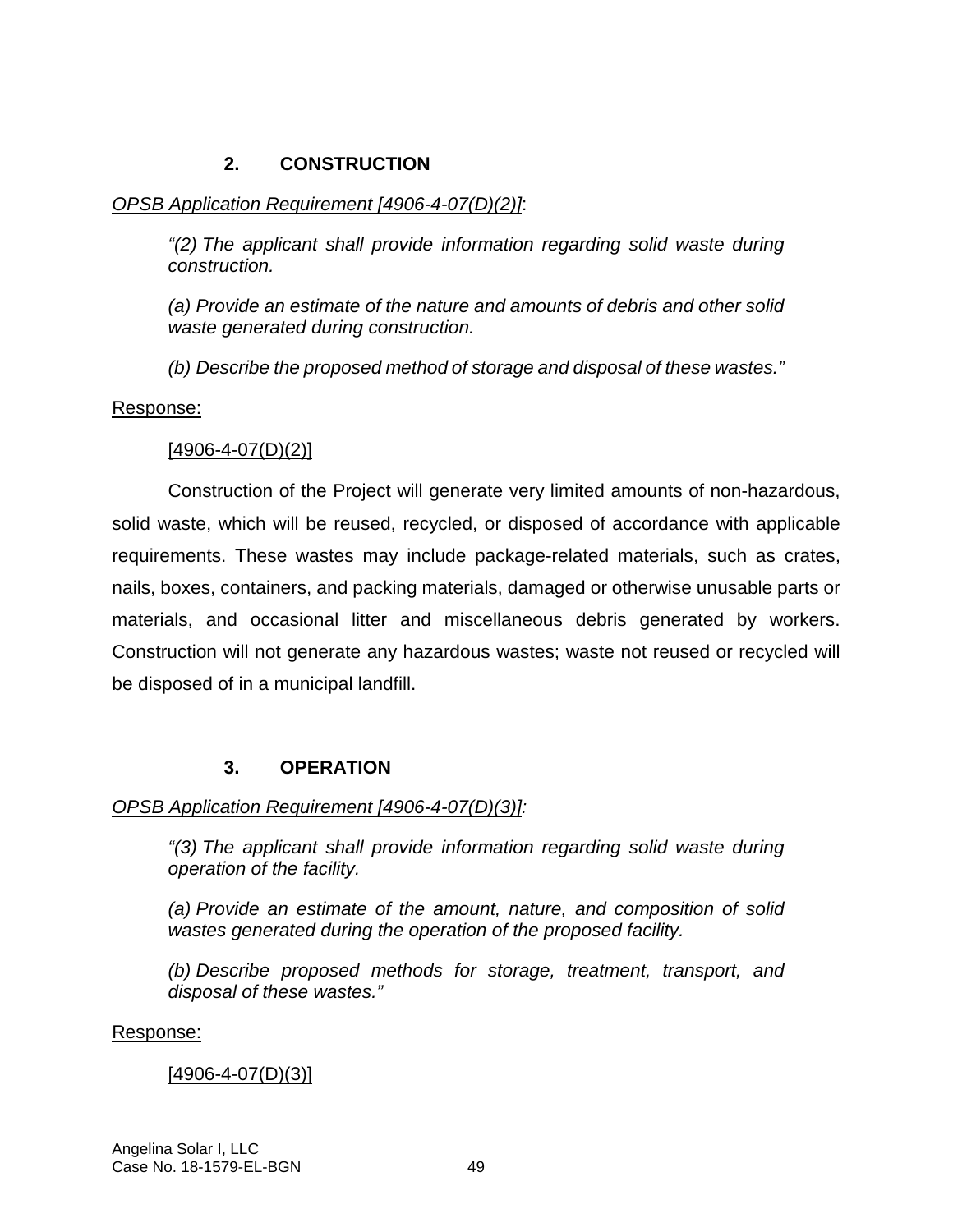Operation of the Project will generate only exceedingly small amounts of nonhazardous, solid waste, which will be reused, recycled, or be disposed of accordance with applicable requirements. These wastes are expected to be of the same general nature as those generated from construction, but in far smaller quantities. Operation will not generate any hazardous wastes. Waste not reused or recycled may be accumulated in small amounts in appropriate trash receptacles prior to disposal but will not require any treatment and will be disposed of in a sanitary landfill.

## **4. PERMITS**

## *OPSB Application Requirement [4906-4-07(D)(4)]:*

*"(4) The applicant shall describe its plans and activities leading toward acquisition of waste generation, storage, treatment, transportation and/or disposal permits. If any such permit(s) have been issued more than thirty*  days prior to the submittal of the certificate application, the applicant shall *provide a list of all special conditions or concerns attached to the permit(s)."* 

### Response:

### $[4906 - 4 - 07(D)(4)]$

This requirement does not apply to the Project because it will not generate any waste that requires a permit to generate, store, treat, transport or dispose.

## **E. AVIATION**

### *OPSB Application Requirement [4906-4-07(E)]:*

*"(E) The applicant shall provide information on compliance with aviation regulations.* 

*(1) List all public use airports, helicopter pads, and landing strips within five miles of the project area and all known private use airports, helicopter pads, and landing strips or property within or adjacent to the project area, and show these facilities on a map(s) of at least 1:24,000 scale. Provide confirmation that the owners of these airports have been notified of the proposed facility and any impacts it will have on airport operations.*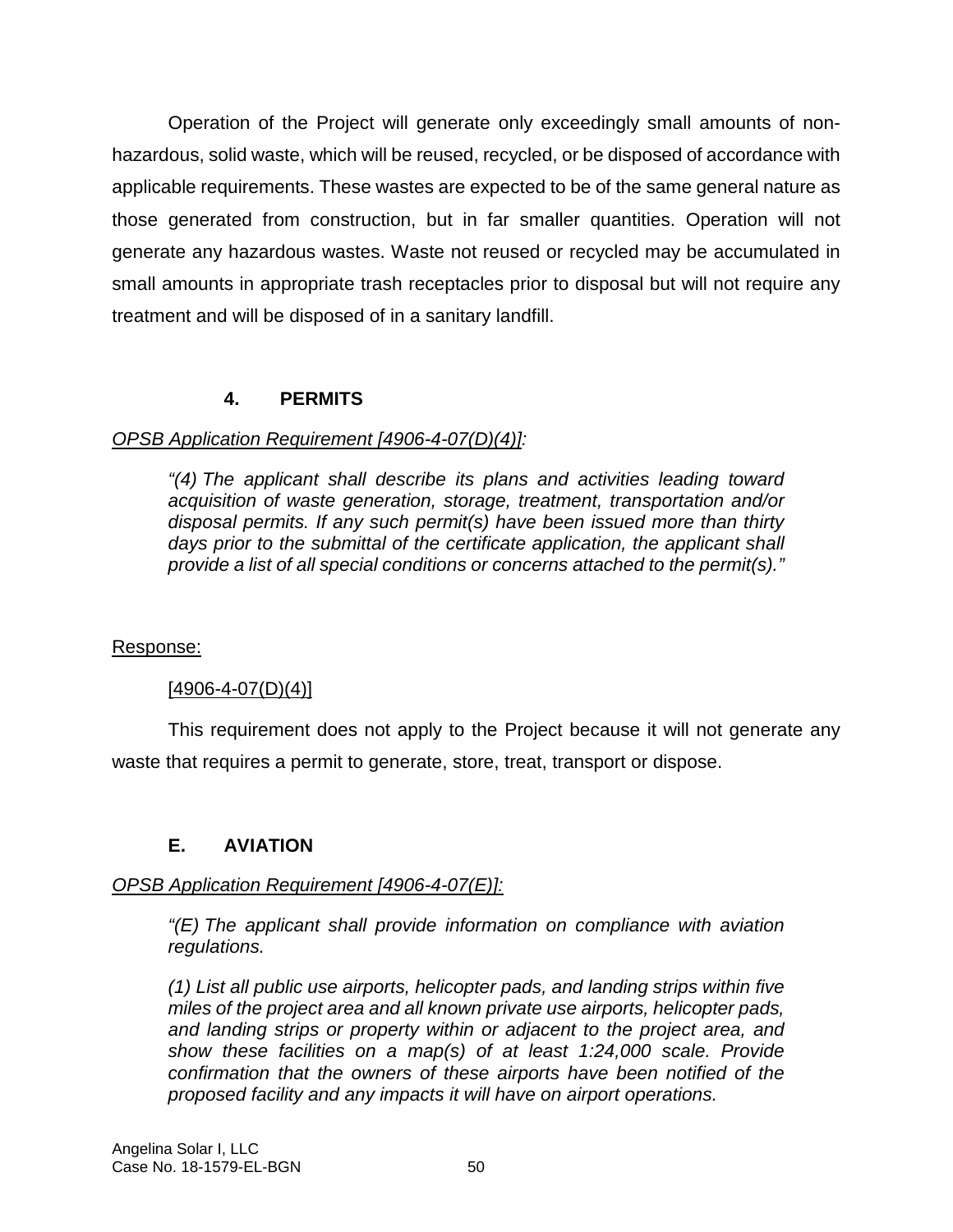*(2) Provide the FAA filing status of each airport and describe any potential conflicts with air navigation or air traffic communications that may be caused by the proposed facility."* 

#### Response:

### $[4906 - 4 - 07(E)(1)]$

There are no public use airports, helicopter pads, or landing strips within five (5) miles of the Project Area. There are no private use airports within or adjacent to the Project Area, however there is one private use helipad located in Israel Township (depicted on Figure 1).

## $[4906 - 4 - 07(E)(2)]$

The Federal Aviation Administration ("FAA") requires that proponents of solar generation projects at airports notify it so that an aeronautical study of the proposed facility can be conducted. Such a study would analyze the potential effect of "reflectivity" (also known as "glint" and/or "glare") to ensure that the facility will not cause brief losses of vision for pilots during landing or air traffic controllers. The FAA has explained that solar panels may be more compatible for airports than other solar energy generation technologies because among several factors, they are "designed to absorb sunlight (rather than reflect it), minimizing potential impacts of glare," and also noted that "many airports are currently employing solar PV and reporting reliable and safe performance" (FAA Guidance, 2010).

The FAA also encourages facilities proposed "in the vicinity" of a federallyobligated airport to notify the FAA for a possible aeronautical study, but it has acknowledged that it is not clear to what facilities this applies. On the subject of off-airport solar generation facilities proposed at locations than that at an airport itself, the FAA guidance states the following:

> "Solar projects constructed off-airport are proposed and managed by private developers and public agencies. They include a wide variety of technologies (PV, solar thermal, and concentrated solar power) and sizes (residential, commercial, and utility-scale or grid-fed). While projects proposed on-airport have a direct link with FAA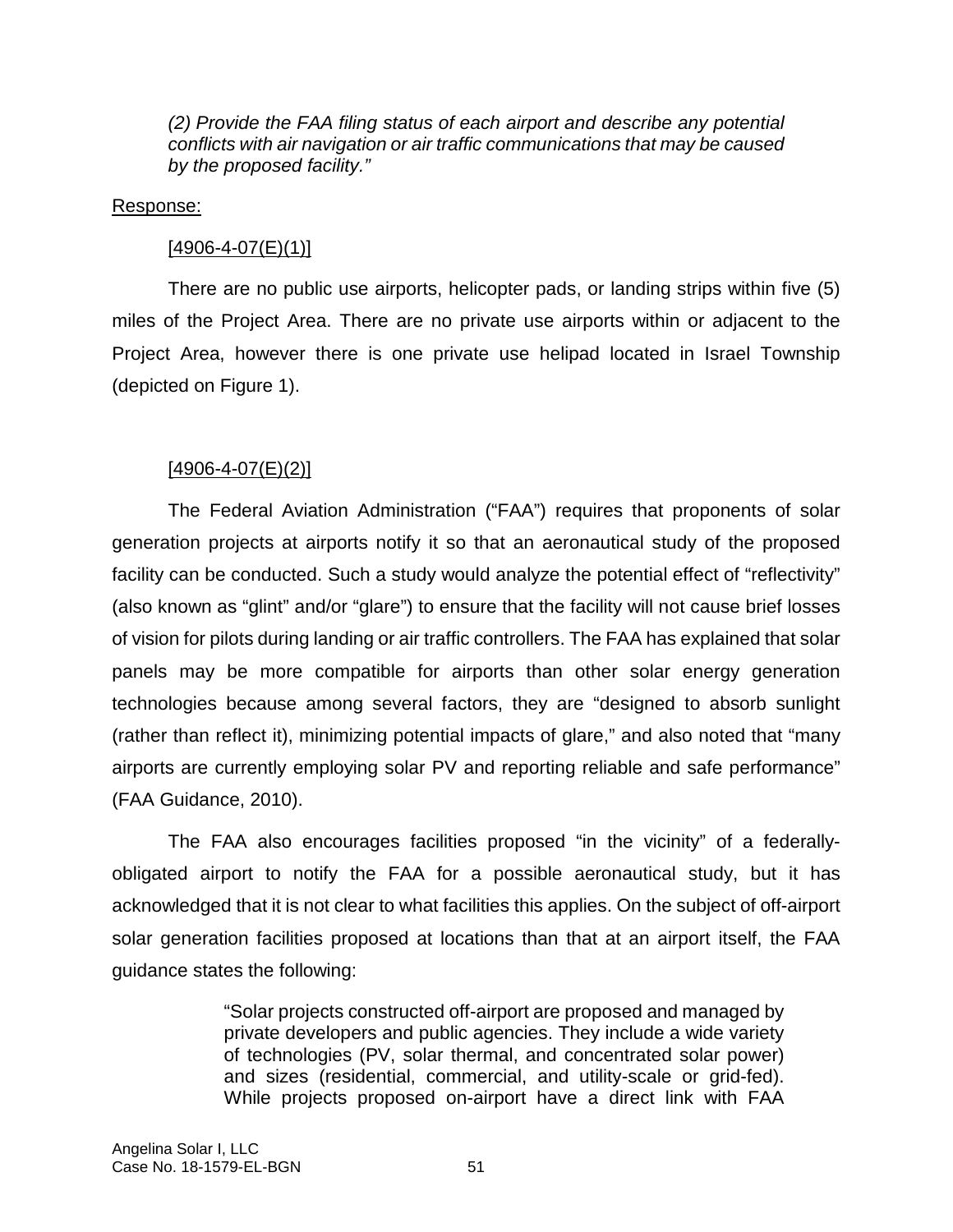authority and NEPA responsibilities, the need for FAA airspace review is less clear the farther away projects are from the airport fence. The FAA has broad authority for airspace review and the evaluation of any solar project that could pose a potential hazard to air navigation.

The clearest trigger for FAA review is a physical penetration of airspace. It is well-established that structures rising 200 feet or greater above the land surface must be reviewed by the FAA. Tall structures, such as wind turbines, cell towers, and communication antennae customarily rise above 200 feet and proponents know that an airspace review is required. The FAA will review the location of structures and, depending on their proximity to existing airports, will either limit their height to remain out of flight paths or condition their approval to day and night obstruction lighting. Concentrated solar power projects with power towers may rise to a height of 200 feet or greater, triggering an airspace review. Many other solar projects including parabolic trough and V farms will not and therefore the need to file a notice with the FAA may not be clear.

Currently, no defined thresholds for project size, type, or distance from the airport are available that automatically trigger FAA airspace review. However, proximity to the airport and CSP technology are two indicators of likely FAA interest in a solar project.

….

How the FAA is notified about potential impacts to airspace, or how it hears about pending solar projects, varies. However, it is the responsibility of local governments, solar developers, and other stakeholders in the vicinity of an airport to check with the airport sponsor and the FAA to ensure there are no potential safety or navigational problems with a proposed solar facility, especially if it is a large facility. Likewise, sponsors must be aware of nearby offairport activities that could have a negative effect on the safe and efficient operation of the airport. Sponsors should notify the FAA when such activities are proposed and the FAA needs to participate in public meetings or permitting processes" (emphasis added, FAA Guidance, 2010).

There is no need for an aeronautical study of the Project it is not "in the vicinity" of a federally-obligated airport. The FAA's data shows that the nearest federally-obligated airport to the Project is Norris Field, which lies approximately 2.5 miles away from the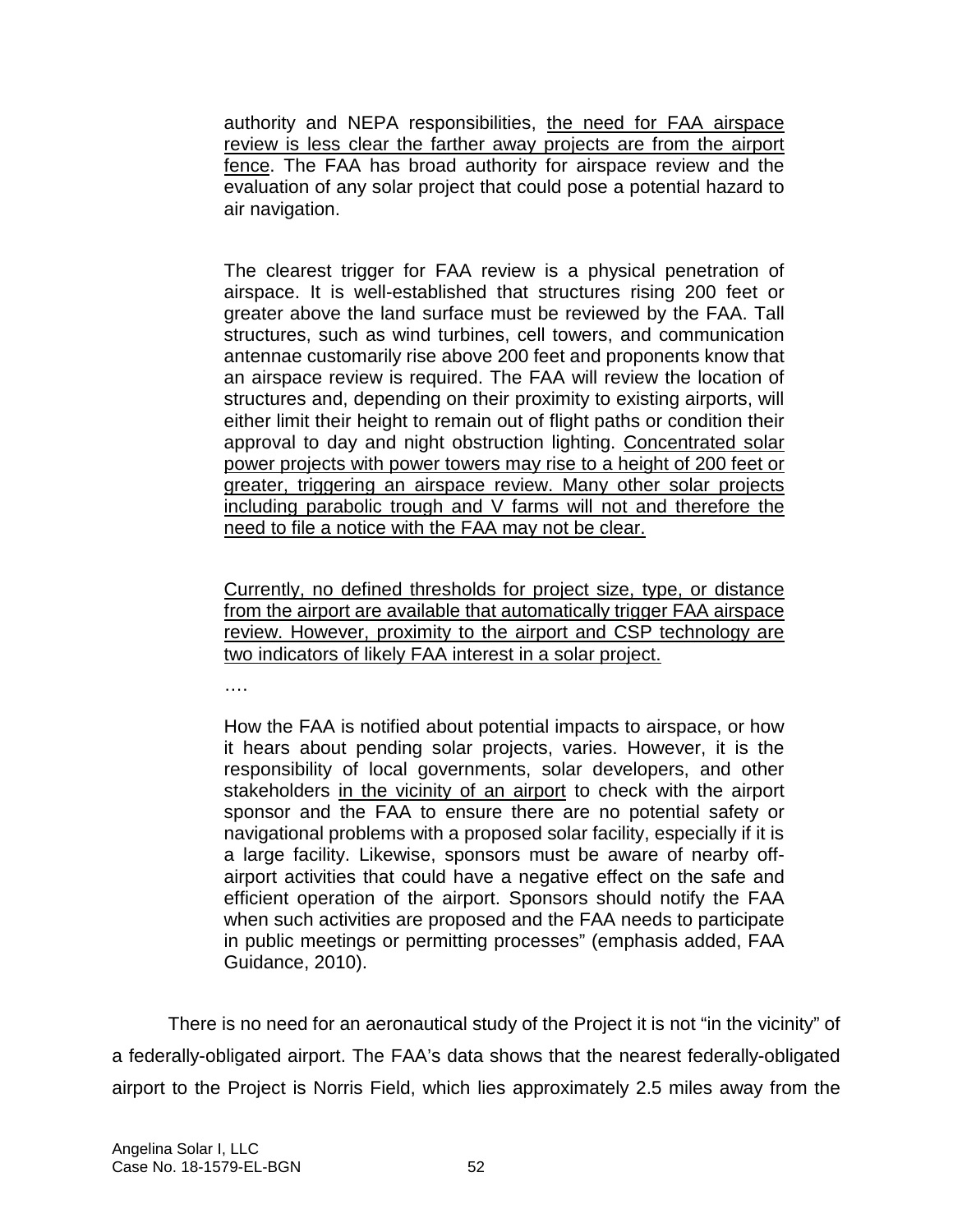Project Area. The Richmond Municipal Airport lies approximately 6.5 miles away from the Project Area. The Project will not be visible to, and will present no risk of glare, to pilots making final approaches to these airports.

# **VIII. HEALTH AND SAFETY, LAND USE AND ECOLOGICAL INFORMATION**

# **A. HEALTH AND SAFETY**

# **1. SAFTEY AND RELIABILITY OF EQUIPMENT**

## *OPSB Application Requirement [4906-4-08(A)(1)]:*

*"(1) Equipment safety. The applicant shall provide information on the safety and reliability of all equipment.* 

*(a) Describe all proposed major public safety equipment.* 

*(b) Describe the reliability of the equipment.* 

*(c) Provide the generation equipment manufacturer's safety standards. Include a complete copy of the manufacturer's safety manual or similar document and any recommended setbacks from the manufacturer.* 

*(d) Describe the measures that will be taken to restrict public access to the facility.* 

*(e) Describe the fire protection, safety, and medical emergency plan(s) to be used during construction and operation of the facility, and how such plan(s) will be developed in consultation with local emergency responders."* 

### Response:

## $[4906 - 4 - 08(A)(1)(a)]$

The only aspect of the Project that may constitute major safety equipment is perimeter fencing with locked gates, which will surround all above-ground features of the Project. This includes the Substation, the solar fields, and, if not located within the perimeter of a solar field, each pyranometer. Appropriate warning signage will be posted throughout the Project. The general public will be prohibited from entering the Project.<sup>4</sup> In addition, warnings about high-voltage equipment will be displayed on appropriate signage

<sup>4</sup> Guided tours of the Project by qualified personnel may allow designated members of the public to enter one or more of the solar fields for limited periods of time.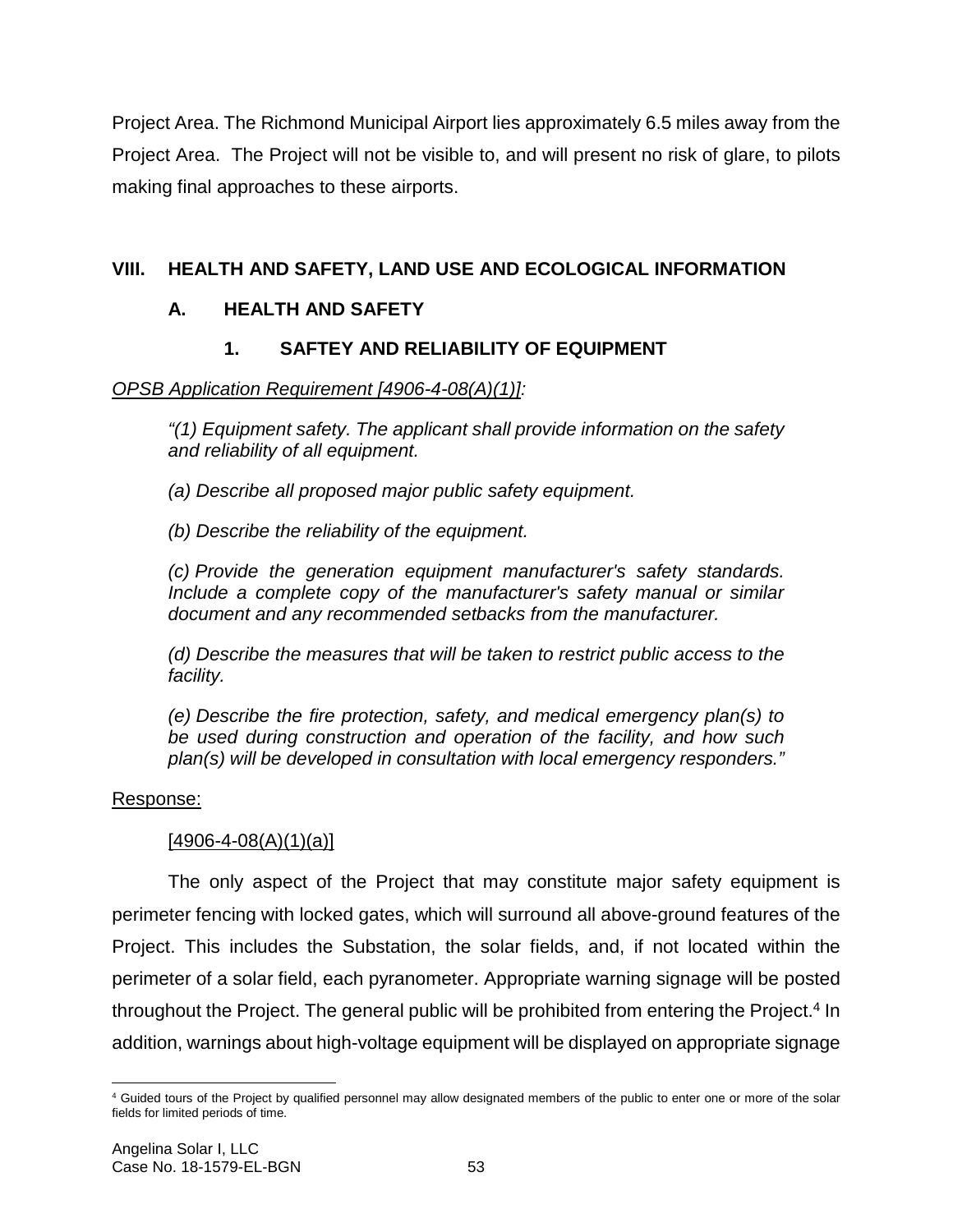throughout the Project Area. Accordingly, the general public will have no access to any potential hazards associated with the Project, and also will be warned about them.

## $[4906 - 4 - 08(A)(1)(b)$  & (c)]

The Project's equipment will be highly reliable as Applicant will select only leading suppliers. The manufacturers' safety standards, including complete copies of their safety manuals or similar documents, will be provided to the Board as part of the final construction plans, and a waiver has been requested to allow for that submittal. Applicant also will identify any setbacks recommended by the manufacturers once the models have been selected. The solar panels themselves are highly unlikely to present any safety concerns. Also, as discussed above, the general public will not be come into contact with the equipment because they will be either fenced or buried.

## $[4906 - 4 - 08(A)(1)(d)]$

To provide an appropriate separation between the equipment and the public, each solar field will incorporate certain setbacks<sup>5</sup>. These will include (1) a 25-foot setback between the perimeter fence and the edge of any public road; (2) a 40-foot setback between the above-ground equipment and the edge of any public road; (3) a 10-foot setback between the perimeter fence and the property line of any parcel whose owner is not participating in the Project; (4) a 25-foot setback between any above-ground equipment and any parcel whose owner is not participating in the Project; and (5) a 100 foot setback between any above-ground equipment and any habitable residence located on a parcel whose owner is not participating in the Project. The only habitable residence near the Substation is owned by a person participating in the Project.

<sup>5</sup> Although these setbacks do not precisely mirror those that would apply to the Project if it were subject to the County's current "Zoning Resolution," the setbacks proposed by the Project are similar and Applicant believes appropriate in light of the uniquely uniform and passive nature of a solar energy facility.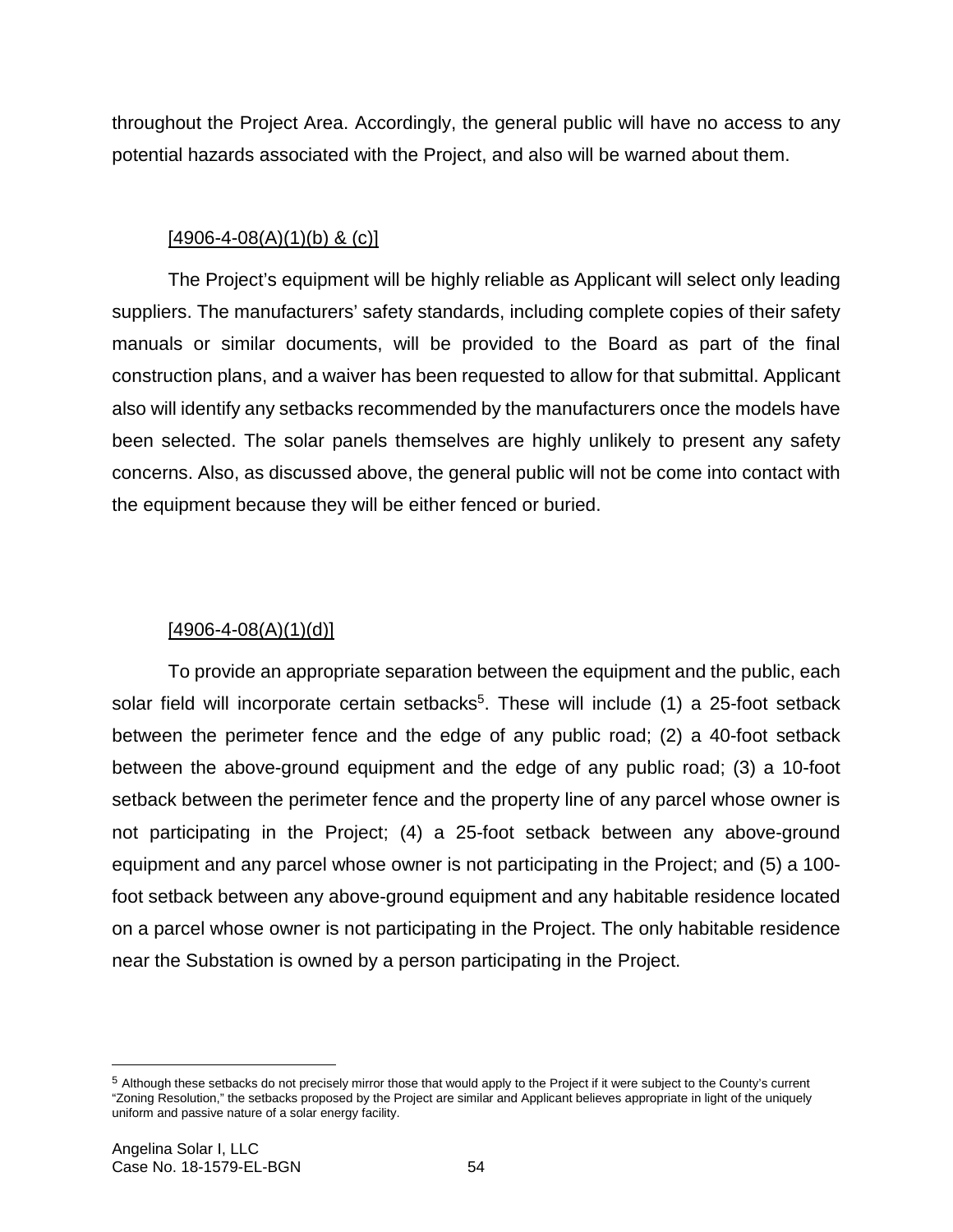In addition to these setbacks, the public will be prohibited from coming into contact any of the equipment. All of the above-ground equipment will be located behind fences with locked gates. To further protect the public, appropriate warning signs will be posted and maintained throughout the Project.

## $[4906 - 4 - 08(A)(1)(e)]$

Prior to construction, Applicant will develop an emergency response plan for fire with potentially affected local officials and emergency personnel. These will include personnel specialized in engineering, law enforcement, fire, medical and ambulance. The emergency response plan will include information on the type and location of equipment, potential hazards (including potential hazards to emergency responders), locations of access gates, and emergency contact information.

# **2. FAILURE OF AIR POLLUTION CONTROL EQUIPMENT**

# *OPSB Application Requirement [4906-4-08(A)(2)]:*

*"(2) Air pollution control. Except for wind farms, the applicant shall describe in conceptual terms the probable impact to the population due to failures of air pollution control equipment."* 

## Response:

# [4906-4-08(A)(2)]

This requirement does not apply to the Project because it will not include any stationary sources of air emissions and, therefore, no air pollution control equipment.

# **3. NOISE FROM CONSTRUCTION AND OPERATION**

## *OPSB Application Requirement [4906-4-08(A)(3)]:*

*"(3) Noise. The applicant shall provide information on noise from the construction and operation of the facility.*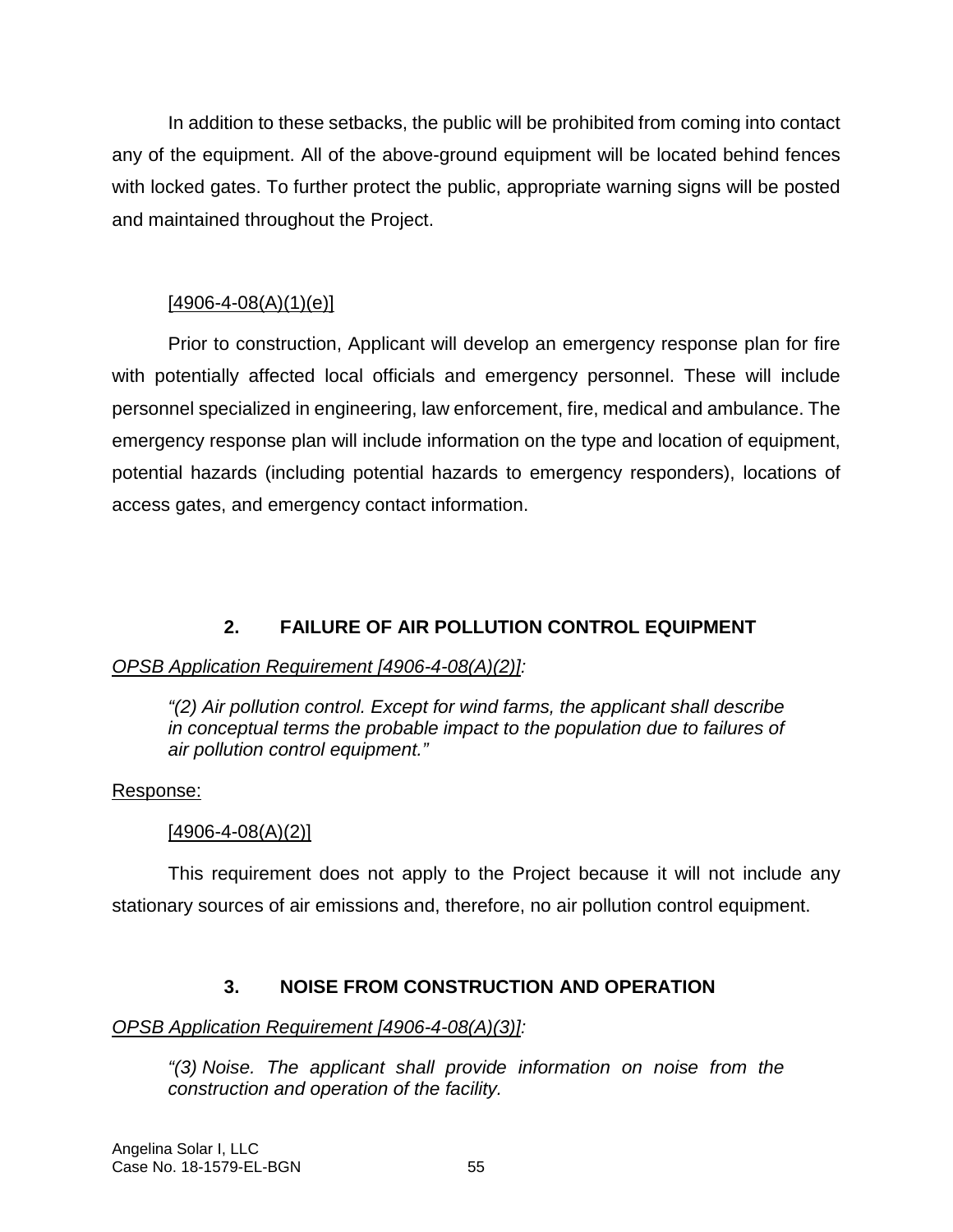*(a) Describe the construction noise levels expected at the nearest property boundary. The description shall address:* 

*(i) Blasting activities.* 

*(ii) Operation of earth moving equipment.* 

*(iii) Driving of piles, rock breaking or hammering, and horizontal directional drilling.* 

*(iv) Erection of structures.* 

*(v) Truck traffic.* 

*(vi) Installation of equipment.* 

*(b) Describe the operational noise levels expected at the nearest property boundary. The description shall address:* 

*(i) Operational noise from generation equipment. In addition, for a wind facility, cumulative operational noise levels at the property boundary for each property adjacent to or within the project area, under both day and nighttime operations. The applicant shall use generally accepted computer modeling software (developed for wind turbine noise measurement) or similar wind turbine noise methodology, including consideration of broadband, tonal, and low-frequency noise levels.* 

*(ii) Processing equipment.* 

*(iii) Associated road traffic* 

*(c) Indicate the location of any noise-sensitive areas within one mile of the facility, and the operational noise level at each habitable residence, school, church, and other noise-sensitive receptors, under both day and nighttime operations. Sensitive receptor, for the purposes of this rule, refers to any occupied building* 

*(d) Describe equipment and procedures to mitigate the effects of noise emissions from the proposed facility during construction and operation, including limits on the time of day at which construction activities may occur.* 

*(e) Submit a preconstruction background noise study of the project area that includes measurements taken under both day and nighttime conditions."* 

Response:

#### [4906-4-08(A)(3)(a)]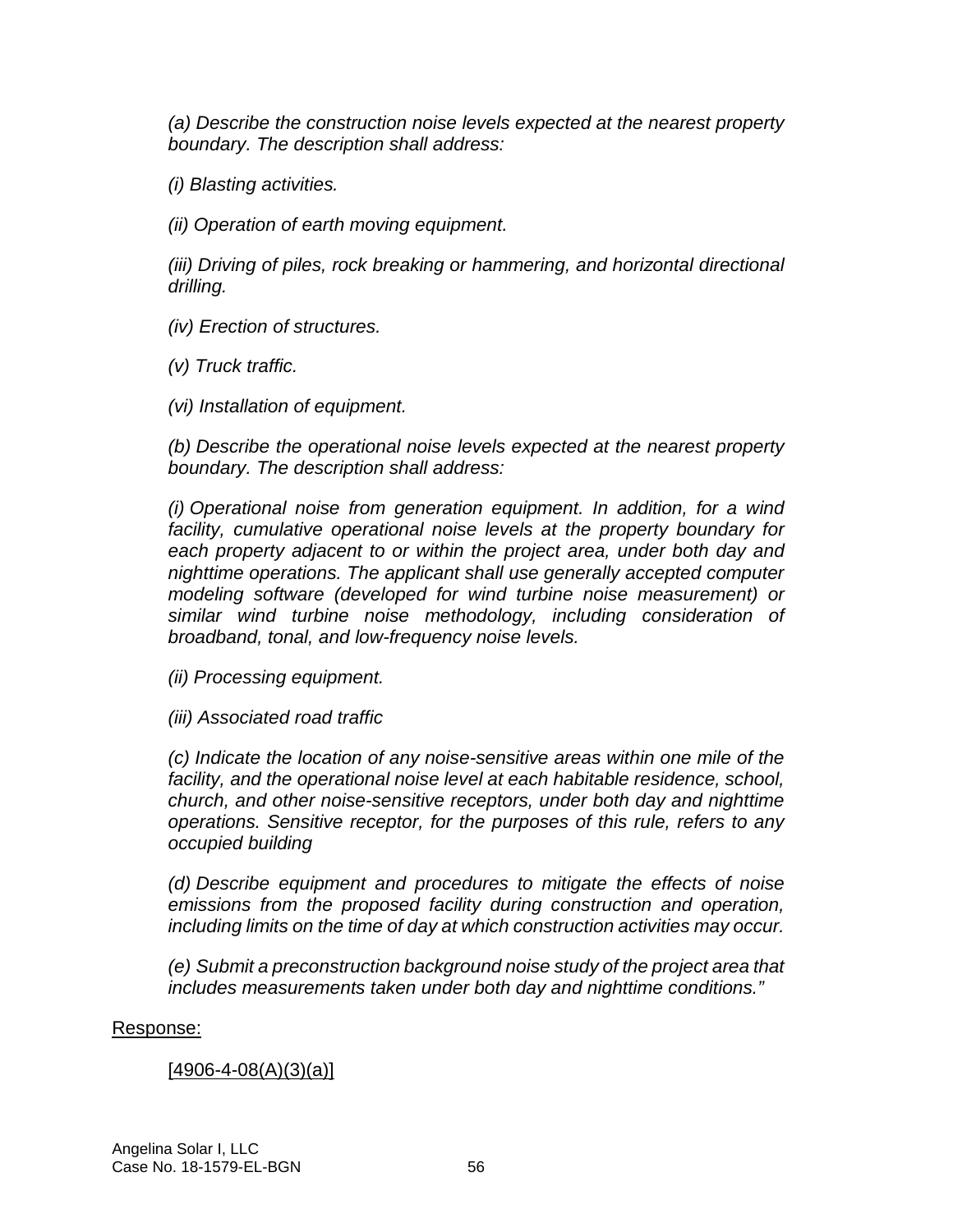Applicant retained Hessler Associates, Inc. ("Hessler") to study the preconstruction sound in the Project Area and model the Project's noise and assess its impact. Hessler has been working in the acoustics field for approximately 40 years, and has prepared noise assessments for several proposed electric generation facilities for which the Board has issued a Certificate. A copy of Hessler's report, which is entitled "Existing Conditions Background Sound Survey and Noise Impact Assessment" ("Noise Report"), is attached as **Exhibit E**.

The Noise Report concludes that although construction will intermittently generate the types and levels of noise common at large construction sites, it will not feature many of the most significant noise-generating activities common during construction of other facilities. The Project will not involve extensive excavation or other earth-moving work or construction of significant concrete foundations. Although numerous piles will be driven, they likely will be only to a depth of less than ten (10) feet and the activity will be relatively brief at any particular location. Horizontal directional drilling ("HDD") is expected to be used for the Project, but only on a very limited number of occasions. Table 6.0.1 of the Noise Report (Exhibit E) provides representative sound levels from construction equipment at 50 feet, which may be conservatively interpreted as the site property boundary; levels as high as 85 dBA (A-weighted decibel) could be temporarily produced. However, at the nearest house, sound from concrete pouring for the base of the Substation could produce sounds of around 62 dBA. This sound would occur intermittently during day and last for only a few days. In general, Hessler concluded that construction-related noise would be modest and intermittent, and would result in only minimal, unavoidable impacts.

Especially in comparison to an electric facility powered by fossil fuels, a large-scale solar facility comes close to operating silently. The Project's operation will generate only very small amounts of noise because it entails no fuel movement, no combustion, no waste movement, and very few moving parts. The only equipment that will result in any discernable noise--even immediately at the source--are the Inverters and small electric motors. The noise generated by these sources rapidly dissipates to background levels at short distances. The Project will produce no sound at night.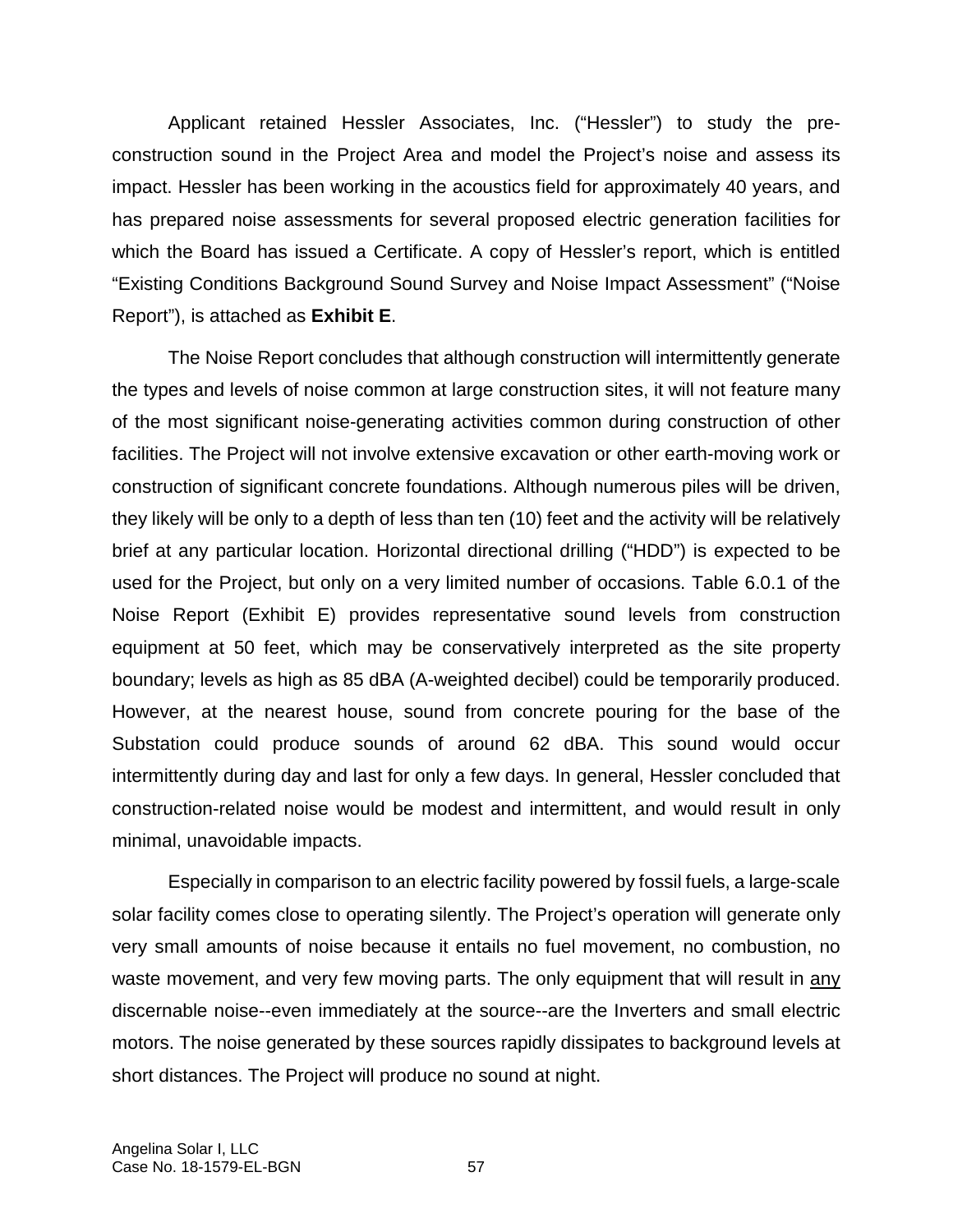Operation-related noise related to maintenance, repairs, and replacements will be very small. Major equipment repairs or replacement, which are expected to be very rare, will generate occasional noise, but not unlike common construction activities. The use of highway-rated vehicles to occasionally access each solar field will not add appreciably to routine road traffic noise.

## $[4906 - 4 - 08(A)(3)(b)]$

The noise generated by the solar fields will be minimal and should not be a concern for any off-site receptors. The electric motors that power tracking racks are very small, operate very slowly, and operate only in daylight hours. The inverters also will generate noise only when the Project is generating electricity, which is during the day. As Hessler notes, the noise that inverters and their associated step-up transformers generate is inaudible at a distance of 50 to 150 feet from the source. The Project will be designed to site the inverters within the solar fields to ensure they do not cause material, adverse impacts to any sensitive, off-site receptors.

As the only significant source of new noise, Hessler modeled noise from the Substation in the context of the existing noise from the POI substation and other area sources. The residence nearest to the Substation is approximately 400 feet away, but the owner of the residence is participating in the Project. Hessler recommended working with the participating landowner to address any concerns. Modeling demonstrated that any sound emissions from Substation will be significantly lower than the current natural background sound level, making it generally inaudible all of the time at the few other nearby residences, which are greater than 1,300 feet away.<sup>6</sup> Hessler concluded that no adverse noise impact is expected from the operation of the Substation at these nonparticipating residences.

## $[4906 - 4 - 08(A)(3)(c)]$

<sup>&</sup>lt;sup>6</sup> Because the Substation will operate only during the day, nighttime sound conditions are not relevant to the analysis.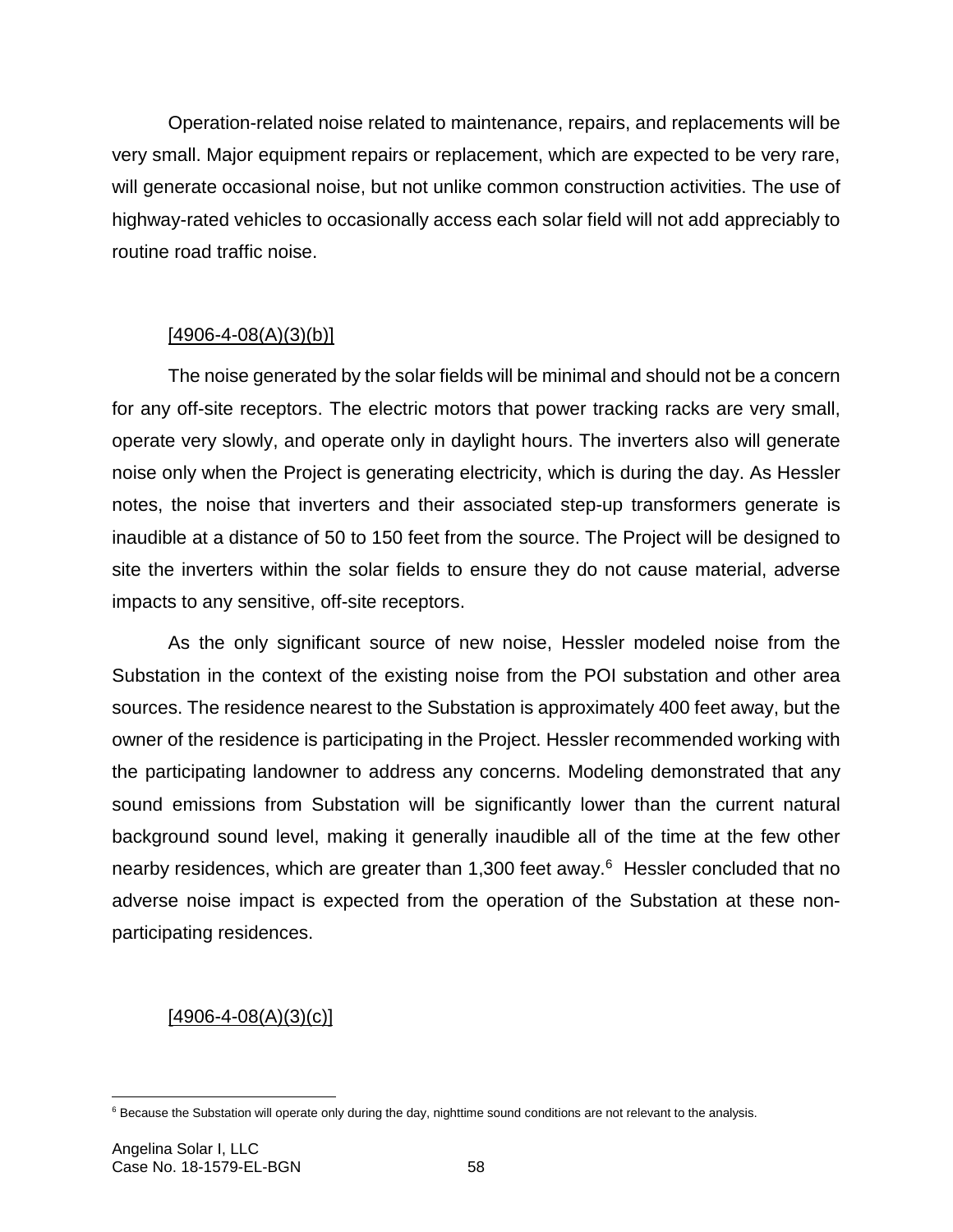Only the Substation is expected to generate any material, off-site noise from operation of the Project. Therefore, the only noise-sensitive receptors not participating in the Project that may be affected by the operation of the Project are two (2) residences located at least 1,300 feet away. The impacts at those locations during the day are expected to be minimal. Because the Project will not operate during the night, it will produce no sound during that particularly sensitive period. The noise generated by equipment in the solar fields will be minimal and should not be a concern for any off-site receptors.

## $[4906 - 4 - 08(A)(3)(d)]$

To mitigate noise during construction as much as reasonable possible, Applicant will employ best management practices for the construction industry. These measures will include the following: (1) limiting construction activities to 7:00 a.m. to 7:00 p.m., or until dusk when sunset occurs after 7:00 p.m.; (2) maintaining construction-related vehicles in proper working condition; and (3) working with the local community to advise residents of those periods when sustained construction activity is expected to take place in relatively close proximity to their homes. Because Substation noise it is expected to be so limited, especially given the adjacent POI substation, no mitigation is planned.

## $[4906 - 4 - 08(A)(3)(e)]$

The Noise Report prepared by Hessler (Exhibit E) includes the results of a preconstruction background noise study that it conducted for the Project. Measurements were taken during both daytime and nighttime conditions, although the latter is not relevant to the Project as it will operate only during the day. The methodology for the study is described in Section 2.0 and the results it produced are set forth in Section 3.0 of the Noise Report.

## **4. WATER IMPACTS**

# *OPSB Application Requirement [4906-4-08(A)(4)]:*

Angelina Solar I, LLC Case No. 18-1579-EL-BGN 59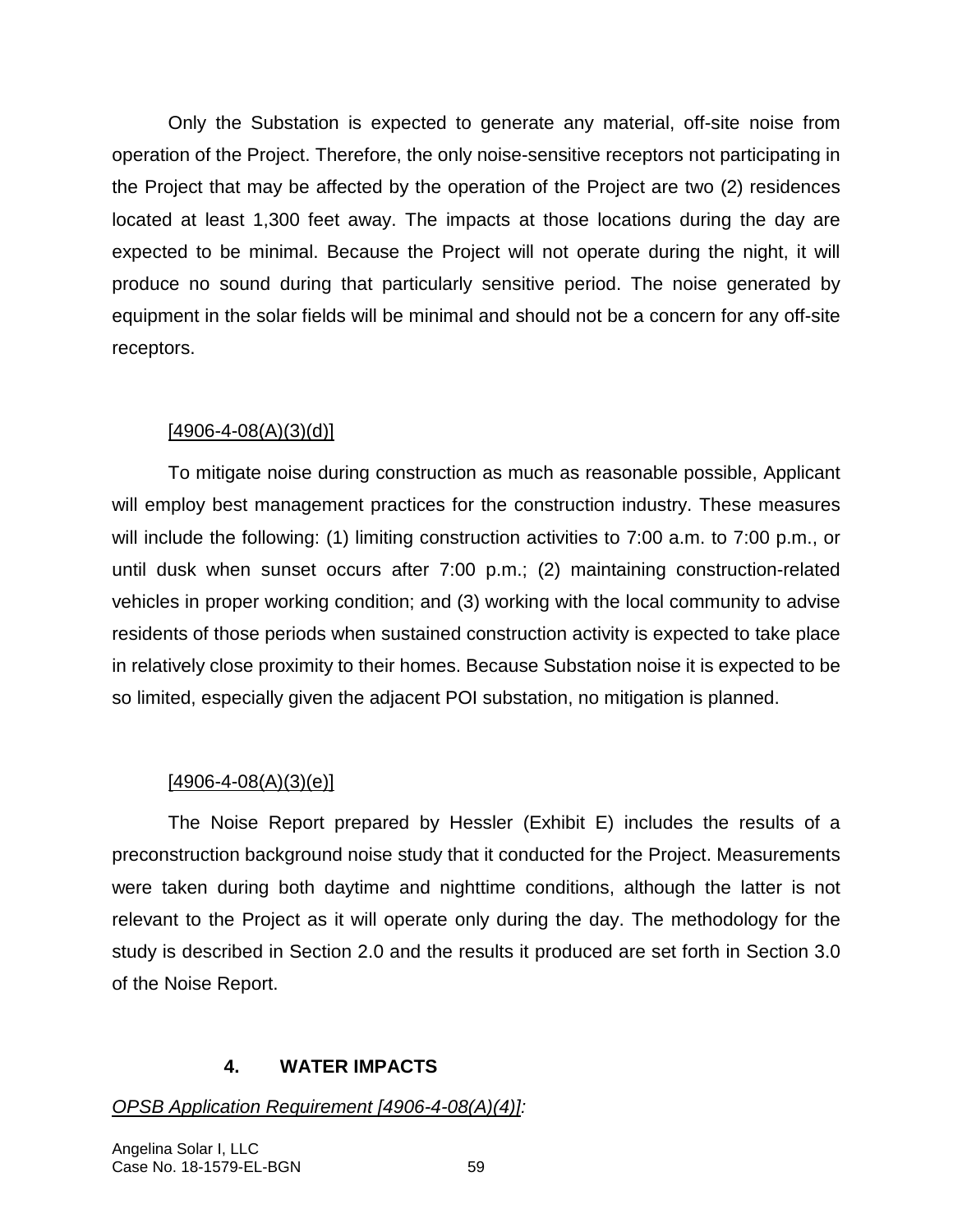*"(4) Water impacts. The applicant shall provide information regarding water impacts* 

*(a) Provide an evaluation of the impact to public and private water supplies due to construction and operation of the proposed facility.* 

*(b) Provide an evaluation of the impact to public and private water supplies due to pollution control equipment failures.* 

*(c) Provide existing maps of aquifers, water wells, and drinking water source protection areas that may be directly affected by the proposed facility.* 

*(d) Describe how construction and operation of the facility will comply with any drinking water source protection plans near the project area.* 

*(e) Provide an analysis of the prospects of floods for the area, including the probability of occurrences and likely consequences of various flood stages, and describe plans to mitigate any likely adverse consequences."* 

## Response:

## $[4906 - 4 - 08(A)(4)(a)]$

Applicant retained Hull and Associates, Inc. ("Hull") to review the available geologic, hydrogeologic, and geotechnical data for the Project Area. A copy of Hull's report, which is entitled "Groundwater Hydrogeological and Geotechnical Desktop Document Review Summary Report for the Proposed Angelina Solar Farm Project located in Preble County, Ohio" ("Geotechnical-Hydrogeology Report"), is attached as **Exhibit F**.

The Project will not have any impact to public or private water supplies because the construction of the Project is unlikely to involve work more than ten (10) feet below the ground surface, will use very little water, and will not generate any wastewater discharges. As noted below, area aquifers and water wells in the Project Area for which there is public information have been identified. In addition, Attachment A of the Geotechnical-Hydrogeology Report includes the results of a well survey of the land owners participating in the Project. This information on wells that was not publicly available provides Applicant with ample information to ensure its construction activities will not adversely affect area drinking water supplies.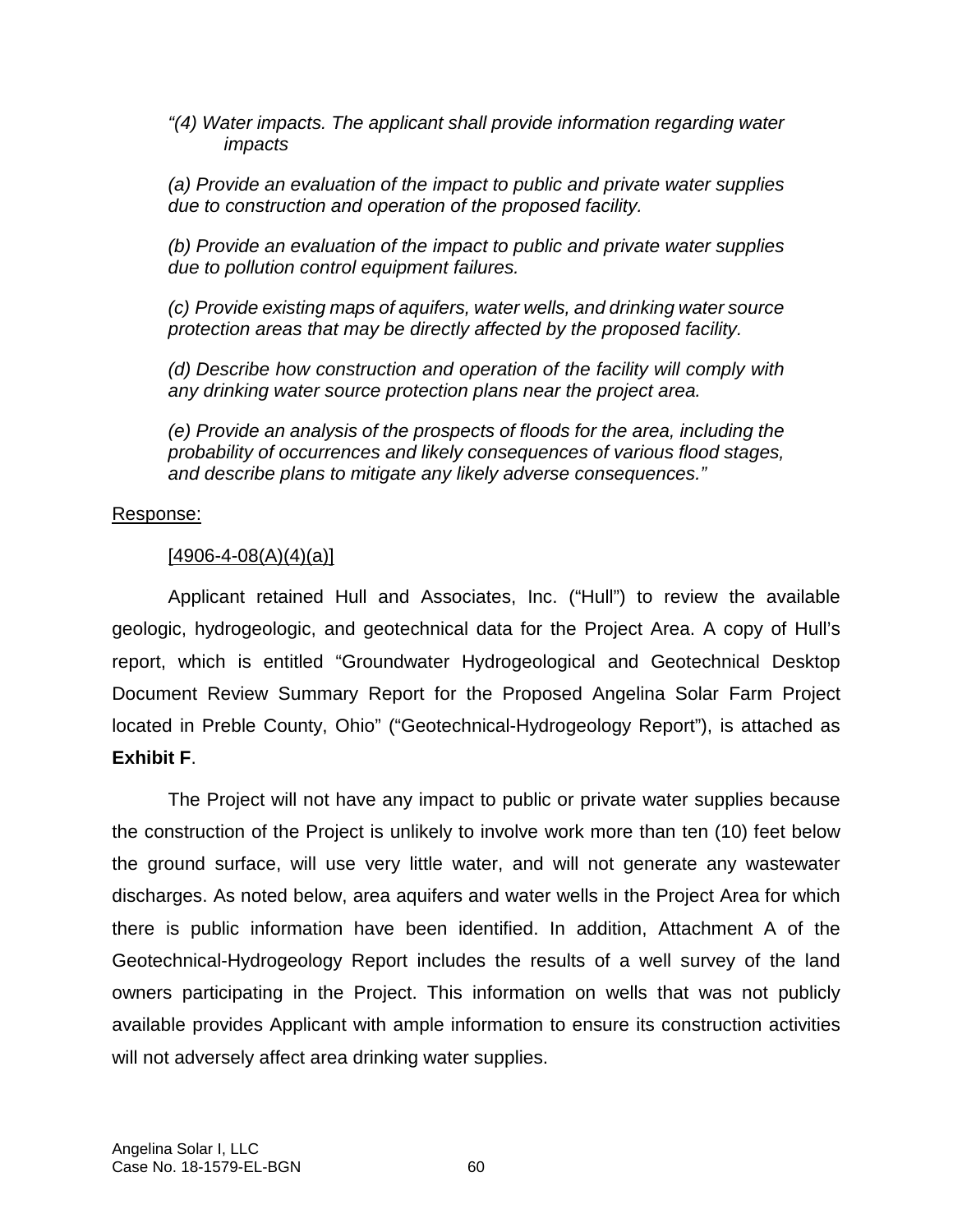#### $[4906 - 4 - 08(A)(4)(b)]$

The Project will not impact public and private water supplies due to failures of pollution control equipment because the Project will not include any such equipment.

## $[4906 - 4 - 08(A)(4)(c)]$

**Figure 8** depicts aquifers, water wells, and Source Water Protection Areas ("SWPA") near the Project Area. The Geotechnical-Hydrogeology Report also includes a map (Figure 7 of Exhibit F) that depicts within and near the Project Area the locations of the aquifers and water wells based on information provided by ODNR, Ohio EPA and local health agencies. Based on data from the Ohio EPA, the nearest SWPA is over six (6) miles from the Project Area. The Project is not expected to directly affect any aquifers, water wells or SWPAs.

## $[4906 - 4 - 08(A)(4)(d)]$

Ohio EPA and other regulatory agencies have adopted regulations that restrict specific activities within SWPAs. Hull has reviewed the rules and regulations related to the presence of SWPAs and has concluded that construction of the Project will not be considered an activity that would be restricted within either a surface water or groundwater SWPA.

### [4906-4-08(A)(4)(e)]

Hull determined that there are no 100-year floodplains outside of the surface water bodies in the Project Area or in the surrounding areas (Exhibit F). Soils in the Project Area range from poorly-draining to moderately well-drained, and so it should be able to establish proper drainage during construction. Potential stormwater flows will be fully accounted for the in the SWPPP for the Project. Given the largely passive nature of the infrastructure and the lack of any storage of fluids or potentially hazardous materials, such events should not be of concern to the community or environment.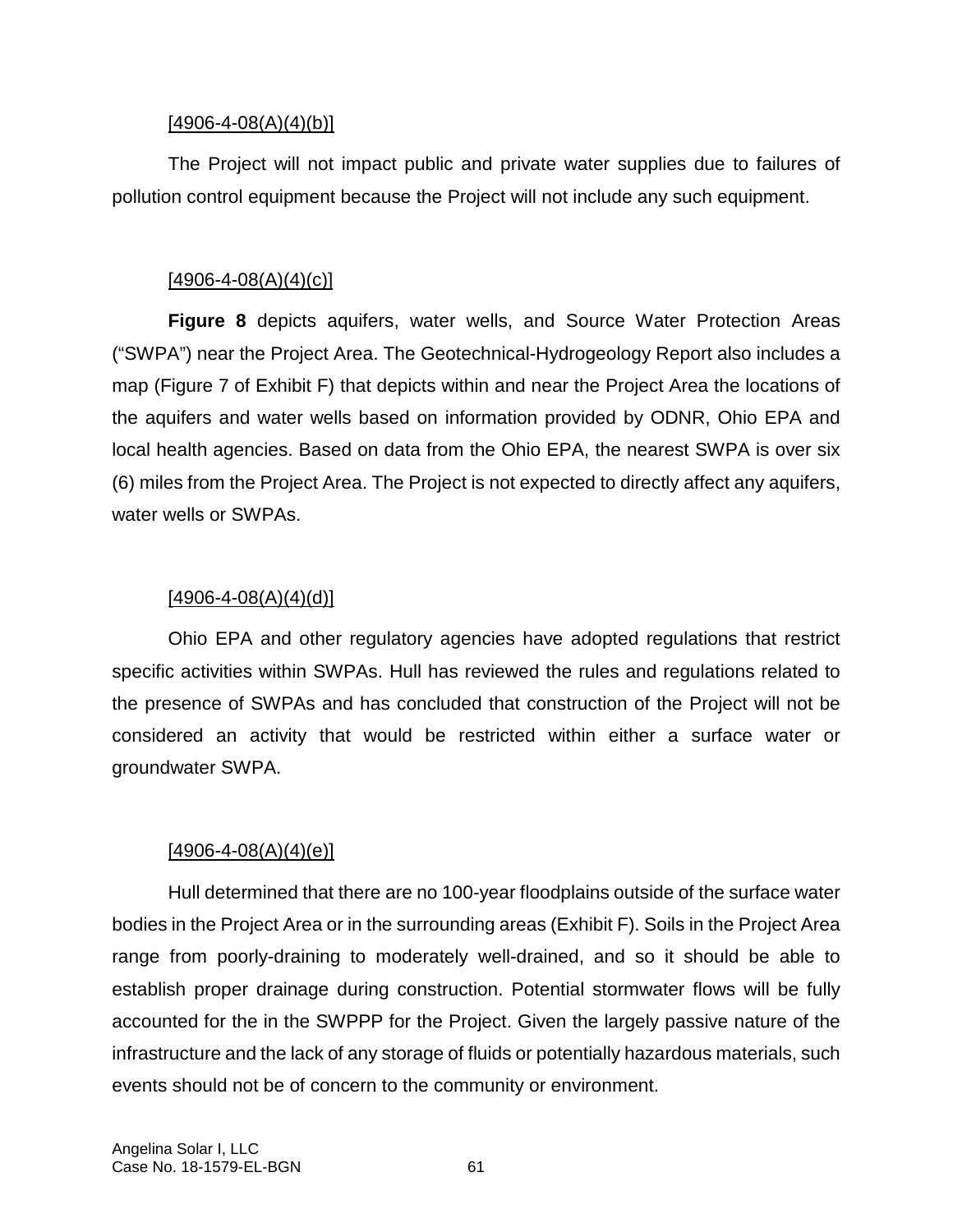# **5. GEOLOGICAL FEATURES, TOPOGRAPHY AND WELLS**

### *OPSB Application Requirement [4906-4-08(A)(5)]:*

*"(5) The applicant shall provide a map of suitable scale showing the proposed facility, geological features of the proposed facility site, topographic contours, existing gas and oil wells, and injection wells. The applicant shall also:* 

*(a) Describe the suitability of the site geology and plans to remedy any inadequacies.* 

*(b) Describe the suitability of soil for grading, compaction, and drainage, and describe plans to remedy any inadequacies and restore the soils during post-construction reclamation.* 

*(c) Describe plans for the test borings, including closure plans for such borings. Plans for the test borings shall contain a timeline for providing the test boring logs and the following information to the board:* 

- *(i) Subsurface soil properties.*
- *(ii) Static water level.*
- *(iii) Rock quality description.*
- *(iv) Percent recovery.*
- *(v) Depth and description of bedrock contact."*

### Response:

### $[4906 - 4 - 08(A)(5)]$

The Project does not have stringent requirements for subsurface conditions because of the very limited degree to which the equipment will be constructed below grade. Piles are expected to reach a maximum depth of ten (10) feet below grade collection lines will be buried at a depth of at least three (3) feet below grade. Similarly, the Project does not have stringent soil requirements because the Project Area is level and the solar panels will largely follow the existing terrain. Equipment installation will be designed avoid all known and active wells.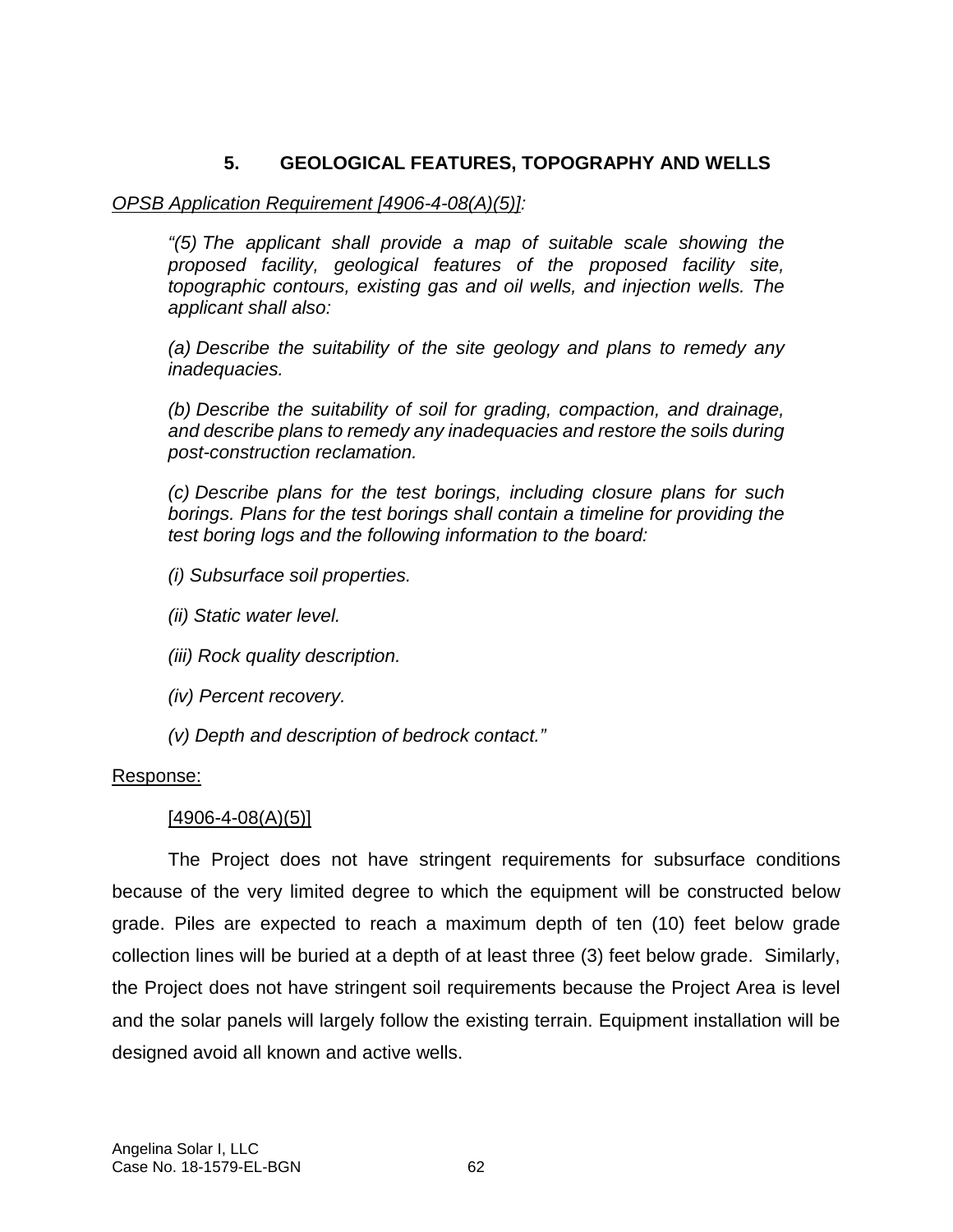**Figure 9** depicts the location of the proposed Project, geological features of the proposed Project Area, and topographic contours. According to ODNR data, there are no existing gas and oil wells within or adjacent to the Project Area. Maps showing various subsurface features, including geologic features and topographic contours, are also included in the Geotechnical-Hydrogeology Report (see Exhibit F). There are no active oil and gas wells or injection wells in the immediate vicinity of the Project Area.

#### [4906-4-08(A)(5)(a)]

The site geology is highly suitable for the Project because the Project's subsurface impact will be very shallow, and bedrock is not expected to be encountered. Accordingly, there are no geology-related inadequacies to remedy in connection with the Project. Hull analyzed available information to estimate the depth to bedrock throughout the Project Area and concluded that it ranges from between approximately 18 to 120 feet below the surface. Little difficulty with bedrock is expected since the depth of the vast majority of the piles, and all the Collection Lines, will be less than eight (8) feet.

#### $[4906 - 4 - 08(A)(5)(b)]$

The soils in the Project Area, which consist primarily of poorly-to-moderately welldraining silt loams, is suitable for grading, compaction and drainage for the Project, and there are no soil-related inadequacies to remedy in connection with the Project. Importantly, the Project will necessitate only very limited grading and compaction, primarily in connection with the construction of the Substation and roads. The Project Area is very level, obviating the need for substantial grading. The racking and panels will be installed without removing significant quantities of top soil, and the arrays generally will follow the (very limited) contours of the surface. The limited amounts of soil removed for construction of the Project will be used for establishing ground cover or retained by the land owner.

#### $[4906 - 4 - 08(A)(5)(c)]$

Angelina Solar I, LLC Case No. 18-1579-EL-BGN 63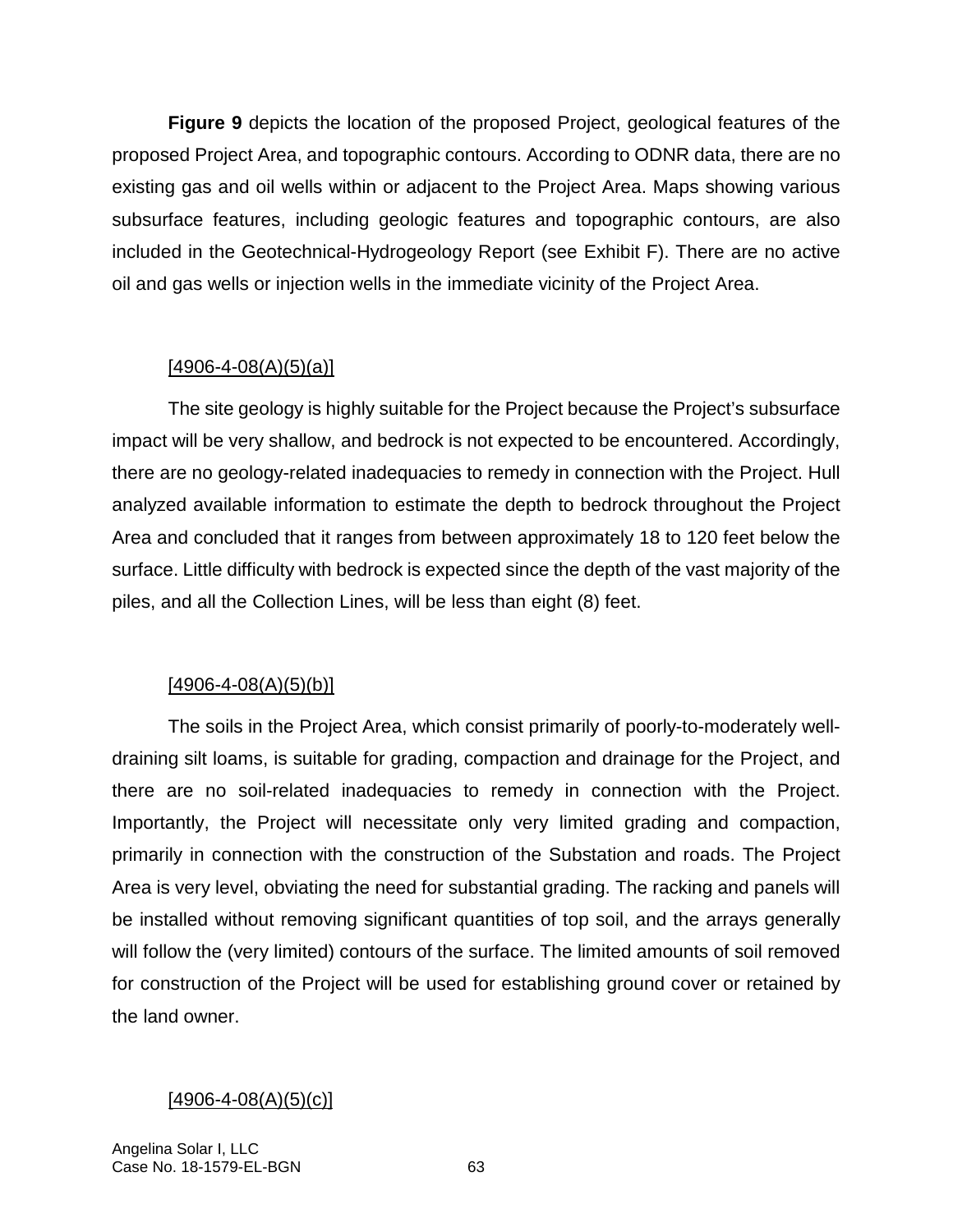Applicant expects to need to conduct only limited test borings in connection with construction of the Project. A waiver has been submitted to allow the Applicant to submit its plan for such borings, including appropriate closure plans, to the Board no more than thirty (30) days prior to the commencement of the field work and after the Project layout has been finalized. Within sixty (60) days following the receipt of all relevant data from the borings, Applicant will provide the Board with all of the information required above: subsurface soil properties, static water level, rock quality description, percent recovery, and depth and description of bedrock contact.

# **6. HIGH WINDS**

# *OPSB Application Requirement [4906-4-08(A)(6)]:*

*"(6) Wind velocity. The applicant shall provide an analysis of the prospects of high winds for the area, including the probability of occurrences and likely consequences of various wind velocities, and describe plans to mitigate any likely adverse consequences."* 

## Response:

# $[4906 - 4 - 08(A)(6)]$

This requirement does not apply to the Project because, apart from tornado-force winds, its components generally are not susceptible to damage from high winds. All project equipment will be installed, given the site-specific soil conditions, at sufficient depths to preclude any adverse influence from wind.

# **7. BLADE SHEAR**

# *OPSB Application Requirement [4906-4-08(A)(7)]:*

*"(7) Blade shear. The applicant shall evaluate and describe the potential impact from blade shear at the nearest property boundary and public road."* 

#### Response:

# $[4906 - 4 - 08(A)(7)]$

This requirement does not apply to the Project because it will not include blades.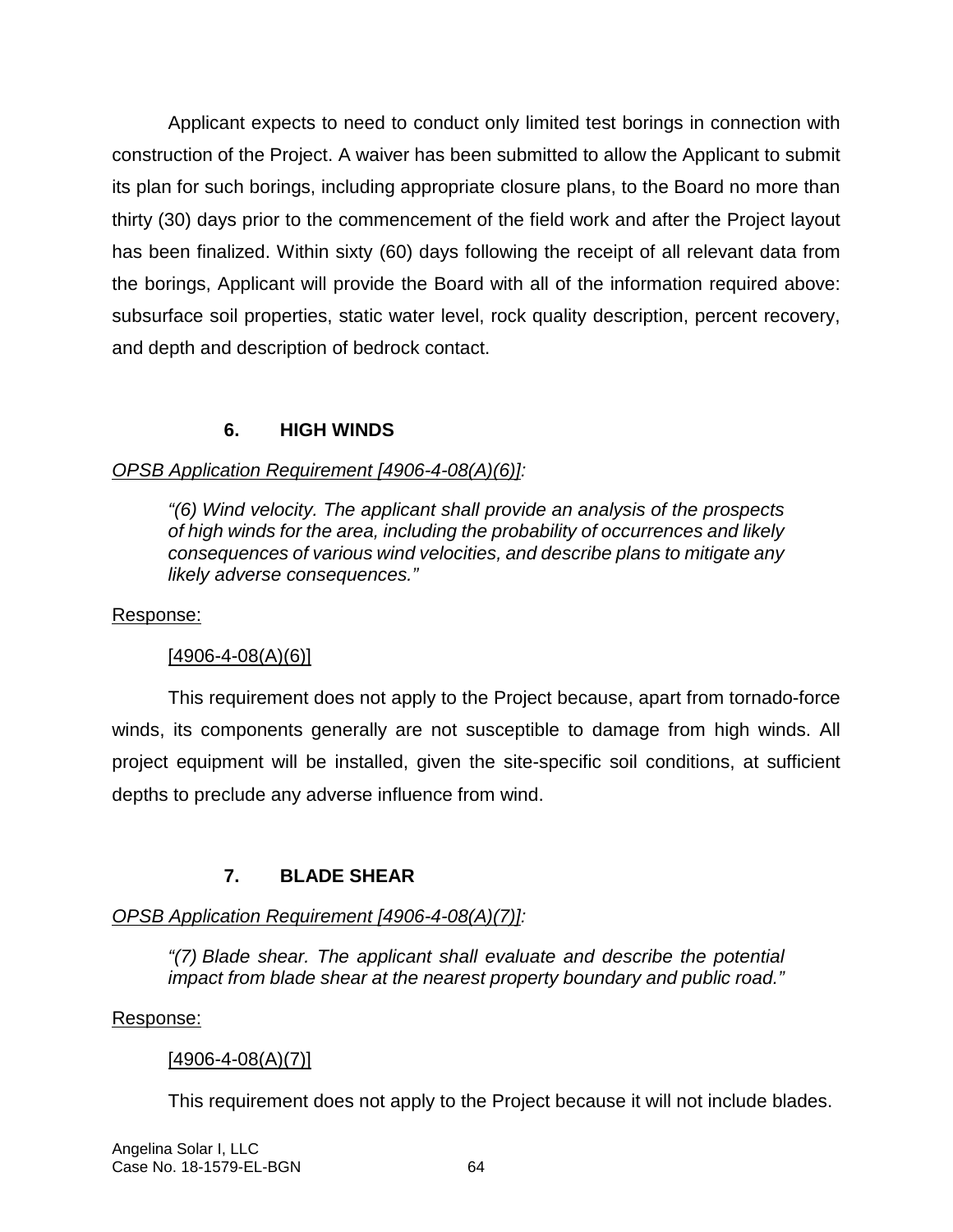## **8. ICE THROW**

#### *OPSB Application Requirement [4906-4-08(A)(8)]:*

*"(8) Ice throw. The applicant shall evaluate and describe, by providing a site-specific ice throw risk analysis and assessment study, the potential impact from ice throw at the nearest property boundary and public road."* 

#### Response:

#### [4906-4-08(A)(8)]

This requirement does not apply to the Project because it will not include any unenclosed, moving parts that potentially could throw ice. Any ice "drop" from elevated equipment would fall only short distances and wholly within the fence lines.

### **9. SHADOW FLICKER**

#### *OPSB Application Requirement [4906-4-08(A)(9)]:*

*"(9) Shadow flicker. For a wind farm, the applicant shall evaluate and describe the potential cumulative impact from shadow flicker at the property boundary and sensitive receptors within a distance of ten rotor diameters or at least one-half mil, whichever is greater, of a turbine, including its plans to minimize potential impacts."* 

#### Response:

#### [4906-4-08(A)(9)]

This requirement does not apply to the Project because it does not include any wind turbines and the Project will not include any moving parts that potentially could produce shadow flicker at any habitable residence.

# **10. TV AND RADIO RECEPTION**

#### *OPSB Application Requirement [4906-4-08(A)(10)]:*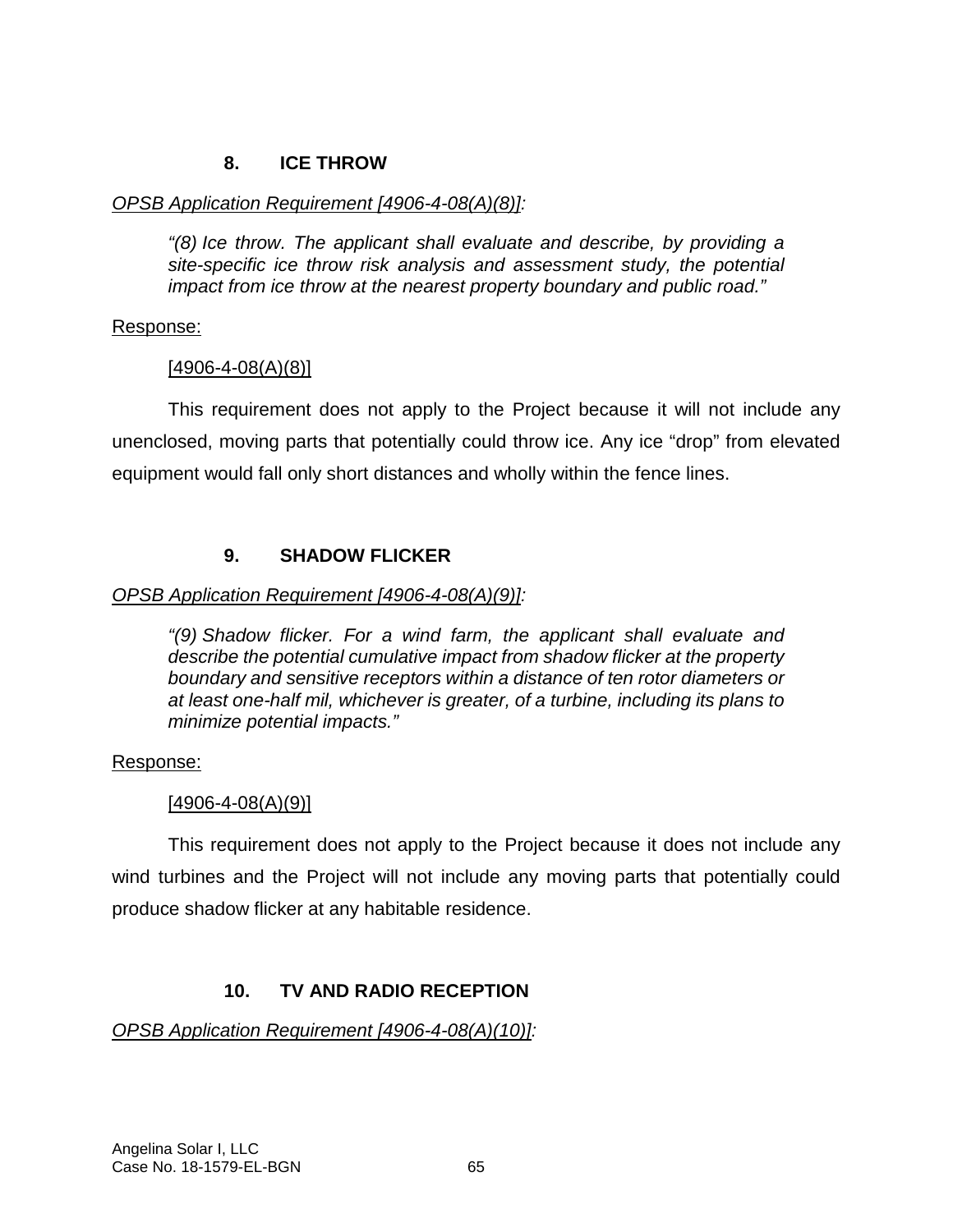*"(10) Radio and TV reception. The applicant shall evaluate and describe the potential for the facility to interfere with radio and TV reception and describe measures that will be taken to minimize interference."* 

#### Response:

#### $[4906 - 4 - 08(A)(10)]$

The Project is not expected to have any material impact on radio or TV reception because it lacks tall structures and exposed moving parts, and it will generate only very weak electromagnetic fields ("EMFs"), and only during the day, that will dissipate rapidly within short distances. "PV arrays generate EMF in the same extremely low frequency (ELF) range as electrical appliances and wiring found in most homes and buildings" (MDER, 2015). In a recent study of three (3) solar arrays in Massachusetts, electric fields levels measured along the boundary were not elevated above background (Massachusetts Clean Energy Center, 2012). Applicant is aware of no research that indicates that the Project has the potential to interfere with radio or television reception.

# **11. RADAR SYSTEMS**

# *OPSB Application Requirement [4906-4-08(A)(11)]:*

*"(11) Radar interference. The applicant shall evaluate and describe the potential for the facility to interfere with military and civilian radar systems and describe measures that will be taken to minimize interference."*

#### Response:

# $[4906 - 4 - 08(A)(11)]$

The Project is not expected to have any material impact on military or civilian radar systems because it lacks tall structures that could potentially block radar signals. It also lacks exposed moving parts and it will generate only very weak EMFs that will dissipate rapidly within short distances. The FAA has concluded that solar arrays do not cause radar interference:

> "Radar interference occurs when objects are placed too close to a radar sail (or antenna) and reflect or block the transmission of signals between the radar antenna and the receiver (either a plane or a remote location).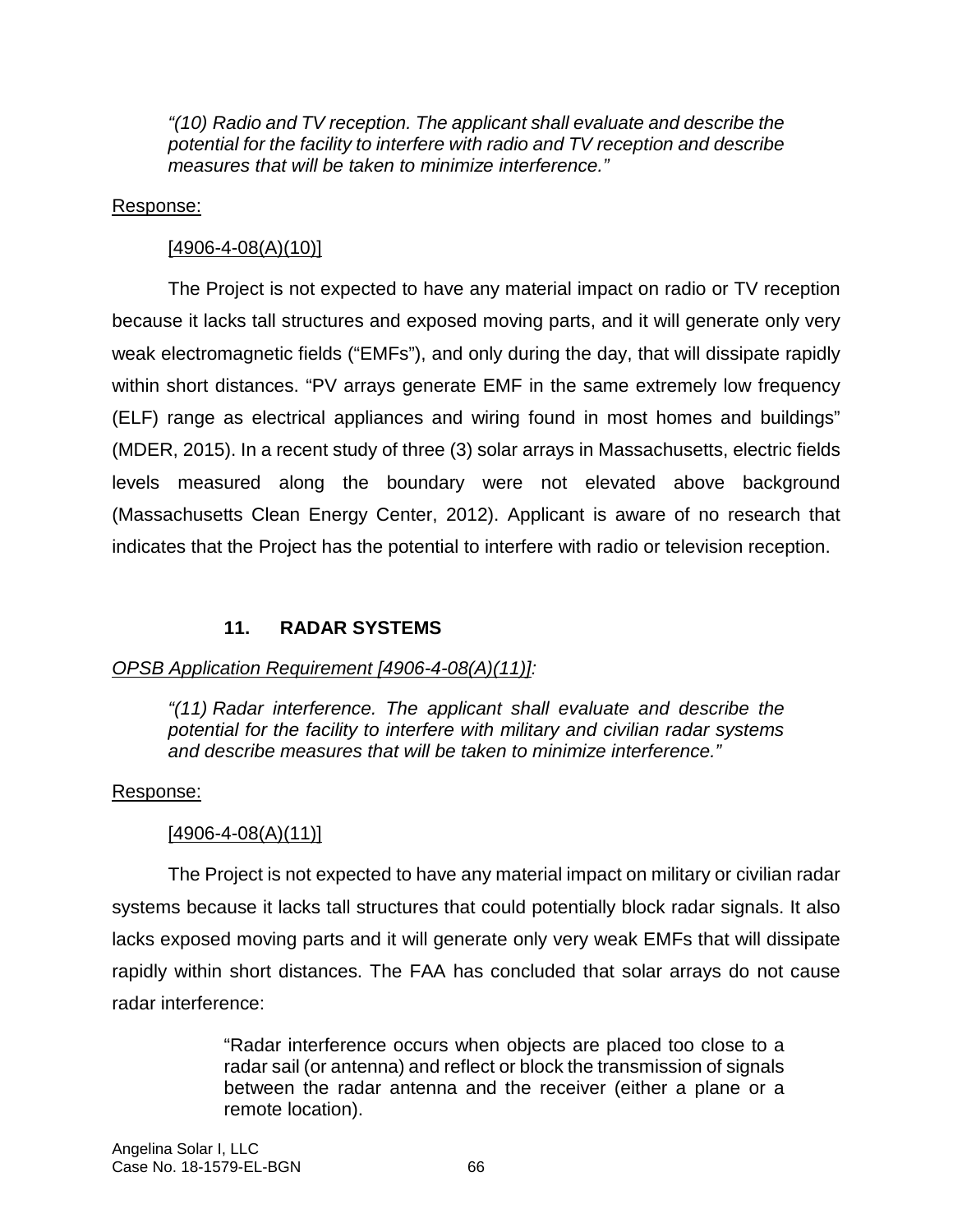. . .

Due to their low profiles, solar PV systems typically represent little risk of interfering with radar transmissions. In addition, solar panels do not emit electromagnetic waves over distances that would interfere with radar signal transmissions, and any electrical facilities that do carry concentrated current are buried beneath the ground and away from any signal transmission.

. . .

Off-airport solar projects are even more unlikely [than on-airport solar projects] to cause radar interference unless located close to airport property and within the vicinity of a radar equipment and transmission pathways" (FAA Guidance, 2010).

Applicant is aware of no research that indicates that the Project has the potential to interfere with any radar systems.

# **12. NAVIGABLE AIRSPACE INTERFERENCE**

### *OPSB Application Requirement [4906-4-08(A)(12)]:*

*"(12) Navigable airspace interference. The applicant shall evaluate and describe the potential for the facility to interfere with navigable airspace and describe measures that will be taken to minimize interference. The applicant shall coordinate such efforts with appropriate state and federal agencies."* 

Response:

# $[4906 - 4 - 08(A)(12)]$

The Project is not expected to have any adverse impact on navigable airspace because it lacks any tall structures with the potential to interfere with aircraft navigation. The only structure at the Project at an appreciable height will be a single lightning mast at the Substation that will be located very close to the (existing) POI substation comprised of similar equipment. Applicant is aware of no information that suggests that the POI substation is causing, or that the Project would cause, interference with any navigable airspace.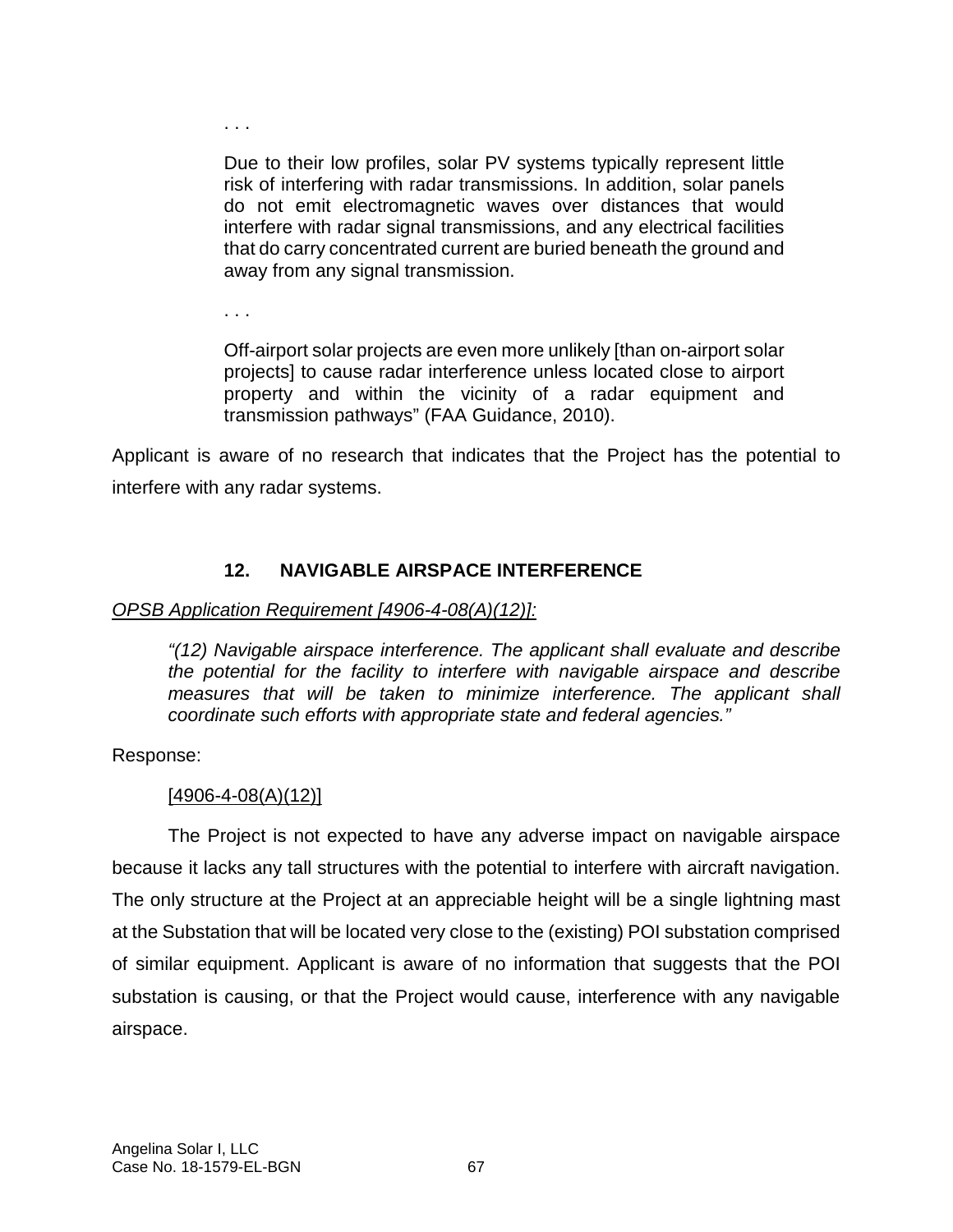#### **13. MICROWAVES**

#### *OPSB Application Requirement [4906-4-08(A)(13)]:*

*"(13) Communication interference. The applicant shall evaluate and describe the potential for the facility to interfere with microwave communication paths and systems and describe measures that will be taken to minimize interference. Include all licensed systems and those used by electric service providers and emergency personnel that operate in the project area."* 

#### Response:

#### $[4906 - 4 - 08(A)(13)]$

The Project is not expected to have any adverse impact on microwave communication paths because it lacks any tall structures with the potential to block those paths. The only structure at the Project at an appreciable height will be a single lightning mast at the Substation. The lightning mast will not interfere with any microwave transmissions because it will be too narrow and, in any event, will be located very close to the (existing) POI substation comprised of similar equipment. Applicant is aware of no information that suggests that the POI substation is causing, or that the Project would cause, interference with any microwave transmissions.

# **B. ECOLOGICAL RESOURCES**

# **1. ECOLOGICAL RESOURCES IN PROJECT AREA**

#### *OPSB Application Requirement [4906-4-08(B)(1)]:*

*"(1) Ecological information. The applicant shall provide information regarding ecological resources in the project area.* 

*(a) Provide a map of at least 1:24,000 scale containing a one half-mile radius from the project area, showing the following:* 

*(i) The proposed facility and project area boundary.* 

*(ii) Undeveloped or abandoned land such as wood lots or vacant tracts of*  land subject to past or present surface mining activities, not used as a *registered game preserve or in agricultural production.* 

*(iii) Wildlife areas, nature preserves, and other conservation areas.*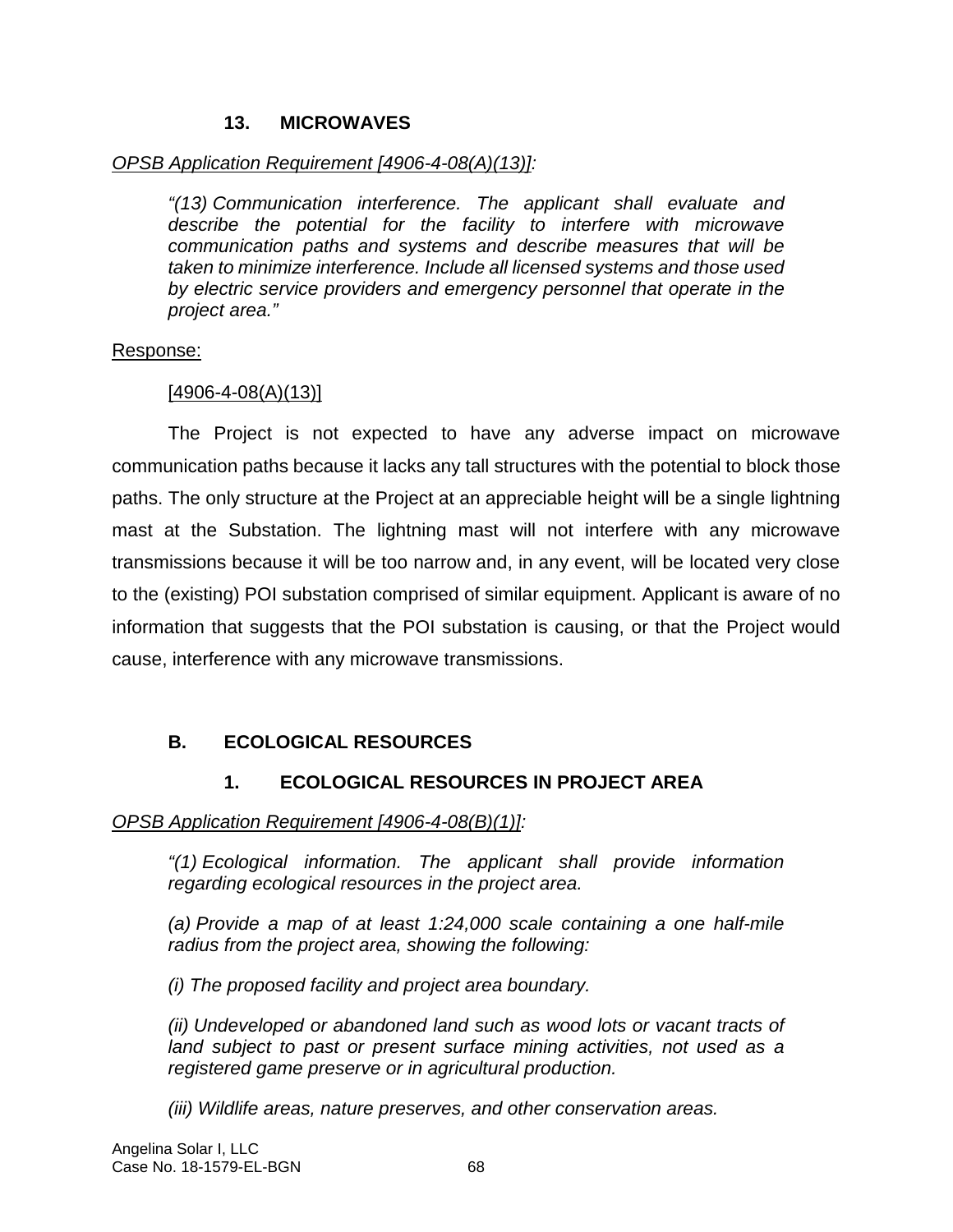*(iv) Surface bodies of water, including wetlands, ditches, streams, lakes, reservoirs, and ponds.* 

*(v) Highly-erodible soils and slopes of twelve percent or greater.* 

*(b) Provide the results of a field survey of the vegetation and surface waters within one-hundred feet of the potential construction impact area of the*  facility. The survey should include a description of the vegetative *communities, and delineations of wetlands and streams. Provide a map of at least 1:12,000 scale showing all delineated resources.* 

*(c) Provide the results of a literature survey of the plant and animal life within at least one-fourth mile of the project area boundary. The literature survey shall include aquatic and terrestrial plant and animal species that are of commercial or recreational value, or species designated as endangered or threatened.* 

*(d) Conduct and provide the results of field surveys of the plant and animal species identified in the literature survey.* 

*(e) Provide a summary of any additional studies which have been made by or for the applicant addressing the ecological impact of the proposed facility."* 

#### Response:

#### $[4906 - 4 - 08(B)(1)(a)]$

Applicant retained Cardno, Inc. ("Cardno") to catalog the ecological resources in the Project Area, conduct field surveys of vegetation and surface waters located within 100-feet of the potential construction impact zone, perform a literature review of the plant and animal life located within one-fourth mile of the Project Area, and conduct field surveys of the plant and animal species identified in the literature review. Cardno is a professional infrastructure and environmental service company that has conducted ecological assessments for several electric generation facilities that have been issued a Certificate. A copy of Cardno's report, which is entitled "Ecological Assessment" ("Ecology Report") is attached as **Exhibit G**.

A map depicting the above-listed ecological resources located within one-half mile of the Project Area is attached as **Figure 10**. This map shows the following: (1) the Project and its component parts and the boundary of the Project Area; (2) undeveloped or abandoned land (e.g., wood lots and shrubland); (3) wildlife areas (there are no nature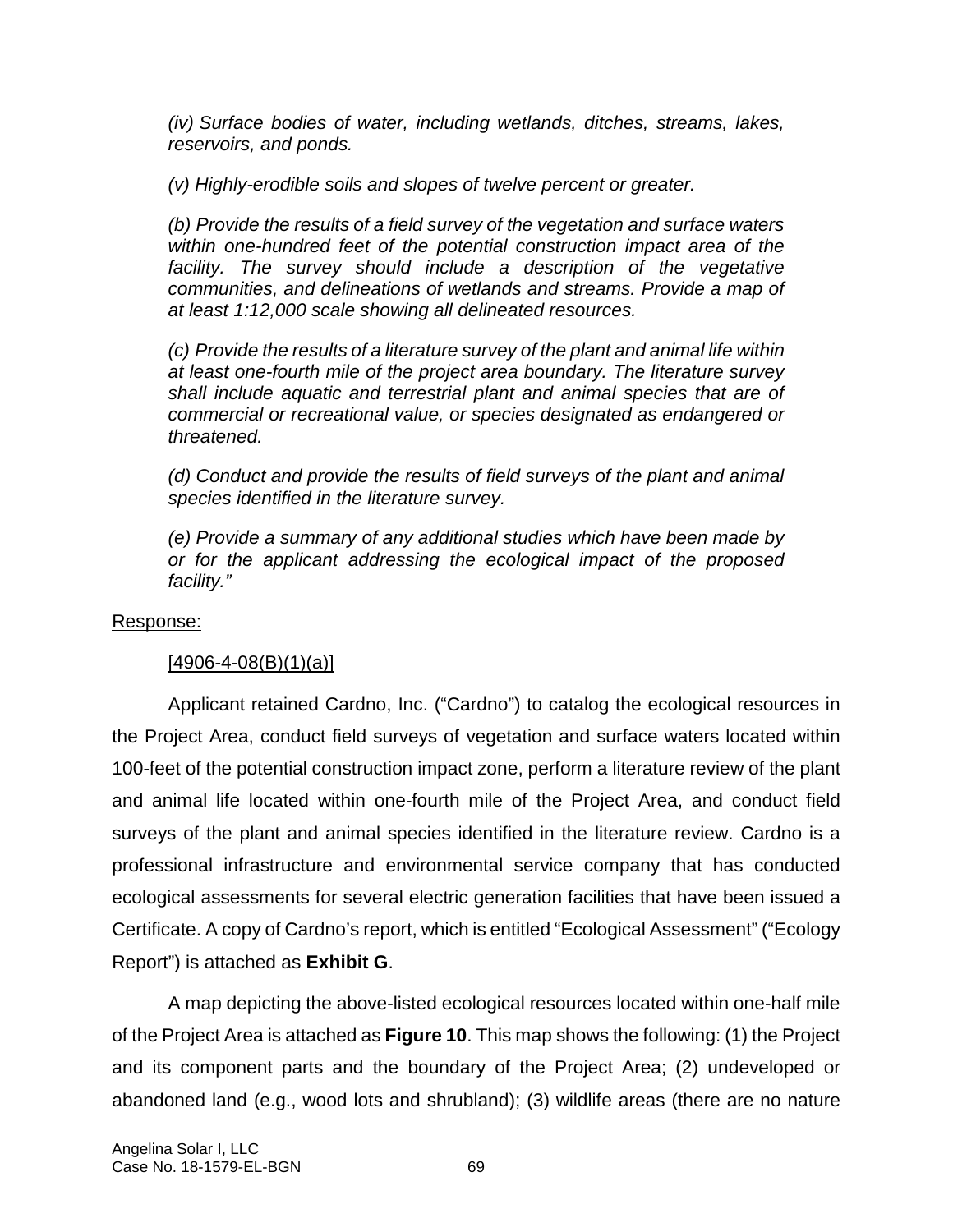preserves or other conservation areas); (4) surface water, including wetlands; and (5) highly-erodible soils and slopes of 12% or more grade. This map was prepared using a variety of desktop sources but has been field-verified by Cardno.

# $[4906 - 4 - 08(B)(1)(b)]$

Cardno conducted a comprehensive field survey of the vegetation and surface waters located within 100-feet of the potential construction impact zone within the Project Area. The background, methods and results of the field study are set forth in Section 6 ("Pre-construction Surveys") of the Ecology Report (Exhibit G). A map depicting vegetative communities and Cardno-delineated wetlands and streams is attached as **Figure 11.** Cardno identified seven (7) waterbodies (streams and ditches) and six (6) wetlands totaling approximately 1.19 acres were identified in the Project Area. The majority of the wetlands were of relatively low quality. There will be minor impacts to wetlands and ditches as a result of the Project. Section 7 of Exhibit G discusses impacts in greater detail.

# $[4906 - 4 - 08(B)(1)(c)]$

Cardno conducted an extensive literature review of plant and animal life located within one-fourth mile of the Project Area boundary. The review included not only aquatic and terrestrial plant and animal species designated as threatened or endangered, but also those deemed to have commercial or recreational value. The literature review is found in Section 4.4 ("Biological/Conservation") of the Ecology Report (Exhibit G). Plant life is addressed in Section 4.4.1 ("Vegetative Community"), animal life is addressed in Section 4.4.2 ("Wildlife Resources"), and threatened or endangered species are addressed in Section 4.4.3 ("Rare, Threatened & Endangered Species").

Cardno determined that the species present in the Project Area are those primarily associated with agricultural fields, pasture grasslands, isolated wood lots, and wetlands. It noted that a majority of the federal- or Ohio-listed species potentially present in the area would be expected to inhabit the wetlands and associated streams. Cardno concluded,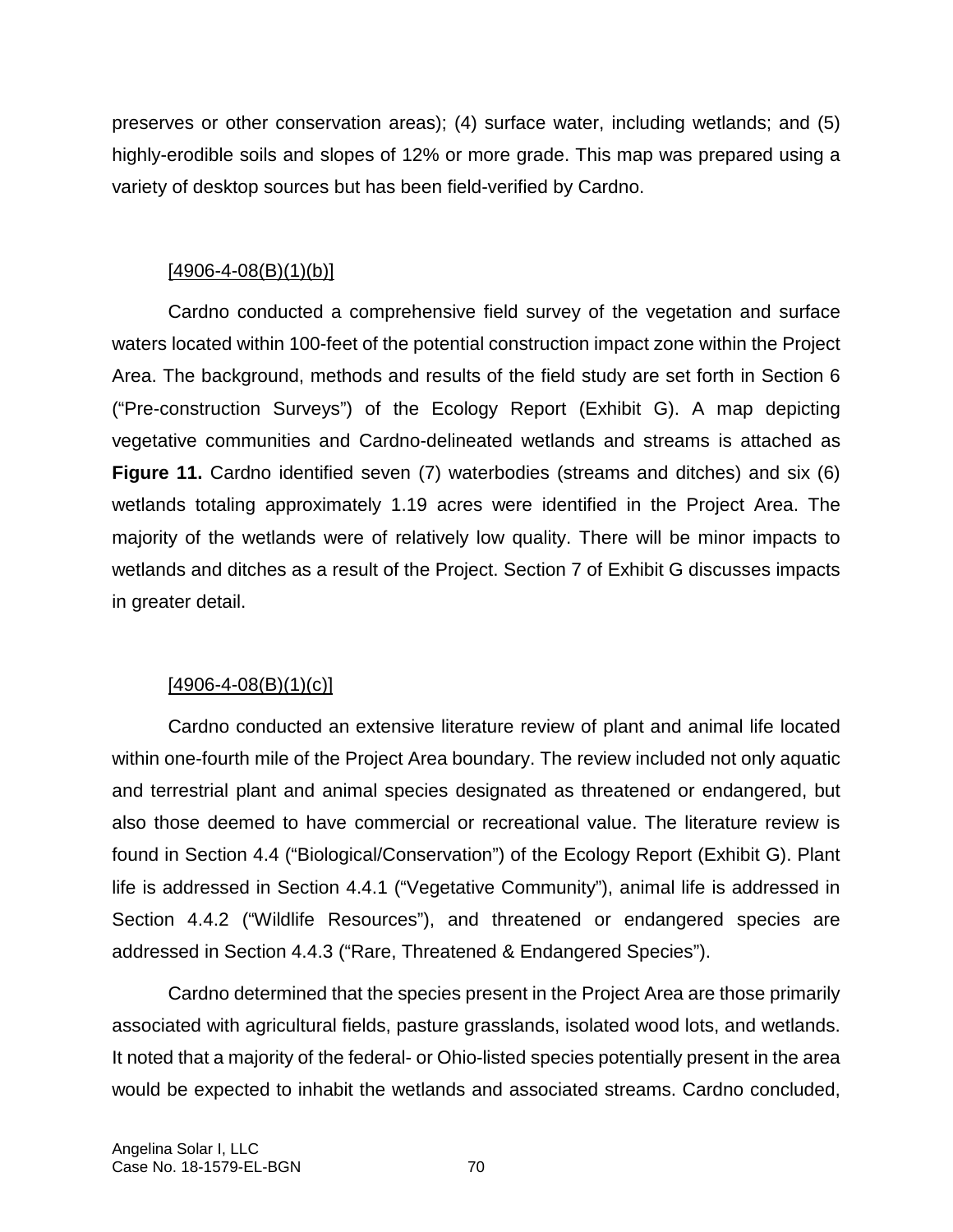however, that it is unlikely that these habitats are well-developed due to constant disturbance from cultivation and habitat fragmentation. Cardno determined that the Project Area and one-quarter mile buffer are not known to provide significant habitat for sensitive bird species, and that there are no records of bald eagle nests or known bat hibernacula in the area. It also advised that no commercially valuable species were expected to be present in the Project Area.

# $[4906 - 4 - 08(B)(1)(d)]$

Cardno's field surveys of the Project Area and one-quarter mile buffer confirmed the conclusions it drew from the literature survey. It observed no evidence of (1) bald eagle nests or activity; (2) nests of listed or sensitive raptor species; (3) bat activity; or (4) any federal- or Ohio-listed species. Although these field observations did not constitute formal presence/absence surveys for specific species, they do confirm that the Project Area and one-quarter mile buffer constitute generally poor wildlife habitat owing to the historically high degree of fragmentation and the constant disturbance of the vast majority of the land by agriculture and related operations.

# $[4906 - 4 - 08(B)(1)(e)]$

Applicant did not undertake other studies addressing the ecological impact of the Project.

# **2. POTENTIAL IMPACT DURING CONSTRUCTION**

#### *OPSB Application Requirement [4906-4-08(B)(2)]:*

*"(2) Ecological impacts. The applicant shall provide information regarding potential impacts to ecological resources during construction.* 

*(a) Provide an evaluation of the impact of construction on the resources surveyed in response to paragraph (B)(1) of this rule. Include the linear feet and acreage impacted, and the proposed crossing methodology of each stream and wetland that would be crossed by or within the footprint of any*  part of the facility or construction equipment. Specify the extent of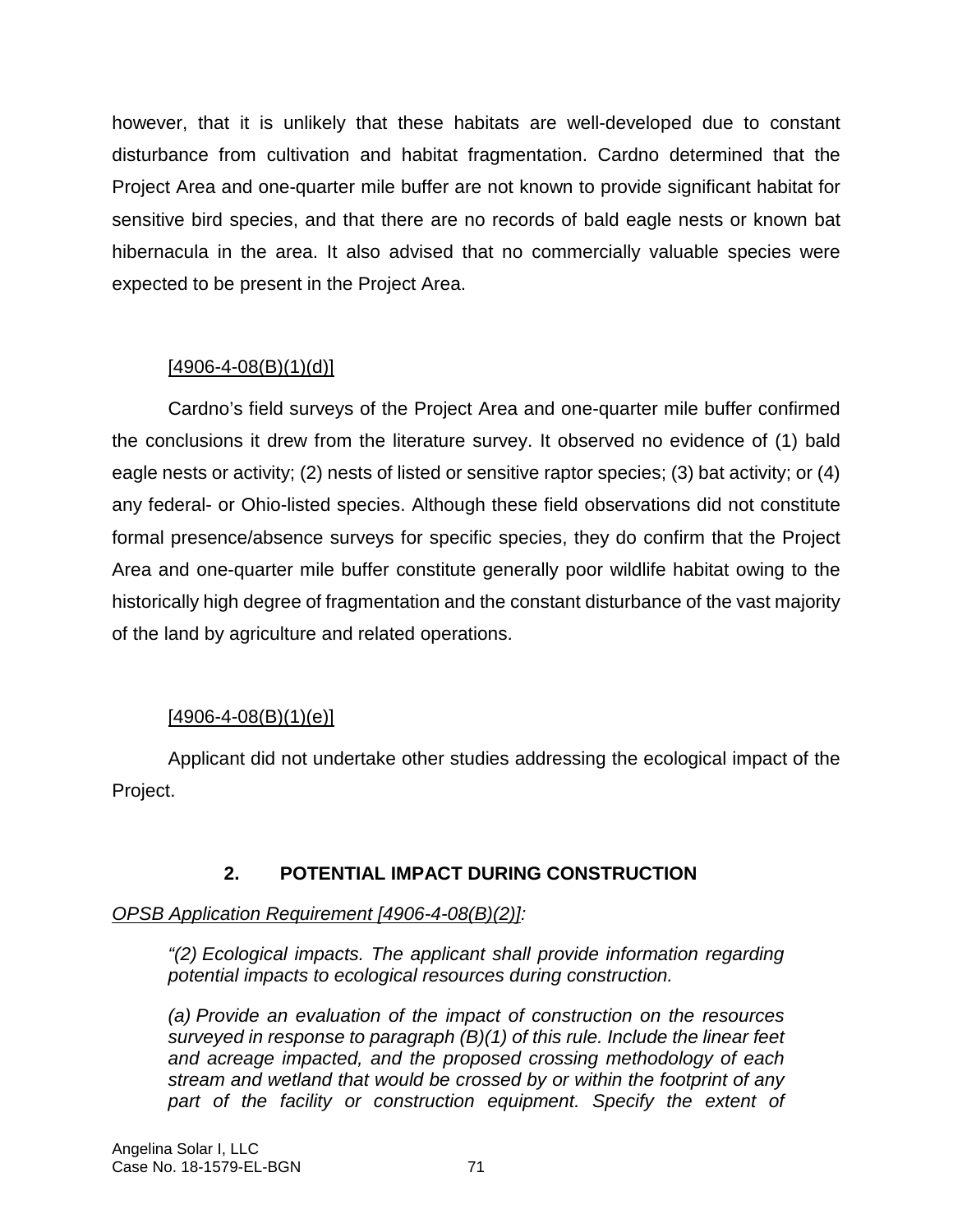*vegetation clearing, and describe how such clearing work will be done so as to minimize removal of woody vegetation. Describe potential impacts to wildlife and their habitat.* 

*(b) Describe the mitigation procedures to be utilized to minimize both the short-term and long-term impacts due to construction, including the following:* 

*(i) Plans for post-construction site restoration and stabilization of disturbed soils, especially in riparian areas and near wetlands. Restoration plans should include details on the removal and disposal of materials used for temporary access roads and construction staging areas, including gravel.* 

*(ii) A detailed frac out contingency plan for stream and wetland crossings that are expected to be completed via horizontal directional drilling.* 

*(iii) Methods to demarcate surface waters and wetlands and to protect them from entry of construction equipment and material storage or disposal.* 

*(iv) Procedures for inspection and repair of erosion control measures, especially after rainfall events.* 

*(v) Methods to protect vegetation in proximity to any project facilities from damage, particularly mature trees, wetland vegetation, and woody vegetation in riparian areas.* 

*(vi) Options for disposing of downed trees, brush, and other vegetation during initial clearing for the project, and clearing methods that minimize the movement of heavy equipment and other vehicles within the project area that would otherwise be required for removing all trees and other woody debris off site.* 

*(vii) Avoidance measures for state or federally listed and protected species and their habitat in accordance with paragraph (D) of rule 4906-4-09 of the Administrative Code."* 

#### Response:

#### $[4906 - 4 - 08(B)(2)(a)]$

As part of its surveys and analysis, Cardno calculated the probable impact of the construction of the Project on the ecological resources that it inventoried in the Project Area. Those impacts are set forth in Section 7.2 of the Ecology Report (Exhibit G), with a summary detailed in Table 7-2. The impacts addressed in Appendix E of the Ecology Report include (1) the linear feet and acreage of each stream and wetland crossing;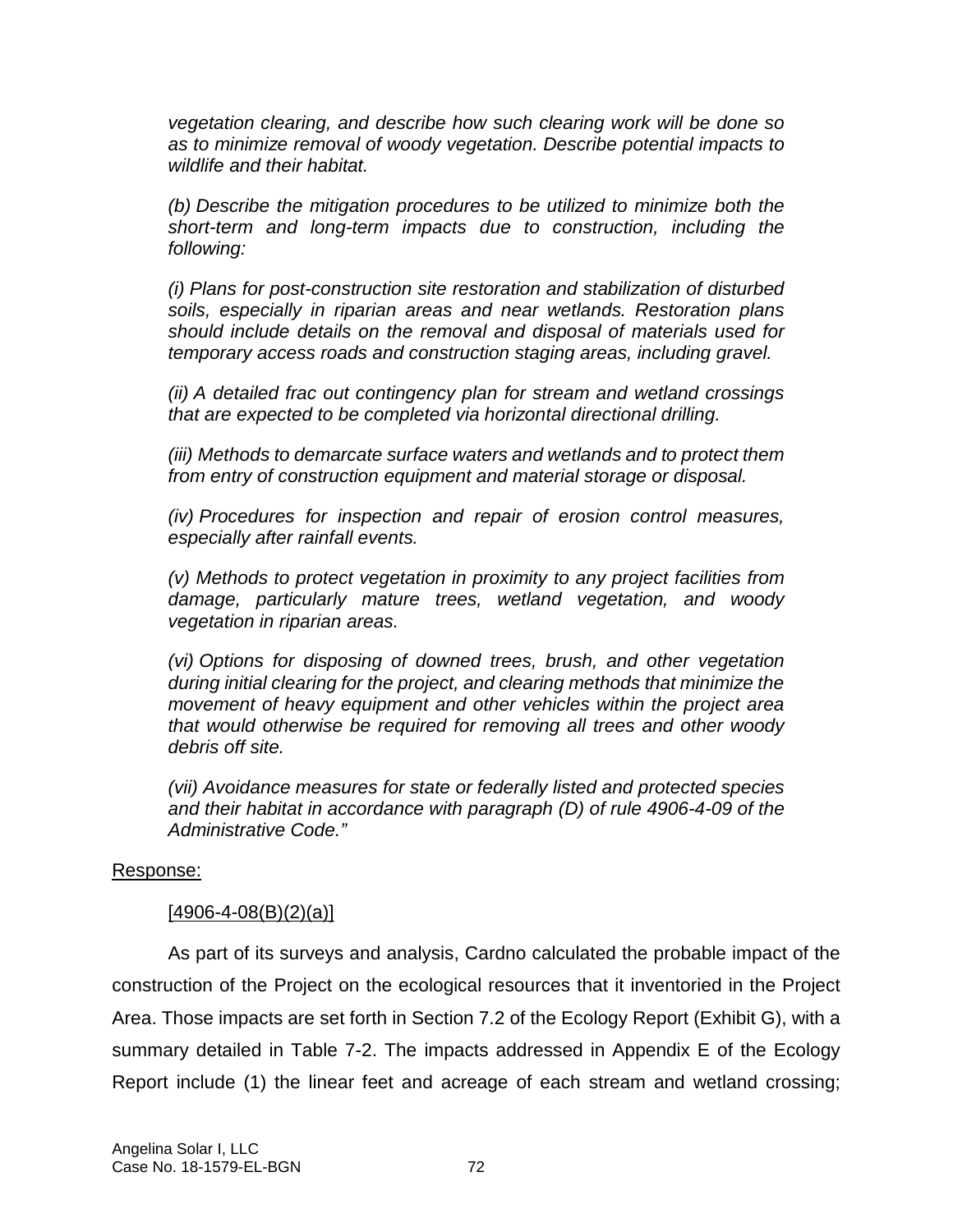(2) the methodology used for each stream and wetland crossing; (3) the extent of vegetation clearing, including the steps to be taken to minimize the removal of woody vegetation; and (4) the impacts to wildlife and its habitat.

A small portion of the Project Area is occupied by trees, which can be divided into two categories: (1) narrow (30-to-60 feet wide), linear strips of trees (referred to as "windrows") running between cultivated areas that likely served historically as property boundaries; and (2) larger, more substantial blocks of trees and associated habitat (referred to as "woodlots"), with the largest of these likely maintained for hunting as many featured tree stands and utility vehicle trails. The vast majority of the trees in the Project Area, especially the woodlots, will not be disturbed by the construction of the Project.

The construction of the Project is expected to have almost negligible impacts on wildlife and their habitat. The vast majority of the Project will be constructed on agricultural fields, which already provide minimal habitat for plant and animal life. The relatively small areas of trees to be removed do not provide significant habitat for wildlife. Permanent disturbance of all streams and wetlands will be avoided, with HDD used to place collection lines under the two (2) high quality (HHEI Class III) waterbody in the Project Area. The disturbance of other waterbodies will be limited to agricultural ditches that have historically been highly impacted by cultivation and, while providing some habitat, do not support rich animal communities and are unlikely to support aquatic communities.

#### [4906-4-08(B)(2)(b)]

In addition to generally avoiding ecological impacts, Applicant will use a variety of measures to mitigate impacts. Prior to construction, sensitive resources such as stream and wetlands, will be demarcated with flagging or signage. The site orientation provided to construction personnel will include information about these resources, their importance to the area ecology, and steps to minimize impacts. HDD will be used to cross jurisdictional waterbodies, as described in Exhibit G. Appendix F of Exhibit G is a "frac out" contingency plan that sets forth procedures to avoid, minimize, and remediate potential environmental impacts resulting from an inadvertent return of drilling fluids during HDD operations. Timber and other vegetative debris may be chipped for use as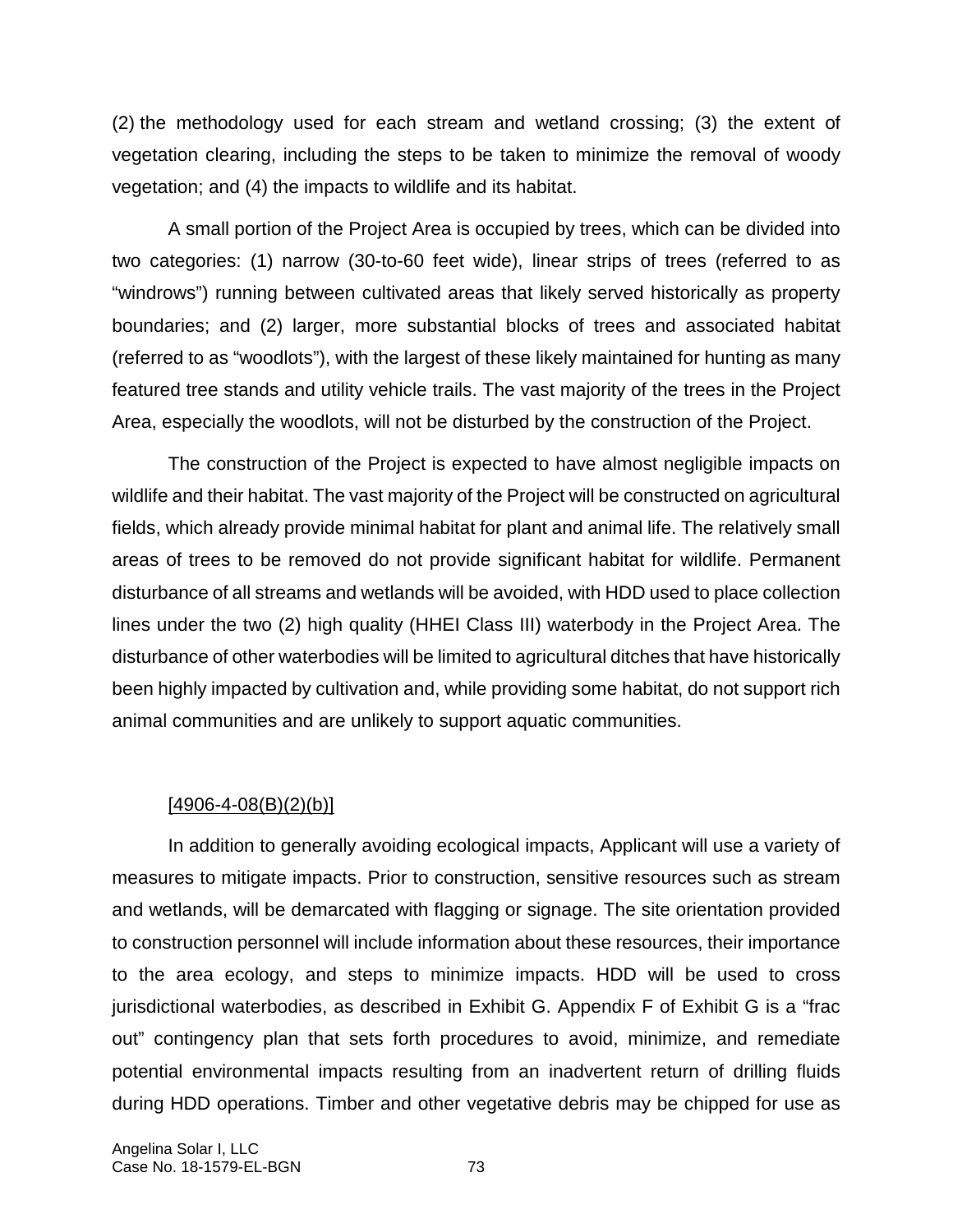erosion control mulch or disposed of in accordance with local regulations and landowner preferences. The SWPPP will incorporate appropriate erosion and sediment control measures to ensure that waterbodies close to construction activities are not adversely impacted. As necessary, environmental monitors will be used to ensure appropriate implementation and faithful observance of all of these protective and minimization measures. Additionally, Applicant will restore all disturbed waterbodies from construction to pre-construction conditions within one growing season.

Final construction designs will be submitted to the Board for review prior to construction. Those designs will include detailed procedures for each of the elements listed above, and will address: (1) soil management; (2) a detailed frac-out contingency plan for the HDD; (2) surface water and wetland demarcation; (4) SWPPP inspection procedures; (5) vegetation protection; and (6) vegetation disposal. Construction is not expected to interfere with any major species or its habitat.

The requirement under paragraph (D) of rule 4906-4-09 does not apply to the Project because it does not include any wind turbines.

# **3. POTENTIAL IMPACT DURING OPERATION**

# *OPSB Application Requirement [4906-4-08(B)(3)]:*

*"(3) Operational ecological impacts. The applicant shall provide information regarding potential impacts to ecological resources during operation and maintenance of the facility.* 

*(a) Provide an evaluation of the impact of operation and maintenance on the undeveloped areas shown in response to paragraph (B)(1) of this rule.* 

*(b) Describe the procedures to be utilized to avoid, minimize, and mitigate both the short- and long-term impacts of operation and maintenance. Describe methods for protecting streams, wetlands, and vegetation, particularly mature trees, wetland vegetation, and woody vegetation in riparian areas. Include a description of any expected use of herbicides for maintenance.* 

*(c) Describe any plans for post-construction monitoring of wildlife impacts."* 

#### Response: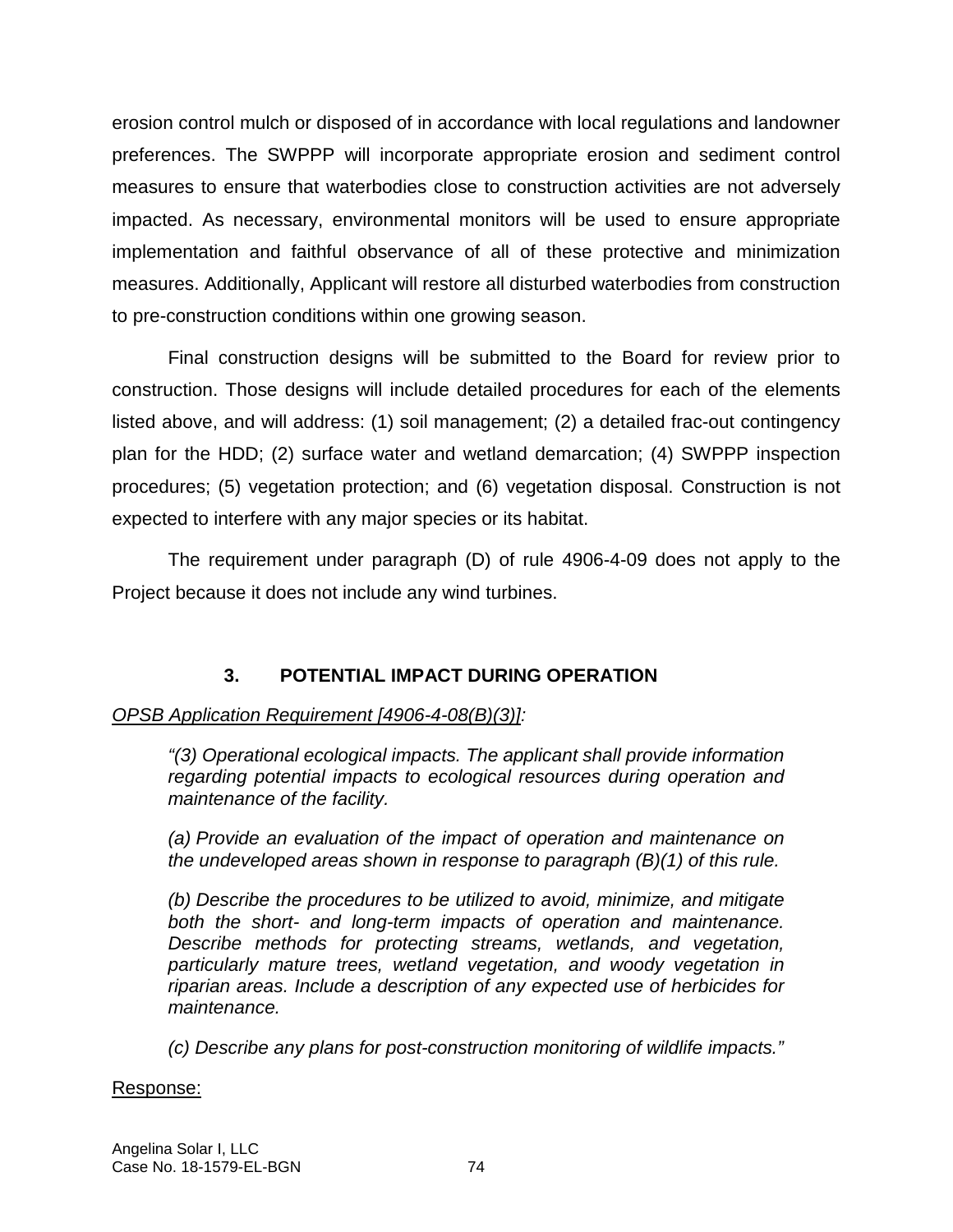#### $[4906 - 4 - 08(B)(3)(a)]$

The Project's operation will not have any significant adverse impacts to ecological resources, including on the undeveloped areas previously identified or streams, wetlands, and vegetation. There will be some minor permanent impacts to a wetland and ditches as a result of the Project, and these impacts are listed in Appendix E of Exhibit G. The Project will be a highly passive operation; equipment will have few moving parts, all of which will be fully enclosed. The Project will consume essentially no water (only for occasional cleaning of panels) and its only fuel will be sunlight. It will generate no stationary source air pollution, no wastewater and little solid waste.

Only a few operational personnel will be needed for the Project, and they will be present at any given location in the Project only occasionally. Personnel will perform essentially the following basic tasks: (1) inspection, maintenance, repair and replacement of equipment; (2) occasional cleaning of soiling and removal of snow, from solar panels; (3) regular mowing and associated maintenance of vegetative ground cover; (4) periodic security checks; (5) emergency response; and (6) community relations. On most days, at any particular location at the Project, no operating personnel will be present.

#### $[4906 - 4 - 08(B)(3)(b)]$

The Project's operation will be highly passive; it will not entail activities that may adversely affect the environment, including streams, wetlands and vegetation. After construction, the Project will have essentially no impact on mature trees, wetland vegetation or woody vegetation in riparian areas. Operating personnel may use commercially-available herbicides for the control of noxious weeds and as needed for the proper maintenance of the vegetative cover. Over the life of the Project, however, this likely will be far less than used for farming. Because the solar panels will be constructed only in cleared, dry, upland areas, the occasional use of herbicides will not adversely affect mature trees, streams, wetland vegetation, and riparian areas.

The final design of the Project also will include pollinator-friendly, native plantings in selected locations along the perimeter. These features not only will enhance the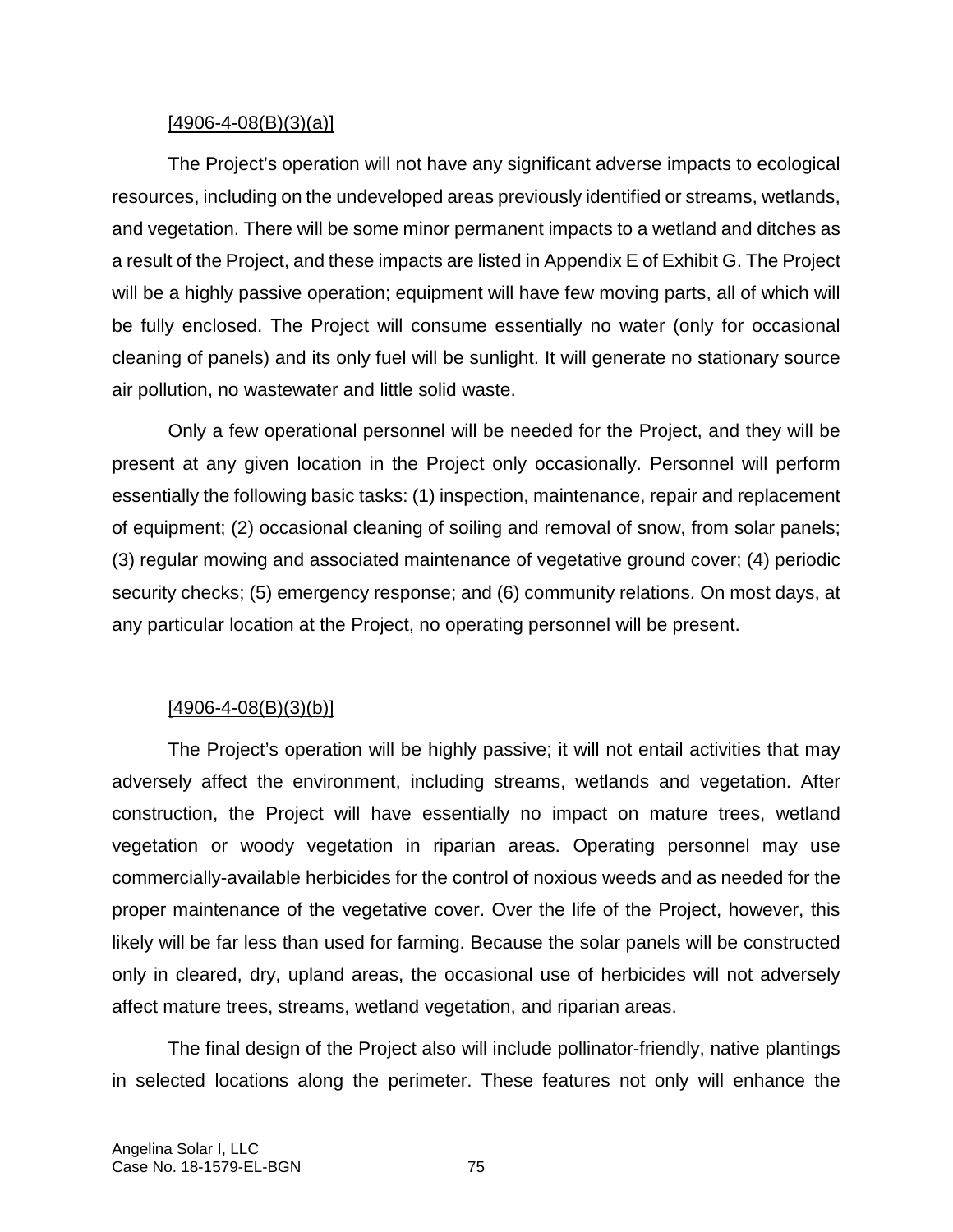Project's visual appeal but will enrich local wildlife habitat and benefit local farming. Native fruit and flowering plants can provide a much-needed food source for wild, native butterflies, bees, and insects that pollinate flowering forbs and some commercial crops. As with the vegetative cover, pollinator habitat also will reduce erosion, reduce fertilizer, herbicide and pesticide use, discourage invasive species and improve water quality. Pollinator features will be included in the landscape plan, which will be part of the final design of the Project.

# $[4906 - 4 - 08(B)(3)(c)]$

Applicant has no plans for the post-construction monitoring of impacts to wildlife because no adverse impacts are expected. The Project will have no moving parts that are not fully enclosed (and these will be limited to the Substation, the Inverters and, if tracking is employed, small electric motors). It will have no environmental discharges potentially affecting wildlife. Operational vehicle use will not appreciably increase the amount of traffic in the general vicinity of the Project Area.

# **C. LAND USE AND COMMUNITY DEVELOPMENT**

# **1. LAND USE IN PROJECT AREA AND POTENTIAL IMPACTS**

# *OPSB Application Requirement [4906-4-08(C)(1)]:*

*"(1) Existing land use. The applicant shall provide information regarding*  land use in the region and potential impacts of the facility through the *following maps and related information.* 

*(a) Provide a map of at least 1:24,000 scale showing the following within one-mile of the project area boundary:* 

*(i) The proposed facility.* 

*(ii) Land use, depicted as areas on the map. Land use, for the purposes of paragraph (C) of this rule, refers to the current economic use of each parcel. Categories should include residential, commercial, industrial, institutional, recreational, agricultural, and vacant, or as classified by the local land use authority.*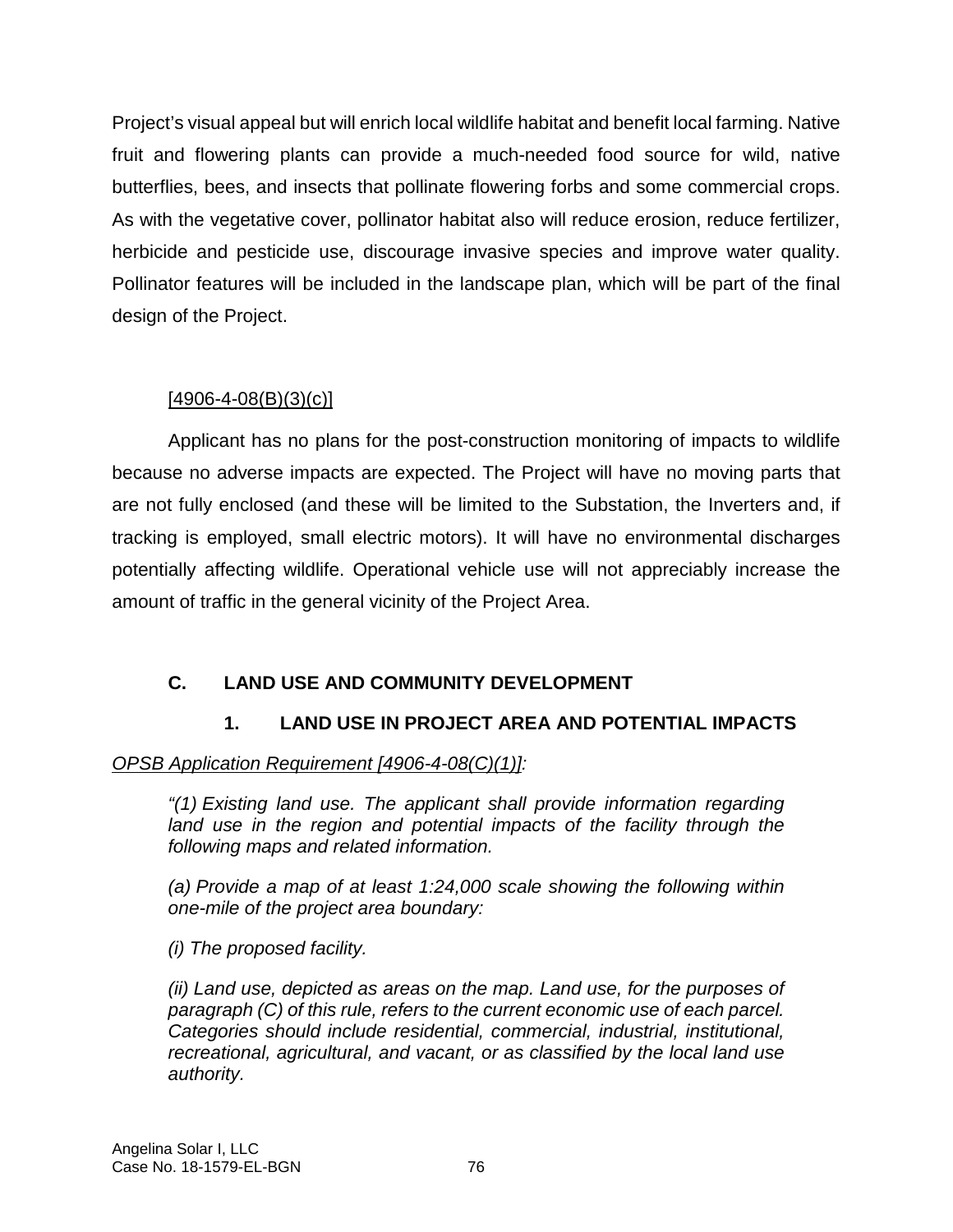*(iii) Structures, depicted as points on the map. Identified structures should include residences, commercial centers or buildings, industrial buildings and installations, schools, hospitals, churches, civic buildings, and other occupied places.* 

*(iv) Incorporated areas and population centers.* 

*(b) Provide, for the types of structures identified on the map in paragraph (C)(1)(a) of this rule, a table showing the following:* 

*(i) For all structures and property lines within one thousand five hundred feet of the generation equipment or wind turbine, the distance between both the structure or property line and the equipment or nearest wind turbine.* 

*(ii) For all structures and property lines within two hundred fifty feet of a collection line, access road, or other associated facility, the distance between both the structure or property line and the associated facility.* 

*(iii) For each structure and property in the table, whether the property is being leased by the applicant for the proposed facility.* 

*(c) Provide an evaluation of the impact of the proposed facility on the above land uses identified on the map in paragraph (C)(1)(a) of this rule. Include, for each land use type, the construction impact area and the permanent impact area in acres, in total and for each project component (e.g., turbines, collection lines, access roads), and the explanation of how such estimate was calculated.* 

*(d) Identify structures that will be removed or relocated."* 

#### Response:

#### $[4906 - 4 - 08(C)(1)(a) & (b)]$

The map and tables required by the above are attached as **Figure 12** and **Figures 13, through 16**, respectively.

#### $[4906 - 4 - 08(C)(1)(c)]$

The impacts, in acres, of the Project on each land use category identified in the above map, including the construction impact area and the permanent impact area, in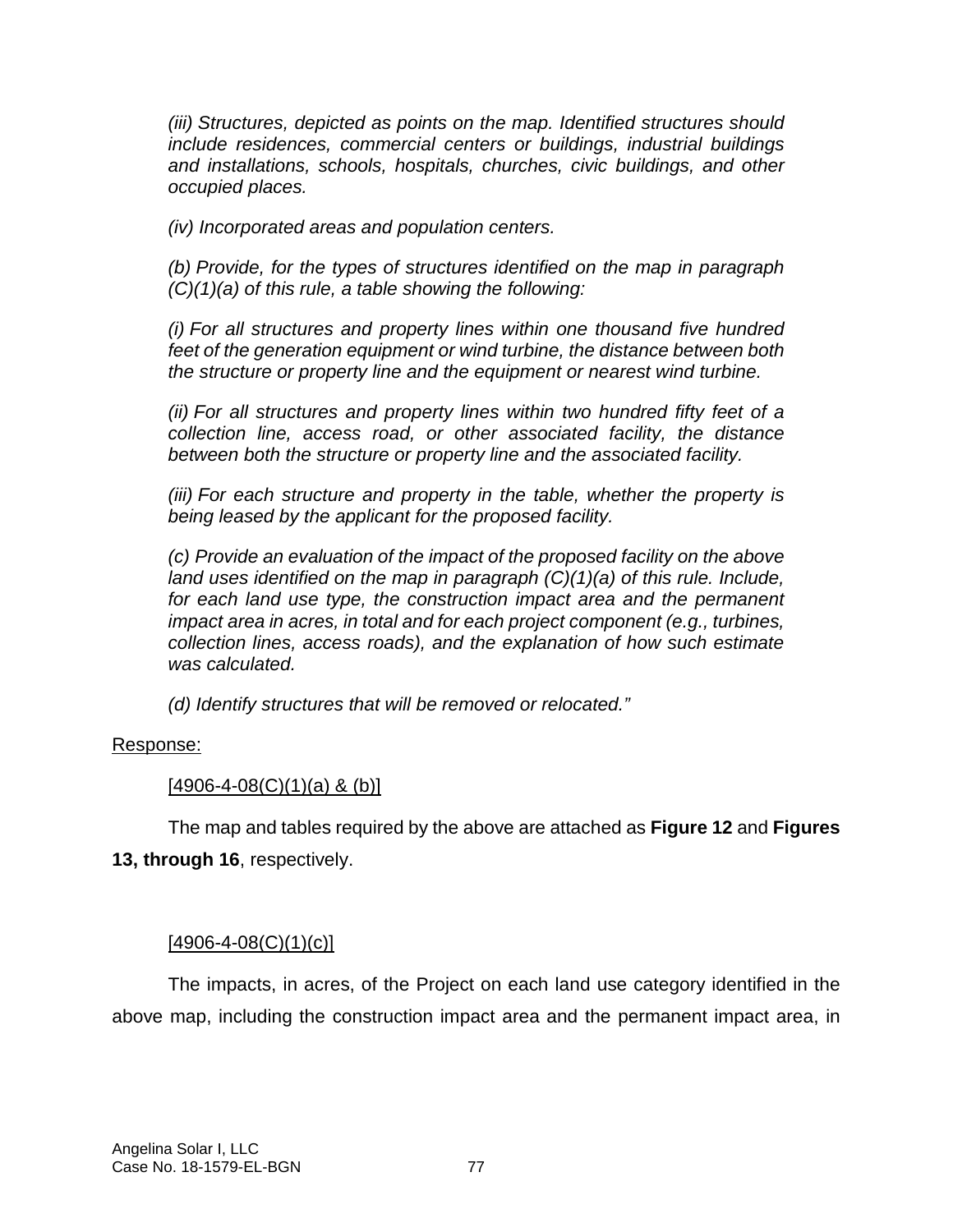total, and separately for each project component (solar fields, collection lines outside of fencing, the Substation, and roads) are provided in the table attached as **Figure 17**. 7

# $[4906 - 4 - 08(C)(1)(d)]$

It is anticipated that minimal structures will be relocated to accommodate the Project, including one residential structure and several associated farm-related structures. The Project Area includes a limited number of non-residential, farm-related structures or partial structures that are old and in relatively poor condition. In consultation with the participating land owners, one or more of these additional structures may be removed facilitate the Project and put the land to more productive use.

# **2. MAP REQUIRED FOR WIND FARMS**

# *OPSB Application Requirement [4906-4-08(C)(2)]:*

*"(2) Wind farm maps. For wind farms only, the applicant shall provide a map(s) of at least 1:24,000 scale showing the proposed facility, habitable residences, and parcel boundaries of all parcels within a half-mile of the project area. Indicate on the map, for each parcel, the parcel number and whether the parcel is being leased by the applicant for the proposed facility, as of no more than thirty days prior to the submission of the application. Include on the map the setbacks for wind turbine structures in relation to property lines, habitable residential structures, electric transmission lines, gas distribution lines, hazardous liquid(s) pipelines, and state and federal highways, consistent with no less than the following minimum requirements:* 

*(a) The distance from a wind turbine base to the property line of the wind*  farm property shall be at least one and one-tenth times the total height of *the turbine structure as measured from its tower's base (excluding the subsurface foundation) to the tip of a blade at its highest point.* 

*(b) The wind turbine shall be at least one thousand, one hundred, twentyfive feet in horizontal distance from the tip of the turbine's nearest blade at ninety degrees to the property line of the nearest adjacent property at the time of the certification application.* 

<sup>&</sup>lt;sup>7</sup> Note that the total acreage impacted by the Solar Fields represents the entire acreage within the perimeter fences of the Solar Fields, but that considerably less than 50% of the land within the Solar Fields actually will be occupied by equipment.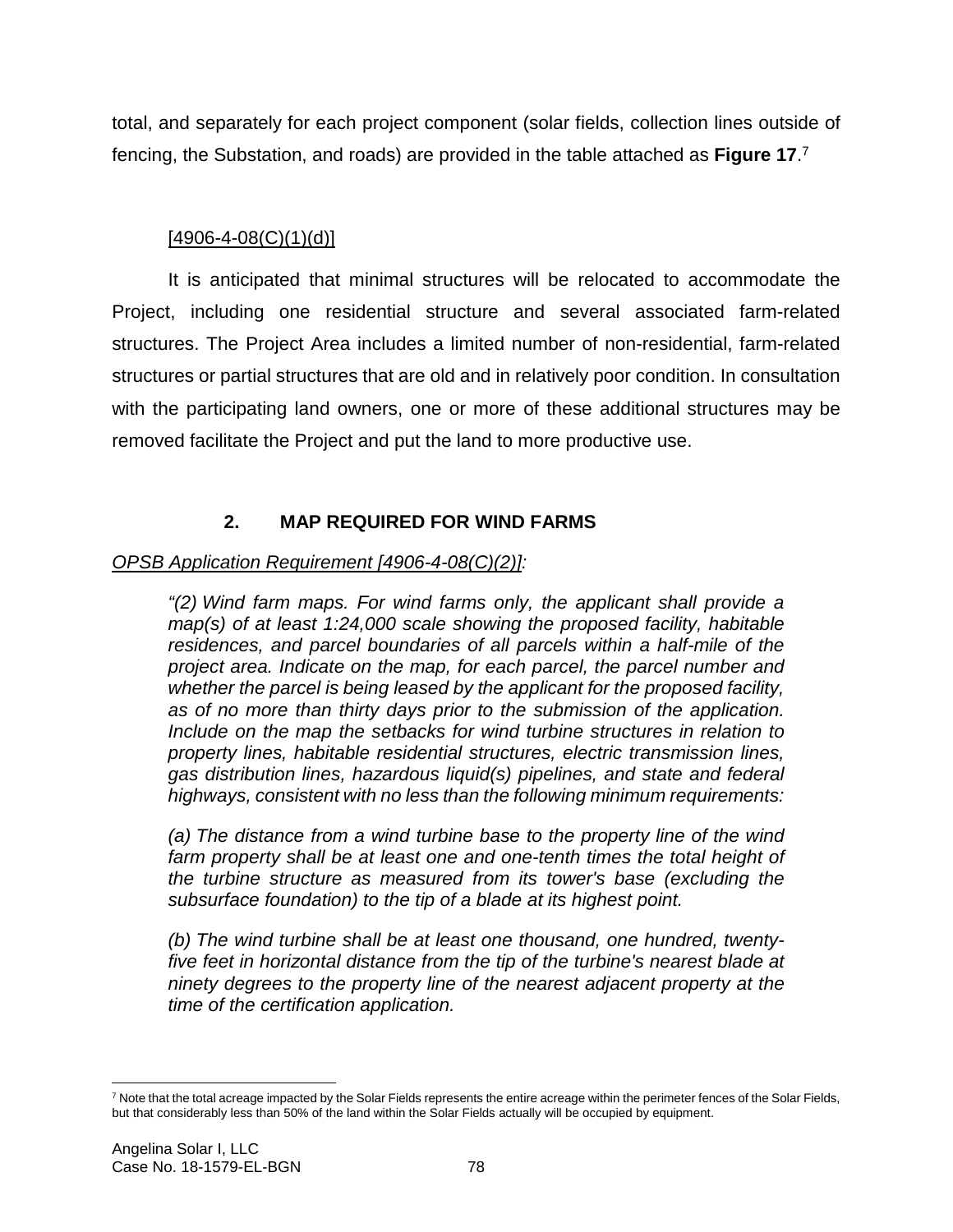*(c) The distance from a wind turbine base to any electric transmission line, gas pipeline, hazardous liquid pipeline, or state or federal highway shall be at least one and one-tenth times the total height of the turbine structure as measured from its tower's base (excluding the subsurface foundation) to the tip of a blade at its highest point.* 

*(d) Minimum setbacks from property lines and residences may be waived pursuant to procedures set forth in paragraph (C)(3) of this rule."* 

#### Response:

### $[4906 - 4 - 08(C)(2)]$

This requirement is not applicable to the Project because it does not include wind turbines.

# **3. SETBACK WAIVERS**

### *OPSB Application Requirement [4906-4-08(C)(3)]:*

*"(3) Setback waivers. The setback shall apply in all cases except those in which all owner(s) of property adjacent to the wind farm property waive application of the setback to that property. The waiver(s) must meet the following requirements:* 

*(a) Content of Waiver. The waiver shall:* 

*(i) Be in writing;* 

*(ii) Provide a brief description of the facility;* 

*(iii) Notify the applicable property owner(s) of the statutory minimum setback requirements* 

*(iv) Describe the adjacent property subject to the waiver through a-legal description;* 

*(v) Describe how the adjacent property is subject to the statutory minimum setback requirements; and* 

*(vi) Advise all subsequent purchasers of the adjacent property subject to the waiver that the waiver of the minimum setback shall run with the land.* 

*(b) Required Signature. The waiver shall be signed by the applicant and the applicable property owner(s), indicating consent to construction activities without compliance with the minimum setback requirements.*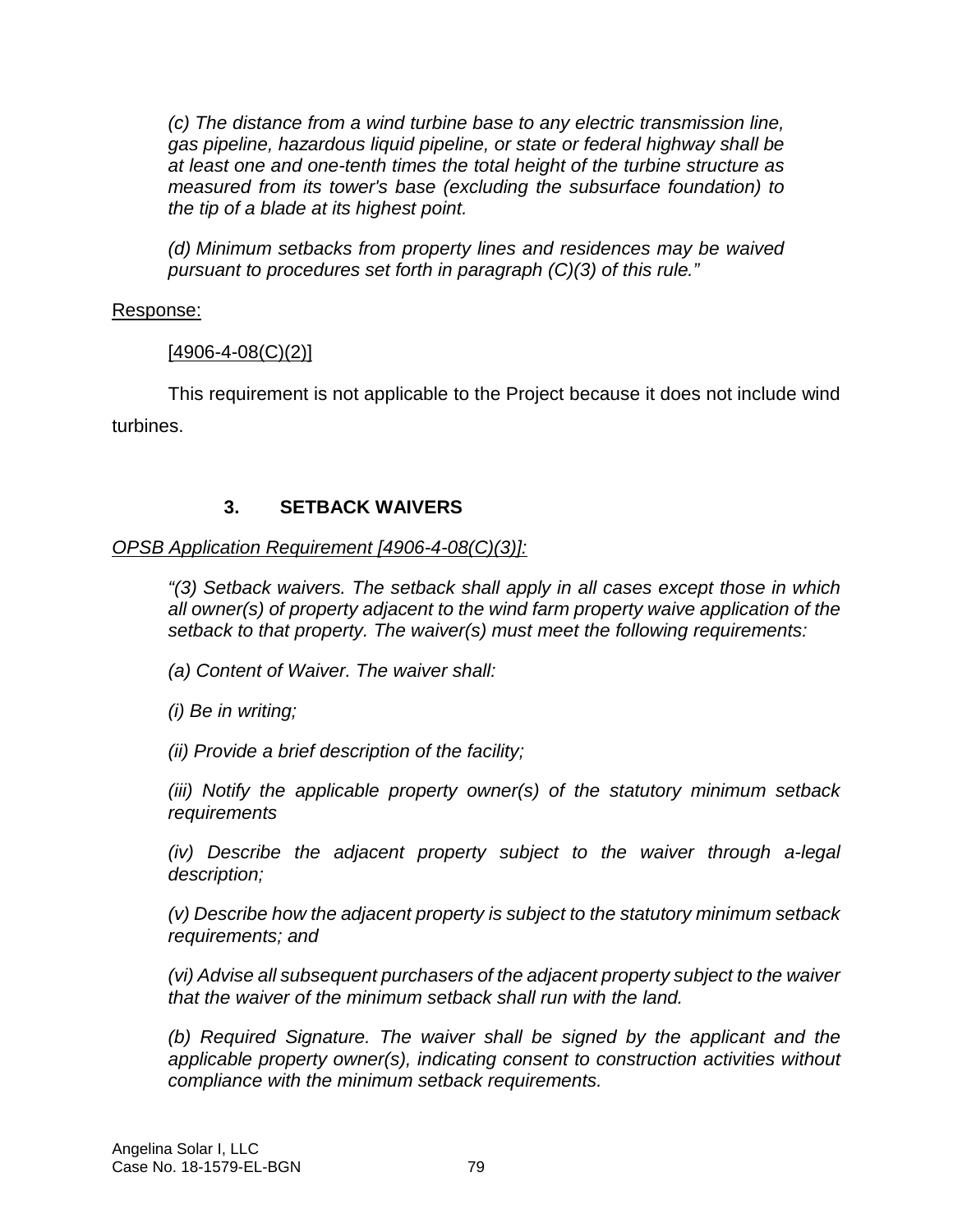*(c) Recordation of Waiver. The waiver shall be recorded in the county recorder's office where the property that is subject of the waiver is located.* 

Response:

#### $[4906 - 4 - 08(C)(3)]$

This requirement is not applicable to the Project because it does not require any setback waivers.

# **4. LAND USE PLANS**

### *OPSB Application Requirement [4906-4-08(C)(4)]:*

*"(4) Land use plans. The applicant shall provide information regarding land use plans.* 

*(a) Describe formally adopted plans for future use of the project area and surrounding lands for anything other than the proposed facility.* 

*(b) Describe the applicant's plans for concurrent or secondary uses of the site.* 

*(c) Describe the impact of the proposed facility on regional development, including housing, commercial and industrial development, schools, transportation system development, and other public services and facilities.* 

*(d) Assess the compatibility of the proposed facility and the anticipated resultant regional development with current regional plans.* 

*(e) Provide current population counts or estimates, current population density, and ten-year population projections for counties and populated places within five miles of the project area."* 

#### Response:

#### $[4906 - 4 - 08(C)(4)(a)]$

Applicant examined land use plans in the Project Area and the surrounding lands. The County has adopted a land use plan emphasizing support for the agricultural economy, preservation of agricultural land, and creation of new employment opportunities. The Project furthers these goals because it allows farms to diversify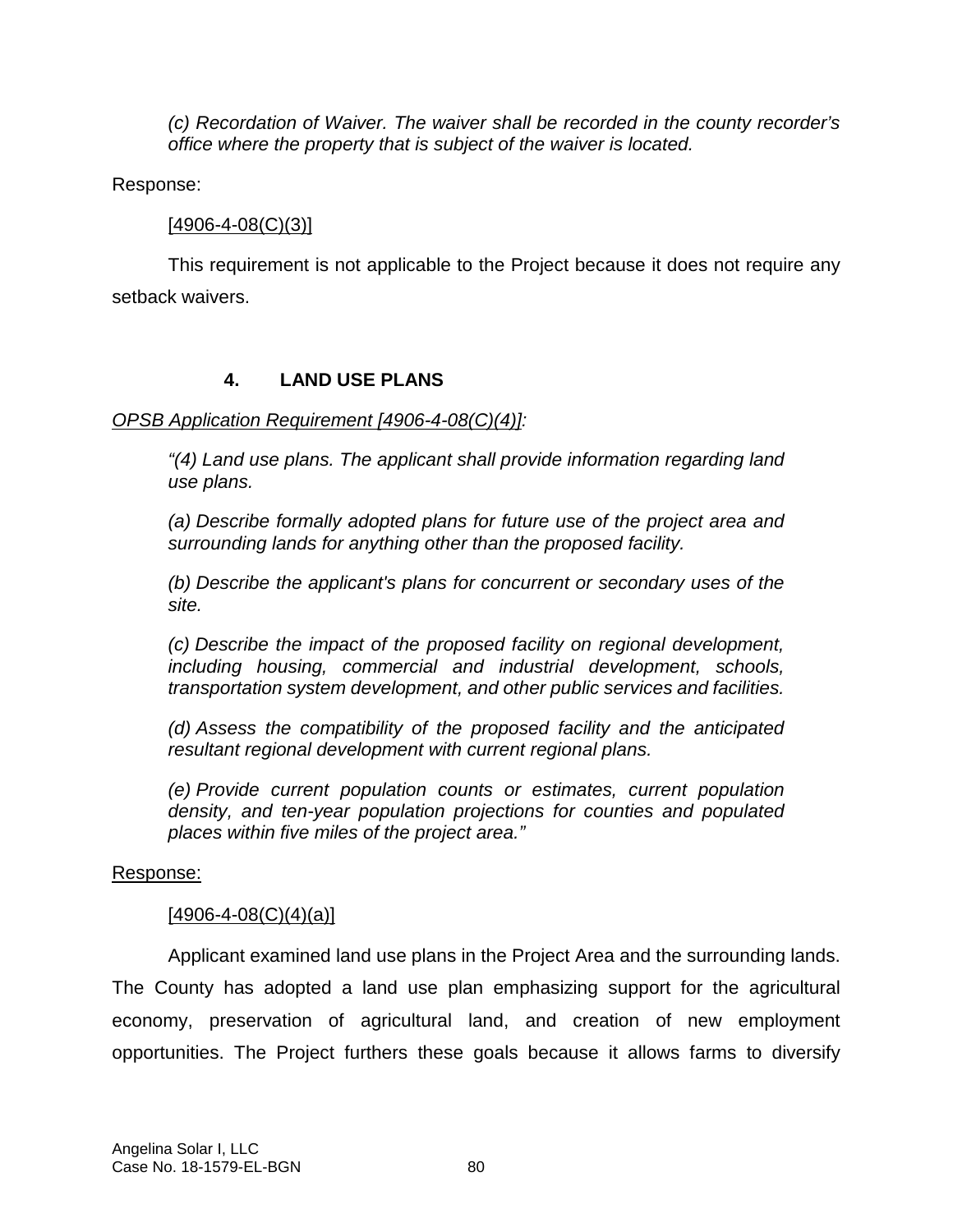income, preserves land for future generations, increases township and county tax revenues, and creates temporary and permanent jobs in the County.

#### $[4906 - 4 - 08(C)(4)(b)]$

Applicant has no plans for concurrent or secondary use of the Project Area.

#### $[4906 - 4 - 08(C)(4)(c)$  & (d)]

As the Socioeconomic Report (Exhibit D) indicates, the Project is not expected to have any significant adverse effect on regional development, including housing, commercial and industrial development, schools, transportation system development, or other public services and facilities. The Project will, however, positively contribute to employment, as well as providing the secondary and induced effects of increased wages. Similarly, the Project will contribute significant new sums annually to the tax base for in the County. As described above, Preble County adopted a land use plan focused on increasing employment opportunities, emphasizing the agricultural economy, and preservation of agricultural land. Preble County is also part of the Dayton Development Coalition, which encourages innovation and growth throughout the Dayton Region.

#### $[4906 - 4 - 08(C)(4)(e)]$

Estimates of current population, population density, and ten-year population projections for the County and populated places within five (5) miles of the Project Area are provided the "Socioeconomic Trends" section of the Socioeconomic Report. In particular, population figures for the County are provided in Table 1 of the Socioeconomic Report (**Exhibit D**). Similar data for each of the populated areas within five (5) miles of the Project Area are set forth in the "Socioeconomic Trends" discussion.

#### **D. CULTURAL AND ARCHAEOLOGICAL RESOURCES**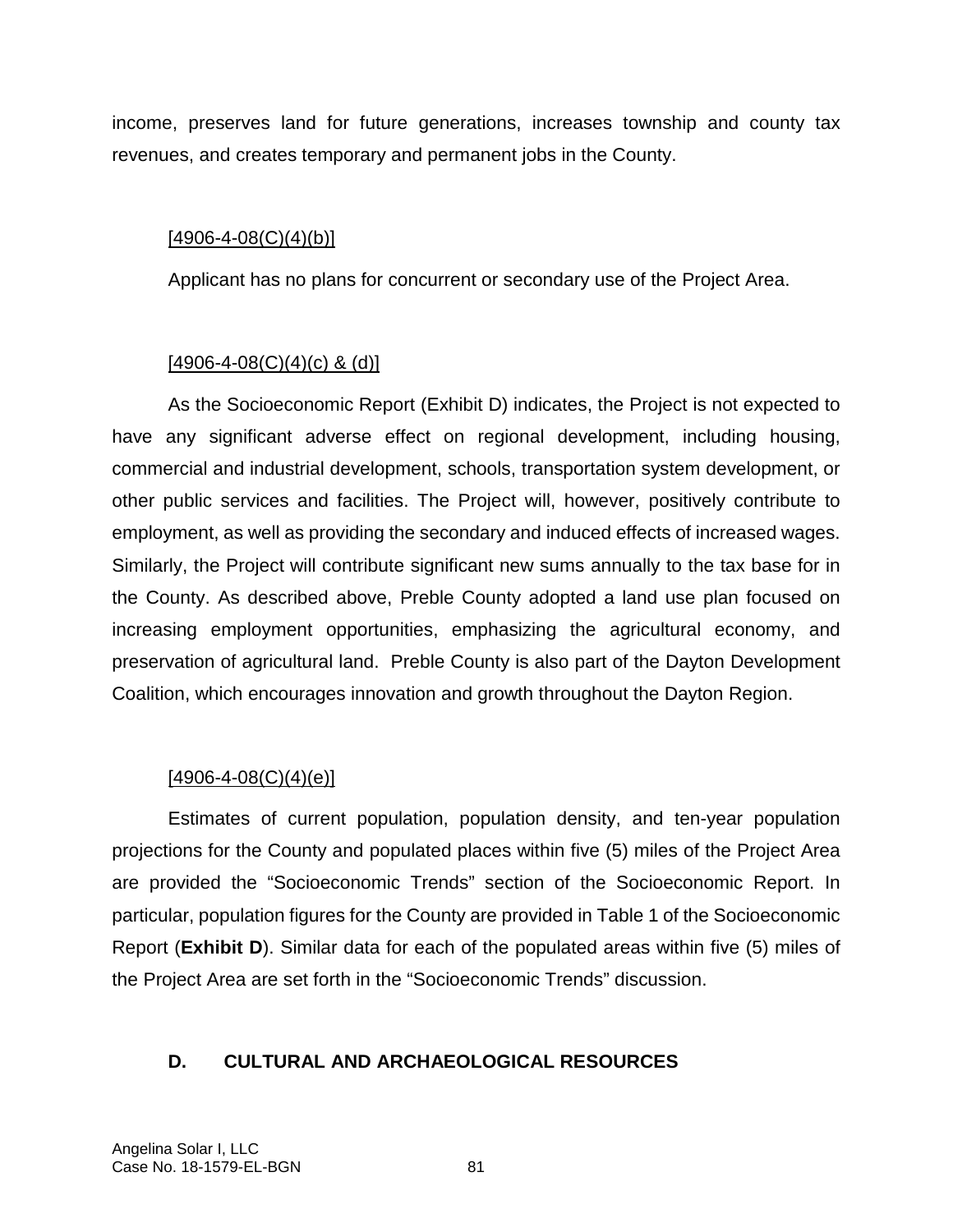The Project will have a very low visual profile on the land. The highest points within the solar fields will be the "high end" of the solar panels, whether fixed or, twice daily, tracking. In each case, the highest point of the solar panels and the Inverters will be less than fifteen (15) feet above ground level. All other portions of the Project will either be located at the Substation or be installed below grade.

The highest part of the Project above ground level will be equipment within the Substation. The highest structure within the Substation will be a single, narrow lightning mast, with an anticipated maximum height of seventy (70) feet. Other components within the Substation are likely to have maximum heights of thirty (30) feet. Despite these features, the Substation will not add materially to the anthropogenic profile of the area because it will be constructed very near the POI substation and existing, large transmission lines. Each of these existing facilities include structures that are near or higher than thirty (30) feet.

Applicant retained EDR to evaluate the visual impact that the Project would have on registered landmarks, formally-adopted reaction amenities, as well as the community at large. EDR has extensive experience in performing evaluations of this type, including a number that have been submitted to the Board on behalf of other clients. EDR performed both a cultural resources records review, which is entitled "Cultural Resource Records Review" dated November 2018 ("Cultural Resources Report"), a copy of which is attached as **Exhibit H,** as well as a viewshed analysis, which is entitled "Visual Resource Assessment" dated November 2018 ("Visual Resources Report"), a copy of which is attached as **Exhibit I**.

As part of these studies, EDR conducted a viewshed analysis of the Project based on a bare earth digital surface model ("DSM"). The DSM conservatively assumed a viewer height of six (6) feet and a maximum height for the Project of fifteen (15) feet throughout the Project Area. It incorporated both topographical data for the area as well as buildings and vegetation derived from the Ohio Statewide Imagery Program's 2007 "light detection and ranging" (also known as "LIDAR") data for the County.

The results of this methodology conservatively demonstrate that the Project generally will not be visible at locations that are two (2) miles or more away from the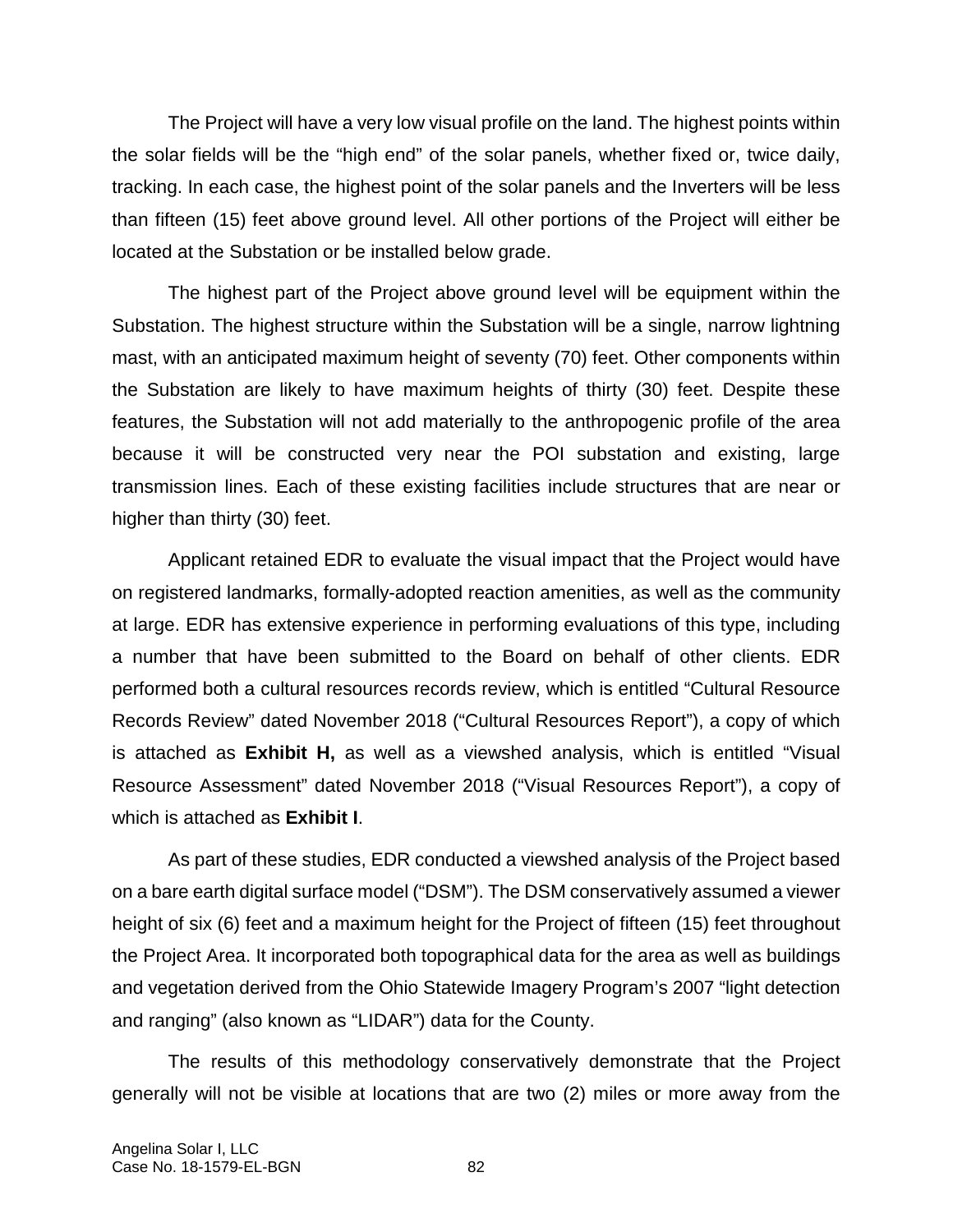Project Area. The analysis also illustrates why the Project will not be visible from the vast majority of areas even within two (2) miles of the Project Area. Rather, due to the extremely low profile of the solar panels and the significant amount of vegetation in the area, the number of locations from which the equipment may be visible is relatively few; the vast majority of these locations are very close to the equipment.

# **1. RECREATION AREAS AND LANDMARKS IN PROJECT AREA**

# *OPSB Application Requirement [4906-4-08(D)(1)]:*

*"(1) Landmark mapping. The applicant shall indicate, on a map of at least 1:24,000 scale, any formally adopted land and water recreation areas, recreational trails, scenic rivers, scenic routes or byways, and registered landmarks of historic, religious, archaeological, scenic, natural, or other cultural significance within ten miles of the project area. Landmarks to be considered for purposes of paragraph (D) of this rule are those districts, sites, buildings, structures, and objects that are recognized by, registered with, or identified as eligible for registration by the national registry of natural landmarks, the state historic preservation office, or the Ohio department of natural resources."*

# Response:

# $[4906 - 4 - 08(D)(1)]$

Applicant has provided the required information, although the Project will not be visible or audible beyond a 2-mile perimeter. As discussed above, locations outside of this two-mile area will not have visibility of the equipment. Also, the Project will cause only very modest operational noise, and certainly no additional noise above background at any location two (2) miles or more from the Project Area. For this reason, EDR concluded that auditory impacts from the Project were not a significant type of impact with respect to historical resources. Applicant has provided the cultural resources map required above in **Figure 18**.

# **2. IMPACTS ON REGISTERED LANDMARKS**

# *OPSB Application Requirement [4906-4-08(D)(2)]:*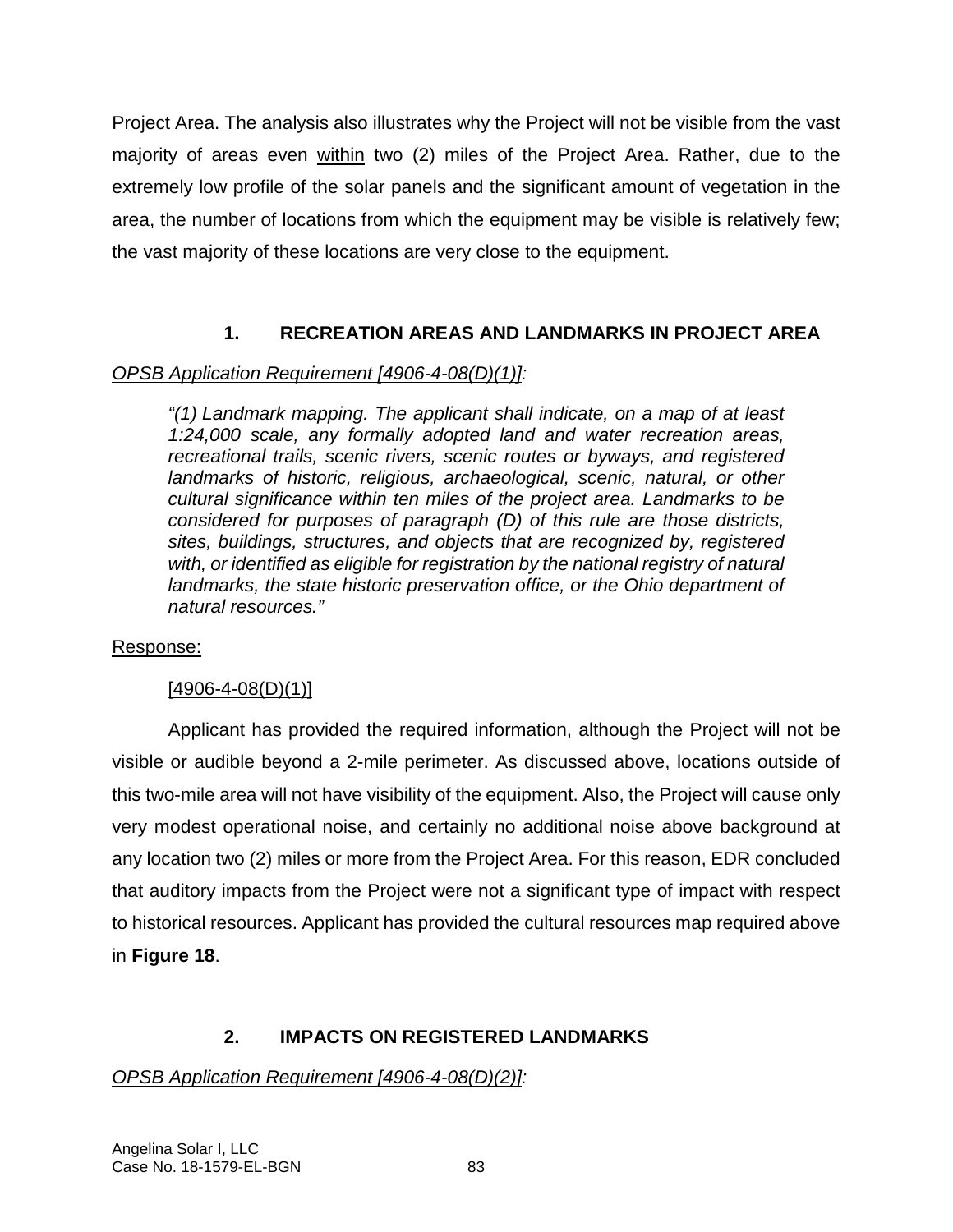*"(2) Impacts of landmarks. The applicant shall provide an evaluation of the impact of the proposed facility on the preservation and continued meaningfulness of these landmarks and describe plans to avoid or mitigate any adverse impact."* 

#### Response:

# $[4906 - 4 - 08(D)(2)]$

EDR evaluated the impact of the Project on the preservation and continued meaningfulness of the registered landmarks within the vicinity of the Project Area in Section 2.3 of the Cultural Resources Report (see Exhibit H). Because all of the landmarks are distant from the Project Area, EDR concluded that there would be no direct effects from the construction or operation of the Project on any of the landmarks. (EDR recommended that, for those few areas of significant ground disturbance, such as the Substation, Applicant conduct a limited Phase 1 archeological survey to avoid any direct effects to below-grade resources.) EDR's viewshed analysis demonstrates that the Project also will not be visible from any of the area landmarks. Accordingly, the Cultural Resources Report concludes that the Project is not anticipated to result–even indirectly– in significant adverse effects on historic-architectural resources in the vicinity.

# **3. IMPACTS ON FORMALLY-ADOPTED RECREATION AREAS**

# *OPSB Application Requirement [4906-4-08(D)(3)]:*

*"(3) Recreation and scenic areas. The applicant shall describe the identified recreation areas within ten miles of the project area in terms of their proximity to population centers, uniqueness, topography, vegetation, hydrology, and wildlife. Provide an evaluation of the impact of the proposed facility on identified recreational and scenic areas within ten miles of the project area and describe plans to mitigate any adverse impact."* 

# Response:

# $[4906 - 4 - 08(D)(3)]$

The Visual Resources Report (see Exhibit I) evaluates the impact that the Project would have on formally-adopted recreation areas and includes a comprehensive inventory of all formally-adopted recreation areas within five (5) miles of the perimeter of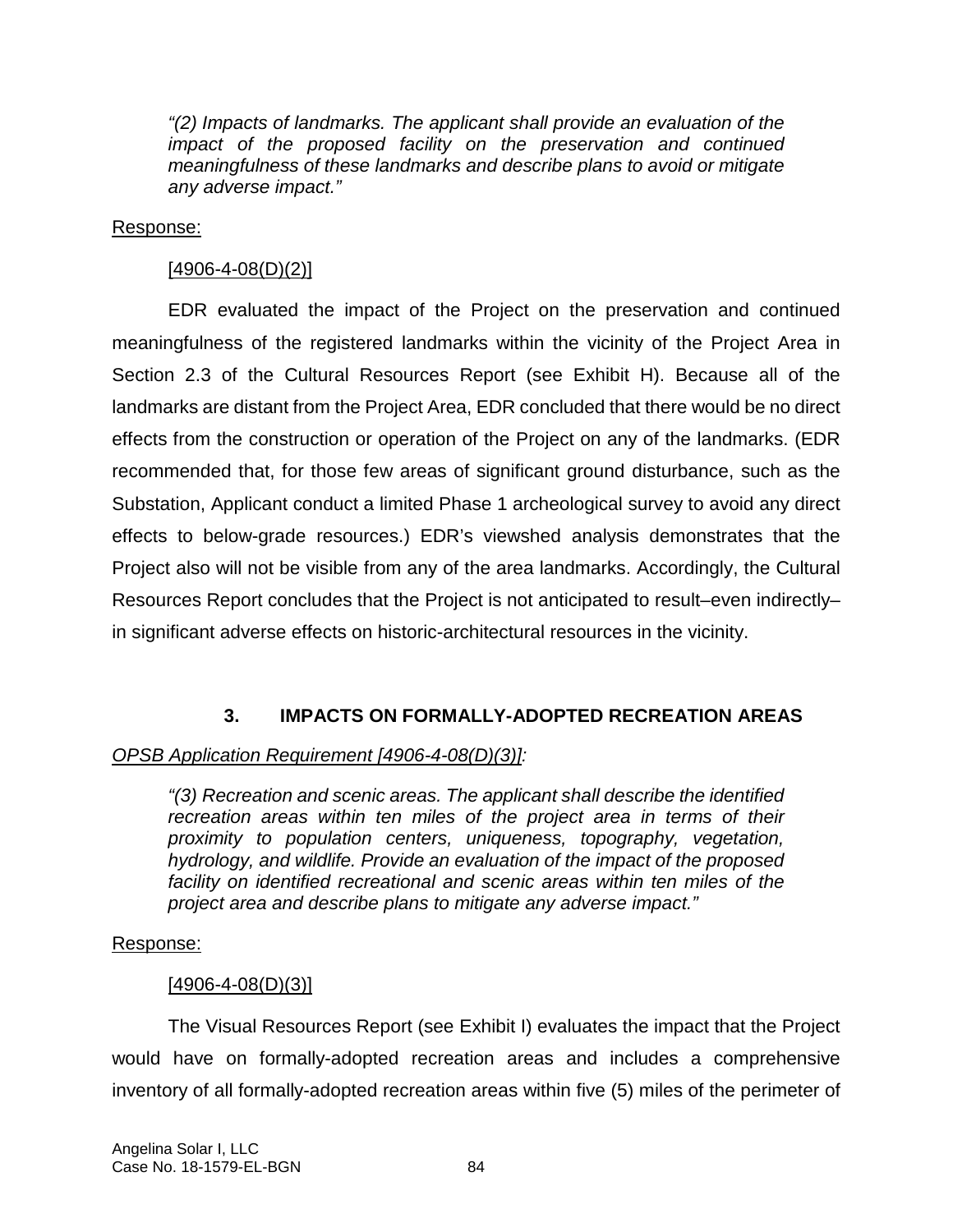the Project Area. It concludes that, within that 5-mile area, there are no National River Inventory-designed rivers, National Scenic Trails, National Wildlife Refuges, or State Wildlife Management Areas. Some lakes and streams informally used for recreation are located within the 5-mile area, but the Project will not impact these resources. When topography and existing vegetation are taken into account, the viewshed analysis conducted by EDR concludes that only 7.52% of the viewshed area between 2 to 5 miles from the Project may be able to see the Project. The low profile of the Project's infrastructure, maintaining the vast majority of existing woodlots, and the topography of the region ensures that visibility within the Project's viewshed area is limited to within 0 to 2 miles. Because of this, Applicant has requested a waiver from the requirement to identify and describe recreation and scenic areas within 10 miles of the Project Area.

# **4. VISUAL IMPACTS**

#### *OPSB Application Requirement [4906-4-08(D)(4)]:*

*"(4) Visual impact of facility. The applicant shall evaluate the visual impact of the proposed facility within at least a ten-mile radius from the project area. The evaluation shall be conducted or reviewed by a licensed landscape architect or other professional with experience in developing a visual impact assessment. The applicant shall:* 

*(a) Describe the visibility of the project, including a viewshed analysis and area of visual effect, shown on a corresponding map of the study area. The viewshed analysis shall not incorporate deciduous vegetation, agricultural crops, or other seasonal land cover as viewing obstacles. If the viewshed analysis includes atmospheric conditions, it shall incorporate the atmospheric conditions under which the facility would be most visible.* 

*(b) Describe the existing landscape and evaluate its scenic quality. This description shall include documentation of a review of existing plans, policies, and regulations of the communities within the study area, and list all references to identified visual resources or other indications of the visual preferences of the community.* 

*(c) Describe the alterations to the landscape caused by the facility, including a description and illustration of the scale, form, and materials of all facility*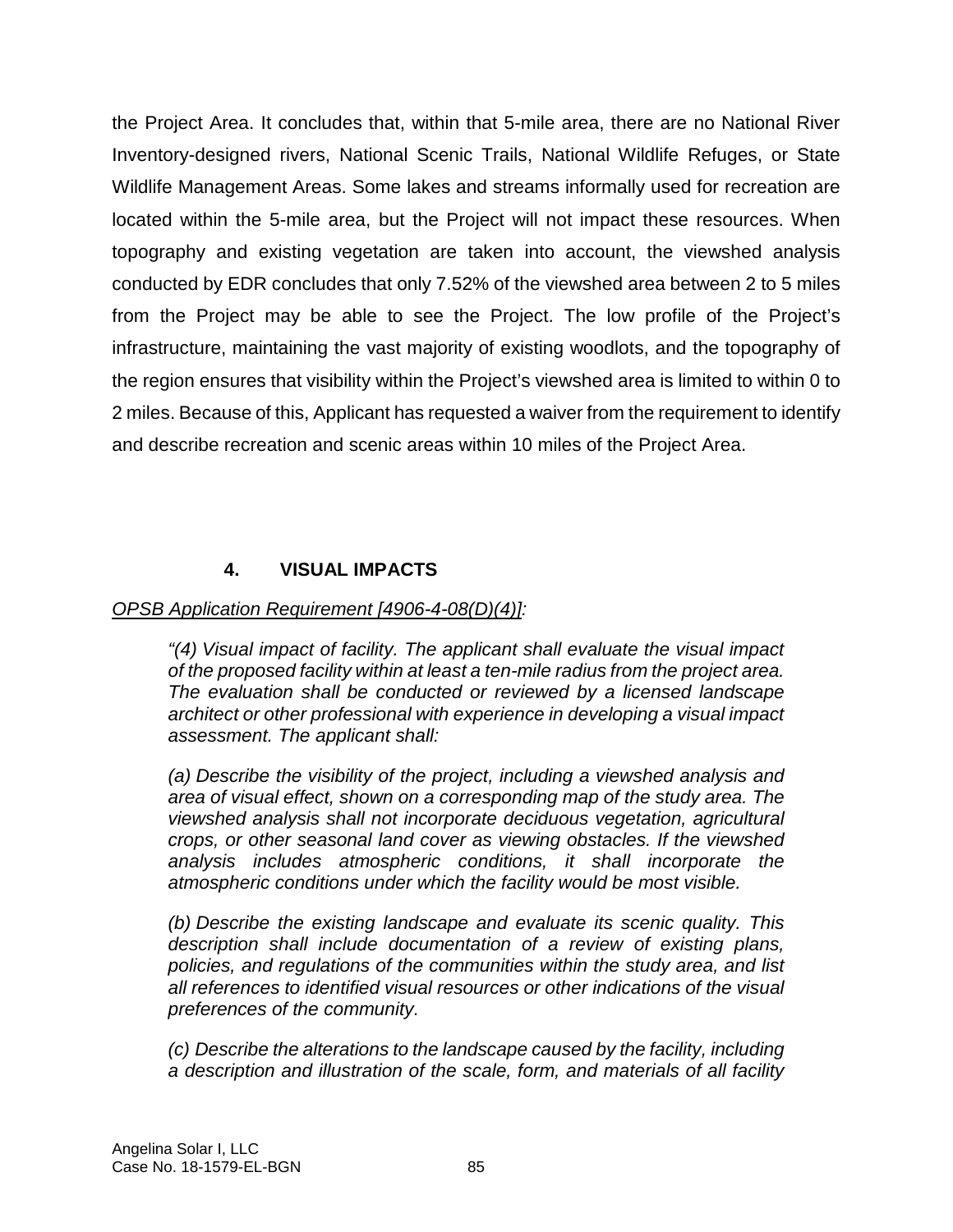*structures, and evaluate the impact of those alterations to the scenic quality of the landscape.* 

*(d) Evaluate the visual impacts to the resources identified in paragraph (D) of this rule, and any such resources within ten miles of the project area that are valued specifically for their scenic quality.* 

*(e) Provide photographic simulations or artist's pictorial sketches of the proposed facility from public vantage points that cover the range of landscapes, viewer groups, and types of scenic resources found within the study area. The applicant should explain its selection of vantage points, including any coordination with local residents, public officials and historic preservation groups in selecting these vantage points.* 

*(f) Describe measures that will be taken to minimize any adverse visual impacts created by the facility, including, but not limited to, project area location, lighting, turbine layout, visual screening, and facility coloration. In no event shall these measures conflict with relevant safety requirements."* 

#### Response:

The Visual Resources Report comprehensively addresses the full range of visibility-related considerations set forth above. This includes an evaluation of the existing landscape and its scenic quality, the maximum extent of changes in the landscape that will result from construction of the Project throughout the entire Project Area, photographic simulations of the Project from a variety of vantage points representing different viewer groups and types of scenic resources, and measures that Applicant will take to minimize adverse impacts. See **Exhibit I**.

# $[4906 - 4 - 08(D)(4)(a) - (c)]$

The land use within the 5-mile area surrounding the perimeter of the Project Area is characterized by a mix of open agricultural fields, sparse rural residential properties, forested windrows and woodlots, and utility corridors. The Project Area itself is primarily located on private agricultural land. Most of these farms are in active use, but some of them are fallow. In general, the existing landscape in and immediately around the Project Area is typical of rural Ohio, in which there is ample vegetation, the predominant land use is agriculture, and there is low to very low population density.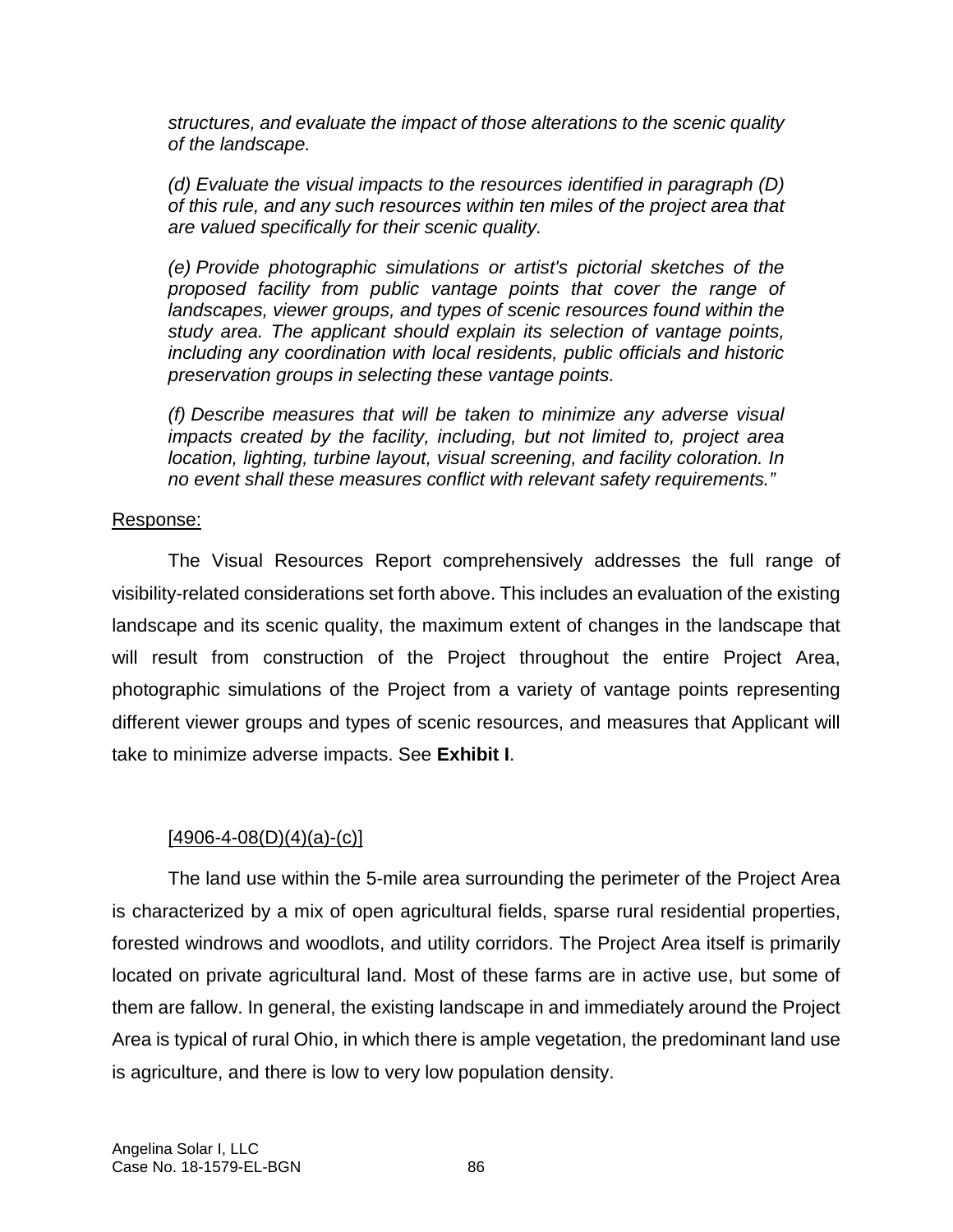The Project will only moderately alter this landscape and will not materially affect its scenic quality. The Project will have a very low profile and present a consistent visual image throughout the Project Area. Except for the Substation, which will have very limited visibility and likely be viewed merely as an expansion of the POI substation, the Project's equipment will be either buried or less than fifteen (15) feet in height. Each of the solar fields will contain essentially the same components, which will consistently follow the existing level of the various farm fields. With no discernable movement of the equipment (none if fixed tracking is used), it is fair to characterize the solar panels as passively "harvesting" energy from the sun, rather than corn or soybeans.

The Project also will have a low reflectivity. Solar panels are designed to maximize energy production by capturing as much light as possible, which means that they inherently have low levels of glare from reflection of sunlight. Solar panels "use hightransmission, low-iron glass, which absorbs more light, producing smaller amounts of glare and reflectance than normal glass" (SunPower, 2010). With regard to glare from solar panels, The Massachusetts Department of Energy Resources has reported the following:

> "Solar panels are designed to absorb solar energy and convert it to electricity. Most are designed with anti-reflective glass front surfaces to capture and retain as much of the solar spectrum as possible. Solar module glass has less reflectivity than water or window glass. Typical panels are designed to reflect only about 2 percent of incoming sunlight. Reflected light from solar panels will have a significantly lower intensity than flare from direct sunlight" (MDER, 2015).

The Project's operation also will include only very limited lighting, which will not adversely affect existing nighttime conditions. The solar panels will not generate electricity at night. Lighting will be used primarily for safety and security at gates and infrequent repair and replacement of equipment.

#### $[4906 - 4 - 08(D)(4)(d)]$

The DSM analysis indicates that there will be essentially no potential visibility of the Project from areas located more than two (2) miles or more away from the Project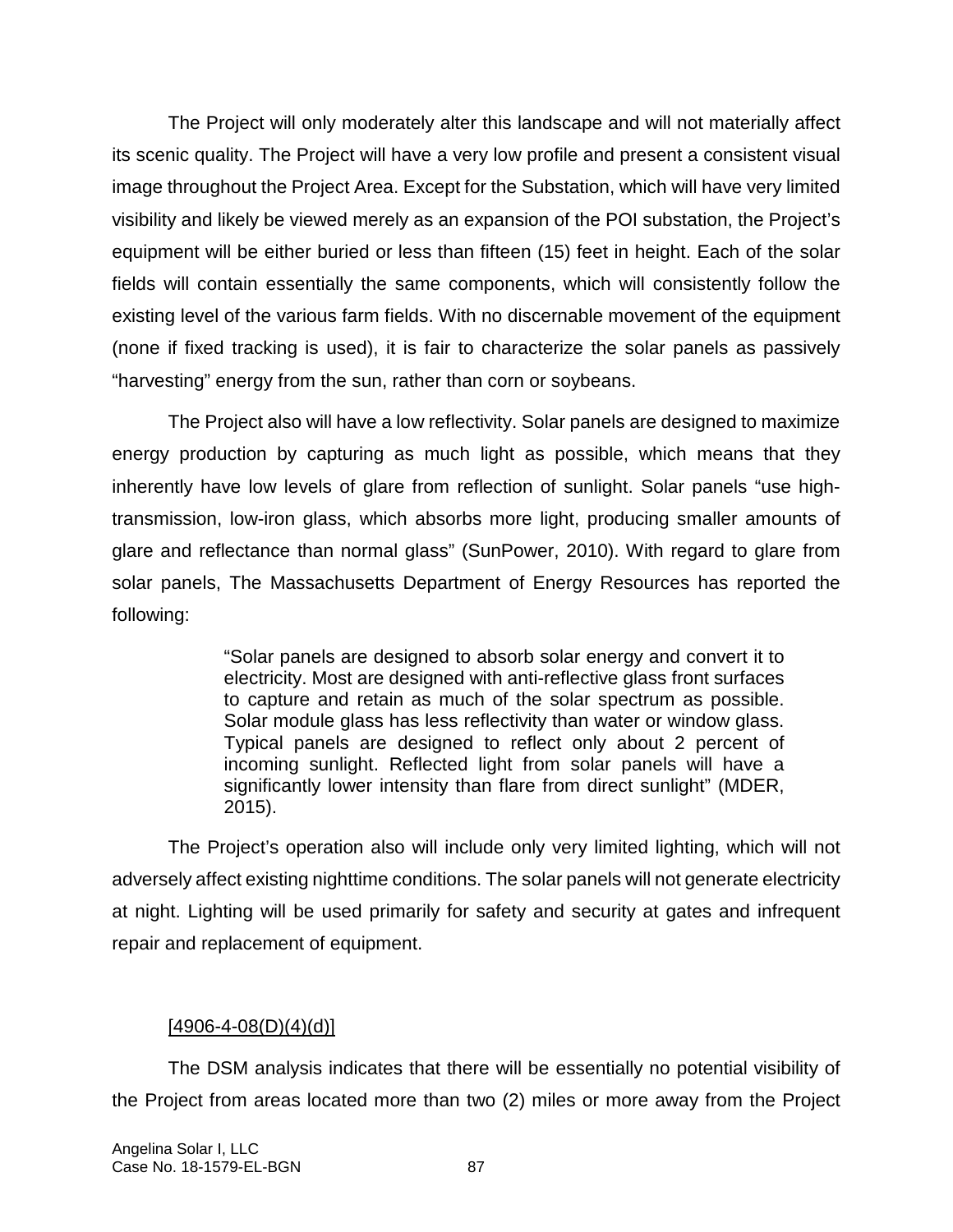Area. Actual visibility is likely to be even more limited than the DSM modeling indicates because screening provided by buildings, yard trees, and windrows (i.e., areas not mapped as forest) within the study area provide more extensive and effective screening than assumed in the modeling. Visibility of the Project will be restricted largely to areas within two (2) miles of the Project. Visibility of the Project beyond that is expected to be insignificant as the equipment will blend into the existing landscape from any open view.

### $[4906 - 4 - 08(D)(4)(e)]$

The Visual Resources Report includes visual simulations of representative views of the Project from various foreground and near mid-ground distances, as well as different viewer circumstances. Among the viewpoints selected are ones from adjacent road corridors, a distant view of the Project as it interacts with the existing agricultural fields and farm buildings, and a well-traveled state route at a further distance. The overall visual effect from the Project could be considered adverse only when largely unscreened and viewed in the immediate foreground (i.e., where the Project occurs in an open field directly adjacent to a public road). However, none of these unscreened foreground views are available from scenic resources and, therefore, do not cause an undue adverse effect on aesthetic resources.

# $[4906 - 4 - 08(D)(4)(f)]$

There may be instances in which the Project is regarded as causing an adverse visual effect for a unique viewer location in close proximity to the equipment, such as a home immediately adjacent to the Project and that is directly oriented toward a broad and unobstructed view of it. Situations such as these will be accounted for in the development of a landscape plan for the Project, which will be included as part of the final design. A number of cost-effective options are available to address specific issues in limited circumstances. First, in some cases, full screening with short trees, native hedges or lowgrowing vegetation outside a portion of the fence may be employed. Second, portions of the perimeter fence can be designed with different materials or colors to enhance its visual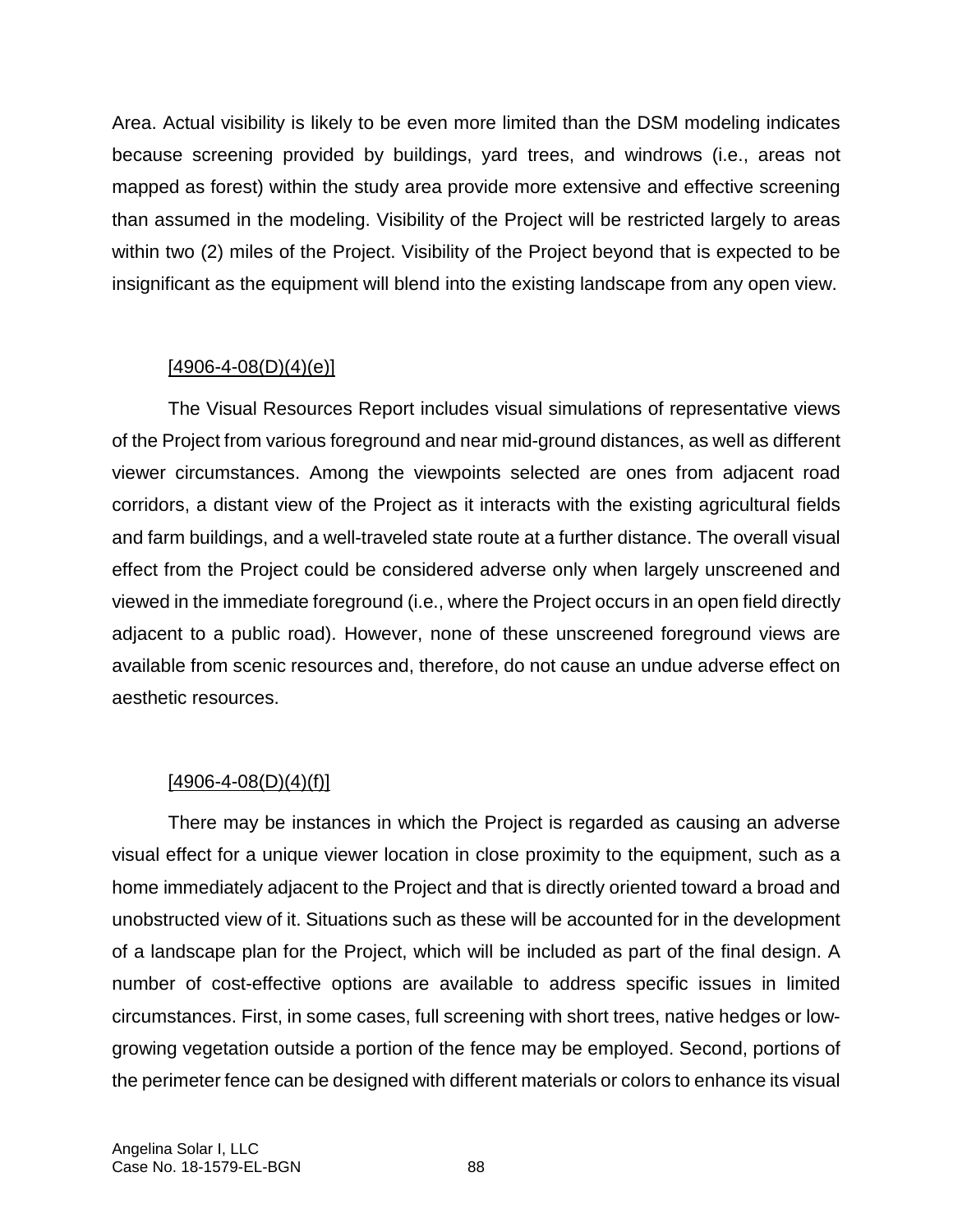appeal. Finally, native pollinator habitat outside a portion of the fence can provide a partial screen that "softens" the visual differences between the Project and the rural character of the area. Given the level topography in the Project Area, attention to the perimeter fence of a particular solar field using these and similar techniques can significantly address most aesthetic concerns. Applicant will work closely with nearby residents and local officials to identify those locations that may be best suited for landscaping treatments.

The Project also will be designed to mitigate the effects of night-time lighting. As noted above, lighting for the Project will be minimal. These systems, however, will be designed to reduce any off-site impacts. Among the features that may be incorporated into the design are that lights be down-ward facing, equipped with side shields, or motionactivated.

# **E. AGRICULTURAL DISTRICTS AND AGRICULTURAL LAND**

# **1. AGRICULTURAL RESOURCES IN PROJECT AREA**

# *OPSB Application Requirement [4906-4-08(E)(1)]:*

*"(1) Mapping of agricultural land. The applicant shall identify on a map of at least 1:24,000 scale the proposed facility, all agricultural land, and separately all agricultural district land existing at least sixty days prior to submission of the application located within the project area boundaries. Where available, distinguish between agricultural uses such as cultivated lands, permanent pasture land, managed woodlots, orchards, nurseries, livestock and poultry confinement areas, and agriculturally related structures."* 

# Response:

# $[4906 - 4 - 08(E)(1)]$

The above-required map is attached as **Figure 19**. It identifies all agricultural land, and separately identifies all land enrolled in the Current Agricultural Use Value (CAUV) program. This program allows farmland devoted exclusively to commercial agriculture to be valued based on the agricultural use of the land rather than its "highest and best" potential use, resulting in a substantially lower tax bill for working farmers. The map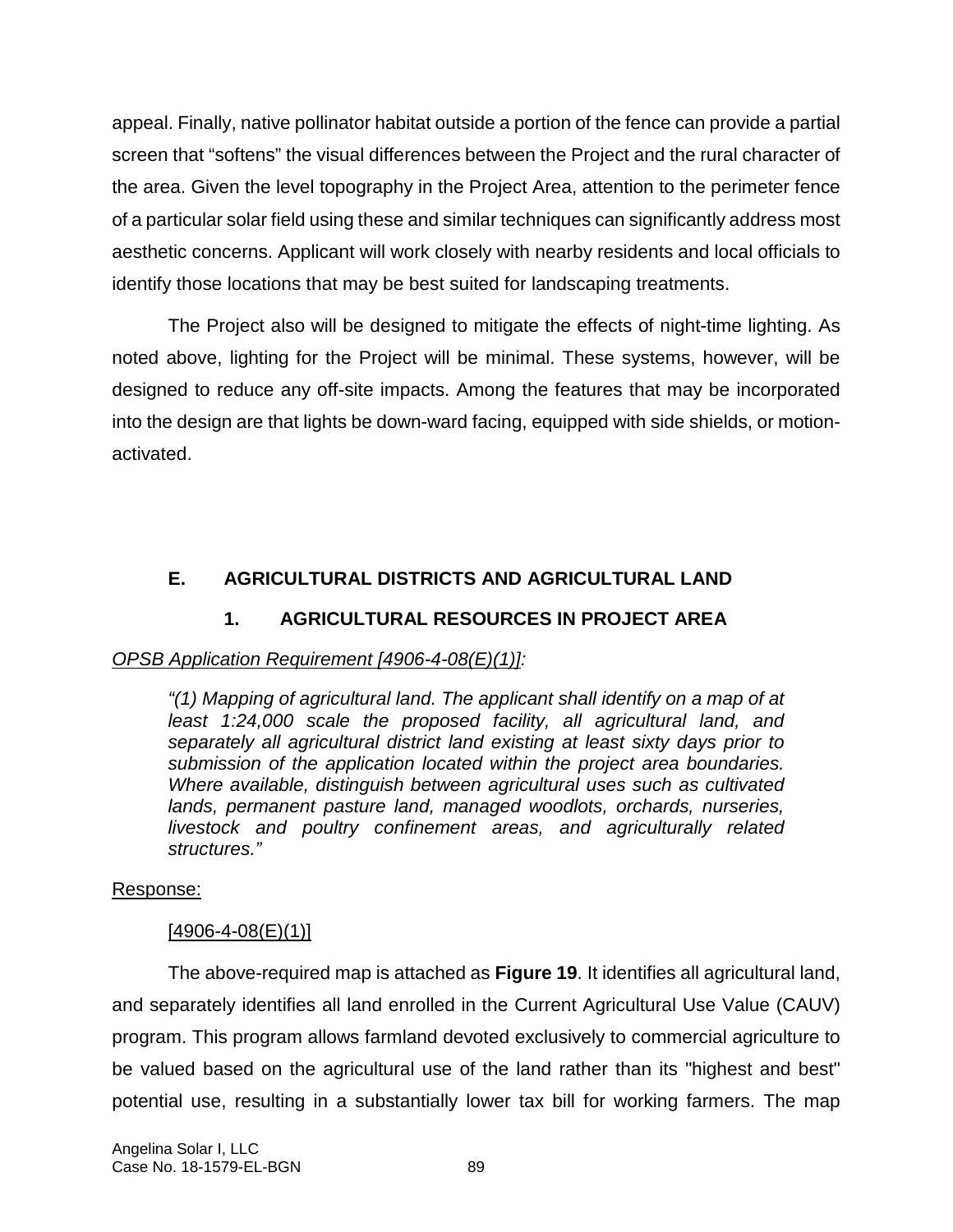categorizes agricultural land as one of the following agricultural uses, based on 2015 data from the National Agricultural Statistics Service uses 2015 Cropland Data Layer Program: (1) soybeans; (2) corn; (3) deciduous forest; (4), hay/alfalfa; (5) grassland/pasture; (6) winter wheat; and (7) winter wheat and soybeans. No agricultural districts occur within the Project Area.

# **2. IMPACTS TO AGRICULTURAL RESOURCES**

# *OPSB Application Requirement [4906-4-08(E)(2)]:*

*"(2) Agricultural information. The applicant shall provide, for all agricultural land, and separately for agricultural uses and agricultural districts identified under paragraph (E)(1) of this rule, the following:* 

*(a) A quantification of the acreage impacted.* 

*(b) An evaluation of the impact of the construction, operation, and*  maintenance of the proposed facility on the land and the following *agricultural facilities and practices within the project area:* 

*(i) Field operations such as plowing, planting, cultivating, spraying, harvesting.* 

*(ii) Irrigation.* 

*(iii) Field drainage systems.* 

*(iv) Structures used for agricultural operations.* 

*(v) The viability as agricultural district land of any land so identified.* 

*(c) A description of mitigation procedures to be utilized by the applicant during construction, operation, and maintenance to reduce impacts to agricultural land, structures, and practices. The description shall illustrate how avoidance and mitigation procedures will achieve the following:* 

*(i) Avoidance or minimization to the maximum extent practicable of any damage to field tile drainage systems and soils in agricultural areas.* 

*(ii) Timely repair of damaged field tile systems to at least original conditions, at the applicant's expense.*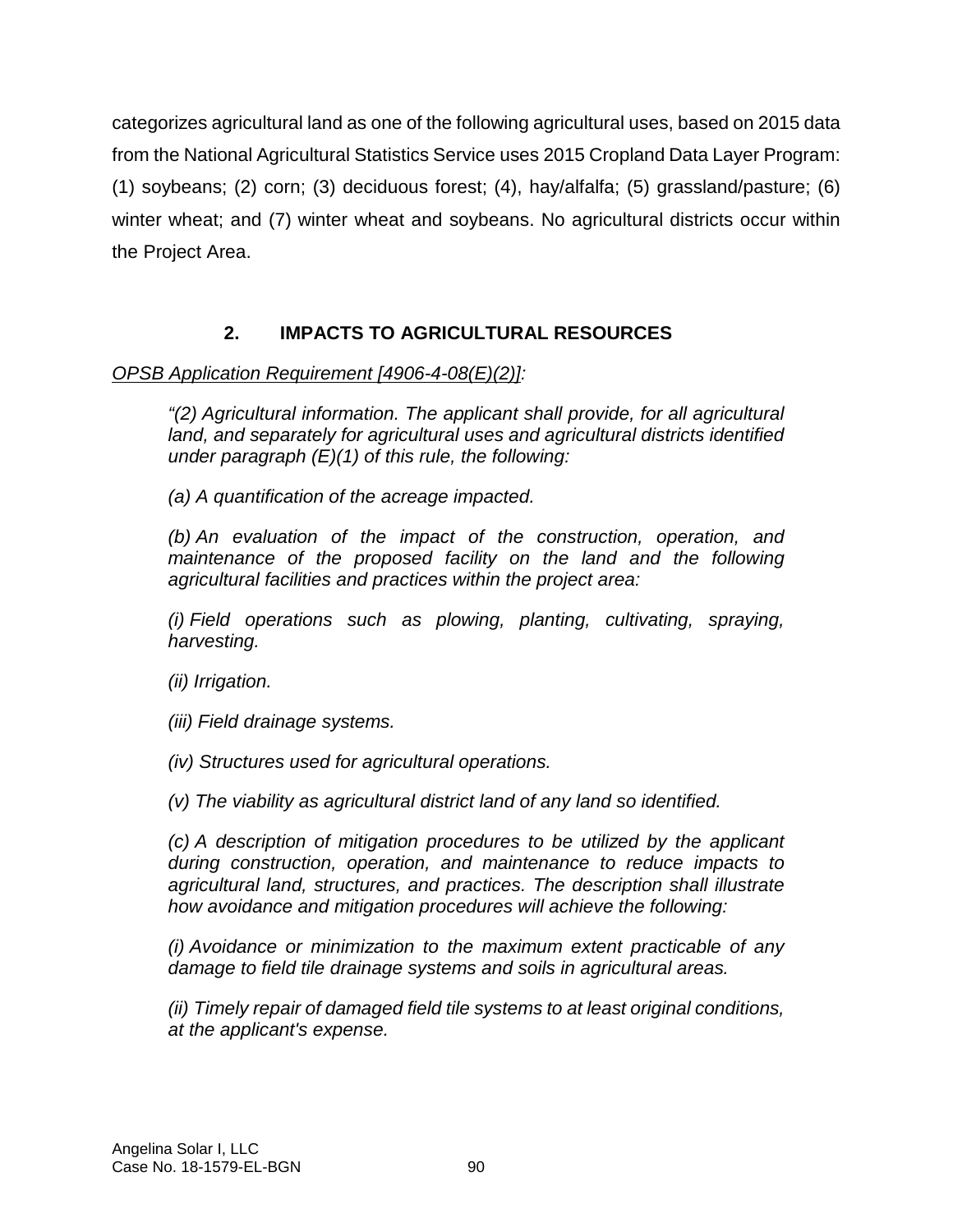*(iii)* Segregation of excavated topsoil, and decompaction and restoration of *all topsoil to original conditions unless otherwise agreed to by the landowner."* 

#### Response:

#### $[4906 - 4 - 08(E)(2)(a)]$

The table attached as **Figure 20** lists the acreage of disturbance, including temporary disturbance and permanent loss of cultivated lands/croplands, grassland pasture, and land enrolled in the CAUV program. Impacts are totaled for each agricultural use and broken out by Project component. No agricultural districts occur within the Project Area.

# $[4906 - 4 - 08(E)(2)(b)]$

With respect to the impact of the Project, for any of the agricultural land within the fence that is used for operation of the Project, the associated agricultural use will be supplanted by the Project for approximately 40 years. For these areas, all field operations, irrigation and viability as agricultural district land will be precluded during that time. These activities and uses may be continued after that period of time, however, following decommissioning of the Project and restoration of the occupied area for agricultural purposes. As noted above, construction of the Project is not expected to result in the removal of or damage to any significant or valuable structure currently used for agricultural operations.

# $[4906 - 4 - 08(E)(2)(c)]$

Prior to construction, Applicant will consult with the owner of agricultural land participating in the Project and other readily available public resources to ascertain, to the extent practicable, the type, size and location of all functioning drain tile where construction is planned. Applicant will use this information to map the expected locations of drain tile and physically mark the surface accordingly. To the extent the location of functioning drain tile is known, during construction Applicant either will avoid damage to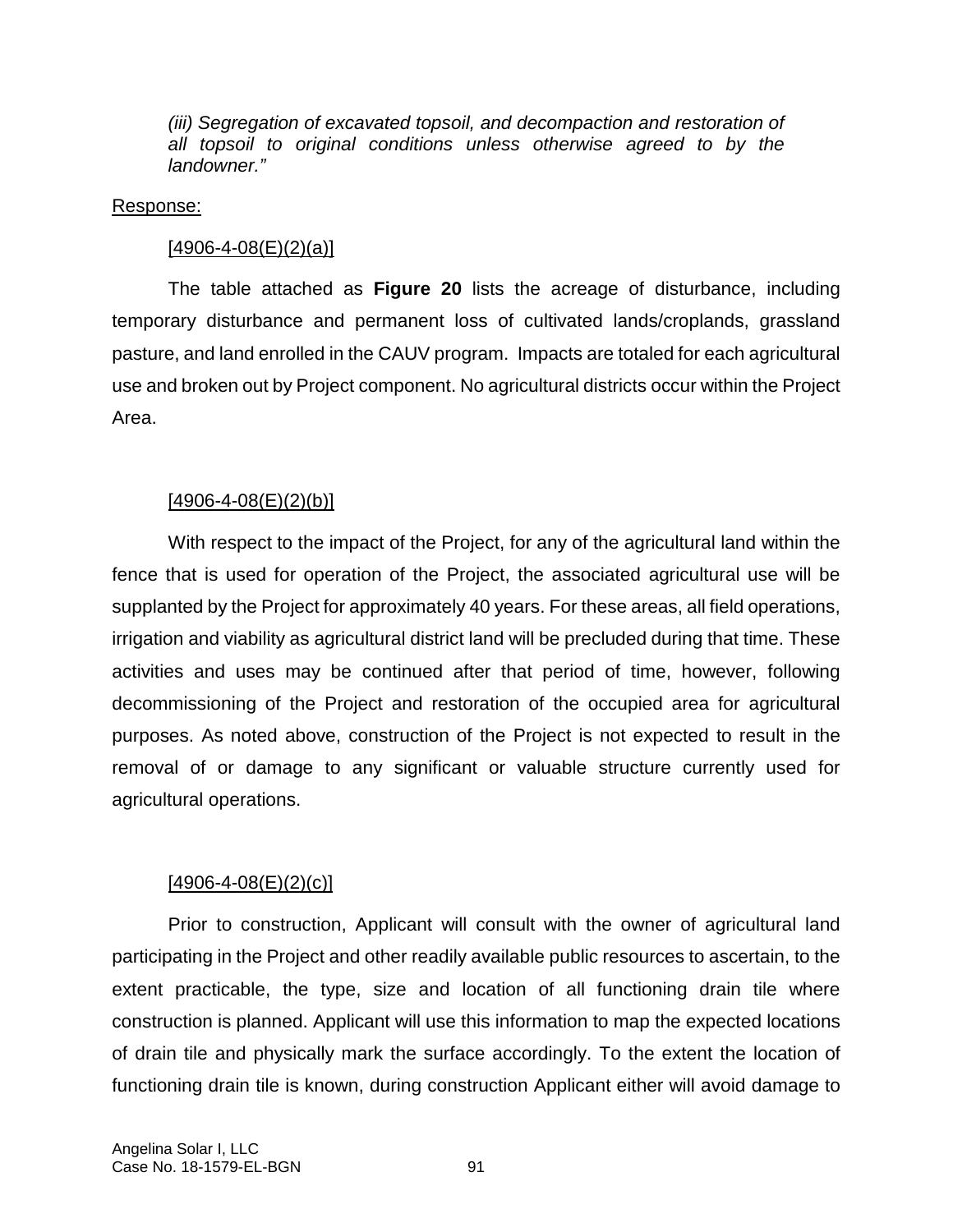it or, subject to any required permitting, repair any that is purposefully damaged. Subject to any required permitting, Applicant will use commercially reasonable efforts during construction to promptly repair any such drain tile that is damaged. Also, if Applicant becomes aware during operation of circumstances indicating that the Project has damaged functioning drain tile, then Applicant will promptly investigate the matter and, subject to any required permitting, use commercially reasonable efforts to promptly repair any such damage.

Relatively little topsoil will be disturbed or significantly compacted during construction. The primary activities that will necessitate some topsoil movement or compaction will be (1) the laying of the foundations for the Substation, inverters, and pyranometers; (2) installation of the gen-tie, (3) the trenching of the channels for collection lines and (4) creation of beds for the roads. Topsoil removed during construction either will be returned before the end of construction or provided to the participating land owner. Any needed decompaction and restoration of topsoil during decommissioning will be addressed in the Decommissioning Plan.

In addition, the vast majority of the land surface within the fence lines, including almost all of the area below the arrays themselves, will be planted with a robust, lowgrowing seed mix, primarily native grasses and other low-maintenance varieties. The areas that may not be vegetated will be roads with an aggregate surface, the inverters, the pyranometers, the fencing and the specific locations where the pilings for the racking are installed. (Each piling would occupy much less than one square foot of land surface.) This vegetative cover will have a variety of benefits for the land, including absorbing precipitation, providing stable wildlife habitat, and improving water quality. The cover will reduce erosion and run-off and it will be in place even in winter, when the fields hosting it normally may be unplanted, and therefore subject to erosion and nutrient loss. As a result, the area topsoil will remain largely intact for participating land owners who chose to return their fields to crop production following the Project's useful life. Finally, the vegetative cover will enhance the aesthetic qualities of the Project.

\*\*\*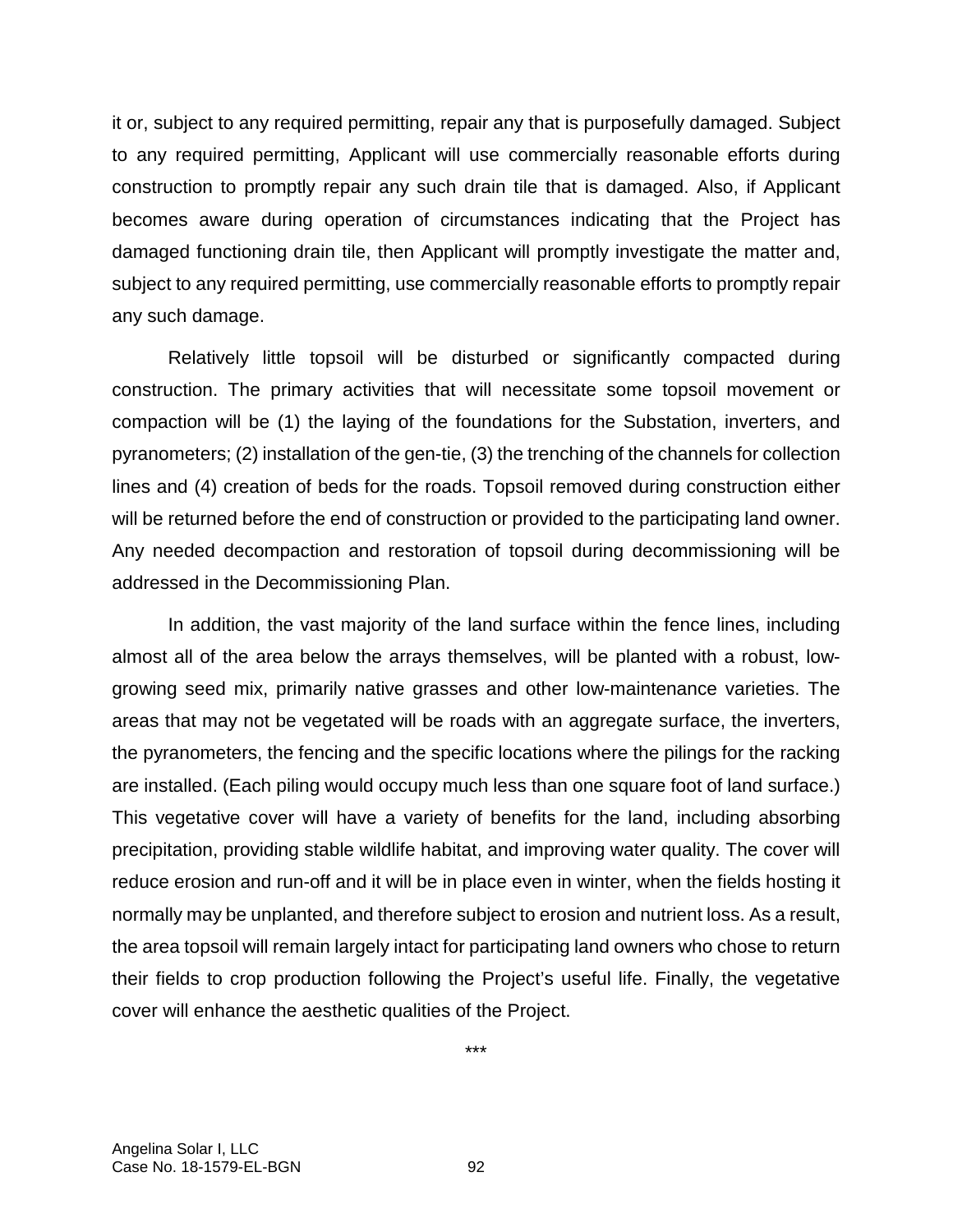## **LITERATURE CITED**

Federal Aviation Administration, "Technical Guidance for Evaluating Selected Solar Technologies on Airports" (November 2010) ("FAA Guidance"), p. 8-9.

First Solar, "The Recycling Advantage" (February 2013).

Lagunas, et al. "Assessment of performance, environmental, health and safety aspects of First Solar's CdTe technology" (January 2017), p. 66-70.

Lazard, "Lazard's Levelized Cost of Energy Analysis – Version 10.0" (December 2016).

Massachusetts Department of Energy Resources (MDER), et al., "Clean Energy Results: Questions and Answers, Ground-Mounted Solar Photovoltaic Systems" (June 2015) ("MDER Q&A"), p. 10.

Massachusetts Clean Energy Center, "Study of Acoustic and EMF Levels from Solar Photovoltaic Projects" (Dec. 2012), p. iv.

National Renewable Energy Laboratory, "Annual Technology Baseline (ATB) Spreadsheet – 2016 Final" (2016).

Ohio Environmental Protection Agency ("OEPA"), "Ohio Air Quality 2015" (October 2016), p. 11-26.

Sandia Laboratories, "Budgeting for Solar PV Plant Operations & Maintenance: Practices and Pricing" (December 2015).

SEIA, "National PV Recycling Program Aims at Discontinuing Disposal of Panels in Landfills" (September 2016).

SunPower, "PV Systems: Low Levels of Glare and Reflectance vs. Surrounding Environment" (2010), p. 3.

Tetra Tech, "In-Air Acoustic Modeling Report: Virginia Offshore Wind Technology Advancement Project" (December 2013).